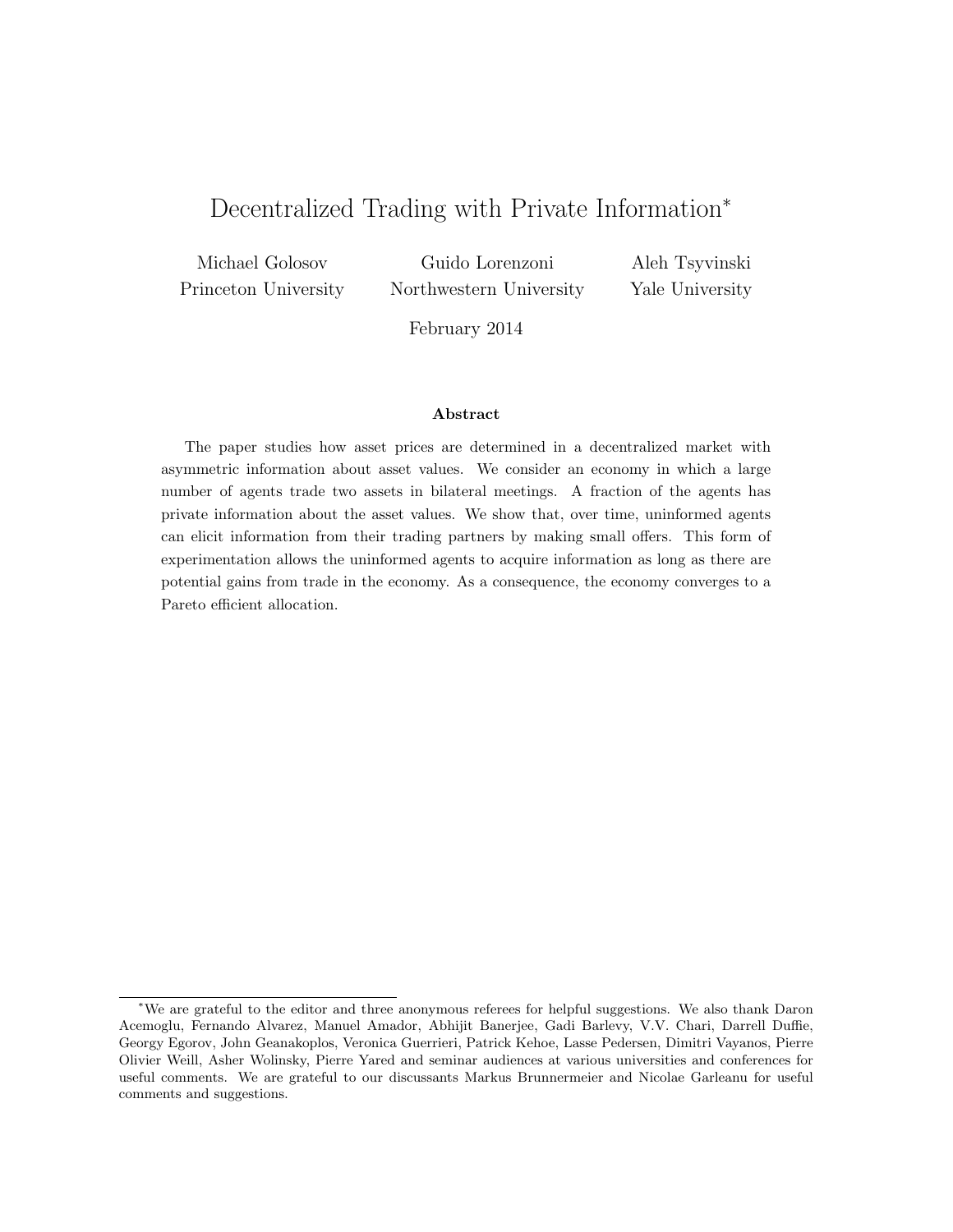# 1 Introduction

This paper studies trading and information diffusion in a decentralized market with private information. We consider an economy with two key frictions: trading takes place through bilateral meetings and some agents have private information on the value of the assets traded. In financial markets, a large number of transactions take place not in centralized exchanges, but in decentralized, over-the-counter markets. Duffie, Garleanu, and Pedersen (2005) started a literature that uses random matching and bilateral trading to model over-the-counter markets.<sup>1</sup> In this paper, we study a model with random matching and bilateral trading in which some market participants have private information on the value of the assets traded and analyze how information gradually spreads through the economy. In particular, we ask whether all relevant information is revealed over time and whether the allocation converges to a Pareto efficient allocation.

Our environment is as follows. Agents start with different endowments of two risky assets, match randomly, and trade in bilateral meetings. In each bilateral meeting, one of the agents makes a take-it-or-leave-it offer to the other, who can accept or reject. Therefore, apart from the presence of private information, we have a trading game in the tradition of Gale (1986, 1987).<sup>2</sup> Agents are risk averse so there is the potential for mutually beneficial trades of the two assets. However, before trading begins, a fraction of agents—the informed agents—receive some information about the value of the assets. Namely, they observe a binary signal that determines which one of the two assets is more valuable. The game ends at a random time, at which point the asset payoffs are revealed, and the agents consume. Uninformed agents form beliefs about the value of the two assets based on their individual trading history, which is the only information they receive during trading.

Our objective is to characterize the efficiency properties of the allocation and the value of information in the long run. Our main result is that in the long run the equilibrium converges to an ex post Pareto efficient allocation and the value of information goes to zero. Our argument is as follows. First, we focus on the informed agents and prove that their marginal rates of substitution converge. The intuition for this result is similar to the proof of Pareto efficiency in decentralized environments with common information: if two informed agents have different marginal rates of substitution, they can always find a trade that improves the utility of both. We then show that the marginal rates of substitution of uninformed agents also converge. Our argument is based on finding strategies that allow the uninformed agents to learn the signal received by the informed agents at an arbitrarily small cost. The existence of such strategies implies that two cases are possible: either uninformed agents eventually learn the signal, or

<sup>&</sup>lt;sup>1</sup>See, among others, Duffie, Garleanu and Pedersen (2007), Lagos (2007), Lagos and Rocheteau (2007), Lagos, Rocheteau, and Weill (2007), Vayanos (1998), Vayanos and Weill (2007), and Weill (2007).

<sup>&</sup>lt;sup>2</sup>See Gale (2000) for a general treatment of matching and bargaining games with symmetric information and Lauerman (2010) for a recent characterization.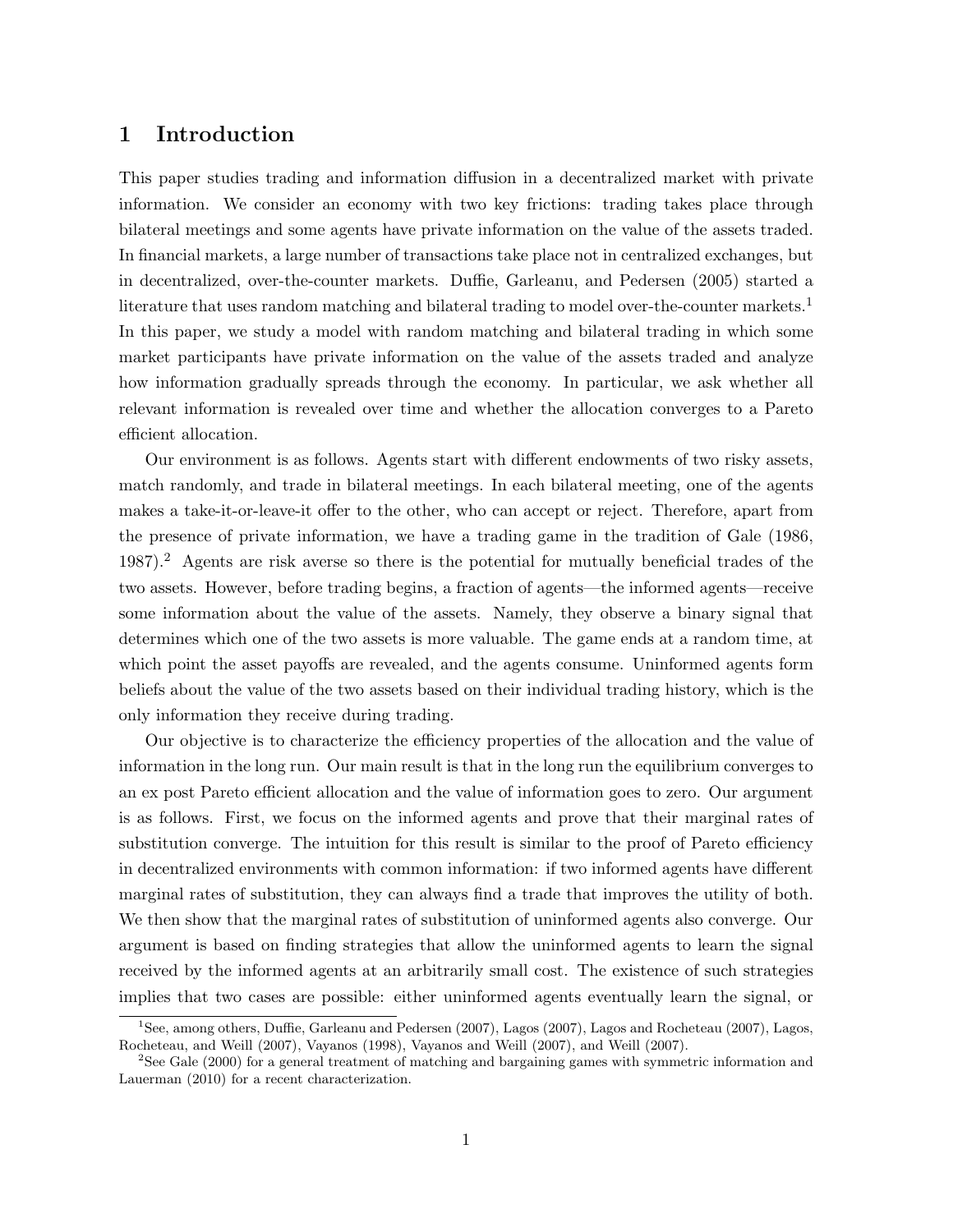the benefit of learning the signal goes to zero. Both cases imply that the marginal rates of substitution of all agents are equalized. We can then show that equilibrium allocations converge to ex post Pareto efficient allocations in the long run.

Our work is related to Wolinsky's (1990) seminal article on information revelation in pairwise matching environments. Wolinsky (1990) considers a game with decentralized, bilateral trading in which agents have the option to trade an indivisible good of uncertain quality, at given prices. In his game, a fraction of traders exits in each period and is replaced by new traders. He shows that steady state equilibria are possible in which some trades that would be Pareto improving under symmetric information do not take place. That is, he obtains an inefficiency result. Blouin and Serrano (2001) show that this inefficiency result survives in a version of Wolinsky's model with a fixed population of traders, which is thus closer to our environment. The crucial differences between our setup and the models in Wolinsky (1990) and Blouin and Serrano (2001) are that in our setting the good is perfectly divisible and that agents can choose at what price to trade. These assumptions lead to different implications in terms of efficiency, leading to equilibria in which information is fully revealed and allocations are ex post efficient in the long run. Intuitively, divisibility allows uninformed agents to strategically experiment by making small, potentially unprofitable trades to learn valuable information. In this strand of literature, an early paper that explores the potential for uninformed agents to learn through trading is Green (1992). Green's (1992) objective is to find sufficient conditions on equilibrium strategies and on the span of traded assets that ensure that uninformed agents can perfectly elicit the information of their trading partners in equilibrium. Although our goal here is different—to prove long run efficiency—we share his interest in characterizing the learning strategies of uninformed agents.

In the literature on asset pricing in decentralized markets a few recent papers deal with information transmission through bilateral meetings: Duffie and Manso (2007), Duffie, Giroux, and Manso (2009), Duffie, Malamud, and Manso (2009a, 2009b). These papers characterize in closed form the dynamics of beliefs in models in which agents perfectly share the information of the agents they meet. The main difference with our work is that these papers make assumptions which ensure that information is perfectly transmitted in each bilateral meeting. The setup in our paper instead is such that agents may prefer a trading behavior which is not perfectly revealing. For example, an informed agents trying to sell the less valuable asset may decide to mimic an uninformed agent with a large endowment of the same asset to trade at more favorable price. Therefore, in our environment the speed at which information is transmitted in bilateral meetings is endogenous and the ability of uninformed traders to elicit this information is at the center of our analysis. Finally, a recent related paper is Ostrovsky (2009), who studies the incentives of large, strategic traders in dynamic, centralized markets, and shows that information gets aggregated in equilibrium.

The paper is structured as follows. Section 2 describes the environment. Section 3 contains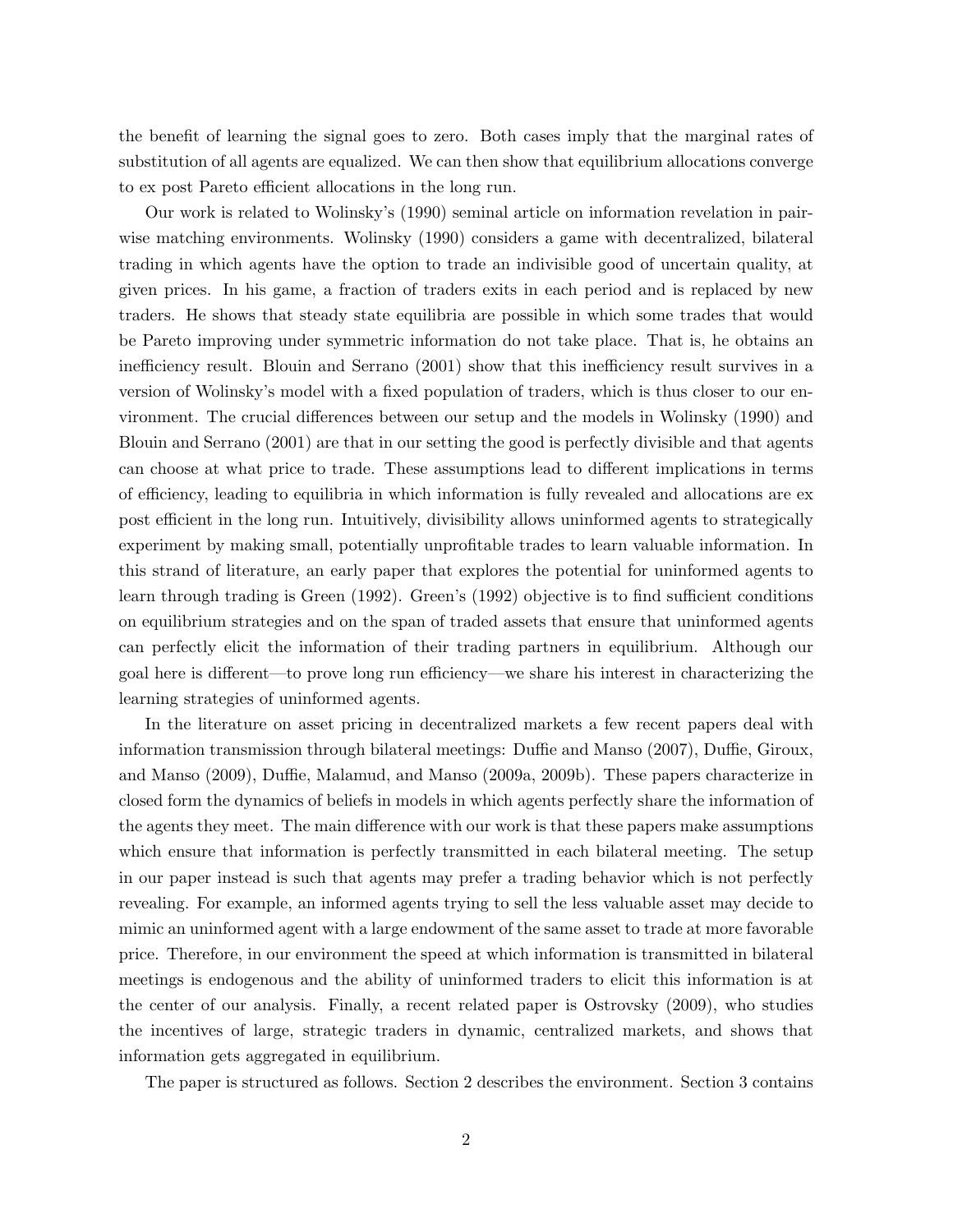our main result on long-run efficiency. Section 4 concludes. The Appendix contains details of the proofs omitted in the paper.

# 2 Setup and trading game

In this section, we introduce the model and define an equilibrium.

### 2.1 Setup

There are two states of the world  $S \in \{S_1, S_2\}$  and two assets  $j \in \{1, 2\}$ . Asset j is an Arrow security that pays one unit of consumption in state  $S_i$ . There is a continuum of agents with von Neumann-Morgenstern expected utility  $E[u(c)]$ , where E is the expectation operator. At date  $0$ , each agent is randomly assigned a type  $i$ , which determines his initial portfolio of the two assets, denoted by the vector  $x_{i,0} \equiv (x_{i,0}^1, x_{i,0}^2)$ . There is a finite set of types N and each type  $i \in N$  is assigned to a fraction  $\nu_i$  of agents. The aggregate endowment of each asset is equal in the two states and normalized to 1:

$$
\sum_{i \in N} \nu_i x_{i,0}^j = 1 \text{ for } j = 1, 2. \tag{1}
$$

We make the following assumptions on preferences and endowments. The first assumption is symmetry of the endowments.

**Assumption 1.** (Symmetry) For each type  $i \in N$  there exists a type  $j \in N$  of equal mass  $\nu_j = \nu_i$ , holding symmetric endowments  $x_{j,0} = (x_{i,0}^2, x_{i,0}^1)$ .

The role of this assumption is discussed in detail in Section 4. The second assumption imposes usual properties on the utility function, as well as boundedness from above and a condition ruling out zero consumption in either state.

**Assumption 2.** The utility function  $u(\cdot)$  is increasing, strictly concave, twice continuously differentiable on  $R_{++}^2$ , bounded above, and satisfies  $\lim_{c\to 0} u(c) = -\infty$ .

Finally, we assume that the initial endowments are interior.

**Assumption 3.** The initial endowment  $x_{i,0}$  is in the interior of  $R_+^2$  for all types  $i \in N$ .

At date 0, nature draws a binary signal s that takes the values  $s_1$  and  $s_2$  with equal probabilities. The posterior probability of  $S_1$  conditional on s is denoted by  $\phi(s)$ . We assume that signal  $s_1$  is favorable to state  $S_1$  and that the signals are symmetric:  $\phi(s_1) > 1/2$  and  $\phi(s_2) = 1 - \phi(s_1)$ . After s is realized, a fraction  $\alpha$  of agents of each type privately observes the realization of s. The agents who observe s are called informed agents, those who do not observe it are called uninformed agents.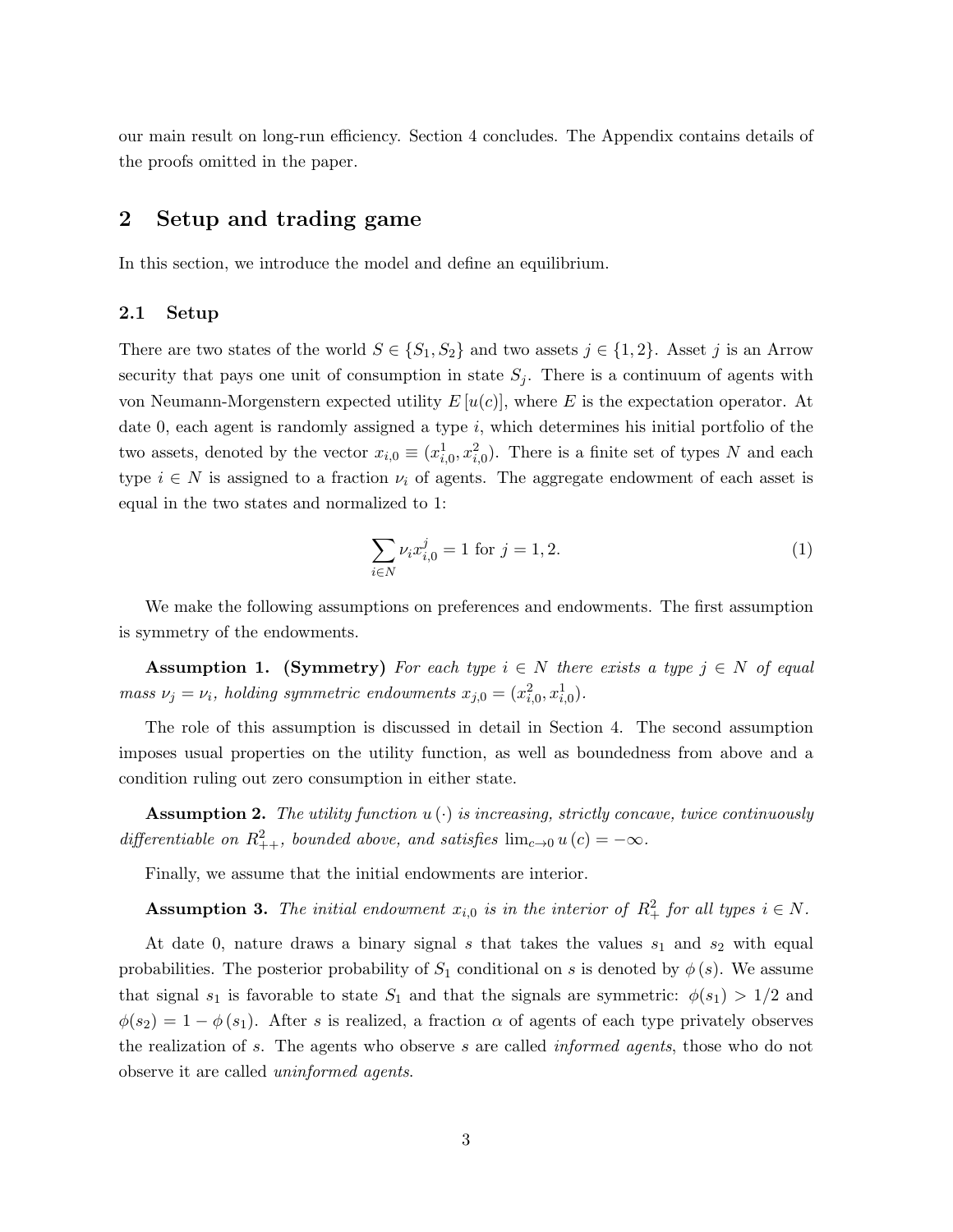### 2.2 Trading

After the realization of the signal s, but before the state  $S$  is revealed, all agents engage in a trading game set in discrete time. At the beginning of each period  $t \geq 1$ , the game continues with probability  $\gamma \in (0,1)$  and ends with probability  $1-\gamma$ . If the game ends, the state S is publicly revealed and the agents consume the asset payoffs.<sup>3</sup> If the game continues, all agents are randomly matched in pairs and a round of trading takes place. One of the two agents is selected as the *proposer* with probability  $1/2$ . The proposer makes a take-it-or-leave-it offer  $z = (z^1, z^2) \in R^2$  to the other agent, the *responder*. That is, the proposer offers to exchange  $z<sup>1</sup>$  of asset 1 for  $-z<sup>2</sup>$  of asset 2. The responder can accept or reject the offer. If an agent with portfolio x offers z to an agent with portfolio  $\tilde{x}$  and the offer is accepted, their end-of-period portfolios are, respectively,  $x - z$  and  $\tilde{x} + z$ . We assume that the proposer can only make feasible offers,  $x - z \geq 0$ , and the responder can only accept an offer if  $\tilde{x} + z \geq 0$ .<sup>4</sup>

An agent does not observe the portfolio of his opponent or whether his opponent is informed or not. Moreover, an agent only observes the trades he is involved in but not those of other agents. Therefore, both trading and information revelation take place through decentralized, bilateral meetings.

### 2.3 Equilibrium definition

We now define an equilibrium. First, let us introduce some notation for individual histories. At date 0, each agent is assigned the type  $i$  that determines his initial portfolio, with probability  $\alpha$  he is informed and observes the signal s, with probability  $1 - \alpha$  remains uninformed. The initial history  $h_0 \in N \times \{U, I_1, I_2\}$  captures this initial condition (U stands for uninformed,  $I_j$ stands for informed with signal  $s_j$ ). In each period  $t \geq 1$ , the event  $h_t = (t_t, z_t, r_t)$  includes the indicator variable  $u_t$ , equal to 1 if the agent is selected as the proposer, the offer made by the proposer  $z_t \in R^2$ , and the indicator variable  $r_t$ , equal to 1 if the offer is accepted. The sequence  $h^t = \{h_0, h_1, ..., h_t\}$  denotes the history of play up to period t for an individual agent.  $H<sup>t</sup>$  denotes the space of all possible histories of length t and  $H<sup>\infty</sup>$  denotes the space of all infinite histories. Letting  $\Omega = \{s_1, s_2\} \times H^\infty$ , a point in  $\Omega$  describes an infinite history of play for an individual agent, if the game continues forever. We use  $(s, h<sup>t</sup>)$  to denote the subset of  $\Omega$  given by all the  $\omega = (s, h^{\infty})$  such that the first t elements of  $h^{\infty}$  are equal to  $h^t$ .

We can now describe strategies. If the agent is selected as the proposer at time  $t$ , his actions are given by the map:

$$
\sigma_t^p : H^{t-1} \to \mathcal{P},
$$

where  $P$  denotes the space of probability distributions over  $R^2$  with finite support. That is, we

 $\frac{3}{3}$ Allowing for further rounds of trading after the revelation of S would not change our results, given that at that point only one asset has positive value and no trade will occur.

<sup>&</sup>lt;sup>4</sup>The proposer only observes if the offer is accepted or rejected. In particular, if an offer is rejected the proposer does not know whether it was infeasible for the responder or the responder just chose to reject.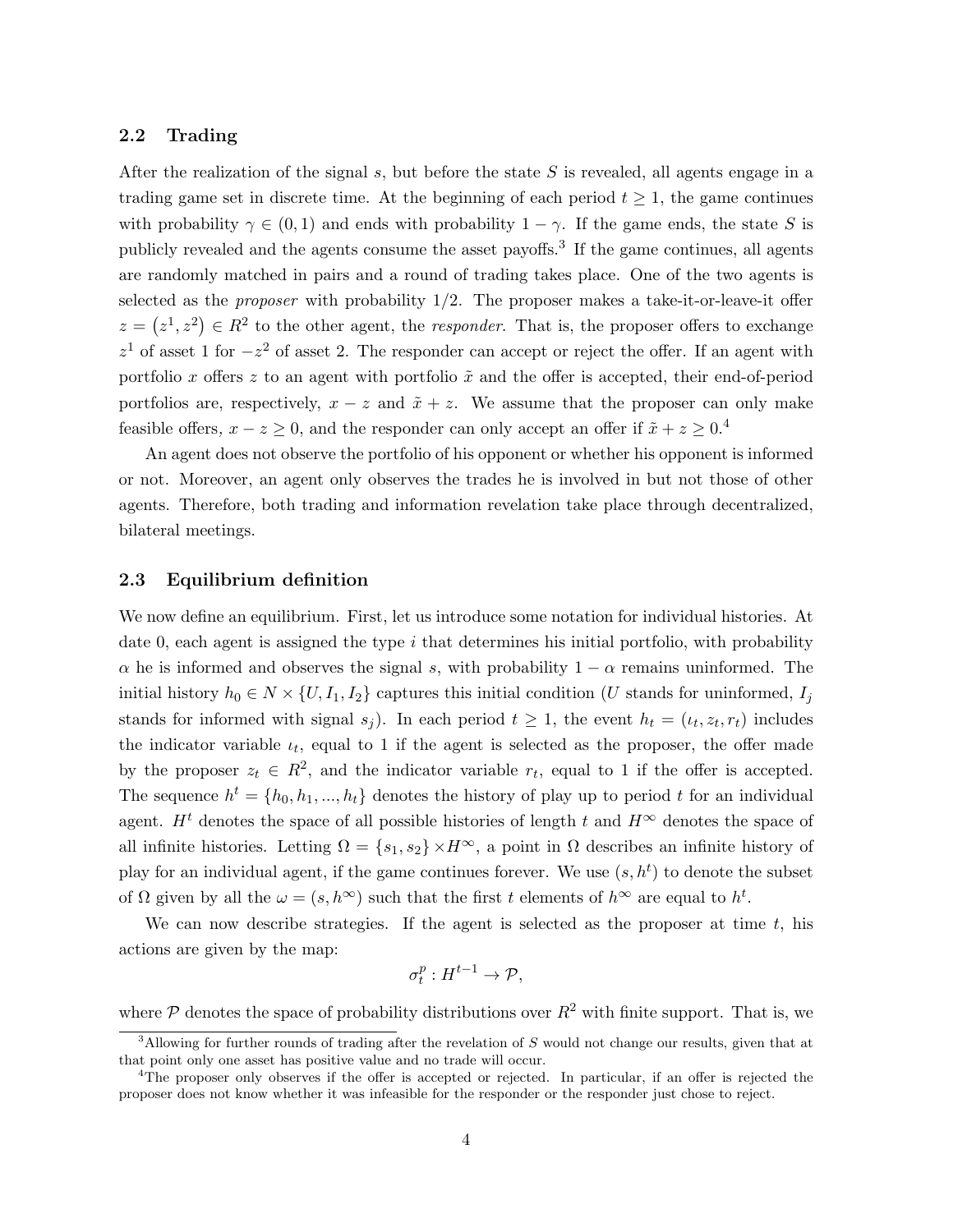allow for mixed strategies and let the proposer choose the probability distribution  $\sigma_t^p$  $_{t}^{p}(\cdot|h^{t-1})$ from which he draws the offer  $z^5$ . If the agent is selected as the responder, his behavior is described by:

$$
\sigma_t^r : H^{t-1} \times R^2 \to [0,1] \,,
$$

which denotes the probability that the agent accepts the offer  $z \in R^2$  for each history  $h^{t-1}$ . A strategy is fully described by the sequence  $\sigma = \{\sigma_t^p\}$  $_t^p, \sigma_t^r \}_{t=1}^\infty$ .

We focus on symmetric equilibria where all agents play the same strategy  $\sigma$ . We say that the probability measure P on  $\Omega$  is consistent with  $\sigma$  if for each individual agent  $(1 - \gamma) \gamma^{t-1} P(s, h^{t-1})$ is the equilibrium probability that the signal  $s$  is selected, the game ends at  $t$ , and the agent's history is  $h^{t-1}$ . The sequence  $\mathcal{F}_0 \subset \mathcal{F}_1 \subset \mathcal{F}_2... \subset \mathcal{F}$  denotes the filtration generated by the information sets of the agent at the beginning of each period  $t$ . The measure  $P$  also characterizes the cross sectional distribution of individual histories in equilibrium: at the beginning of time t, the mass of agents with history  $h^{t-1}$  is equal to  $P(h^{t-1}|s)$ .

The probability measure  $P$  is constructed recursively in the following way. In period 0, the probability of  $(s, h^0)$  is determined by the exogenous assignment of initial portfolios and information. In any period  $t \geq 1$ , given that agents are randomly matched, the probability of receiving offer  $z \in R^2$  for the responding agent is

$$
\psi_t(z|s) = \int_{h^{t-1}} \sigma_t^p(z|h^{t-1})\,dP\left(h^{t-1}|s\right),
$$

and the probability that offer  $z \in R^2$  is accepted for the proposing agent is

$$
\chi_t(z|s) = \int_{h^{t-1}} \sigma_t^r(h^{t-1}, z) \, dP(h^{t-1}|s) \, .
$$

Given  $P(s, h^{t-1}), \psi_t(.|s)$  and  $\chi_t(.|s)$ , we can then construct  $P(s, h^t)$  as follows. For an agent with history  $h^{t-1}$ , the probability of reaching history  $h^t = (h^{t-1}, (0, z, 1))$  at  $t + 1$  is

$$
P(s, h^{t}) = \frac{1}{2} \sigma^{r} (h^{t-1}, z) \psi_{t} (z|s) P (s, h^{t-1}),
$$

since the probability of being selected as the responder is  $1/2$ , the probability of receiving offer z is  $\psi_t(z|s)$ , and the probability of accepting it is  $\sigma^r(h^{t-1}, z)$ . In a similar way, we have

$$
P(s, h^{t}) = \frac{1}{2} (1 - \sigma^{r} (h^{t-1}, z)) \psi_{t}(z|s) P(s, h^{t-1}) \text{ if } h_{t} = (0, z, 0),
$$
  
\n
$$
P(s, h^{t}) = \frac{1}{2} \chi_{t}(z|s) \sigma^{p} (z|h^{t-1}) P(s, h^{t-1}) \text{ if } h_{t} = (1, z, 1),
$$
  
\n
$$
P(s, h^{t}) = \frac{1}{2} (1 - \chi_{t}(z|s)) \sigma^{p} (z|h^{t-1}) P(s, h^{t-1}) \text{ if } h_{t} = (1, z, 0).
$$

<sup>&</sup>lt;sup>5</sup>We restrict agents to mix over a finite set of offers to simplify the measure-theoretic apparatus.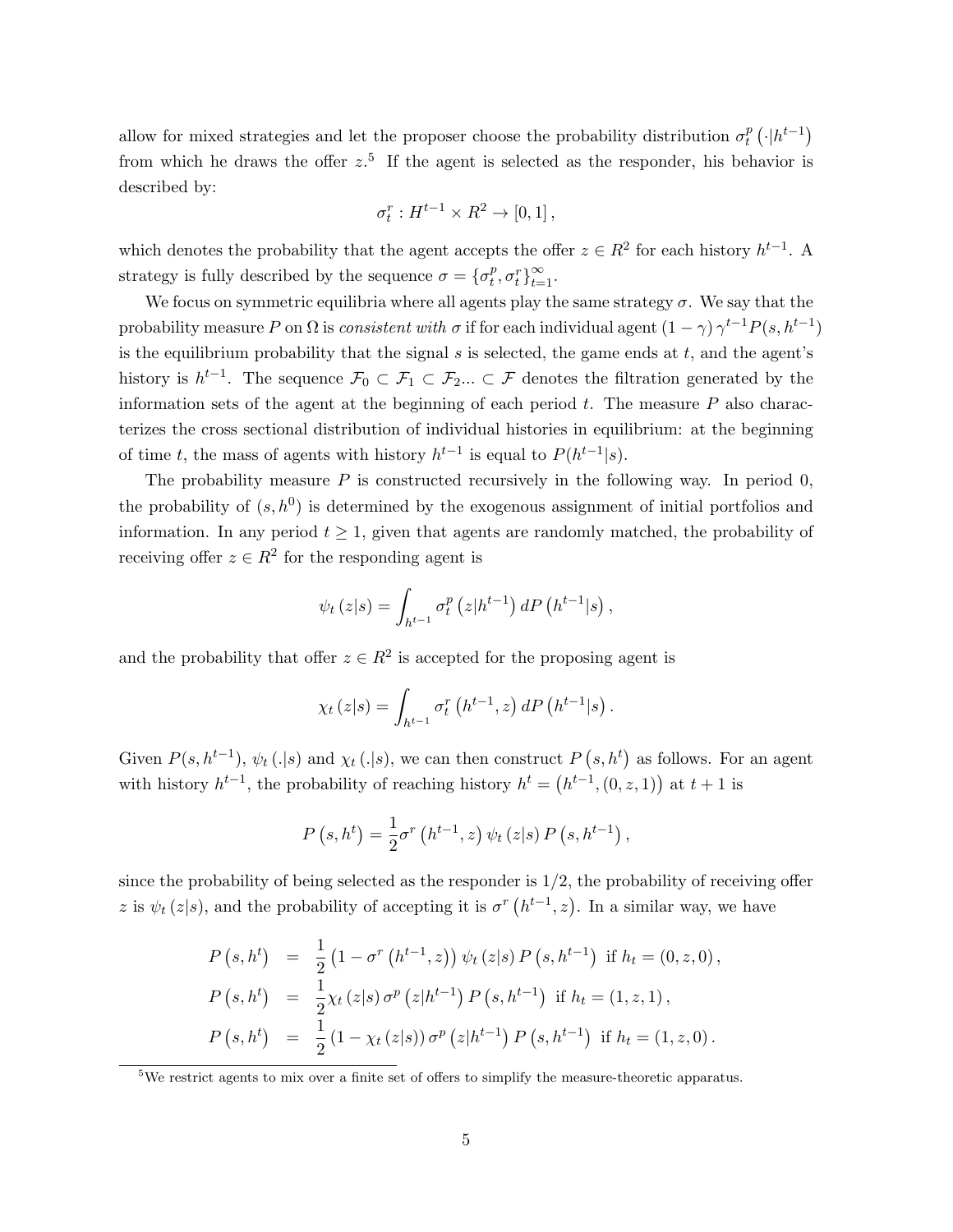To assess whether  $\sigma$  is individually optimal, agents have to form expectations about their opponents' behavior. Beliefs are described by two functions:

$$
\delta_t : H^{t-1} \to [0, 1], \n\delta_t^r : H^{t-1} \times R^2 \to [0, 1],
$$

which represent, respectively, the probability assigned to signal  $s_1$  after history  $h^{t-1}$ , at the beginning of the period, and the probability assigned to signal  $s_1$  after history  $h^{t-1}$ , if the agent is the responder and receives offer  $z$ . The agent's beliefs are denoted compactly by  $\delta = {\delta_t, \delta_t^r}_{t=1}^{\infty}$ . At each history  $h^{t-1}$ , an agent expects that in each period  $\tau \geq t$ , he will face an opponent with history  $\tilde{h}^{\tau-1}$  randomly drawn from the probability distribution  $P(\tilde{h}^{\tau-1}|s)$ , conditional on s, and he expects his opponent to play the strategy  $\sigma$ . This completely describes the agent's expectations about the current and future behavior of other players. For example, the probability distribution of offers expected at time  $\tau \geq t$  by an agent at  $h^{t-1}$  is equal to

$$
\psi_{\tau}(z|s_1) \delta_t(h^{t-1}) + \psi_{\tau}(z|s_2) (1 - \delta_t(h^{t-1})).
$$

The beliefs  $\delta_t$  are required to be consistent with Bayesian updating on the equilibrium path. This implies that

$$
\delta_t\left(h^{t-1}\right) = \frac{P(s_1, h^{t-1})}{\sum_s P(s, h^{t-1})},
$$

for all histories  $h^{t-1}$  such that  $\sum_{s} P(s, h^{t-1}) > 0$ . The same requirement is imposed on the beliefs  $\delta_t^r$ , which implies that

$$
\delta_t^r(h^{t-1}, z) = \frac{\psi_t(z|s_1) P(s_1, h^{t-1})}{\sum_s \psi_t(z|s) P(s, h^{t-1})}
$$

for all histories  $h^{t-1}$  and offers z such that  $\sum_s \psi_t(z|s) P(s, h^{t-1}) > 0$ .

This representation of the agents' beliefs embeds an important assumption: an agent who observes his opponent play an off-the-equilibrium-path action can change his beliefs about s, but maintains that the behavior of all other agents, conditional on s, is unchanged. That is, he believes that all other agents will continue to play  $\sigma$  in the future. This is a reasonable restriction on off-the-equilibrium-path beliefs in a game with atomistic agents and allows us to focus on the agent's beliefs about s, given that s is a sufficient statistic for the future behavior of the agent's opponents.

Moreover, the beliefs of informed agents are required to always assign probability 1 to the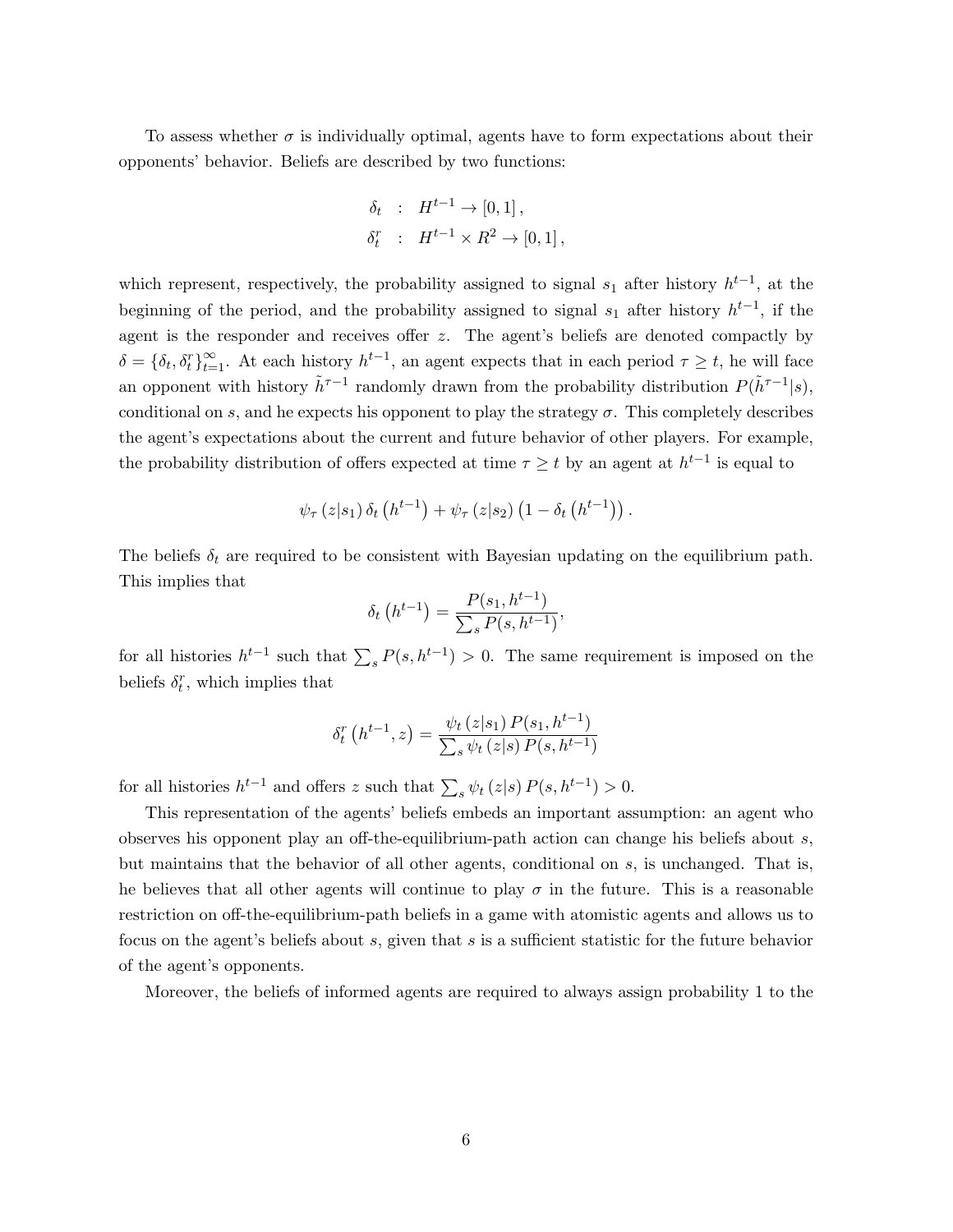signal observed at date 0:

$$
\begin{array}{rcl}\n\delta_t \left( h^{t-1} \right) & = & \delta_t^r \left( h^{t-1}, z \right) = 1 \text{ if } h_0 = (i, I_1), \\
\delta_t \left( h^{t-1} \right) & = & \delta_t^r \left( h^{t-1}, z \right) = 0 \text{ if } h_0 = (i, I_2).\n\end{array}
$$

That is, informed agents do not change their beliefs on signal s, even after observing off-theequilibrium-path behavior from their opponents. This fact plays a useful role in the analysis, since it allows us to characterize the behavior of informed agents after any possible offer.

We are now ready to define an equilibrium.

**Definition 1** A perfect Bayesian equilibrium is given by a strategy  $\sigma$ , beliefs  $\delta$ , and a probability space  $(\Omega, \mathcal{F}, P)$ , such that:

(i) the strategy  $\sigma$  is individually optimal at each history  $h^{t-1}$  given the beliefs  $\delta$  and given that agents expect that at each round  $\tau \geq t$  they will face an opponent with history  $\tilde{h}^{\tau-1}$  randomly drawn from  $P(\tilde{h}^{\tau-1}|s)$  who plays  $\sigma$ ;

(ii) the beliefs  $\delta$  are consistent with Bayes' rule whenever possible;

(iii) the probability measure P is consistent with  $\sigma$ .

Notice that the cross sectional behavior of the economy in equilibrium is purely determined by the signal s. In other words, s is the only relevant aggregate state variable for our trading game, and, for this reason, we call it interchangeably signal s or state s.

To establish our results, we restrict attention to equilibria that satisfy two properties, which we call *symmetry across states* and *uniform market clearing*. Let us first state these two properties and then discuss their role in the analysis.

Symmetry across states means that strategies and beliefs are the same if we switch the labels of assets 1 and 2 and those of signals 1 and 2. Formally, define  $\tilde{h}^t$  as the *complement* of history  $h^t$  if the following are true: (i) if  $(x^1, x^2)$  is the initial endowment in  $h_0$ , then  $(x^2, x^1)$ is the initial endowment in  $\tilde{h}_0$ ; (ii) if the agent is informed and observes  $s_j$  in  $h_0$ , he is informed and observes  $s_{-j}$  in  $\tilde{h}_0$ ; (iii) if offer  $z = (z^1, z^2)$  is made/received in  $h_t$ , offer  $z = (z^2, z^1)$  is made/received in  $\tilde{h}_t$ ; (iv) responses are the same in  $\tilde{h}_t$  and  $h_t$ . We can then define symmetry across states.

**Definition 2** An equilibrium satisfies symmetry across states if the strategy and beliefs  $\sigma$ and  $\delta$  satisfy the following: (a)  $\sigma_{t+1}^p((z^1, z^2) | h^t) = \sigma_{t+1}^p((z^2, z^1) | \tilde{h}^t)$  and  $\sigma_{t+1}^r(h^t, (z^1, z^2)) =$  $\sigma_{t+1}^r(\tilde{h}^t,(z^2,z^1));$  (b)  $\delta(h^t) = 1 - \delta(\tilde{h}^t)$  and  $\delta^r(h^t,(z^1,z^2)) = 1 - \delta^r(\tilde{h}^t,(z^2,z^1))$  for all  $h^t$ and  $(z^1, z^2)$ , where  $\tilde{h}^t$  is the complement of  $h^t$ .

This restriction is more stringent than the standard symmetry requirement that all agents follow the same strategy, which we also assume. Symmetry across states helps in two steps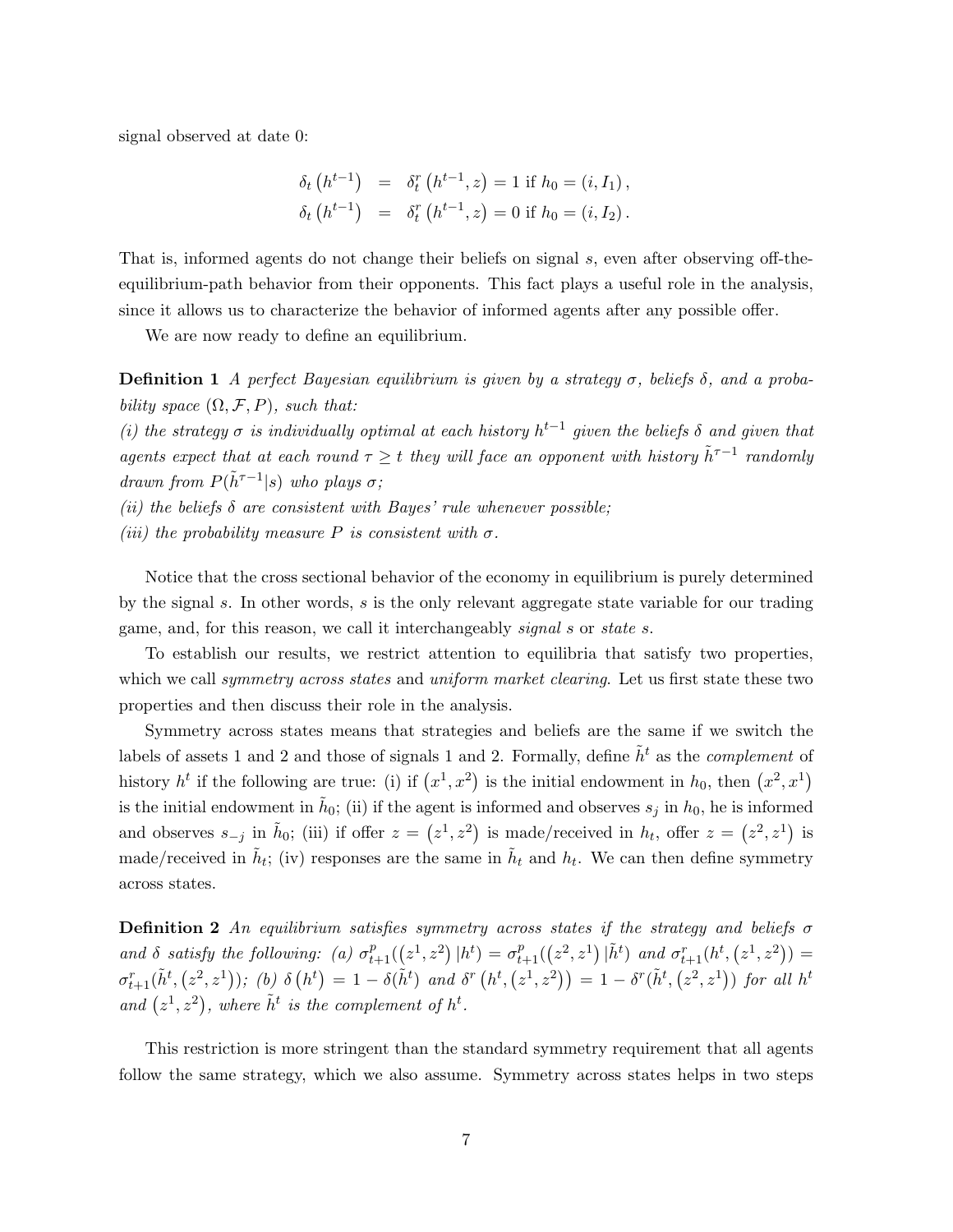of our analysis: in the proof of Lemma 7, which is needed to prove Proposition 2, and in the proof of Theorem 1. We discuss its role in detail when we present these results.

Uniform market clearing requires that market clearing approximately holds for agents with asset holdings in an interval  $[0, M]$ , for M large enough.

**Definition 3** A symmetric equilibrium satisfies uniform market clearing if for all  $\varepsilon > 0$  there is an M such that

$$
\int_{x_t^j(\omega)\leq M} x_t^j(\omega) dP(\omega|s) \geq 1-\varepsilon,
$$

for all t and for all j.

For a given t, this property is just an implication of market clearing and of the dominated convergence theorem. The additional restriction comes from imposing that the property holds uniformly over t. Notice that all equilibria in which the portfolios  $x_t$  converge almost surely satisfy uniform market clearing.<sup>6</sup>

Unfortunately, we do not have a general existence proof of equilibria that satisfy symmetry across states and uniform market clearing. In the Online Appendix we present two examples for which we can show, by construction, the existence of equilibria with these properties. In a companion paper, we take a computational approach and compute equilibria with these properties for a larger set of cases.

# 3 Long-run efficiency

In this section, we characterize the equilibrium in the long run—i.e., along the path where the game does not end. Our main result is that the equilibrium allocation converges to an ex post Pareto efficient allocation. By ex post Pareto efficient we mean Pareto efficient after s is publicly revealed but before  $S$  is revealed.<sup>7</sup>

After finitely many rounds of trading the allocation will not be, in general, Pareto efficient, due to the matching friction. For example, with positive probability an agent could meet only agents with his same endowment and would not be able to trade. However, if the agents keep playing the game, they will eventually meet other agents with whom profitable trades are possible. Absent informational frictions, with a long enough horizon, all potential gains from

 ${}^{6}$ Use Theorem 16.14 in Billingsley (1995). This assumption would not be required in a trading game with a large but finite number of agents, as in that case there would be a natural upper bound on the assets holdings of each agent, given by the aggregate endowment. However, to extend the model to a finite number of agents is not trivial since a law-of-large-numbers argument cannot be invoked, so the aggregate state of the game is not just s. Moreover, to derive limit theorems in trading games with large but finite number of agents one usually needs to impose further restrictions on strategies, as has been shown in symmetric information environments (Rubinstein and Wolinsky, 1990, and Gale, 2000, Chapter 3).

<sup>&</sup>lt;sup>7</sup>This is the standard notion of ex post efficiency as in Holmstrom and Myerson (1983). After S is revealed all allocations are trivially efficient as only one asset has positive value.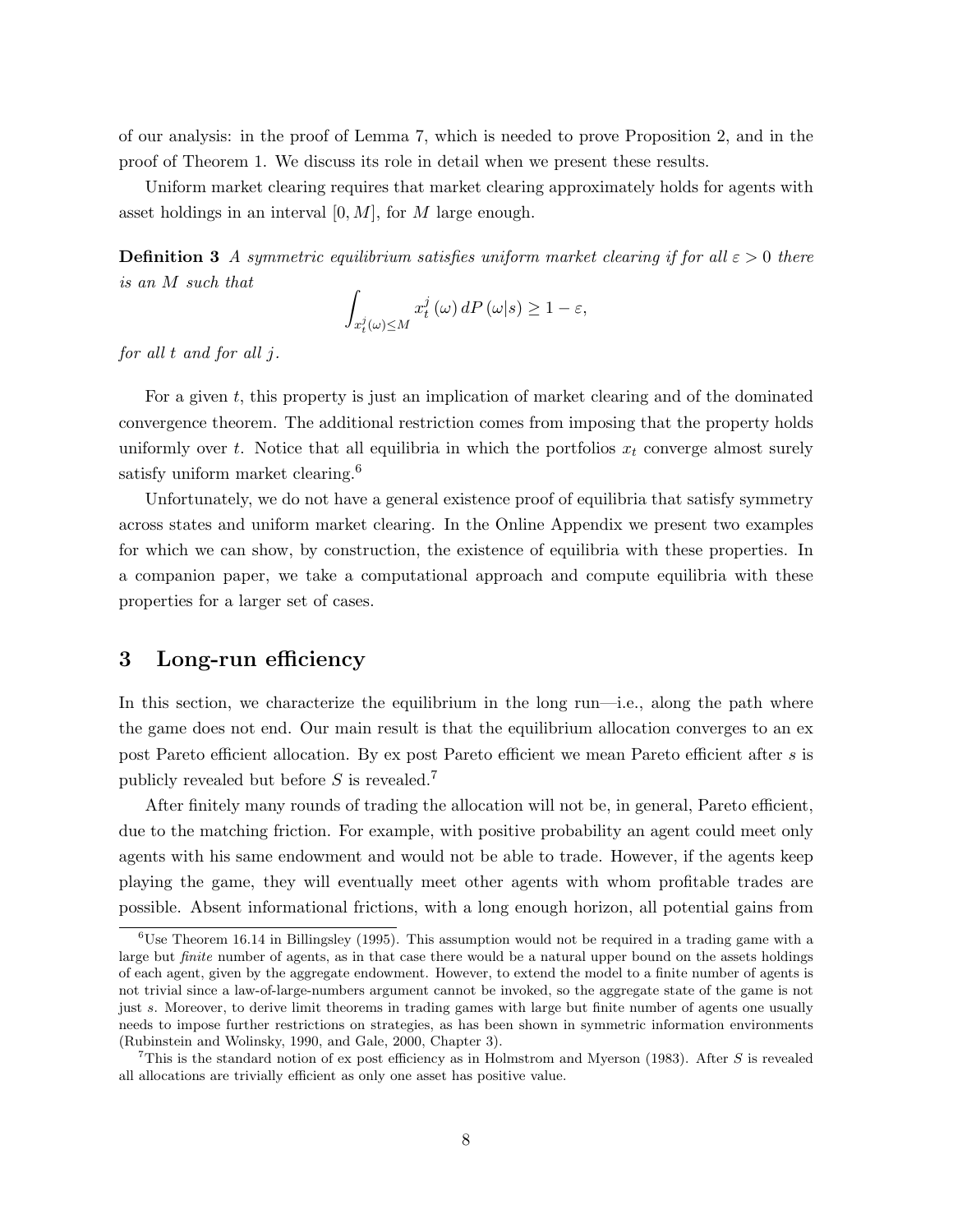trade are eventually realized and the allocation converges to efficiency. Different versions of this result under symmetric information are discussed in Gale (2000).

With asymmetric information, it is harder to show that all profitable trades will be exhausted. Now, when two agents meet, there may be a Pareto improving trade between them conditional on s, but since s is not commonly observed the agents may not be able to credibly signal to each other the presence of this trade. For example, suppose the state is  $s_1$  and an informed agent with a relatively large amount of asset 1 meets an informed agent with a relatively small amount of it. The informed agent would like to trade asset 1 for asset 2 at a price that is mutually beneficial conditional on  $s_1$ . But the uninformed responder may reject the offer because he is afraid that the proposer has observed  $s_2$  and is trying to sell asset 1 because it is less valuable. Can this prevent the economy from achieving efficiency in the long run? Our main result shows that the answer is no.

#### 3.1 Preliminary considerations

We first define and characterize the stochastic process for an agent's expected utility in equilibrium. We use the martingale convergence theorem to show that expected utility converges in the long run, conditionally on the game not ending.

Take the probability space  $(\Omega, \mathcal{F}, P)$  and let  $x_t(\omega)$  and  $\delta_t(\omega)$  denote the portfolio and belief of the agent at the beginning of period t, at  $\omega$ . Since an agent's current portfolio and belief are, by construction, in his information set at time t,  $x_t(\omega)$  and  $\delta_t(\omega)$  are  $\mathcal{F}_t$ -measurable stochastic processes on  $(\Omega, \mathcal{F}, P)$ . If the game ends, an agent with the portfolio-belief pair  $(x, \delta)$  receives the expected payoff

$$
U(x,\delta) \equiv \pi(\delta)u(x^{1}) + (1 - \pi(\delta))u(x^{2}),
$$

where  $\pi(\delta)$  is the probability that an agent with belief  $\delta$  assigns to state  $S_1$ ,

$$
\pi(\delta) \equiv \delta\phi(s_1) + (1-\delta)\phi(s_2).
$$

Given the processes  $x_t$  and  $\delta_t$ , we obtain the stochastic process  $u_t \equiv U(x_t, \delta_t)$ , which gives the equilibrium expected utility of an agent if the trading game ends in  $t$ . Finally, we obtain the stochastic process

$$
v_t \equiv (1 - \gamma) E \left[ \sum_{s=t}^{\infty} \gamma^{s-t} u_s \mid \mathcal{F}_t \right],
$$

which gives the expected lifetime utility at the beginning of period  $t$ . This process satisfies the recursion

$$
v_t = (1 - \gamma)u_t + \gamma E \left[ v_{t+1} \mid \mathcal{F}_t \right]. \tag{2}
$$

Notice that, since  $v_t$  is constructed using the equilibrium stochastic processes for  $x_t$  and  $\delta_t$ , it represents the expected utility from following the equilibrium strategy, which is, by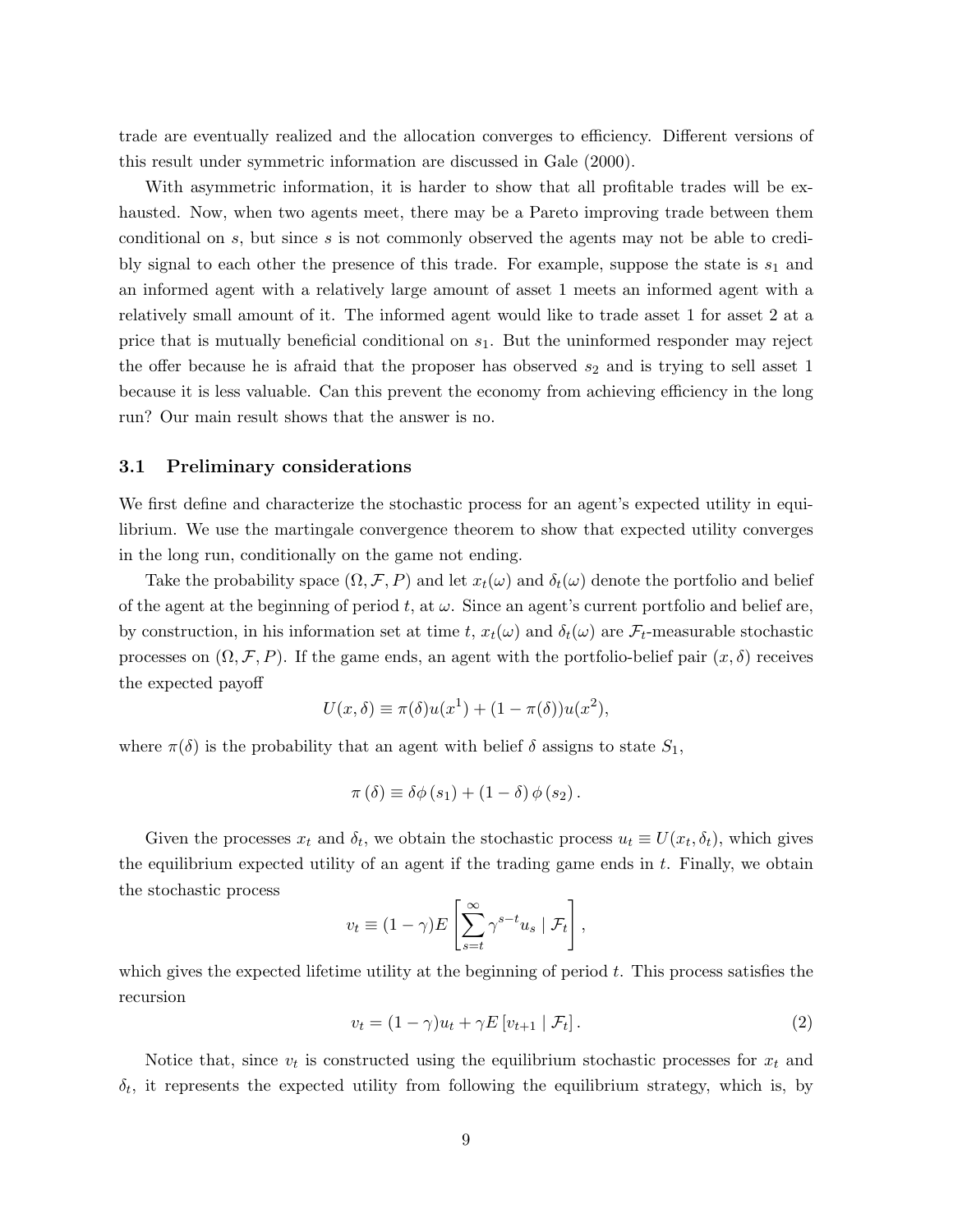definition, individually optimal. Using this fact, the next lemma establishes that  $v_t$  is a bounded martingale and converges in the long run.

**Lemma 1** There exists a random variable  $v^{\infty}(\omega)$  such that

$$
\lim_{t \to \infty} v_t(\omega) = v^{\infty}(\omega) \ a.s.
$$

**Proof.** An agent always has the option to keep his time t portfolio  $x_t$  and wait for the end of the game, rejecting all offers and offering zero trades in all  $t' \geq t$ . His expected lifetime utility under this strategy is equal to  $u_t$ . Therefore, optimality implies  $u_t \leq E[v_{t+1} | \mathcal{F}_t]$ , which, combined with equation (2), gives  $v_t \le E[v_{t+1} | \mathcal{F}_t]$ . This shows that  $v_t$  is a submartingale. It is bounded above because the utility function  $u(\cdot)$  is bounded above. Therefore, it converges by the martingale convergence theorem.  $\blacksquare$ 

It is useful to introduce an additional stochastic process,  $\hat{v}_t$ , which will be used as a reference point to study the behavior of agents who make and receive off-the-equilibrium-path offers. Let  $\hat{v}_t$  be the expected lifetime utility of an agent who adopts the following strategy: (i) if selected as the proposer at time t, follow the equilibrium strategy  $\sigma$ ; (ii) if selected as the responder, reject all offers at time t and follow an optimal continuation strategy from  $t + 1$  onwards. The expected utility  $\hat{v}_t$  is computed at time t immediately after the agent is selected as the proposer or the responder, i.e., it is measurable with respect to  $(h^{t-1}, \iota_t)$ , and, by definition, satisfies  $\hat{v}_t \le E \left[ v_{t+1} \mid h^{t-1}, \iota_t \right].$ 

Notice that  $u_t$  is the expected utility from holding the portfolio  $x_t$  until the end of the game. The following lemma shows that, in the long run, an agent is almost as well off keeping his time t portfolio as he is under the strategy leading to  $\hat{v}_t$ .

**Lemma 2** Both  $u_t$  and  $\hat{v}_t$  converge almost surely to  $v^{\infty}$ :

$$
\lim_{t \to \infty} u_t(\omega) = \lim_{t \to \infty} \hat{v}_t(\omega) = v^{\infty}(\omega) \quad a.s.
$$

**Proof.** As argued in Lemma 1,  $v_t$  is a bounded submartingale and converges almost surely to  $v^{\infty}$ . Let  $y_t \equiv E[v_{t+1} | \mathcal{F}_t]$ . Since a bounded martingale is uniformly integrable (see Williams, 1991), we get  $y_t - v_t \to 0$  almost surely. Rewrite equation (2) as

$$
(1 - \gamma) u_t = \gamma (v_t - E[v_{t+1} | \mathcal{F}_t]) + (1 - \gamma) v_t.
$$

This gives

$$
u_t - v_t = \frac{\gamma}{1 - \gamma} \left( v_t - E \left[ v_{t+1} \mid \mathcal{F}_t \right] \right) = \frac{\gamma}{1 - \gamma} \left( v_t - y_t \right),
$$

which implies  $u_t - v_t \to 0$  almost surely. The latter implies  $u_t \to v^\infty$  almost surely. Letting  $\hat{y}_t \equiv E[v_{t+1} | h^{t-1}, \iota_t],$  notice that  $\hat{y}_t \to v^\infty$  almost surely. Since  $u_t \leq \hat{v}_t \leq \hat{y}_t$ , it follows that  $\hat{v}_t \to v^{\infty}$  almost surely.  $\blacksquare$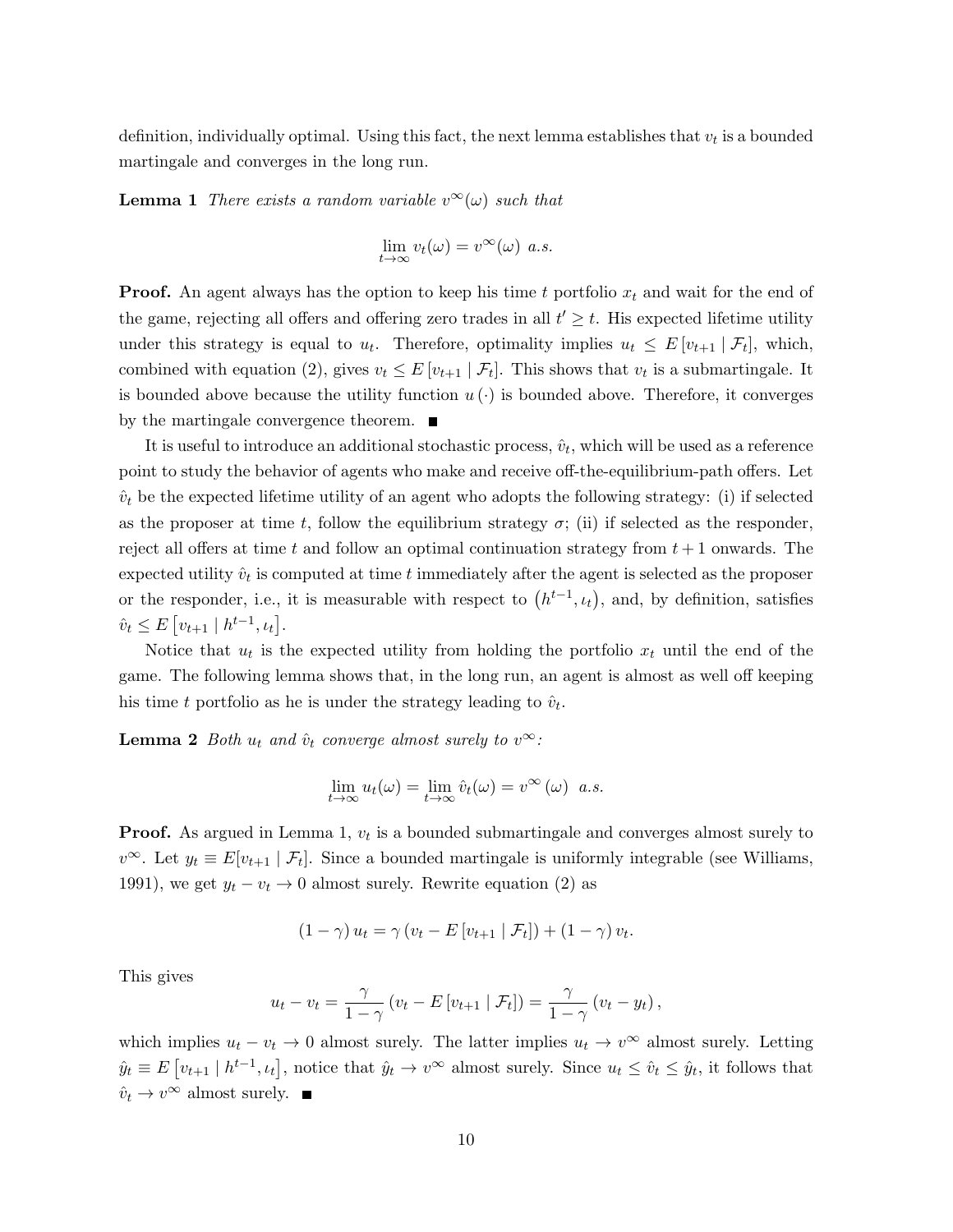#### 3.2 Informed agents

We first focus on informed agents and show that their marginal rates of substitution converge in probability. In particular, we show that, conditional on s, the marginal rates of substitution of all informed agents converge in probability to the same sequence, which we denote  $\kappa_t(s)$ . In the following, we refer to  $\kappa_t(s)$  as the long-run marginal rate of substitution of the informed agents.

Since this result is about informed agents, the argument is similar to the one used in decentralized markets with full information. If two informed agents have different marginal rates of substitution, they can find a trade that improves the utility of both. As their utilities converge to their long-run levels, all the potential gains from bilateral trade must be exhausted, so their marginal rates of substitution must converge.

Proposition 1 (Convergence of MRS for informed agents) There exist two sequences  $\kappa_t(s_1)$  and  $\kappa_t(s_2)$  such that, conditional on each s, the marginal rates of substitution of informed agents converge in probability to  $\kappa_t(s)$ :

$$
\lim_{t \to \infty} P\left( \left| \frac{\phi(s)u'(x_t^1)}{(1 - \phi(s))u'(x_t^2)} - \kappa_t(s) \right| > \varepsilon \left| \delta_t = \delta^I(s), s \right) = 0 \text{ for all } \varepsilon > 0. \tag{3}
$$

Proof. We provide a sketch of the proof here and leave the details to the Appendix. Without loss of generality, suppose (3) is violated for  $s = s<sub>1</sub>$ . Then, it is always possible to find a period T, arbitrarily large, in which there are two groups, of positive mass, of informed agents with marginal rates of substitution sufficiently different from each other. In particular, we can find a  $\kappa^*$  such that a positive mass of informed agents have marginal rates of substitution below  $\kappa^*$ :

$$
\frac{\phi(s_1) u'(x_T^1)}{(1-\phi(s_1))u'(x_T^2)} < \kappa^*,
$$

and a positive mass of informed agents have marginal rates of substitution above  $\kappa^* + \varepsilon$ .

$$
\frac{\phi(s_1) u'(x_T^1)}{(1 - \phi(s_1))u'(x_T^2)} > \kappa^* + \varepsilon,
$$

for some positive  $\varepsilon$ . An informed agent in the first group can then offer to sell a small quantity  $\zeta^*$  of asset 1 at the price  $p^* = \kappa^* + \varepsilon/2$ , that is, he can offer the trade  $z^* = (\zeta^*, -p^*\zeta^*).$ Suppose this offer is accepted and the proposer stops trading afterwards. Then his utility can be approximated as follows:

$$
\phi(s_1) u(x_T^1 - \zeta^*) + (1 - \phi(s_1))u(x_T^2 + p^*\zeta^*)
$$
  
\n
$$
\approx u_T + \left[ -\phi(s_1) u'(x_T^1) + (1 - \phi(s_1))p^*u'(x_T^2) \right] \zeta^*
$$
  
\n
$$
\approx \hat{v}_T + (1 - \phi(s_1))u'(x_T^2)\zeta^* \varepsilon/2,
$$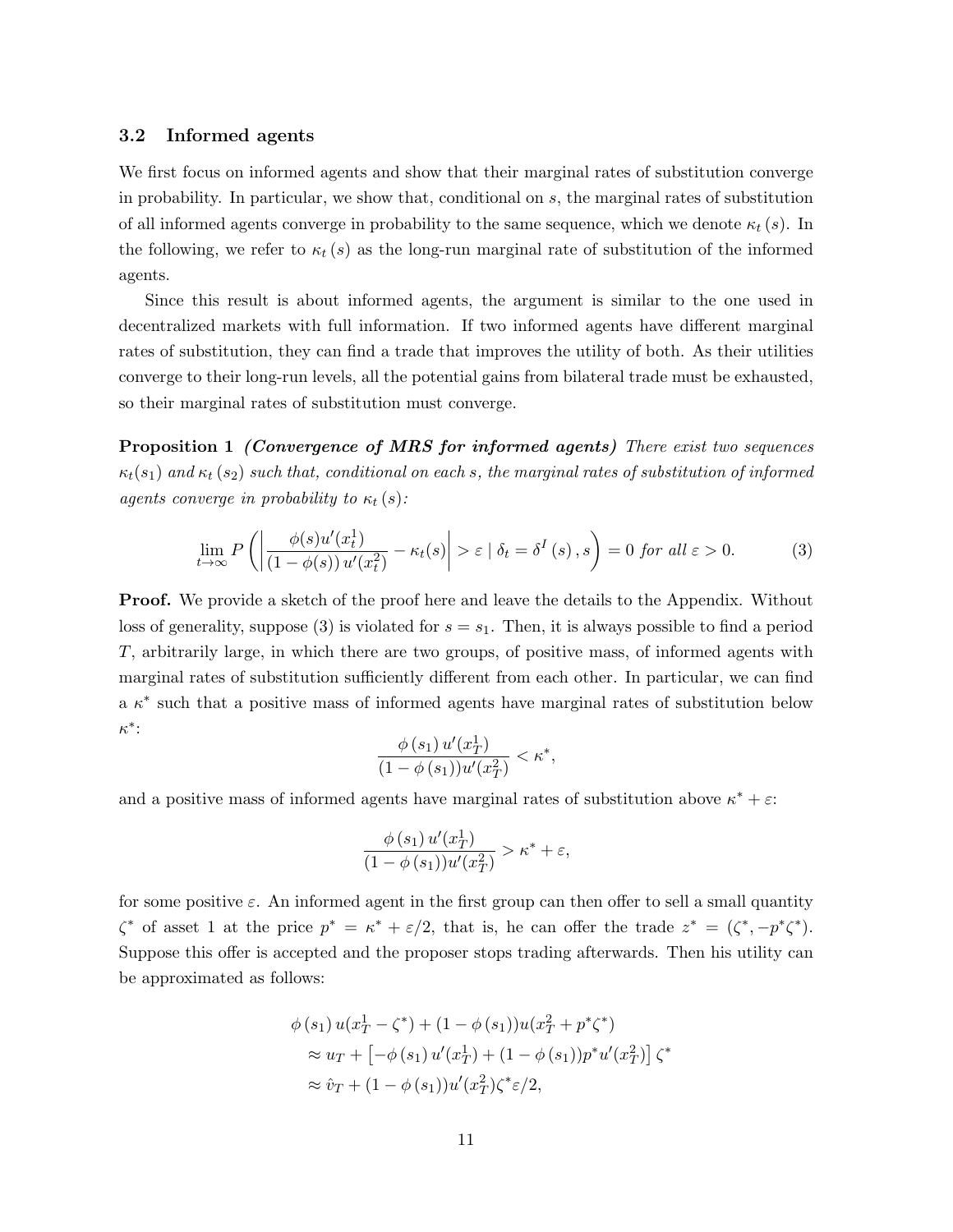where we use a Taylor expansion to approximate the utility gain and we use Lemma 2 to show that the continuation utility  $\hat{v}_T$  can be approximated by the current utility  $u_T$ . By choosing T sufficiently large and the size of the trade  $\zeta^*$  sufficiently small we can make the approximation errors in the above equation small enough, so that when this trade is accepted it strictly improves the utility of the proposer. All the informed responders with marginal rate of substitution above  $\kappa^* + \varepsilon$  are also better off, by a similar argument. Therefore, they will all accept the offer. Since there is a positive mass of them, the strategy described gives strictly higher utility than the equilibrium strategy to the proposer, and we have a contradiction.  $\blacksquare$ 

#### 3.3 Uninformed agents

We now turn to the characterization of equilibria for uninformed agents. The main difficulty here is that uninformed agents may change their beliefs upon observing their opponent's behavior. Thus an agent who would be willing to accept a given trade ex ante—before updating his beliefs—might reject it ex post. Moreover, updated beliefs are not determined by Bayes' rule after off-the-equilibrium-path offers, and our objective is to develop a general argument, independent of how off-the-equilibrium-path beliefs are specified. For these reasons, we need a strategy of proof different from the one used for informed agents.

Our argument is based on finding strategies that allow the uninformed agents to learn the signal  $s$  at an arbitrarily small cost. This is done in Lemma 3 below. The existence of such strategies implies that either uninformed agents eventually learn the signal or the benefit of learning goes to zero.

To build our argument, we first show that in equilibrium the marginal rates of substitution of all agents cannot converge to the same value independently of the state s. Since individual marginal rates of substitution determine the prices at which agents are willing to trade, this rules out equilibria in which agents, in the long run, are all willing to trade at the same price, independent of s. The fact that agents are willing to trade at different prices in the two states  $s_1$  and  $s_2$  will be key in constructing the experimentation strategies below. This fact will allow us to construct small trades that are accepted with different probability in the two states. By offering such trades an uninformed agent will be able to extract information on s and thus acquire the information obtained by the informed agents at date 0.

Remember that  $\kappa_t(s)$  denotes the long-run marginal rates of substitution of informed agents in state s. The next proposition shows that in the long run two cases are possible: either the two values  $\kappa_t(s_1)$  and  $\kappa_t(s_2)$  are sufficiently far from each other, or, in each state s, there is a sufficient mass of agents with marginal rates of substitution far enough from  $\kappa_t(s)$ . That is, either the informed agents' marginal rates of substitution converge to different values or there are enough uninformed agents with marginal rates of substitution different from that of the informed.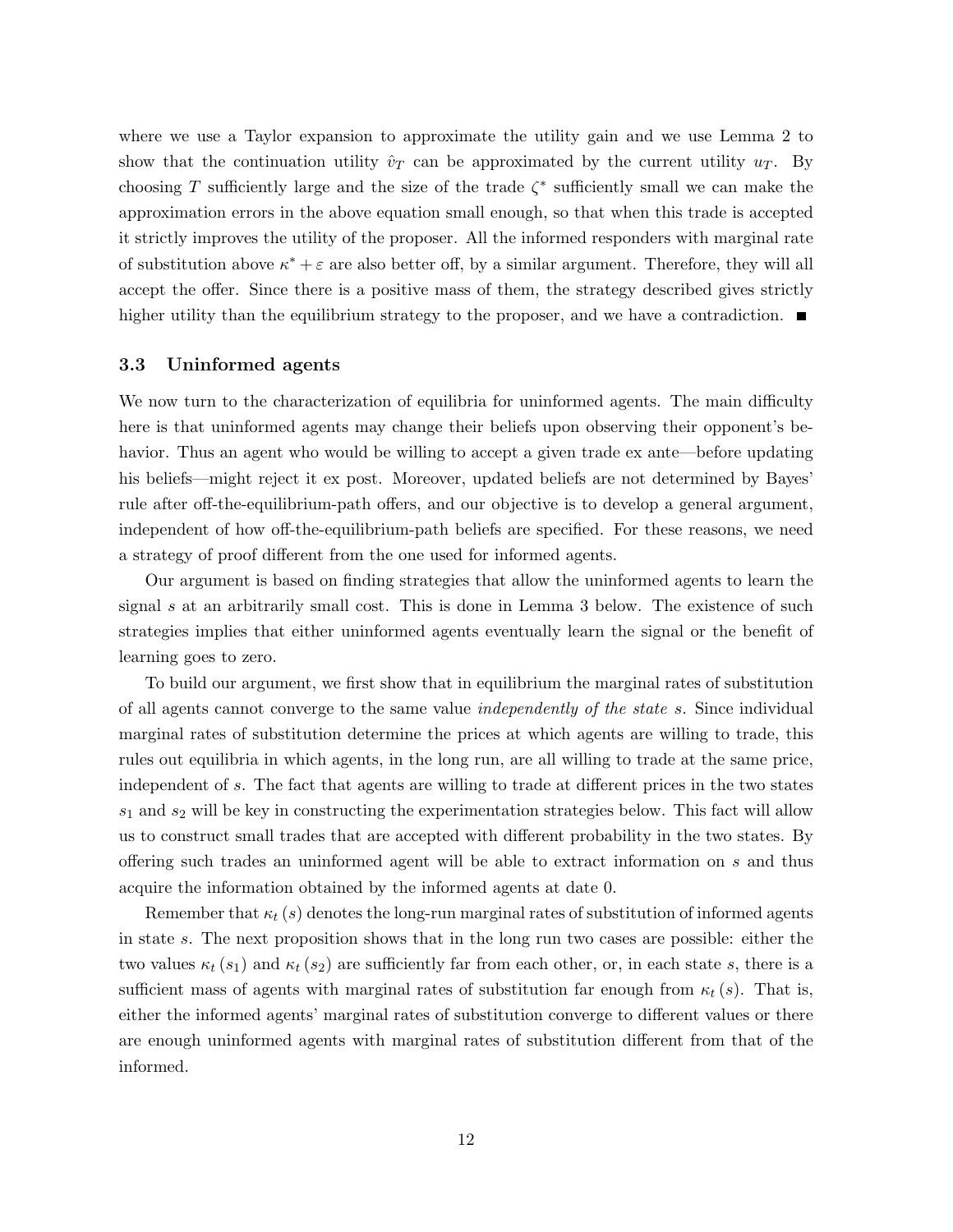Proposition 2 Consider an equilibrium that satisfies symmetry across states and uniform market clearing. There exists a period T and a scalar  $\bar{\varepsilon} > 0$  such that in all periods  $t \geq T$  one of the following holds: (i) the long-run marginal rates of substitution of the informed agents are sufficiently different in the two states:

$$
|\kappa_t(s_1) - \kappa_t(s_2)| \geq \bar{\varepsilon},
$$

or (ii) sufficiently many agents have a marginal rate of substitution different from  $\kappa_t(s)$ :

$$
P\left(\left|\frac{\pi(\delta_t) u'(x_t^1)}{(1-\pi(\delta_t)) u'(x_t^2)} - \kappa_t(s)\right| \geq 2\bar{\varepsilon} \mid s\right) \geq \bar{\varepsilon}
$$

for  $s \in \{s_1, s_2\}.$ 

The proof of this proposition is in the Appendix. The argument is as follows. If both (i) and (ii) are violated, we can always find a period  $t$  in which all the agents' marginal rates of substitution are concentrated around some value  $\kappa$  which is independent of the state s. The point of the proof is to show that this leads to a violation of market clearing. We first show that the distribution of beliefs of the uninformed is always biased in the direction of the true signal. That is, in  $s_1$  there are more uninformed agents with  $\delta_t \geq 1/2$  than uninformed agents with  $\delta_t$  < 1/2. Using symmetry across states, we can then show that in  $s_1$  market clearing holds if we sum the asset holdings of the informed agents and of the subset of uninformed agents with beliefs  $\delta_t \geq 1/2$ . Next, we show that if the marginal rates of substitution of all agents are the same and independent of s, this implies that in state  $s_1$  all agents with  $\delta_t \geq 1/2$ would hold weakly more of asset 1 than of asset 2, and a positive mass of informed agents with  $\delta_t > 1/2$  would hold strictly more of asset 1. Since the endowments of the two assets are the same, this leads to a contradiction.

#### 3.3.1 Experimentation

We now show how uninformed agents can experiment and acquire information on the state s by making small offers. In the proof of Proposition 3, we will construct a sequence of offers with the following property: given any  $\varepsilon > 0$ , if the uninformed agent makes the offers  $\{\hat{z}_{t+j}\}_{j=0}^{J-1}$  at times  $t, t+1, ...t+J-1$ , and receives the "right" string of responses (e.g.,  $\{\hat{r}_{t+j}\}_{j=0}^{J-1} = \{0, 1, 1, 0, ..., 1\}$  then the probability he assigns to  $s_1$  at time  $t+J$  will be larger than  $1-\varepsilon$ . That is, this sequence of offers allows the experimenter to acquire arbitrarily precise information on state  $s_1$  (a similar construction can be done for  $s_2$ ). Here we make the crucial step in the construction of this sequence of offers. Namely, we find a single offer  $z$  such that if the right response is received, the proposer's belief increases by a sufficient amount.

Consider an uninformed agent who assigns probability  $\delta \in (0,1)$  to signal  $s_1$  at the beginning of period  $t$  and makes offer  $z$ . Recall that the probability of acceptance of  $z$ , conditional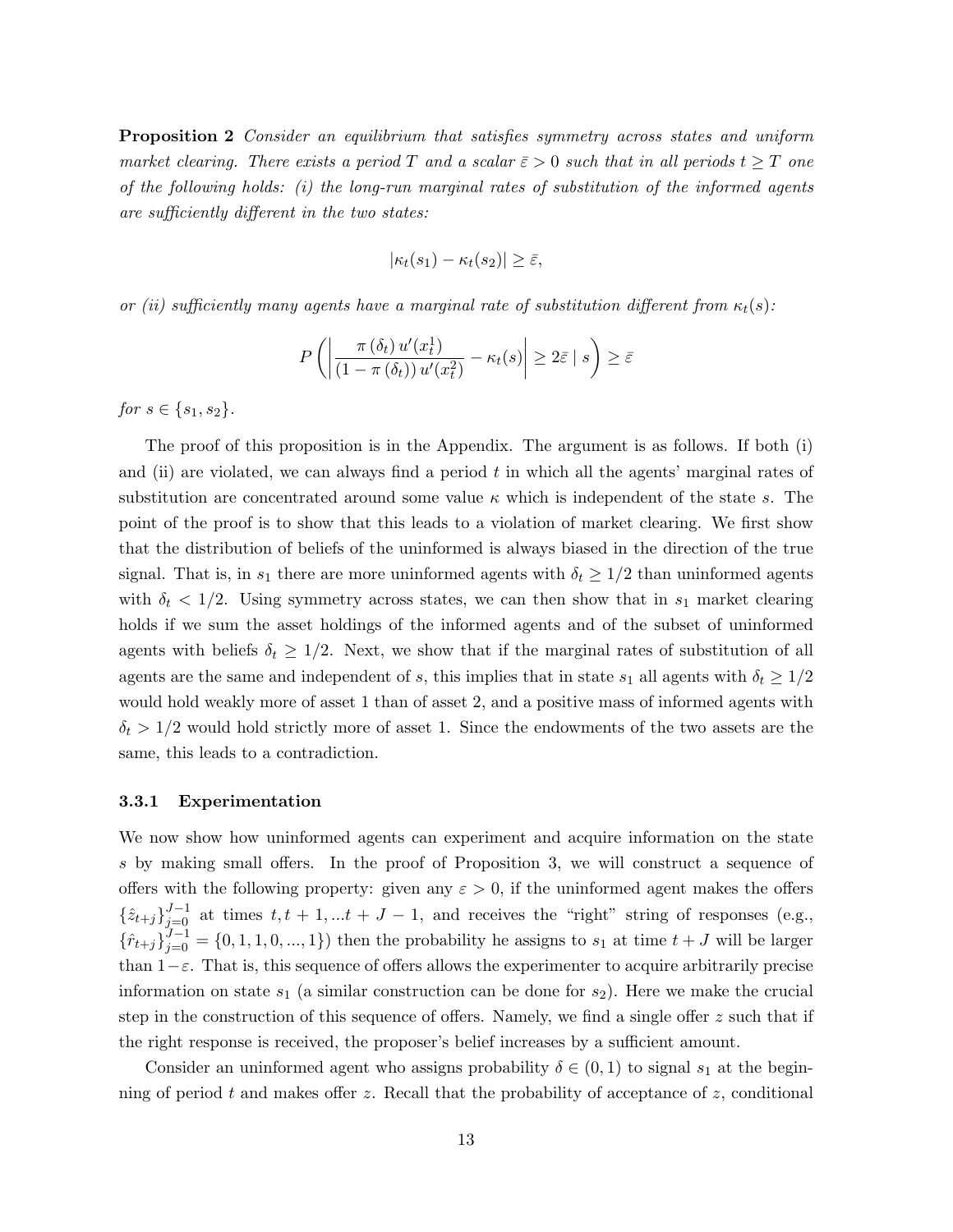on s, is  $\chi_t(z|s)$ . Bayes' rule implies that if the offer is accepted the agent's updated belief  $\delta'$ satisfies

$$
\frac{\delta'}{1-\delta'}=\frac{\delta}{1-\delta}\frac{\chi_t\left(z|s_1\right)}{\chi_t\left(z|s_2\right)},
$$

while if the offer is rejected his updated belief satisfies

$$
\frac{\delta'}{1-\delta'}=\frac{\delta}{1-\delta}\frac{1-\chi_t\left(z|s_1\right)}{1-\chi_t\left(z|s_2\right)}.
$$

If  $\chi_t(z|s_1) > \chi_t(z|s_2)$  the acceptance of offer z provides a signal in favor of  $s_1$ , if  $\chi_t(z|s_1)$  $\chi_t(z|s_2)$  the rejection of offer z provides a signal in favor of  $s_1$ . Our objective is to find a constant  $\rho > 1$ , such that we can always find an offer z such that either

$$
\frac{\chi_t(z|s_1)}{\chi_t(z|s_2)} > \rho
$$

or

$$
\frac{1 - \chi_t(z|s_1)}{1 - \chi_t(z|s_2)} > \rho.
$$

In this way, if the agent makes offer  $z$  and receives the right response (a "yes" in the first case, a "no" in the second) his beliefs satisfy

$$
\frac{\delta'}{1-\delta'} > \rho \frac{\delta}{1-\delta}.
$$

Since  $\rho > 1$ , this ensures that we can choose a long enough sequence of offers such that, if the right responses are received, the agent's belief will converge to 1.

The following lemma shows how to construct the offer z.

Lemma 3 Consider an equilibrium that satisfies symmetry across states and uniform market clearing. There are two scalars  $\beta > 0$  and  $\rho > 1$  with the following property: for all  $\theta > 0$ there is a time T such that for all  $t \geq T$  there exist a trade z with  $||z|| < \theta$  that satisfies either

$$
\chi_t(z|s_1) > \beta, \qquad \chi_t(z|s_1) > \rho \chi_t(z|s_2), \tag{4}
$$

or

$$
1 - \chi_t(z|s_1) > \beta, \qquad 1 - \chi_t(z|s_1) > \rho \left(1 - \chi_t(z|s_2)\right). \tag{5}
$$

Proof. We provide a sketch of the argument here and leave the details to the Online Appendix. We distinguish two cases. By Proposition 2 one of the following must be true in any period t following some period  $T$ : (i) either the long-run marginal rates of substitutions of informed agents  $\kappa_t(s_1)$  and  $\kappa_t(s_2)$  are sufficiently different from each other or (ii) there is a sufficiently large mass of agents with marginal rates of substitution sufficiently different from  $\kappa_t(s)$ . The proof proceeds differently in the two cases.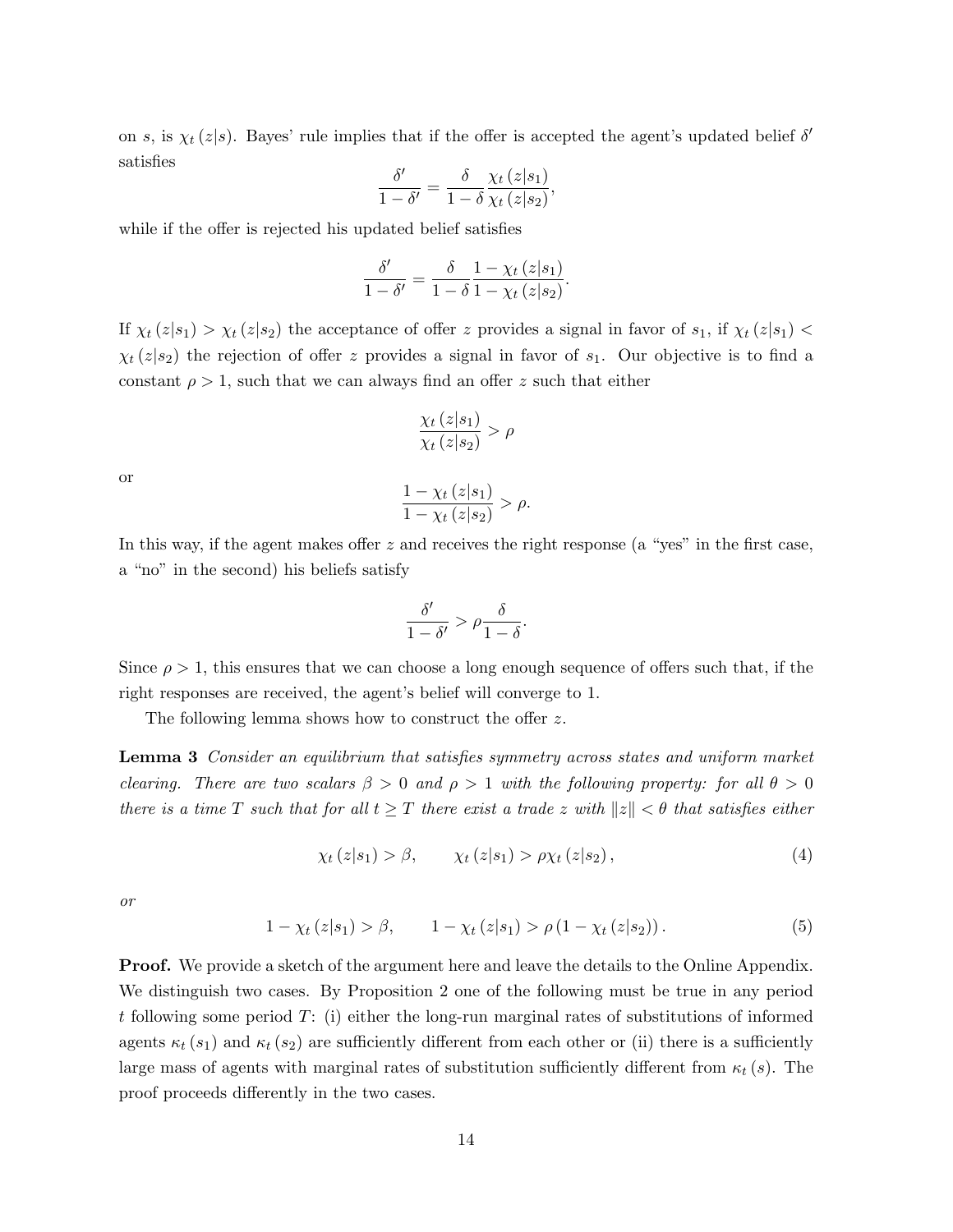Case 1. Suppose that there is a large enough difference between  $\kappa_t(s_1)$  and  $\kappa_t(s_2)$ . Assume without loss of generality that  $\kappa_t(s_1) > \kappa_t(s_2)$ . Suppose the uninformed agent offers to sell a small quantity  $\zeta$  of asset 1 at the price  $p = (\kappa_t(s_1) + \kappa_t(s_2))/2$ , which lies between the two marginal rates of substitutions  $\kappa_t(s_1)$  and  $\kappa_t(s_2)$ . That is, he offers the trade  $z = (\zeta, -p\zeta)$ . We now make two observations on offer z:

Observation 1. In state  $s_1$ , there is a positive mass of informed agents willing to accept offer z, provided  $\zeta$  is small enough and t is sufficiently large. Combining Lemma 2 and Proposition 1, we can show that in state  $s_1$ , for t large enough, there is a positive mass of informed agents with marginal rates of substitution sufficiently close to  $\kappa_t(s_1)$ , who are close enough to their long-run utility. These agents are better off accepting z, as they are buying asset 1 at a price smaller than their marginal valuation.

Observation 2. Conditional on signal  $s_2$ , the offer z cannot be accepted by any agent, informed or uninformed, except possibly by a vanishing mass of agents. Suppose, to the contrary, that a positive fraction of agents accepted  $z$  in state  $s_2$ . By an argument symmetric to the one above, informed agents in state  $s_2$  are strictly better off making the offer z, if this offer is accepted with positive probability, given that they would be selling asset 1 at a price higher than their marginal valuation (which converges to  $\kappa_t$  (s<sub>2</sub>) by Proposition 1). But then an optimal deviation on their part is to make such an offer and strictly increase their expected utility above its equilibrium level, leading to a contradiction.

The first observation can be used to show that the probability of acceptance  $\chi_t(z|s_1)$ can be bounded from below by a positive number. The second observation can be used to show that the probability of acceptance  $\chi_t(z|s_2)$  can be bounded from above by an arbitrarily small number. These two facts imply that we can make  $\chi_t(z|s_1) > \beta$  for some  $\beta > 0$  and  $\chi_t(z|s_1)/\chi_t(z|s_2) > \rho$  for some  $\rho > 1$ . So in this case we can always find a trade such that (4) is satisfied, i.e., such that the acceptance of z is good news for  $s_1$ . However, when we turn to the next case this will not always be true, and we will need to allow for the alternative condition (5), i.e., rejection of z is good news for  $s_1$ .

Case 2. Consider now the second case where the long-run marginal rates of substitution of the informed agents  $\kappa_t$  (s<sub>1</sub>) and  $\kappa_t$  (s<sub>2</sub>) are close enough but there is a large enough mass of uninformed agents whose marginal rates of substitution is far from  $\kappa_t(s_1)$ , conditional on  $s_1$ .

This means that we can find a price  $p$  such that the marginal rates of substitution of a group of uninformed agents are on one side of  $p$  and the long-run marginal rates of substitution of informed agents  $\kappa_t(s_1)$  and  $\kappa_t(s_2)$  are on the other side. Consider the case where the MRS of a group of uninformed agents is greater than p, and  $\kappa_t$  (s<sub>1</sub>) and  $\kappa_t$  (s<sub>2</sub>) are smaller than p (the other case is symmetric). Then the uninformed agents in this group can make a small offer to buy asset 1 at a price p and the informed will accept this offer conditional on both signals  $s_1$  and  $s_2$ . If the probabilities of acceptance conditional on  $s_1$  and  $s_2$  were sufficiently close to each other, this would be a profitable deviation for the uninformed, since then their ex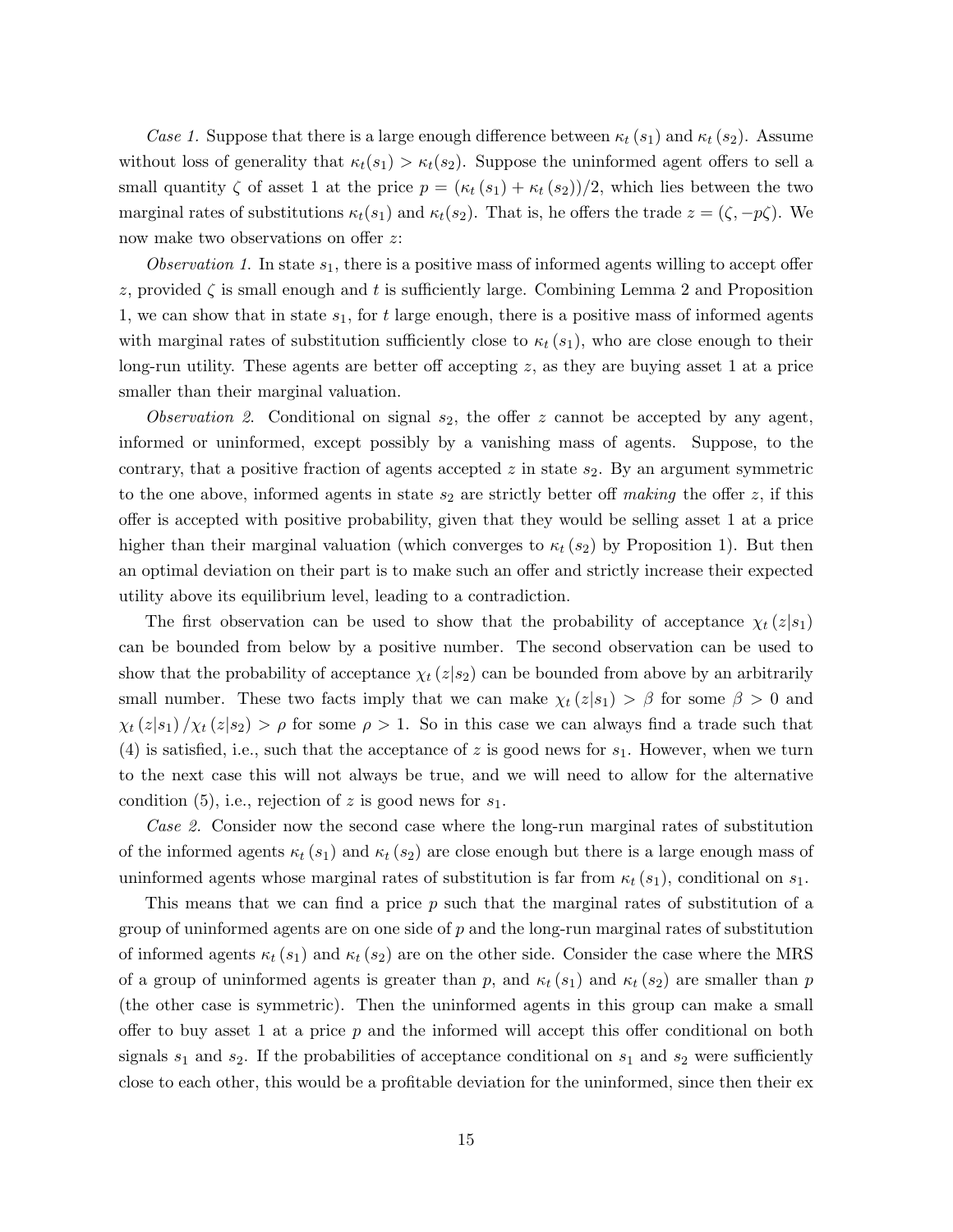post beliefs would be close to their ex ante beliefs. In other words, the uninformed would not learn from the trade but making the offer would increase their expected utility relative to their equilibrium strategy, leading to a contradiction. It follows that the probabilities of acceptance of this trade must be sufficiently different in the two states  $s_1$  and  $s_2$ . This leads to either (4) or  $(5)$ , completing the proof.

#### 3.3.2 Convergence of marginal rates of substitution

We now characterize the properties of the long-run marginal rates of substitution of uninformed agents. The next proposition shows that the convergence result established for informed agents (Proposition 1) extends to uninformed agents.

In what follows, instead of looking at the ex ante marginal rate of substitution, given by  $\pi(\delta_t)u'(x_t^1)/(1-\pi(\delta_t))u'(x_t^2)$ , we establish convergence for the ex post marginal rate of substitution  $\phi(s)u'(x_t^1)/(1-\phi(s))u'(x_t^2)$ . This is the marginal rate of substitution at which an agent would be willing to trade asset  $2$  for asset  $1$  if he could observe the signal  $s$ . As we will see, this is the appropriate convergence result given our objective, which is to establish the ex post efficiency of the equilibrium allocation.

Proposition 3 (Convergence of MRS for uninformed agents) Consider an equilibrium that satisfies symmetry across states and uniform market clearing. Conditional on each s, the marginal rate of substitution of any agent, evaluated at the full information probabilities  $\phi(s)$ and  $1 - \phi(s)$ , converges in probability to  $\kappa_t(s)$ :

$$
\lim_{t \to \infty} P\left( \left| \frac{\phi(s)u'(x_t^1)}{(1 - \phi(s))u'(x_t^2)} - \kappa_t(s) \right| > \varepsilon \mid s \right) = 0 \text{ for all } \varepsilon > 0.
$$
 (6)

**Proof.** We provide a sketch of the proof, leaving the details to the Appendix. Suppose condition (6) fails to hold. Without loss of generality, we focus on the case where (6) fails for  $s = s_1$ . This means that there is a period T in which with a positive probability an uninformed agent has ex post marginal rate of substitution sufficiently far from  $\kappa_T(s_1)$  and is sufficiently close to his long-run utility. Without loss of generality, suppose his marginal rate of substitution is larger than  $\kappa_T(s_1)$ . To reach a contradiction, we construct a profitable deviation for this agent.

Before discussing the deviation, it is useful to clarify that, at time  $T$ , the uninformed agent has all the necessary information to check whether he should deviate or not. He can observe his own allocation  $x_T$ , compute  $\phi(s_1)u'(x_T^1)/(1-\phi(s_1))u'(x_T^2)$ , and verify whether this quantity is sufficiently larger than  $\kappa_T(s_1)$  (which is known, since it is an equilibrium object).

The deviation then consists of two stages:

Stage 1. This is the experimentation stage, which lasts from period T to period  $T + J - 1$ . As stated in Lemma 3, the agent can construct a sequence of small offers  $\{\hat{z}_j\}_{j=0}^{J-1}$  such that,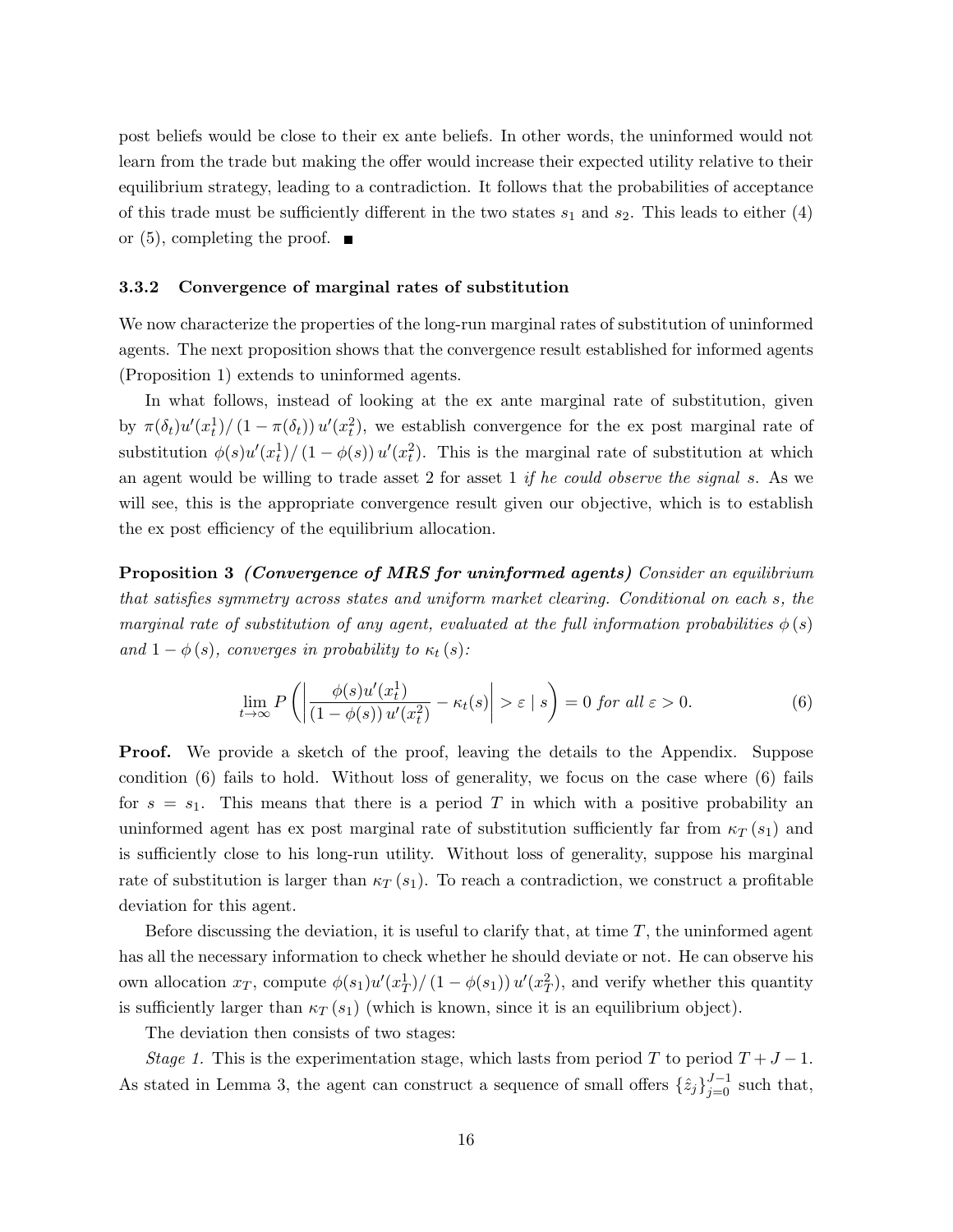if these offers are followed by the appropriate responses, the agent's ex post belief on signal  $s_1$  will converge to 1. To be precise, for this to be true it must be the case that the agent does not start his deviation with a belief  $\delta_T$  too close to 0. Otherwise, a sequence of J signals favorable to  $s_1$  is not enough to bring  $\delta_{T+J}$  sufficiently close to 1. Therefore, when an agent starts deviating we also require  $\delta_T$  to be larger than some positive lower bound  $\delta$ , appropriately defined.

Stage 2. At date  $T + J$ , if the agent has been able to make the whole sequence of offers  $\{\hat{z}_j\}_{j=0}^{J-1}$  and has received the appropriate responses (that is, the responses which bring the probability of  $s_1$  close to 1), he then makes one final offer  $z^*$ . This is an offer to buy a small quantity  $\zeta^*$  of asset 1 at a price  $p^*$ , which is in between the agent's own marginal rate of substitution and  $\kappa_T(s_1)$ . By choosing T large enough, we can ensure that there is a positive mass of informed agents close enough to their long-run marginal rate of substitution, who are willing to sell asset 1 at that price.<sup>8</sup> Therefore, the offer is accepted with a positive probability. The utility gain for the uninformed agent, conditional on reaching Stage 2 and conditional on z <sup>∗</sup> being accepted, can be approximated by

$$
U(x_T + \sum_{j=0}^{J-1} \hat{z}_j + z^*, 1) - U(x_T, 1),
$$

given that, after the experimentation stage the agent's ex post belief approaches 1. Moreover, by making the final offer  $z^*$  and the experimenting offers  $\hat{z}_j$  sufficiently small, this utility gain can be approximated by

$$
U(x_T + z^*, 1) - U(x_T, 1) \approx \phi(s)u'(x_T^1)\zeta^* - (1 - \phi(s))u'(x_T^2)p^*\zeta^* > 0.
$$

The last expression is positive because  $p^*$  was chosen smaller than the marginal rate of substitution  $\phi(s)u'(x_T^1)/(1-\phi(s))u'(x_T^2)$ . In the Appendix we show that this utility gain is large enough that the deviation described is ex ante profitable, i.e., it is profitable from the point of view of period  $T$ . To do so, we must ensure that the utility losses that may happen along the deviating path (e.g., when some of the experimenting offers do not generate a response favorable to  $s_1$  or when the agent is not selected as the proposer) are small enough. To establish this, we use again the fact that the experimenting offers are small. The argument in the Appendix makes use of the convergence of utility levels in Lemma 2, to show that a utility gain relative to the current utility  $u_t$ , leads to a profitable deviation relative to the expected utility  $\hat{v}_t$ . Since we found a profitable deviation for the uninformed agents, a contradiction is obtained which completes the argument.

<sup>&</sup>lt;sup>8</sup>Notice that the uninformed agent is using  $\kappa_T(s_1)$  as a reference point for the informed agents' marginal rate of substitution, while offer  $z^*$  is made in period  $T+J$ . Lemma 9 in the Appendix ensures that  $\kappa_T(s_1)$  and  $\kappa_{T+J}(s_1)$  are sufficiently close, so that at  $T+J$  enough informed agents have marginal rate of substitution near  $\kappa_T(s_1)$ .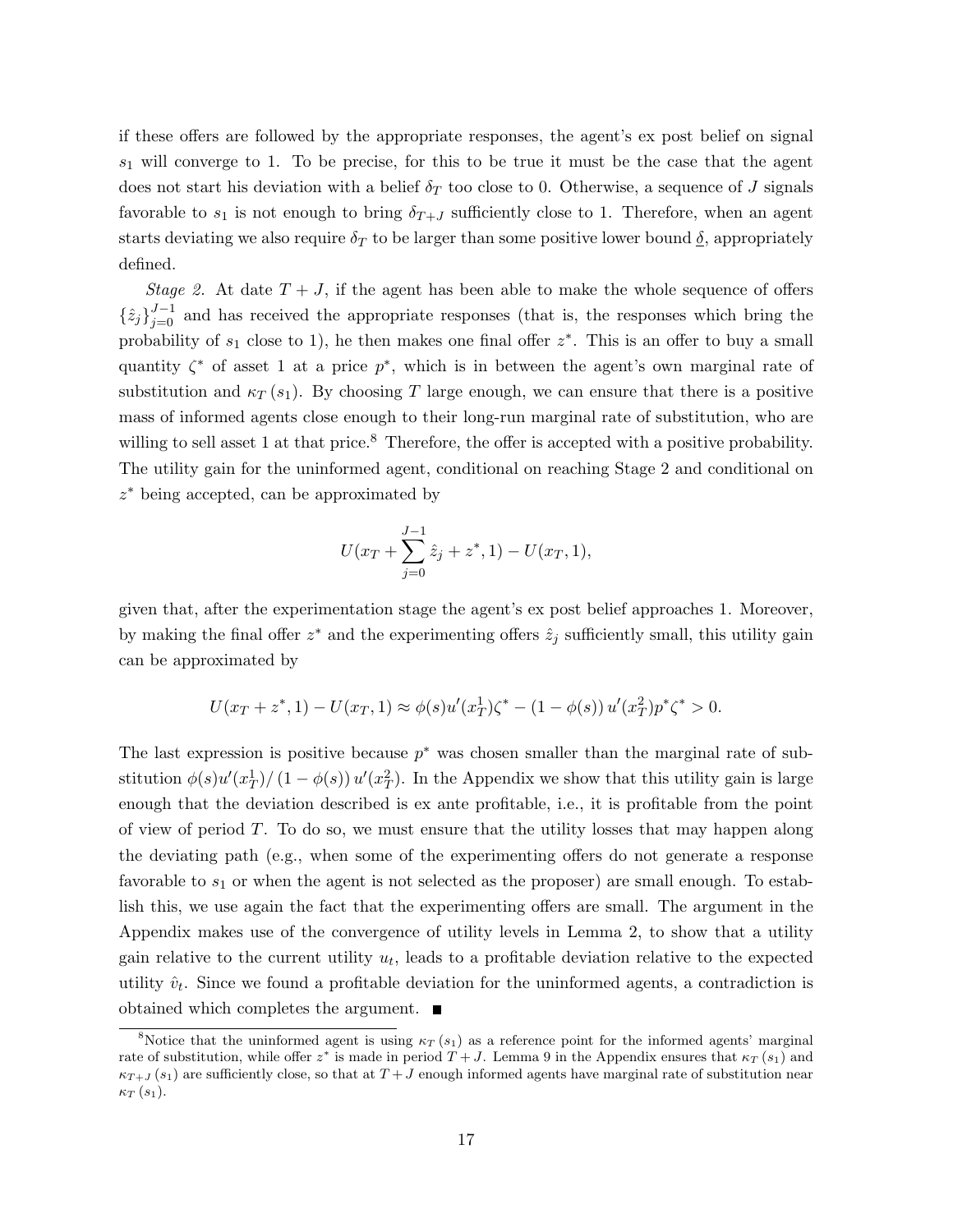#### 3.4 Main result

Having characterized the portfolios of informed and uninformed agents in the long run, we can finally derive our efficiency result.

Theorem 1 All symmetric equilibrium allocations which satisfy symmetry across states and uniform market clearing converge to ex post efficient allocations in the long run, *i.e.*,

$$
\lim_{t \to \infty} P\left(|x_t^1 - x_t^2| > \varepsilon\right) = 0 \text{ for all } \varepsilon > 0. \tag{7}
$$

The long-run marginal rates of substitution  $\kappa_t(s)$  converge to the ratios of the conditional probabilities of states  $S_1$  and  $S_2$ :

$$
\lim_{t \to \infty} \kappa_t(s) = \phi(s)/(1 - \phi(s)) \text{ for all } s \in \{s_1, s_2\}. \tag{8}
$$

Proof. We provide a sketch of the proof and leave the formal details to the Appendix. First, suppose that  $\kappa_t(s) > (1+\varepsilon) \phi(s)/(1-\phi(s))$  for some  $\varepsilon > 0$ , for infinitely many periods. Then Proposition 3 can be used to show that the agents' holdings of asset 1 will be larger than their holdings of asset 2. This, however, violates market clearing. In a similar way, we rule out the case in which  $\kappa_t(s) < (1 - \varepsilon) \phi(s)/(1 - \phi(s))$  for some  $\varepsilon > 0$ , for infinitely many periods. This proves (8). Then, using this result and Proposition 3, we can show that  $u'(x_t^1)/u'(x_t^2)$ converges in probability to 1, which implies (7).  $\blacksquare$ 

This theorem establishes that equilibrium allocations converge to ex post Pareto efficient allocations. It also shows, in (8), that the prices supporting the long-run allocation are the same as the rational expectations competitive equilibrium prices of the same economy, which are proportional to the probabilities of the two states.

It is useful to clarify that our results do not necessarily imply that uninformed agents will learn the value of the signal s in the long run. The proof of Proposition 3 shows that in the long run uninformed agents have the possibility to learn the value of s with arbitrary precision at an arbitrarily low cost. However, as all agents' asset holdings converge to a perfectly diversified portfolio, the incentive to acquire this information also goes to zero. The reason is that uninformed agents know that when all asset holdings are converging to a perfectly diversified portfolio, further profitable trades are no longer possible. Therefore, our results imply that one of two possible outcomes are possible: either uninformed agents perfectly learn the signal or the value of learning the signal goes to zero. In the Online Appendix, we present two examples showing that both these outcomes are indeed possible in equilibrium depending on the model parameters.

To conclude this section, it is useful to compare our result to Wolinsky (1990). In our model, in the long run all agents are only willing to trade at a single price, which corresponds to the rational expectations competitive equilibrium price  $\phi(s) / (1 - \phi(s))$ . Wolinsky (1990)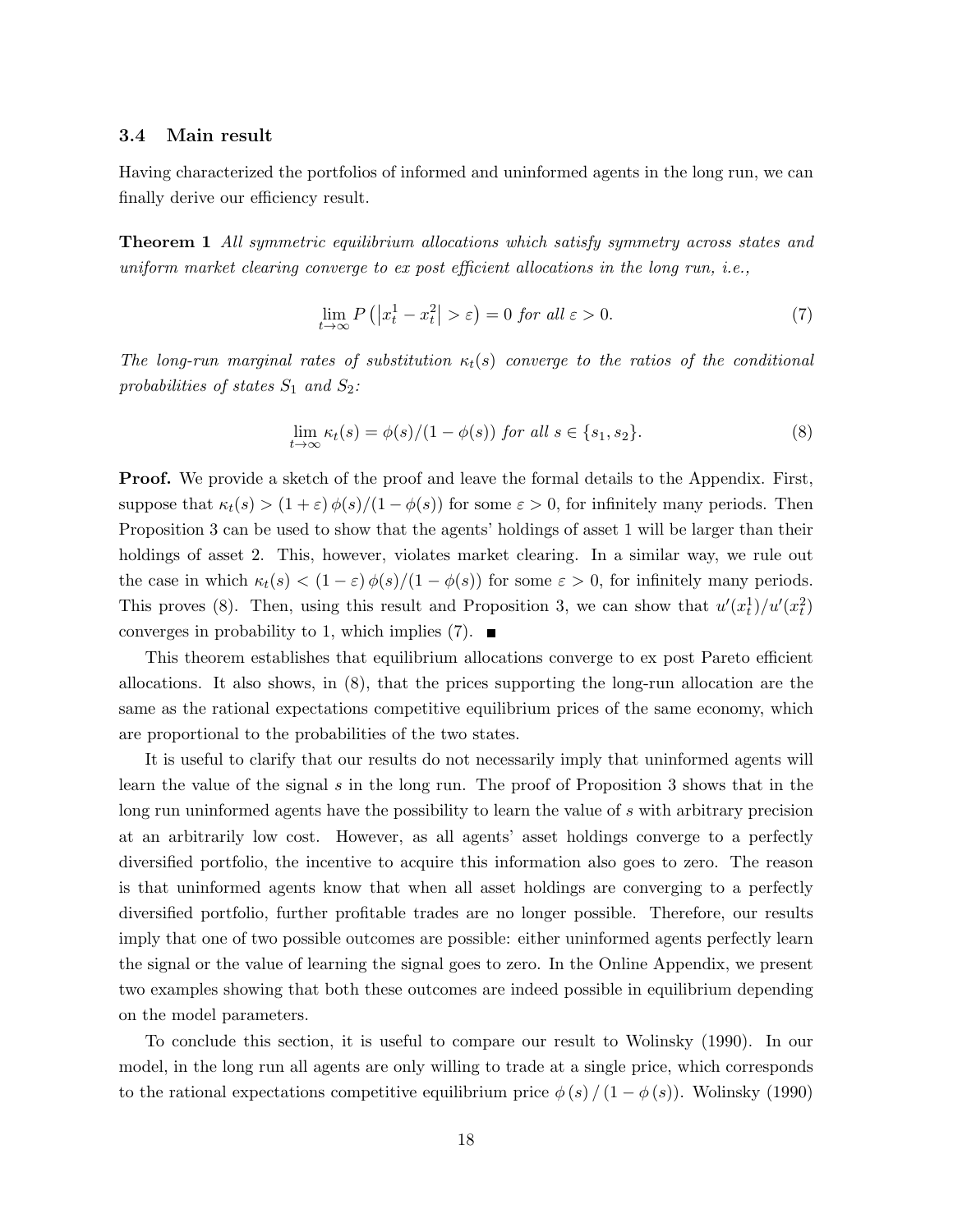also analyzes a dynamic trading game with asymmetric information and shows that in steady state different trades can occur at different prices, so a fraction of trades can occur at a price different from the rational expectations competitive price. That paper studies a game where a fraction of traders enter and exit at each point of time, focuses on steady-state equilibria, and takes limits as discounting goes to zero. We consider a game with a fixed set of participants and a fixed probability of ending the game  $\gamma$  and study long-run outcomes. The key difference is that the model in Wolinsky (1990) features an indivisible good which can only be traded once. Our environment features perfectly divisible goods (assets) which are traded repeatedly. This makes the process of experimentation by market participants very different in the two environments. In Wolinsky (1990) agents only learn if their offers are rejected. Once the offer is accepted they trade and exit the market. In our environment, agents keep learning and trading along the equilibrium play. In particular, they can learn by making small trades (as shown in Lemma 3) and then use the information acquired to make Pareto improving trades with informed agents (as shown in Proposition 3).

### 4 Concluding remarks

This paper analyzes long-run efficiency and the value of information in a dynamic trading game with private information. The main difficulty with our environment is that, due to private information, agents hold diverse beliefs about asset values in equilibrium and need to update these beliefs both on and off the equilibrium path. This means that standard arguments used in decentralized bargaining environments with full information cannot be applied. Nonetheless, proceeding by contradiction, we built arguments on learning and experimentation that are sufficiently powerful to characterize the long-run properties of the equilibrium without imposing additional restrictions on belief updating. To achieve this goal we had to rely on some simplifying assumptions. We conclude with some remarks on the role of these assumptions.

We derived Theorem 1 in an environment with two states and two signals, so it is useful to discuss how the logic of our argument could be extended to more states and signals. The experimentation and deviation arguments in Proposition 3 can be easily extended to the case of finitely many states and signals, as long as markets are complete and there is an Arrow security for each state S. Take a signal s that carries information about two Arrow securities which pay in states  $S$  and  $S'$ . Partition the signal space in two subsets: a singleton that includes only s and the subset of all the other signals. Then the arguments in our binary environment can be adapted to prove that the marginal rates of substitution between assets  $S$  and  $S'$  must converge to the same value for all agents, informed and uninformed, conditional on s. However, other steps used to arrive to Theorem 1 are harder to generalize. In particular, Proposition 2 shows that the agents' marginal rates of substitution cannot converge to the same value in states  $s_1$  and  $s_2$ . The argument is by contradiction and shows that otherwise market clearing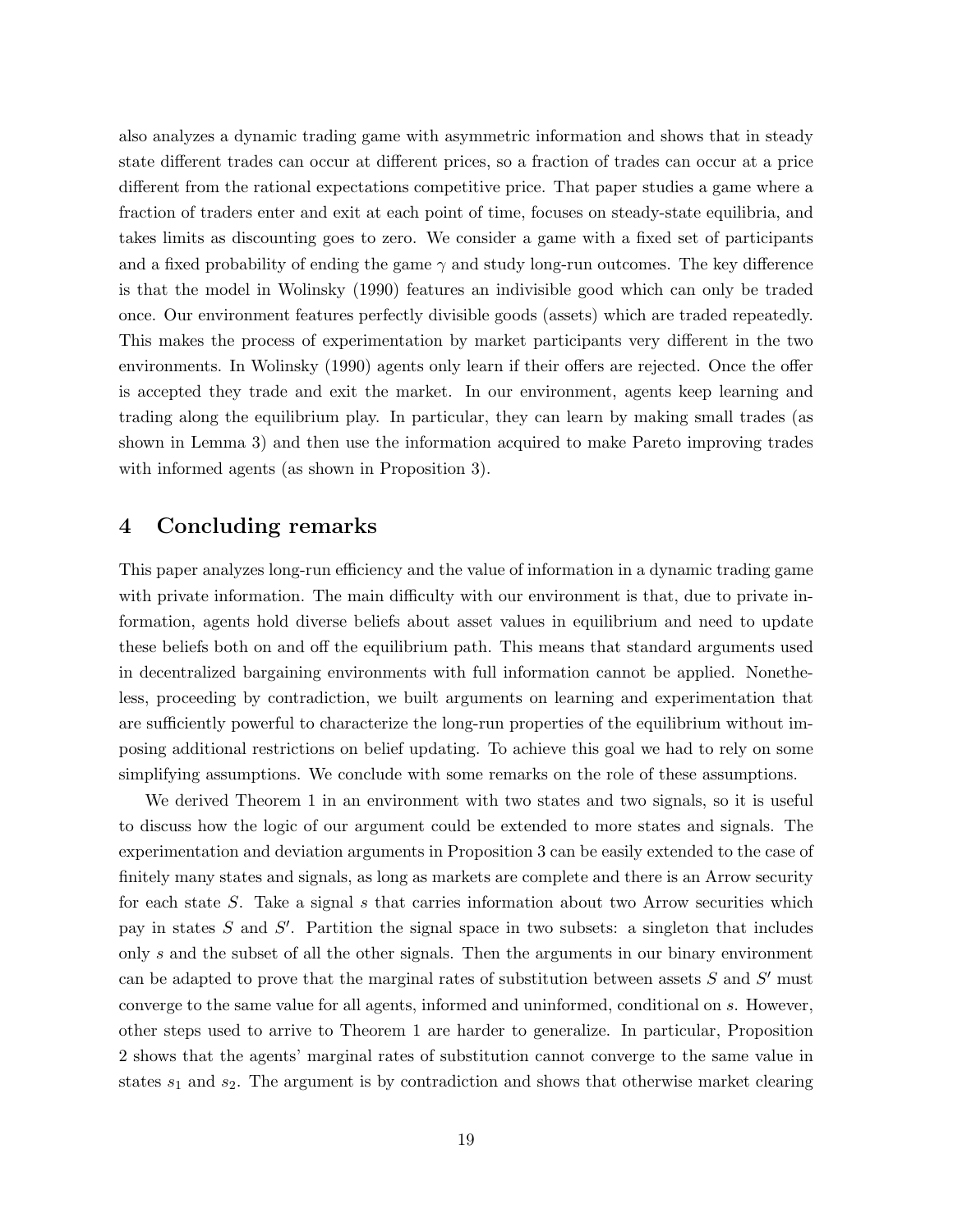would be violated. For that argument, we use our two-signal environment and our assumption of symmetry across states to deal with the fact that along the equilibrium path uninformed agents hold, in general, a range of beliefs about the signal.<sup>9</sup> How to extend that argument to more general environments is an interesting open issue.

Another important simplifying assumption is that the informed agents have nothing to learn from trading, as they all obtain the only relevant piece of information at the beginning of the game. The benefit of this assumption is to have some agents in the economy holding fixed beliefs. Our argument is then built starting from the convergence of the marginal rates of substitution of these agents and then using these marginal rates of substitution as reference points for our experimentation steps. A challenging open question is what would happen in an environment in which different informed agents receive different pieces of information.

Finally, notice that throughout the paper we kept a fixed level of frictions in trading, by choosing a fixed value of  $\gamma$ . This parameter determines the random number of trading rounds before the game ends. All our long-run results implicitly depend on  $\gamma$ . That is, for given  $\gamma$ there is a large enough  $T(\gamma)$  such that for all periods  $t \geq T(\gamma)$  efficiency holds with probability near 1. An important open question is what happens in our model as  $\gamma$  goes to 1 and the economy approaches frictionless trading. The Online Appendix analyzes examples for which we can fully characterize the equilibrium for  $\gamma$  going to 1.

<sup>&</sup>lt;sup>9</sup>This is discussed in the paragraph following Proposition 2.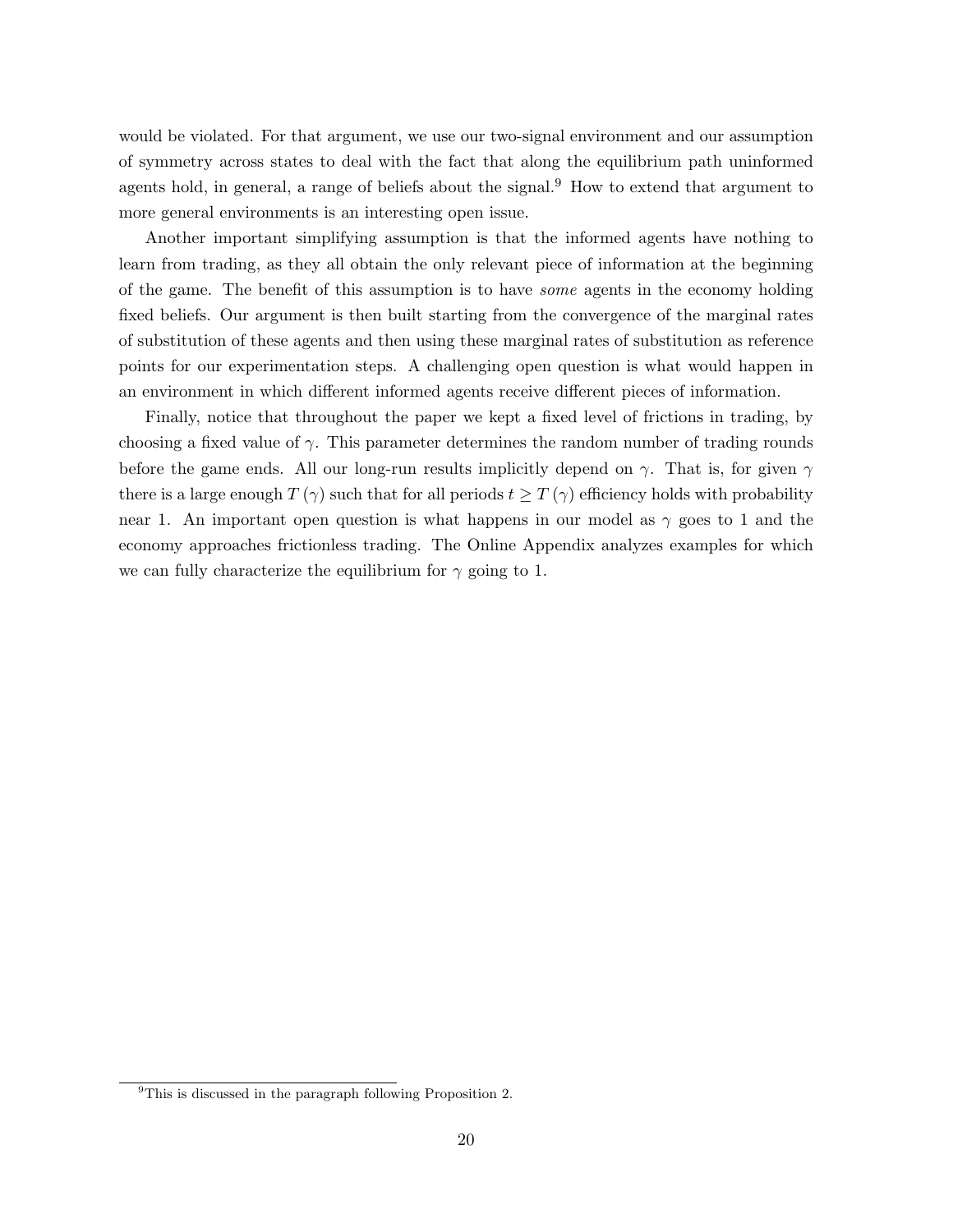## References

- [1] Amador, Manuel and Pierre Olivier Weill (2009). "Learning from Private and Public Observations of Other's Actions." Mimeo, UCLA.
- [2] Billingsley, Patrick (1995). Probability and Measure. Wiley Series in Probability and Mathematical Statistics.
- [3] Blouin, Max R., and Roberto Serrano (2001). "A Decentralized Market with Common Values Uncertainty: Non-Steady States," Review of Economic Studies 68: 323–346.
- [4] Brunnermeier, Markus (2001). Asset Pricing under Asymmetric Information. Oxford University Press.
- [5] Cho, In-Koo and David M. Kreps (1987). "Signalling Games and Stable Equilibria." Quarterly Journal of Economics, 102(2): 179-221.
- [6] Duffie, Darrell, Nicolae Garleanu and Lasse Heje Pedersen (2005). "Over-the-Counter Markets." Econometrica 73: 1815–1847.
- [7] Duffie, Darrell, Nicolae Garleanu and Lasse Heje Pedersen (2007). "Valuation in Overthe-Counter Markets." Review of Financial Studies, forthcoming.
- [8] Duffie, Darrell, Gaston Giroux, and Gustavo Manso (2009). "Information Percolation," American Economic Journal: Microeconomics, forthcoming.
- [9] Duffie, Darrell, Semyon Malamud and Gustavo Manso (2009a). "Information Percolation with Equilibrium Search Dynamics." *Econometrica*, forthcoming.
- [10] Duffie, Darrell, Semyon Malamud and Gustavo Manso (2009b). "The Relative Contributions of Private Information Sharing and Public Information Releases to Information Aggregation." Journal of Economic Theory, forthcoming.
- [11] Duffie, Darrell, and Gustavo Manso, (2007). "Information Percolation in Large Markets," American Economic Review, Papers and Proceedings, 97: 203-209.
- [12] Fudenberg, Drew, and David Levine (1995). "Consistency and Cautious Fictitious Play." Journal of Economic Dynamics and Control 19: 1065-1089.
- [13] Gale, Douglas (1986, a). "Bargaining and Competition Part I: Characterization." Econometrica, 54 (4), pp. 785-806.
- [14] Gale, Douglas (1986, b). "Bargaining and Competition Part II: Existence." Econometrica, 54 (4), pp. 807-818.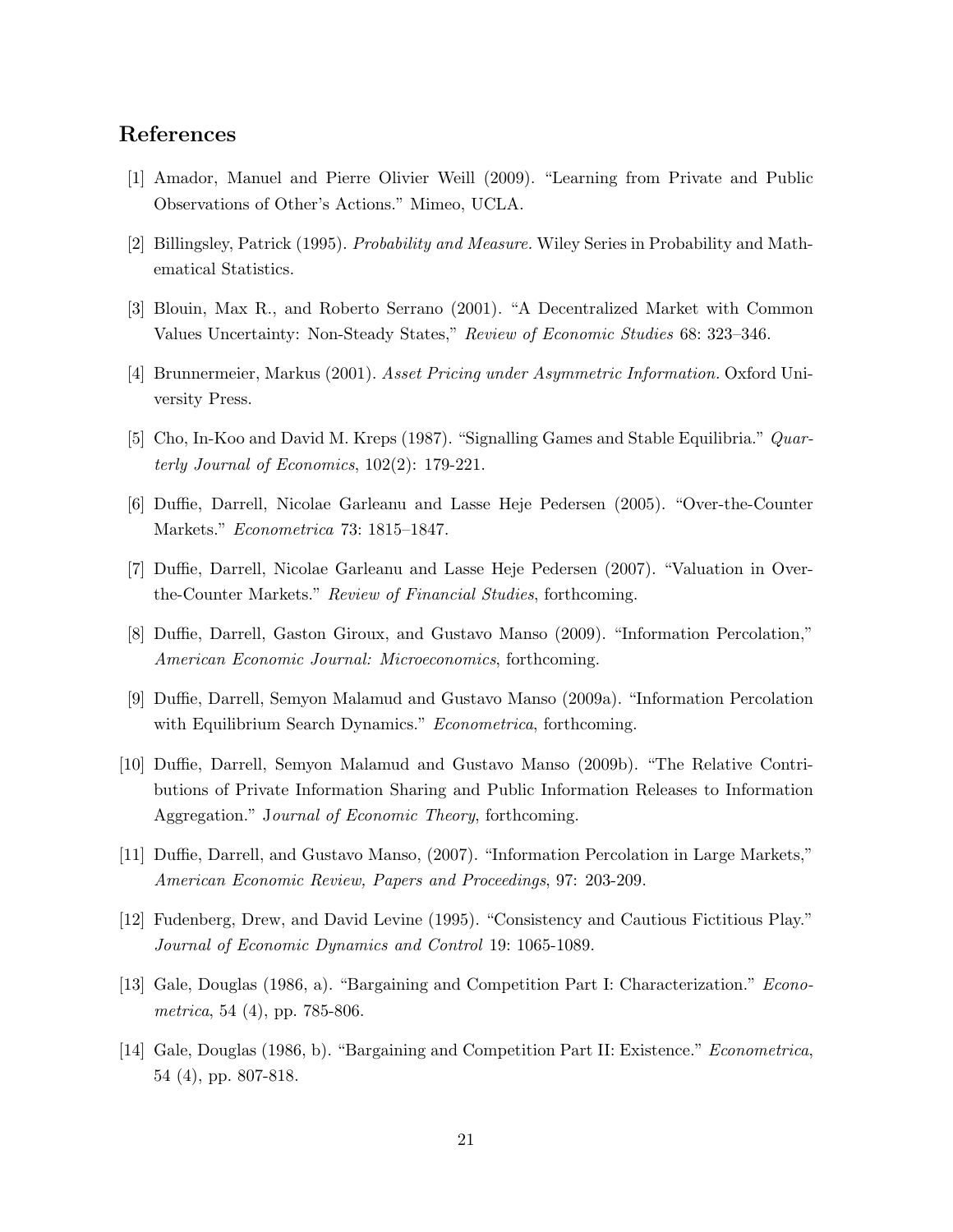- [15] Gale, Douglas (1987). "Limit Theorems for Markets with Sequential Bargaining." Journal of Economic Theory 43: 20–54.
- [16] Gale, Douglas (2000). Strategic Foundations of General Equilibrium: Dynamic Matching and Bargaining Games. Cambridge University Press.
- [17] Golosov, Micheal, Guido Lorenzoni, and Aleh Tsyvinski (2011). "Trading Dynamics and Information Diffusion in a Market with Private Information." Working paper.
- [18] Green, Edward (1992): "Eliciting Traders' Knowledge in a Frictionless Asset Market," in B. Dutta et al., eds., Game Theory and Economic Applications: Proceedings, New Delhi, 1990, Springer, Berlin.
- [19] Grossman, Sanford (1989). The Informational Role of Prices. MIT Press.
- [20] Lagos, Ricardo (2007), "Asset Prices and Liquidity in an Exchange Economy," working paper, NYU.
- [21] Lagos, Ricardo and Guillaume Rocheteau (2009). "Liquidity in Asset Markets with Search Frictions," Econometrica, 77(2) (March 2009): 403-426.
- [22] Lagos, Ricardo, and Guillaume Rocheteau and Pierre Olivier Weill, (2007). "Crashes and Recoveries in Illiquid Markets." UCLA working paper.
- [23] Lauermann, Stephan (2010). "Dynamic Matching and Bargaining Games: A General Approach." University of Michigan working paper.
- [24] Milgrom, Paul R., and Nancy Stokey (1982). "Information, Trade and Common Knowledge." Journal of Economic Theory 26: 17–27.
- [25] Ostrovsky, Michael (2009). "Information Aggregation in Dynamic Markets with Strategic Traders," Working paper.
- [26] Rocheteau, Guillaume (2008). "A Monetary Approach to Asset Liquidity," Working paper.
- [27] Rubinstein, Ariel and Asher Wolinsky (1990). "Decentralized Trading, Strategic Behaviour and the Walrasian Outcome." Review of Economic Studies 57 (1), 63-78.
- [28] Wolinsky, Asher (1990), "Information Revelation in a Market with Pairwise Meetings," Econometrica 58: 1–23.
- [29] Vayanos, Dimitri (1998). "Transaction Costs and Asset Prices: A Dynamic Equilibrium Model." Review of Financial Studies 11, 1–58.
- [30] Vayanos, Dimitri and Pierre Olivier Weill (2007). "A Search-Based Theory of the On-the-Run Phenomenon." Journal of Finance, forthcoming.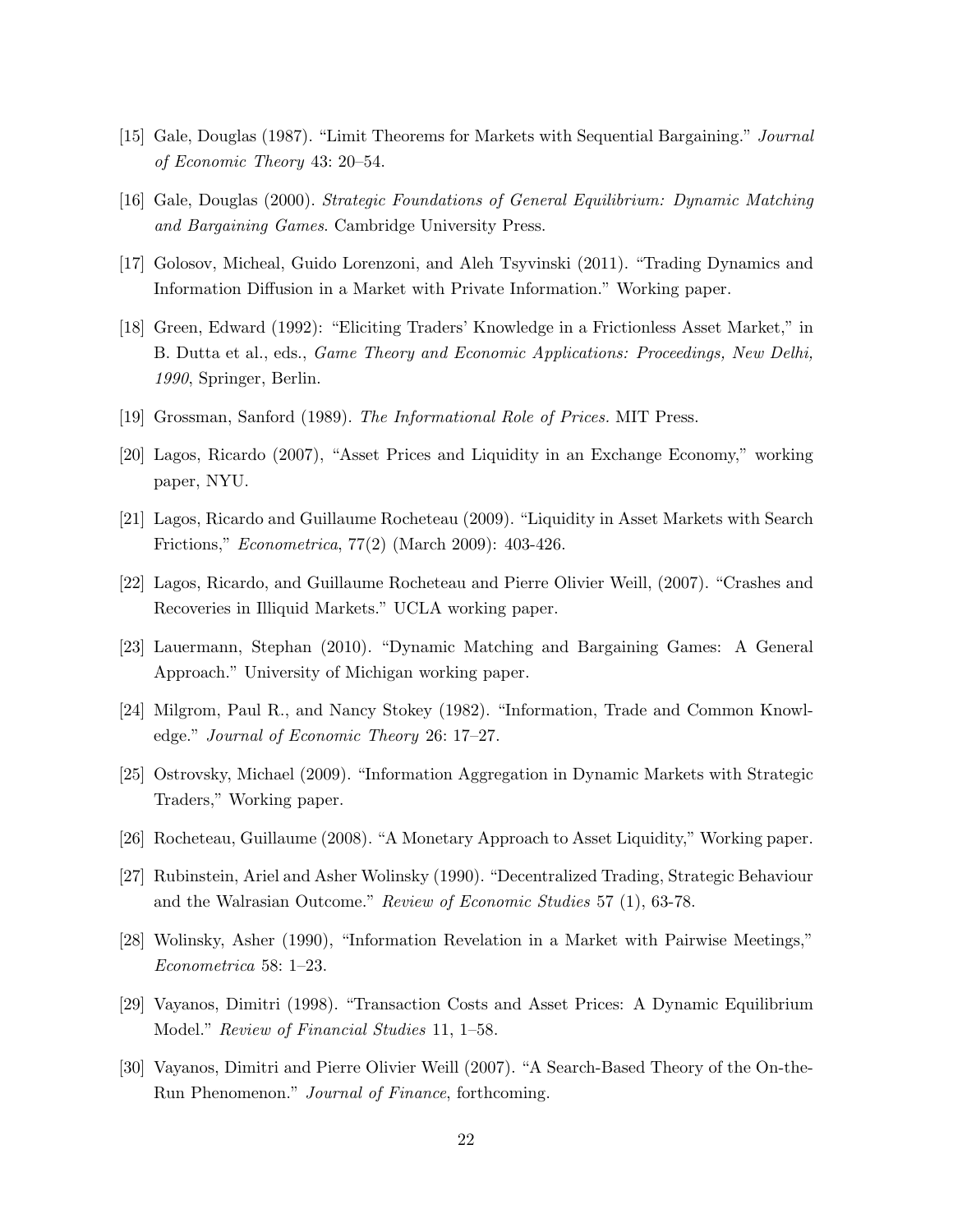- [31] Weill, Pierre Olivier (2007). "Liquidity Premia in Dynamic Bargaining Markets." Journal of Economic Theory, forthcoming.
- [32] Williams, David (1991). Probability with Martingales. Cambridge University Press
- [33] Wolinsky, Asher (1990), "Information Revelation in a Market with Pairwise Meetings." Econometrica, 58, No. 1 (Jan., 1990), pp. 1-23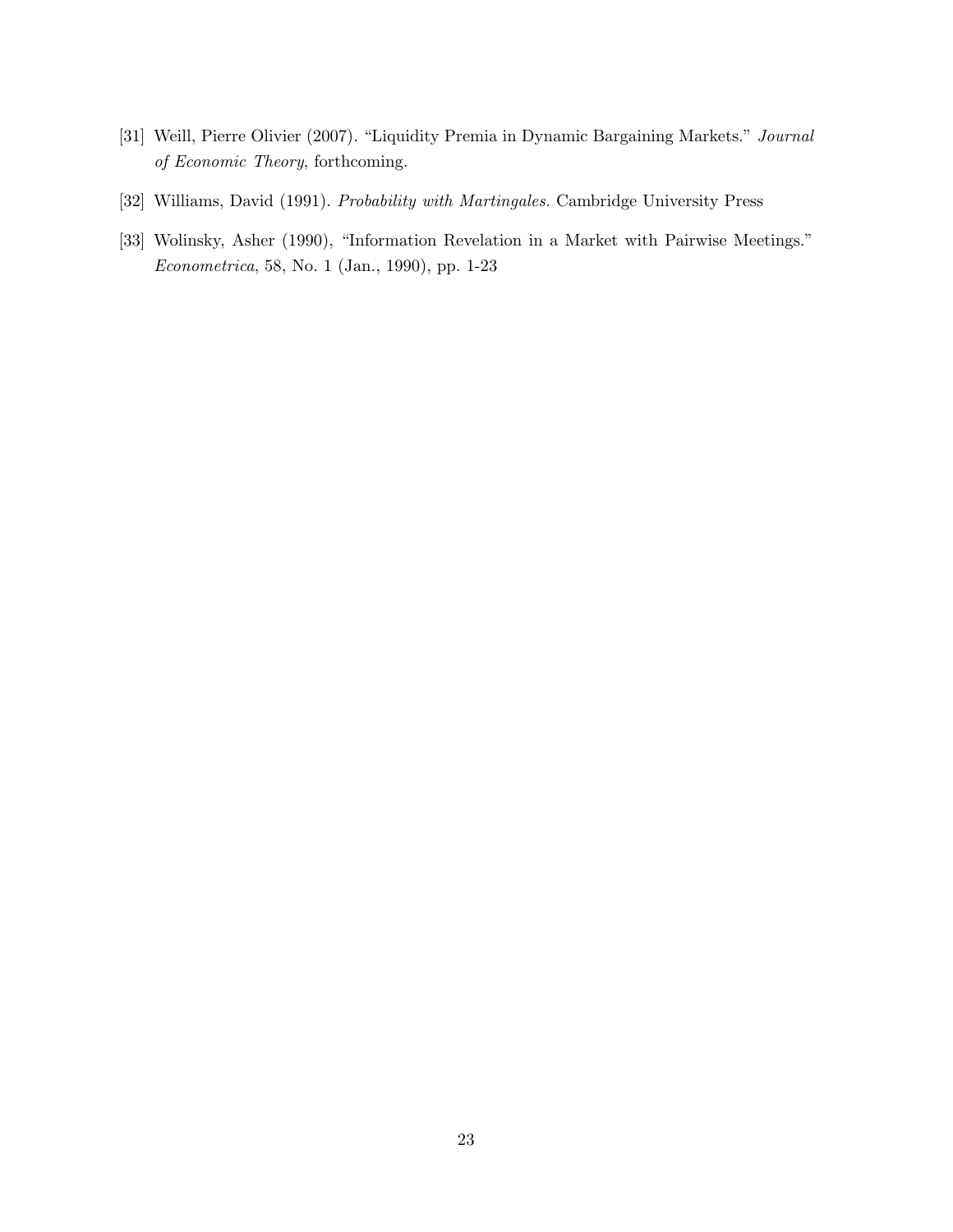# 5 Appendix

#### 5.1 Preliminary results

The following three lemmas are used throughout the appendix. The first is an elementary probability result. The second shows that in the long run, portfolios are in a compact set  $X$ with probability arbitrarily close to one. This set will be used to ensure that some optimization problems used in the proofs are well defined. The third lemma shows that given any two agents with portfolios in a compact set X and marginal rates of substitution that differ by at least  $\varepsilon$ , there is a trade that achieves a gain in current utility of at least  $\Delta$ , for some positive  $\Delta$ . The function  $\mathcal M$  is defined as the *ex ante* marginal rate of substitution between the two assets:

$$
\mathcal{M}(x,\delta) \equiv \frac{\pi(\delta) u'(x^1)}{(1 - \pi(\delta))u'(x^2)}.
$$

**Lemma 4** Take two sets  $A, B \subset \Omega$  such that  $P(A|s) \geq 1 - \varepsilon$  and  $P(B|s) > 1 - \eta$  for some positive scalars  $\varepsilon$  and  $\eta$ . Then,  $P(A \cap B|s) > 1 - \varepsilon - \eta$ .

**Lemma 5** For any  $\varepsilon > 0$  and any state s, there are a compact set  $X \subset R_{++}^2$  and a time T such that  $P(x_t \in X \mid s) \geq 1 - \varepsilon$  for all  $t \geq T$ .

**Lemma 6** Take a compact set  $X \in R_{++}^2$ . For any  $\varepsilon > 0$  and  $\theta > 0$  there are  $\Delta > 0$  and  $\zeta > 0$  with the following property. Take any two agents with portfolios  $x_A, x_B \in X$  and beliefs  $\delta_A, \delta_B \in [0,1]$  with marginal rates of substitution that differ by more than  $\varepsilon$ ,  $\mathcal{M}(x_B, \delta_B)$  –  $\mathcal{M}(x_A, \delta_A) > \varepsilon$ . Choose any price sufficiently close to the middle of the interval between the two marginal rates of substitution:

$$
p \in [\mathcal{M}(x_A, \delta_A) + \varepsilon/2, \mathcal{M}(x_B, \delta_B) - \varepsilon/2].
$$

Then the trade  $z = (\zeta, -p\zeta)$  satisfies  $||z|| < \theta$ , and the utility gains of the two agents satisfy

$$
U(x_A - z, \delta_A) - U(x_A, \delta_A) \geq \Delta, \tag{9}
$$

$$
U(x_B + z, \delta_B) - U(x_B, \delta_B) \geq \Delta. \tag{10}
$$

Moreover, there is a constant  $\lambda > 0$ , which depends on the set X and on the difference between the marginal rates of substitution  $\varepsilon$ , but not on the size of the trade  $\theta$ , such that the potential loss in current utility associated with the trade z is bounded below by  $-\lambda\Delta$  for all beliefs  $\delta$ :

$$
U(x_A - z, \delta) - U(x_A, \delta) \ge -\lambda \Delta \text{ for all } \delta \in [0, 1]. \tag{11}
$$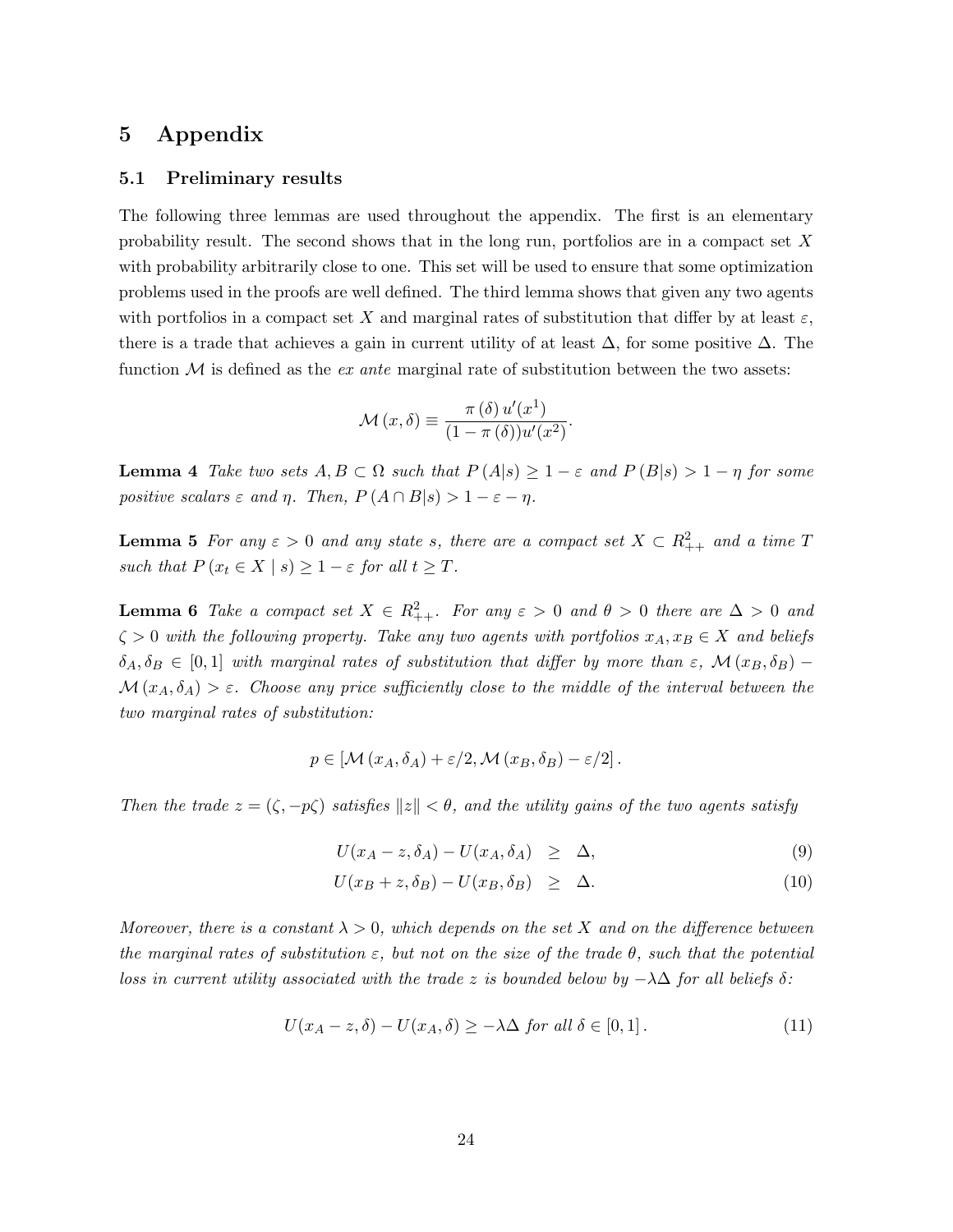#### 5.2 Proof of Proposition 1

**Proof of Proposition 1.** Proceeding by contradiction suppose (3) does not hold. Without loss of generality, let us focus on state  $s_1$ . If (3) is violated in  $s_1$  then there exist an  $\varepsilon > 0$  and an  $\eta \in (0,1)$  such that the following holds for infinitely many periods t:

$$
P\left(|\mathcal{M}(x_t, \delta_t) - \kappa| > \varepsilon, \delta_t = 1 \mid s_1\right) > \eta P\left(\delta_t = 1 \mid s_1\right) \text{ for all } \kappa. \tag{12}
$$

We want to show that (12) implies a profitable deviation for informed agents. The informed agent starts deviating at some date  $T$  to be defined if three conditions are satisfied: (a) his marginal rate of substitution is below some level  $\kappa^*$  to be defined:  $\mathcal{M}(x_T, \delta_T) < \kappa^*$ ; (b) his utility is close enough to its long-run level:  $u_T \geq \hat{v}_T - \alpha \eta \Delta/4$ , for some  $\Delta > 0$  to be defined; (c) his portfolio  $x_T$  is in some compact set X to be defined. When (a)-(c) hold the agent makes an offer  $z^*$  to be defined, which is accepted with probability  $\chi_T(z^*|s_1) \ge \alpha \eta/4$  and gives him a utility gain of at least  $\Delta$ . The expected payoff of this strategy at time T is then

$$
u_T + \chi_T(z^*|s_1) \left( U(x_T - z^*, \delta_T) - u_T \right) > u_T + \alpha \eta \Delta/4 \ge \hat{v}_T.
$$

Since  $\hat{v}_T$  is, by definition, the expected payoff of a proposer who follows an optimal strategy, this leads to a contradiction.

To complete the proof we need to define the scalars  $\kappa^*$  and  $\Delta$ , the set X, the deviating period  $T$  and the offer  $z^*$  and check that they satisfy the desired properties. Applying Lemma 5, choose a compact set X such that for some T' we have  $P(x_t \in X \mid s_1) \geq 1 - \alpha \eta/4$  for all  $t \geq T'$ . Applying Lemma 6, choose  $\Delta > 0$  to be the minimal gain from trade for two agents with marginal rates of substitution that differ by at least  $\varepsilon$  with portfolios in X. Applying Lemmas 2 and 4, choose a  $T'' \geq T'$  such that

$$
P(u_t \ge \hat{v}_t - \alpha \eta \Delta/4, x_t \in X \mid s_1) > 1 - \alpha \eta/2 \text{ for all } t \ge T''.
$$

Using (12) and the fact that there is at least  $\alpha$  informed agents, choose  $T \geq T''$  such that:

$$
P(|\mathcal{M}(x_T, \delta_T) - \kappa| > \varepsilon, \delta_T = 1 | s_1) > \eta P(\delta_t = 1 | s_1) \ge \alpha \eta \text{ for all } \kappa.
$$

Using Lemma 4, it follows that

$$
P\left(|\mathcal{M}\left(x_{T}, \delta_{T}\right) - \kappa| \leq \varepsilon, u_{T} \geq \hat{v}_{T} - \alpha \eta \Delta/4, x_{T} \in X, \delta_{T} = 1 \mid s_{1}\right) < \\
\langle P\left(u_{T} \geq \hat{v}_{T} - \alpha \eta \Delta/4, x_{T} \in X, \delta_{T} = 1 \mid s_{1}\right) - \alpha \eta/2 \text{ for all } \kappa,\tag{13}
$$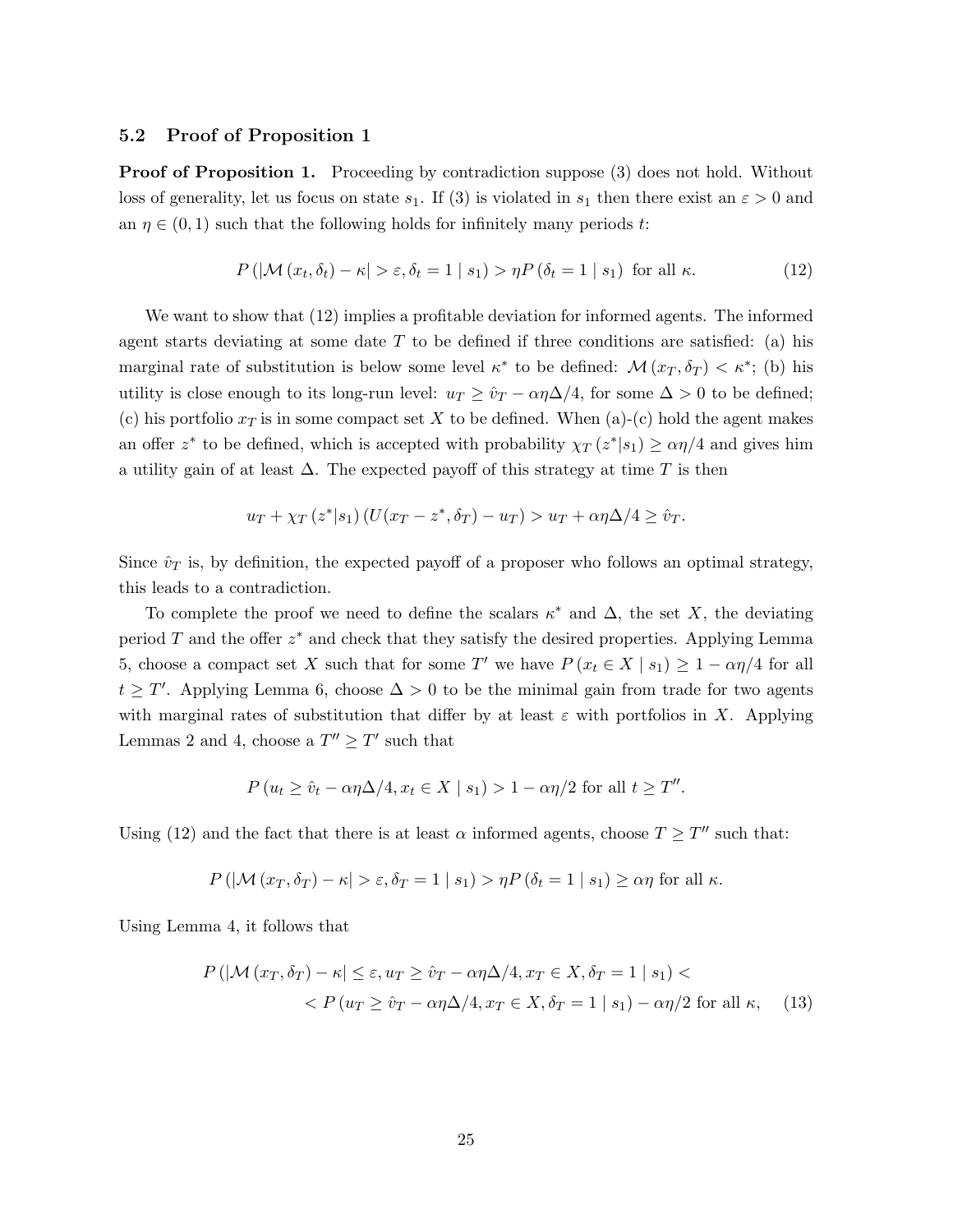Define

$$
\kappa^* = \sup \left\{ \kappa : P\left(\mathcal{M}\left(x_T, \delta_T\right) > \kappa + \left(\frac{3}{2}\right)\varepsilon, u_T \geq \hat{v}_T - \alpha\eta\Delta/4, x_T \in X, \delta_T = 1 \mid s_1\right) \geq \alpha\eta/4 \right\}.
$$

This definition implies that there are less than  $\alpha \eta/4$  informed agents with marginal rate of substitution above  $\kappa^* + 2\varepsilon$  who satisfy (b)-(c),

$$
P\left(\mathcal{M}\left(x_{T}, \delta_{T}\right) > \kappa^{*} + 2\varepsilon, u_{T} \geq \hat{v}_{T} - \alpha\eta\Delta/4, x_{T} \in X, \delta_{T} = 1 \mid s_{1}\right) < \alpha\eta/4,\tag{14}
$$

given that  $\kappa^* + \varepsilon/2 > \kappa^*$ . Consider the following chain of equalities and inequalities:

$$
P\left(\mathcal{M}\left(x_{T}, \delta_{T}\right) \geq \kappa^{*}, u_{T} \geq \hat{v}_{T} - \alpha \eta \Delta/4, x_{T} \in X, \delta_{T} = 1 \mid s_{1}\right) =
$$
\n
$$
P\left(\kappa^{*} \leq \mathcal{M}\left(x_{T}, \delta_{T}\right) \leq \kappa^{*} + 2\varepsilon, u_{T} \geq \hat{v}_{T} - \alpha \eta \Delta/4, x_{T} \in X, \delta_{T} = 1 \mid s_{1}\right)
$$
\n
$$
P\left(\mathcal{M}\left(x_{T}, \delta_{T}\right) > \kappa^{*} + 2\varepsilon, u_{T} \geq \hat{v}_{T} - \alpha \eta \Delta/4, x_{T} \in X, \delta_{T} = 1 \mid s_{1}\right) <
$$
\n
$$
\langle P\left(u_{T} \geq \hat{v}_{T} - \alpha \eta \Delta/4, x_{T} \in X, \delta_{T} = 1 \mid s_{1}\right) - \alpha \eta/4,
$$

where the equalities are immediate and the inequality follows from (13) (with  $\kappa = \kappa^* + \varepsilon$ ) and (14). This implies

$$
P\left(\mathcal{M}\left(x_{T}, \delta_{T}\right) < \kappa^*, u_{T} \geq \hat{v}_{T} - \alpha \eta \Delta/4, x_{T} \in X, \delta_{T} = 1 \mid s_{1}\right) > 0,\tag{15}
$$

which shows that conditions (a)-(c) are met with positive probability.

To choose the deviating offer  $z^*$ , notice that, by the definition of  $\Delta$ , there exists an offer  $z^* = (\zeta^*, -p^*\zeta^*),$  with price  $p^* = \kappa^* + \varepsilon/2$ , such that

$$
U(x - z^*, \delta) \ge U(x, \delta) + \Delta \text{ if } \mathcal{M}(x, \delta) < \kappa^* \text{ and } x \in X,\tag{16}
$$

$$
U(x + z^*, \delta) \ge U(x, \delta) + \Delta \text{ if } \mathcal{M}(x, \delta) > \kappa^* + \varepsilon \text{ and } x \in X. \tag{17}
$$

Condition (16) shows that an informed proposer who satisfies (a)-(c) gains at least  $\Delta$  if offer z ∗ is accepted.

Finally, the definition of  $\kappa^*$  implies that there must be at least  $\alpha\eta/4$  agents with marginal rate of substitution above  $\kappa^* + \varepsilon$ ,

$$
P\left(\mathcal{M}\left(x_{T}, \delta_{T}\right) > \kappa^{*} + \varepsilon, u_{T} \geq \hat{v}_{T} - \alpha \eta \Delta/2, x_{T} \in X, \delta_{T} = 1 \mid s_{1}\right) \geq \alpha \eta/4,\tag{18}
$$

given that  $\kappa^* - \varepsilon/2 < \kappa^*$ . Recall that  $\hat{v}_t$  represents, by definition, the maximal expected utility the responder can get from rejecting all offers and behaving optimally in the future. A responder who receives  $z^*$  has the option to accept it and stop trading from then on, which yields expected utility  $U(x_T + z^*, \delta_T)$ . For all informed agents who satisfy  $\mathcal{M}(x_T, \delta_T) \geq \kappa^* + \varepsilon$ ,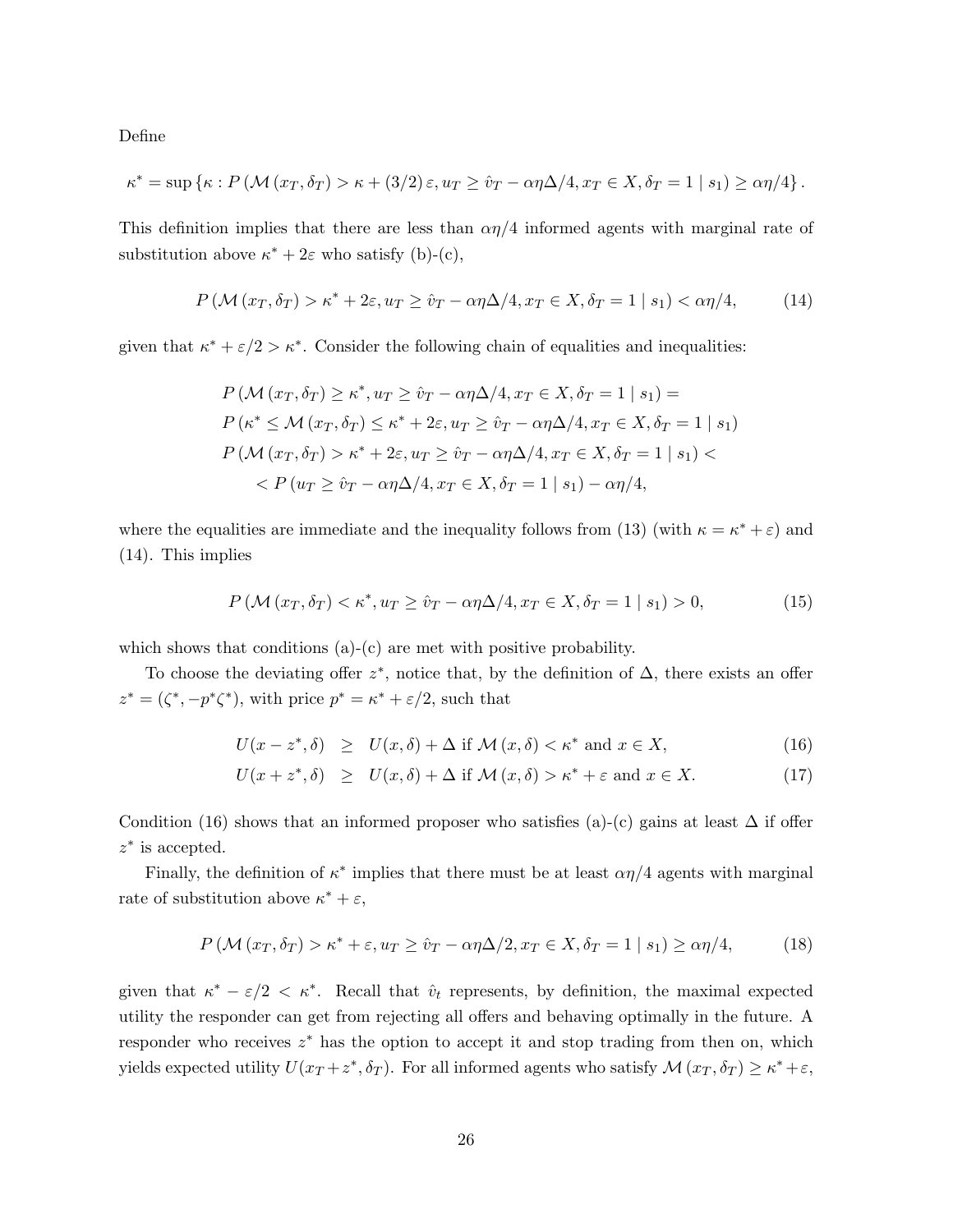$u_T \geq \hat{v}_T - \alpha \eta \Delta/4$  and  $x_T \in X$ , we have the chain of inequalities

$$
U(x_T + z^*, \delta_T) \ge u_T + \Delta > u_T + \alpha \eta \Delta/4 \ge \hat{v}_T,
$$

where the first inequality follows from (17). This shows that rejecting  $z^*$  at time T is a strictly dominated strategy for these informed agents. Since there are at least  $\alpha \eta/4$  of them, by (18), the probability that  $z^*$  is accepted must then satisfy  $\chi_T(z|s_1) \ge \alpha \eta/4$ .

### 5.3 Proof of Proposition 2

The proof makes use of the following lemma, which is proved in the Online Appendix.

**Lemma 7** Given the equilibrium measure P, for all  $\varepsilon > 0$ , there are a scalar M and a sequence of measures  $G_t$  on the space of portfolios and beliefs  $R_+^2 \times [0,1]$  that satisfy the following properties: (i) the measure is zero for all beliefs smaller than or equal to  $1/2$ :

$$
G_t(x,\delta) = 0 \text{ if } \delta \le 1/2;
$$

(ii)  $G_t$  corresponds to the distribution generated by the measure P conditional on  $s_1$  for informed agents:

$$
G_t(x,1) = P(\omega : x_t(\omega) = x, \delta_t(\omega) = 1 | s_1) \text{ for all } x \text{ and } t;
$$

(iii) the average holdings of asset 1 exceed the average holdings of asset 2, truncated at any  $m \geq M$ , by less than  $\varepsilon$ :

$$
\int_{x^2 \le m} (x^1 - x^2) dG_t(x, \delta) \le \varepsilon \text{ for all } m \ge M \text{ and all } t.
$$
 (19)

To prove Proposition 2, we proceed by contradiction and suppose that for all  $\varepsilon > 0$  there are infinitely many periods  $t$  in which

$$
|\kappa_t(s_1) - \kappa_t(s_2)| < \varepsilon \quad \text{and} \quad P\left(|\mathcal{M}(x_t, \delta_t) - \kappa_t(s)| < 2\varepsilon \mid s\right) > 1 - \varepsilon \quad \text{in some } s. \tag{20}
$$

By symmetry, the long-run marginal rates of substitutions of informed agents in states  $s_1$  and  $s_2$ are one the inverse of the other  $\kappa_t(s_1) = 1/\kappa_t(s_2)$ . Some algebra shows that  $|\kappa_t(s_1) - \kappa_t(s_2)|$  $\varepsilon$  implies  $|\kappa_t(s_1) - 1| < \varepsilon$ . Moreover, by the triangle inequality,  $|\mathcal{M}(x_t, \delta_t) - \kappa_t(s_1)| < 2\varepsilon$  and  $|\kappa_t(s_1) - 1| < \varepsilon$  imply  $|\mathcal{M}(x_t, \delta_t) - 1| < 3\varepsilon$ . Therefore, (20) implies

$$
P\left(|\mathcal{M}\left(x_t, \delta_t\right) - 1| < 3\varepsilon \mid s\right) > 1 - \varepsilon. \tag{21}
$$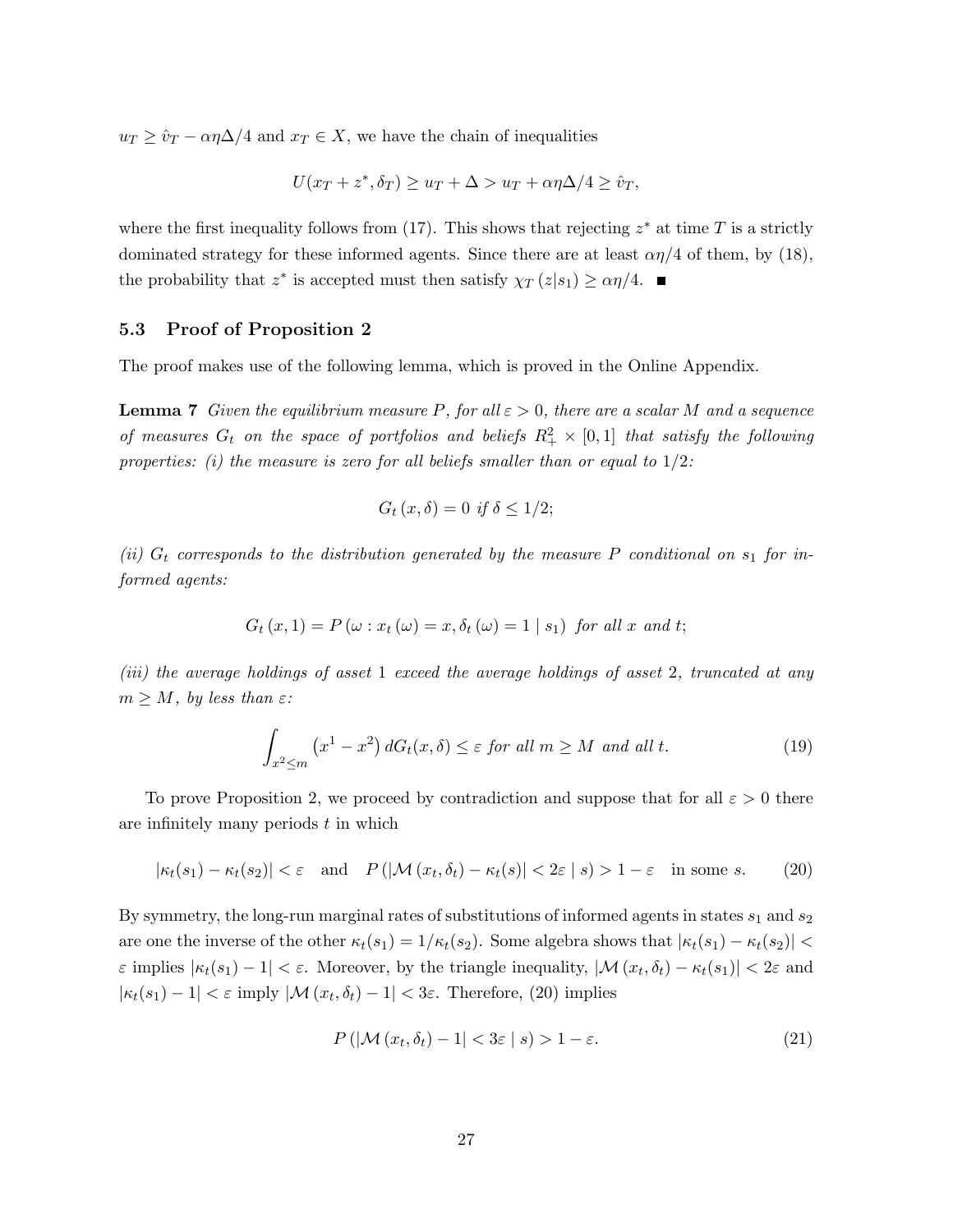Without loss of generality, we focus on the case in which this condition holds for infinitely many periods in state  $s_1$ .

We want to show that, for some appropriately chosen positive scalars m and  $\zeta$ , the following inequality holds for some  $t^*$ 

$$
\int_{x^2 \le m} (x^1 - x^2) dG_{t^*} > \zeta,
$$
\n(22)

and then showing that this contradicts (19). The argument proceeds in two steps.

Step 1. Since there is at least a mass  $\alpha$  of informed agents, using Lemmas 4 and 5, we can find a compact set  $X \subset R_{++}^2$  and a time T such that for all  $\varepsilon > 0$  we have

$$
P\left(|\mathcal{M}\left(x_t,\delta_t\right)-1|<3\varepsilon,\delta_t=1,x_t\in X\mid s_1\right)>(5/6)\,\alpha-\varepsilon\tag{23}
$$

for all periods  $t \geq T$  in which  $P(|\mathcal{M}(x_t, \delta_t) - 1| < 3\varepsilon \mid s_1) > 1 - \varepsilon$ . Consider the minimization problem:

$$
d_I(\varepsilon) = \min_{x \in X} (x^1 - x^2)
$$
 s.t.  $|\mathcal{M}(x, 1) - 1| \leq 3\varepsilon$ .

Notice that  $d_I(\varepsilon)$  is continuous, from the theorem of the maximum. Consider this problem at  $\varepsilon = 0$ . Let us prove that  $d_I(0) > 0$ . If  $x^1 \le x^2$ , then  $u'(x^1) \ge u'(x^2)$  and, therefore, the marginal rate of substitution

$$
\mathcal{M}(x,1) = \frac{\pi(1)u'(x^1)}{(1 - \pi(1))u'(x^2)} \ge \frac{\pi(1)}{1 - \pi(1)} > 1.
$$

Therefore, all x that satisfy  $|\mathcal{M}(x,1)-1| \leq 0$  must also satisfy  $x^1 > x^2$ . In other words, given that informed agents have a signal favorable to state 1, if their marginal rate of substitution is exactly 1 they must hold strictly more of asset 1. We can now define the constant  $\zeta$  (to be used in expression  $(22)$ , as

$$
\zeta =\frac{\alpha }{6}d_{I}\left( 0\right) .
$$

Next, we define the quantity m. Applying uniform market clearing and Lemma 7, we can find an  $m \geq d_I(0)$  such that the following inequalities hold for all t:

$$
\int_{x_t^2 > m} x_t^2 dP(\omega|s_1) \le \zeta \tag{24}
$$

and

$$
\int_{x^2 \le m} \left( x^1 - x^2 \right) dG_t \le \zeta. \tag{25}
$$

From (24), we have

$$
mP\left(x_t^2\left(\omega\right) > m\right) \le \int_{x_t^2\left(\omega\right) > m} x_t^2\left(\omega\right) dP(\omega|s_1) \le \zeta \text{ for all } t,
$$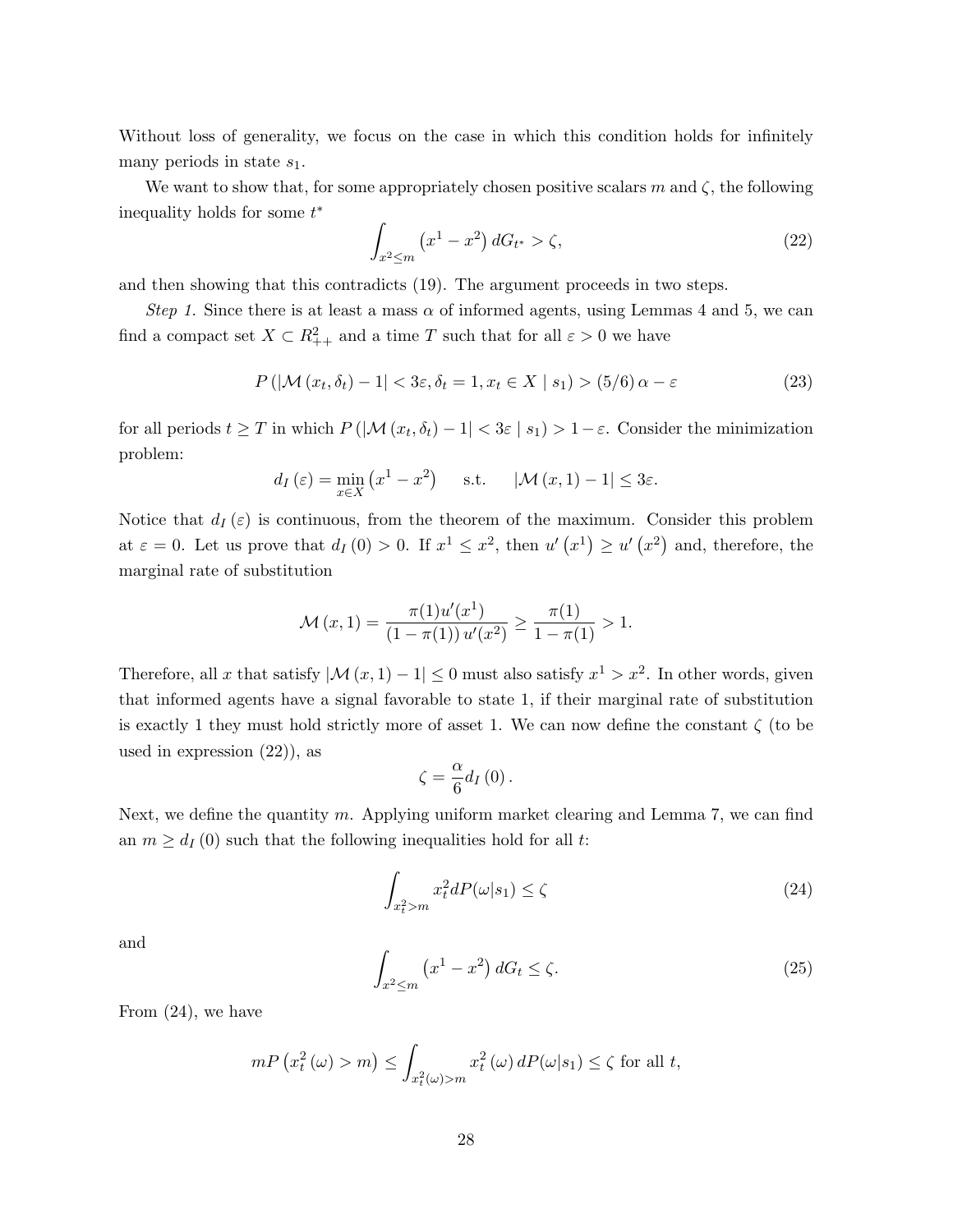which, given the definition of  $\zeta$  and the fact that  $m \geq d_I(0)$ , implies

$$
P\left(x_t^2\left(\omega\right) > m\right) \le \frac{\alpha}{6} \frac{d_I\left(0\right)}{m} \le \frac{\alpha}{6} \text{ for all } t.
$$

We then obtain the following chain of equalities and inequalities,

$$
P(|\mathcal{M}(x_t, \delta_t) - 1| < 3\varepsilon, \delta_t = 1, x_t \in X \mid s_1) =
$$
\n
$$
P(|\mathcal{M}(x_t, \delta_t) - 1| < 3\varepsilon, \delta_t = 1, x_t^2 \le m, x_t \in X \mid s_1) + P(|\mathcal{M}(x_t, \delta_t) - 1| < 3\varepsilon, \delta_t = 1, x_t^2 > m, x_t \in X \mid s_1) \le P(|\mathcal{M}(x_t, \delta_t) - 1| < 3\varepsilon, \delta_t = 1, x_t^2 \le m, x_t \in X \mid s_1) + \alpha/6,
$$

and combine it with (23) to conclude that

$$
P\left(|\mathcal{M}\left(x_t,\delta_t\right)-1|<3\varepsilon,\delta_t=1,x_t^2\leq m,x_t\in X\mid s_1\right) > (2/3)\,\alpha-\varepsilon\tag{26}
$$

for all  $t \geq T$  in which  $P(|\mathcal{M}(x_t, \delta_t) - 1| < 3\varepsilon \mid s_1) > 1 - \varepsilon$ .

Step 2. Consider the problem

$$
d_{U}(\varepsilon) = \min_{\substack{x^2 \le m \\ \delta \ge 1/2}} (x^1 - x^2) \quad \text{s.t.} \quad |\mathcal{M}(x, \delta) - 1| \le 3\varepsilon.
$$

The theorem of the maximum implies that  $d_U(\varepsilon)$  is continuous. Moreover,  $d_U(\varepsilon)$  is negative for all  $\varepsilon > 0$  and  $d_U(0) = 0$ . Recall from Step 1 that  $d_I(\varepsilon)$  is continuous and  $d_I(0) > 0$ . It is then possible to find a positive  $\varepsilon^*$ , smaller than both  $\alpha/6$  and  $\zeta/m$ , such that

$$
\frac{\alpha}{2}d_I(\varepsilon^*) + d_U(\varepsilon^*) > \frac{\alpha}{3}d_I(0) = 2\zeta,\tag{27}
$$

(the second equality comes from the definition of  $\zeta$ ).

Since, by construction  $\varepsilon^* < \alpha/6$ , it follows from (26) that the mass of informed agents with marginal rates of substitution near 1 (within  $3\varepsilon^*$ ) and a portfolio that satisfies  $x_t^2 \leq m$  and  $x_t \in X$  is sufficiently high:

$$
P\left(|\mathcal{M}\left(x_t,\delta_t\right)-1|<3\varepsilon^*,\delta_t=1,x_t^2\leq m,x_t\in X\mid s_1\right)>\alpha/2\tag{28}
$$

for all  $t \geq T$  in which  $P(|\mathcal{M}(x_t, \delta_t) - 1| < 3\varepsilon^* | s_1) > 1 - \varepsilon^*$ .

Moreover, by Lemma 4, in all periods  $t \geq T$  in which almost all agents have marginal rate of substitution close to 1, i.e.,  $P(|\mathcal{M}(x_t, \delta_t) - 1| < 3\varepsilon^* | s_1) > 1 - \varepsilon^*$ , almost all agents with beliefs higher than  $1/2$  and portfolios satisfying  $x_t^2 \leq m$  also have a marginal rate of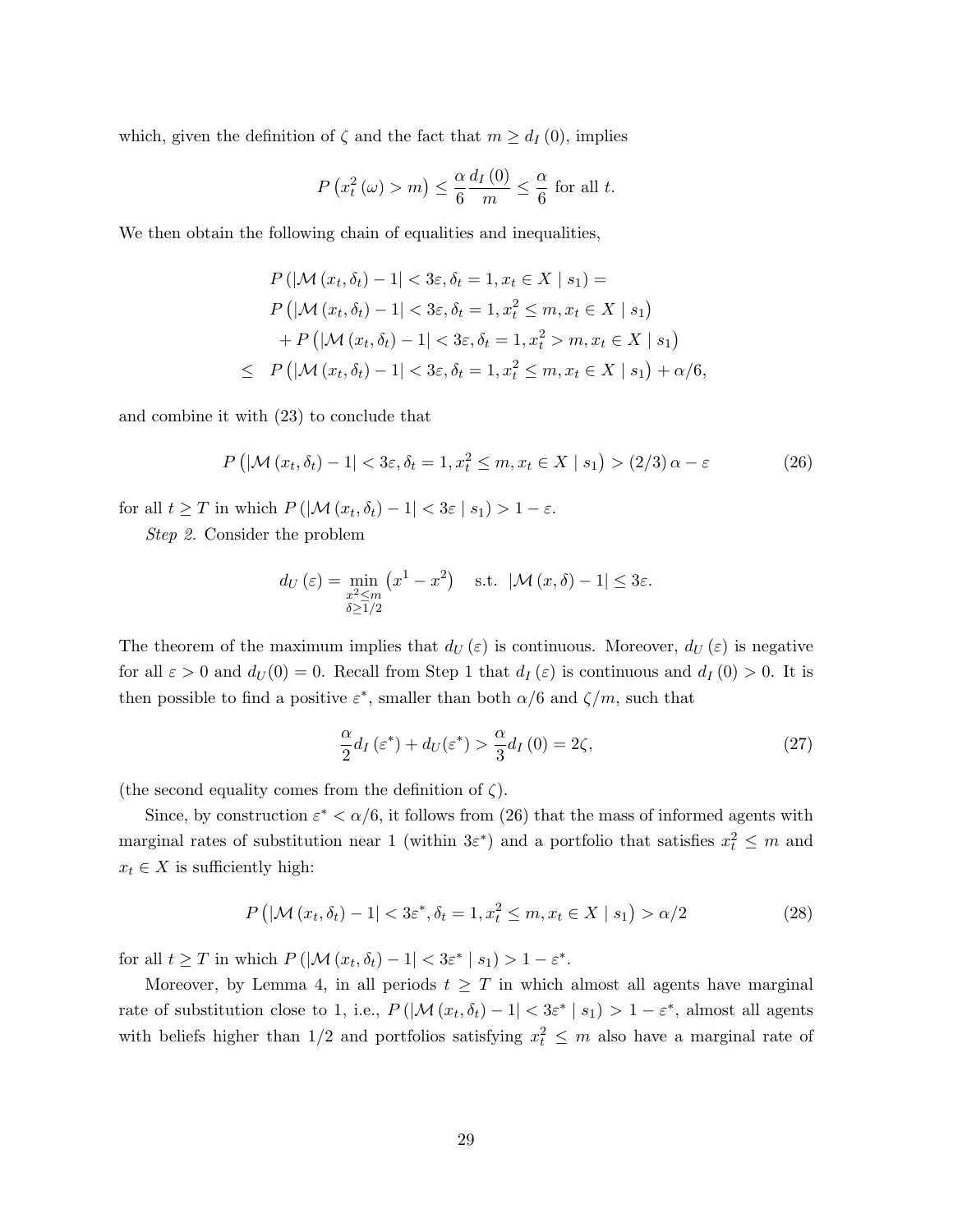substitution close to 1:

$$
P(|\mathcal{M}(x_t, \delta_t) - 1| < 3\varepsilon^*, \delta_t > 1/2, x_t^2 \le m \mid s_1) > P(\delta_t > 1/2, x_t^2 \le m \mid s_1) - \varepsilon^*.\tag{29}
$$

By hypothesis, i.e., by (21), we can choose a  $t^* \geq T$  such that

$$
P\left(|\mathcal{M}\left(x_{t^*}, \delta_{t^*}\right) - 1| < 3\varepsilon^* \mid s_1\right) > 1 - \varepsilon^*
$$

so that both (28) and (29) are satisfied.

Define the following three groups of agents

$$
A_1 = \left\{ (x, \delta) : |\mathcal{M}(x, \delta) - 1| < 3\varepsilon^*, \delta = 1, x^2 \le m, x \in X \right\},
$$
\n
$$
A_2 = \left\{ (x, \delta) \notin A_1 : |\mathcal{M}(x, \delta) - 1| < 3\varepsilon^*, \delta > 1/2, x^2 \le m \right\},
$$
\n
$$
A_3 = \left\{ (x, \delta) \notin A_1 \cup A_2 : \delta > 1/2, x^2 \le m \right\}.
$$

Step 3. Now we split the integral (22) in three parts, corresponding to the three sets  $A_j$ defined above and determine a lower bound for each of them. First, we have

$$
\int_{A_1} (x^1 - x^2) dG_{t^*} = \int_{(x_{t^*}, \delta_{t^*}) \in A_1} (x_{t^*}^1(\omega) - x_{t^*}^2(\omega)) dP(\omega|s_1) \ge \frac{\alpha}{2} d_I(\varepsilon^*), \tag{30}
$$

where the equality follows from property (ii) of the distribution  $G_t$  (in Lemma 7) and the inequality follows from the definition of  $d_I(\varepsilon^*)$  and condition (28). The definition of  $d_U(\varepsilon^*)$ implies that

$$
\int_{A_2} (x^1 - x^2) dG_{t^*} \ge d_U(\varepsilon^*) P(A_2) \ge d_U(\varepsilon^*) ,
$$
\n(31)

since  $d_U(\varepsilon^*) < 0$  and  $P(A_2) \leq 1$ . Finally, the definition of the measure  $G_t$  and condition (29) imply that

$$
G_{t^*}(A_3) \le P((x_{t^*}, \delta_{t^*}) \in A_3|s_1) \le P(\delta_{t^*} > 1/2, x_{t^*}^2 \le m|s_1) - P((x_{t^*}, \delta_{t^*}) \in A_1 \cup A_2|s_1) \le \varepsilon^* < \zeta/m,
$$

where the last inequality follows from the definition of  $\varepsilon^*$ . We then have the following lower bound

$$
\int_{A_3} \left( x^1 - x^2 \right) dG_{t^*} \ge -mG_{t^*} \left( A_3 \right) \ge -\zeta. \tag{32}
$$

We can now combine (30), (31) and (32) and use inequality (27) to obtain a lower bound for the whole integral (22):

$$
\int_{x^2 \le m} \left( x^1 - x^2 \right) dG_{t^*} \ge \frac{\alpha}{2} d_I \left( \varepsilon^* \right) + d_U \left( \varepsilon^* \right) - \zeta > \zeta.
$$

Comparing this inequality and (25) leads to the desired contradiction.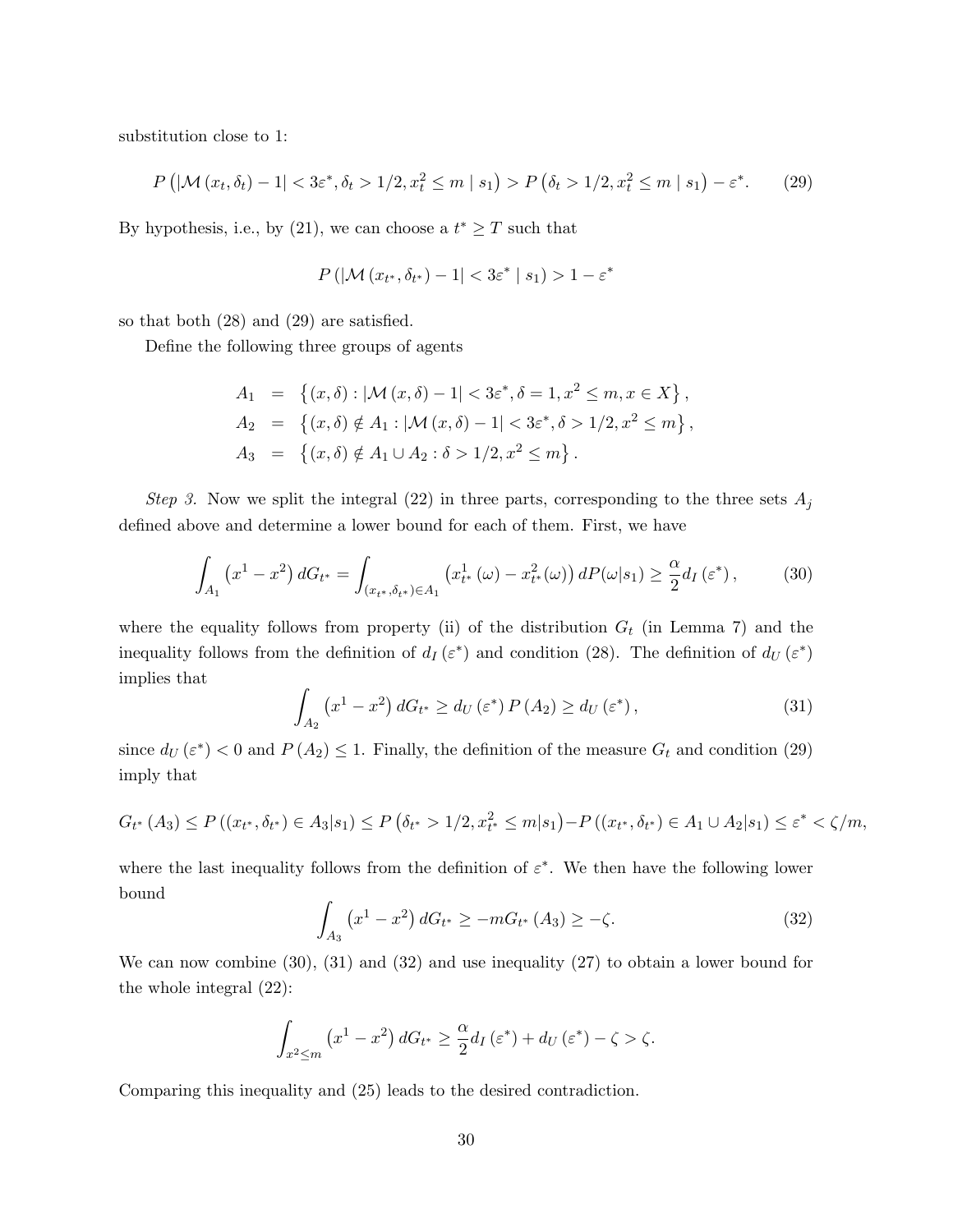#### 5.4 Proof of Proposition 3

The following two lemmas are used in the proof. They are proved in the Online Appendix.

**Lemma 8** For all  $\varepsilon > 0$  the probability that the belief  $\delta_t$  is above the threshold  $\varepsilon/(1+\varepsilon)$ conditional on signal  $s_1$  is bounded below for all  $t$ :

$$
P\left(\delta_t \geq \varepsilon / \left(1 + \varepsilon\right) \mid s_1\right) > 1 - \varepsilon.
$$

**Lemma 9** For any integer J, the sequence  $\kappa_t(s_1)$  satisfies the property:

$$
\lim_{t \to \infty} |\kappa_{t+J}(s_1) - \kappa_t(s_1)| = 0.
$$

For all  $\varepsilon > 0$  and all integers J it is possible to find a T such that

$$
P(|\mathcal{M}(x_{t+J}, \delta_{t+J}) - \kappa_t(s_1)| < \varepsilon, \delta_{t+J} = 1 \mid s) > \alpha - \varepsilon \text{ for all } t \ge T.
$$

To prove Proposition 3 suppose, by contradiction, that there exist an  $\varepsilon > 0$  such that for some state s the following condition holds for infinitely many t:

$$
P(|\mathcal{M}(x_t, \delta^I(s)) - \kappa_t(s)| > \varepsilon | s) > \varepsilon,
$$

where  $\mathcal{M}(x_t, \delta^I(s))$  is the marginal rate of substitution of an agent (informed or uninformed) evaluated at the belief of the informed agents  $\delta^I(s)$ . Without loss of generality, let us focus on state  $s_1$  and suppose

$$
P\left(\mathcal{M}\left(x_t, 1\right) - \kappa_t(s_1) > \varepsilon \mid s_1\right) > \varepsilon \tag{33}
$$

for infinitely many t. The other case is treated in a symmetric way.

We want to show that if  $(33)$  holds, we can construct a profitable deviation in which:

- (i) The player follows the equilibrium strategy  $\sigma$  up to some period T.
- (ii) At T, if his portfolio satisfies  $\mathcal{M}(x_T, 1) > \kappa_t(s) + \varepsilon$  and his beliefs  $\delta_T$  is above some positive lower bound  $\delta$  and some other technical conditions are satisfied, he moves to the experimentation stage (iii), otherwise, he keeps playing  $\sigma$ .
- (iii) The experimentation stage lasts between T and  $T + J 1$  for some J. An agent makes a sequence of offers  $\{\hat{z}_j\}_{j=0}^{J-1}$  as long as he is selected as the proposer. The "favorable" responses to the offers  $\{\hat{z}_j\}_{j=0}^{J-1}$  are given by the binary sequence  $\{\hat{r}_j\}_{j=0}^{J-1}$ . If at any point during the experimentation stage the agent is not selected as the proposer or fails to receive response  $\hat{r}_j$  after offer  $\hat{z}_j$ , he stops trading. Otherwise, he goes to (iv).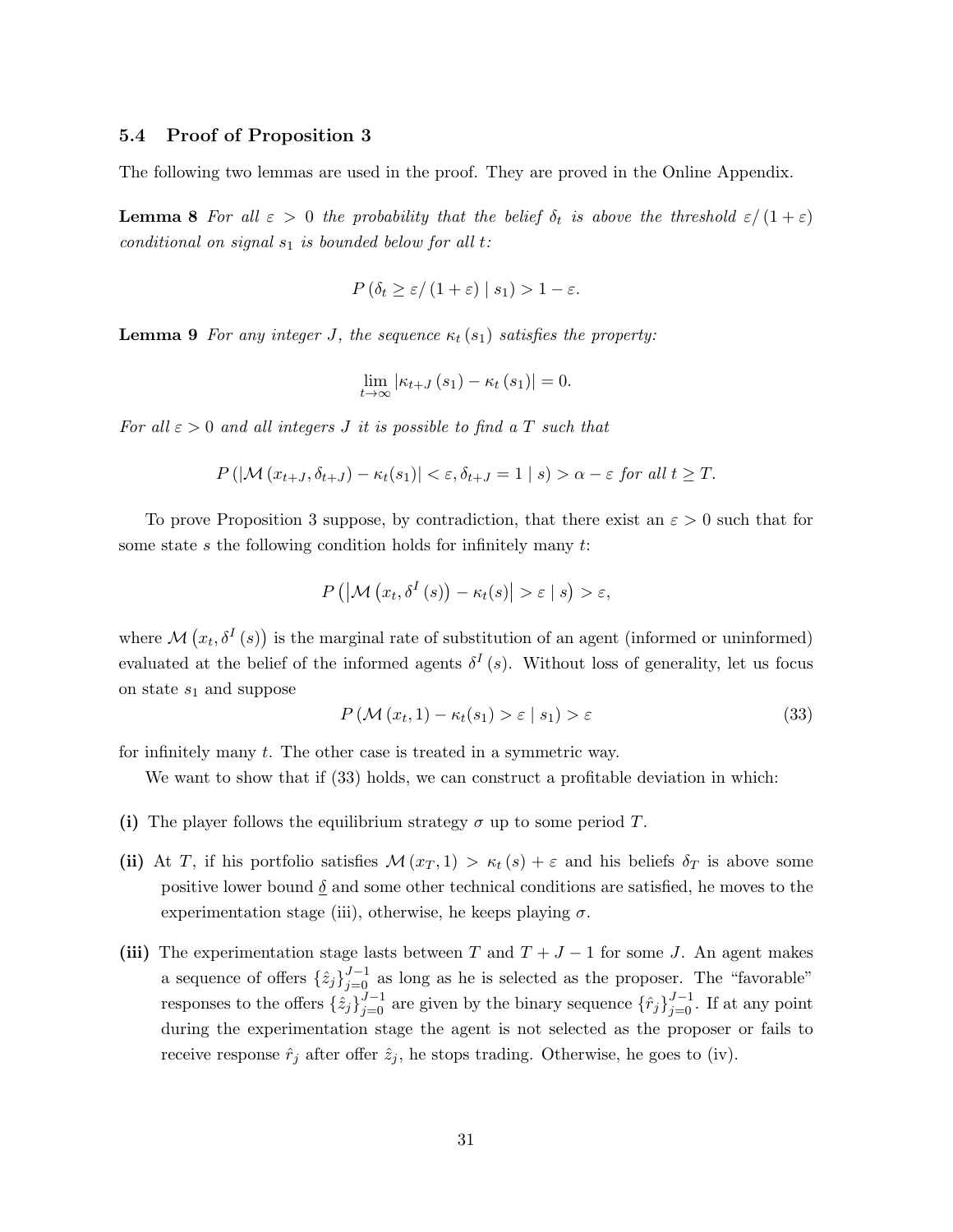(iv) At time  $T + J$ , after making all the offers  $\{\hat{z}_j\}_{j=0}^{J-1}$  and receiving responses equal to  $\{\hat{r}_j\}_{j=0}^{J-1}$ , if the player is selected as the proposer he makes an offer  $z^*$  and stops trading at  $T+J+1$ . Otherwise, he stops trading right away.

The expected payoff of this strategy, from the point of view of a deviating agent at time  $T$ , is

$$
w = u_T - \hat{L} + \delta_T \gamma^J 2^{-J-1} \xi_1 \chi_{T+J} (z^* | s_1) \left[ U(x_T + \sum_{j=0}^{J-1} \hat{z}_j + z^*, 1) - U(x_T, 1) \right] +
$$
  
+ 
$$
(1 - \delta_T) \gamma^J 2^{-J-1} \xi_2 \chi_{T+J} (z^* | s_2) \left[ U(x_T + \sum_{j=0}^{J-1} \hat{z}_j + z^*, 0) - U(x_T, 0) \right], \quad (34)
$$

where the term  $L$  captures the expected utility losses if the player makes some or all of the offers in  $\{\hat{z}_j\}_{j=0}^{J-1}$  but not the last offer  $z^*$  and the following two terms capture the expected utility gains in states  $s_1$  and  $s_2$ , if all the deviating offers, including  $z^*$ , are accepted. The factors  $\xi_1$  and  $\xi_2$  denote the probabilities in states  $s_1$  and  $s_2$ , that player receives the sequence of responses  $\{\hat{r}_j\}_{j=0}^{J-1}$ . Notice that  $\gamma^J$  is the probability that the game does not end between periods T and  $T + J$  and  $2^{-J-1}$  is the probability of being selected as the proposer in all these periods.

In order to show that the strategy above is a profitable deviation, we need to show that the utility gain in the first square brackets is large enough, by choosing  $z^*$  to be a profitable trade with informed agents in  $s_1$ , and that the remaining terms are sufficiently small. In the rest of the proof, we choose the time T, the lower bound  $\underline{\delta}$ , and the offers  $\{\hat{z}_j\}_{j=0}^{J-1}$  and  $z^*$  to achieve this goal.

Step 1. (Bounds on gains and losses for the final trade) Following steps similar to the ones in the proof of Proposition 1, we can use Lemmas 5 and 8 to find a compact set  $X \subset R_{++}^2$  and a period  $T'$  such that

$$
P\left(\delta_t \ge \underline{\delta}, x_t \in X \mid s_1\right) > 1 - \varepsilon/2\tag{35}
$$

for all  $t \geq T'$ , where  $\delta = (\varepsilon/2) / (1 + \varepsilon/2) > 0$ . Pick a scalar  $\theta^* > 0$  such that  $x + z > 0$  when  $x \in X$  and  $||z|| < \theta^*$ . Using Lemma 6, we can then find a  $\Delta^* > 0$  which is a lower bound for the gains from trade between two agents with marginal rates of substitution differing by at least  $\varepsilon/2$  and portfolios in X, making trades of norm smaller than  $\theta^*$ . This will be used as a lower bound for the gains from trading in state  $s_1$ . Define an upper bound for the potential losses of an uninformed agent who makes a trade of norm smaller than or equal to  $\theta^*$  in the other state,  $s_2$ :

$$
L^* \equiv - \min_{x \in X, ||z|| \le \theta^*} \left\{ U\left(x+z,0\right) - U\left(x,0\right) \right\}.
$$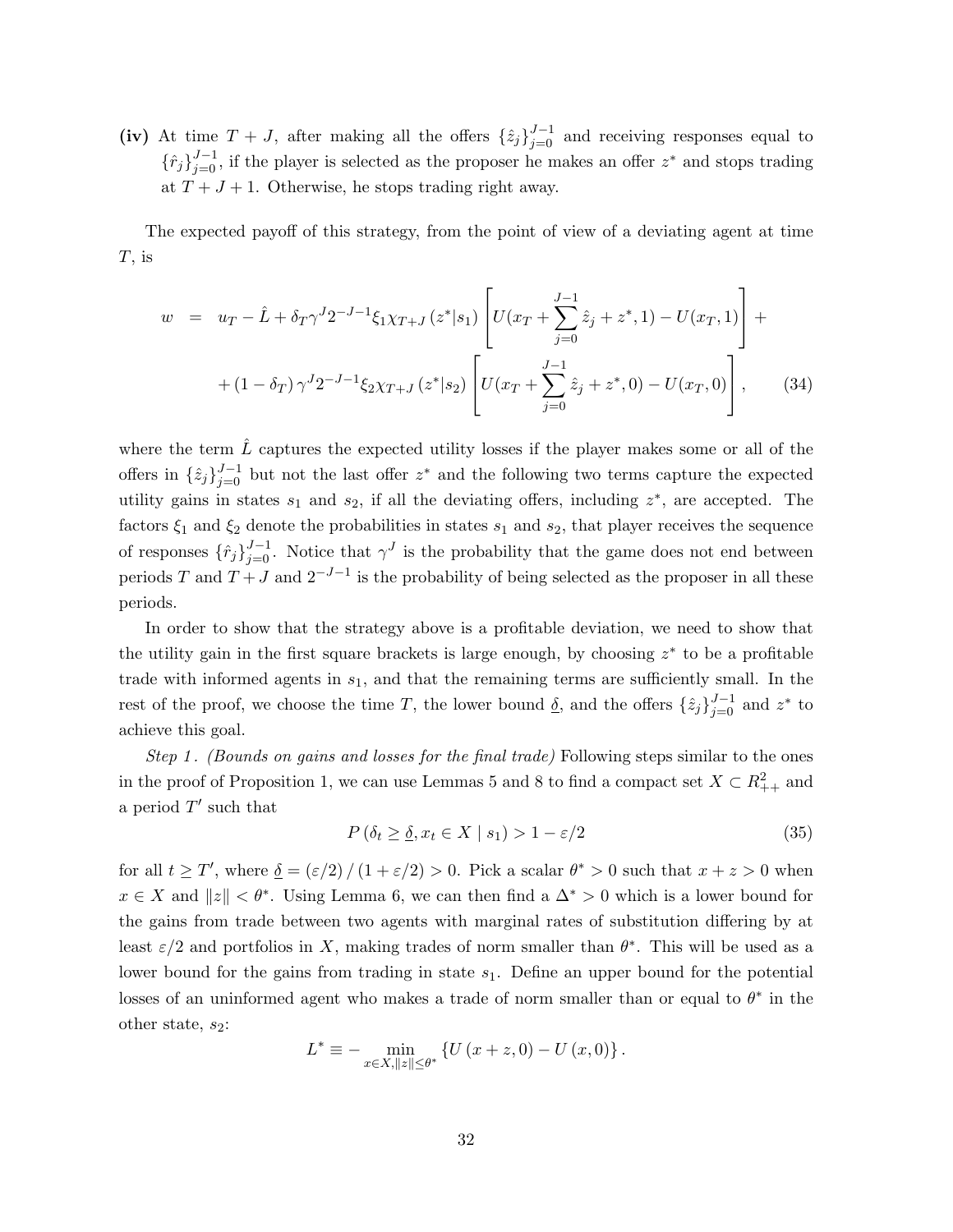Next, choose  $J$  to be an integer large enough that

$$
\underline{\delta}\left(\alpha/2\right)\Delta^* - \left(1 - \underline{\delta}\right)\rho^{-J}L^* > 0,
$$

where  $\rho$  is the scalar defined in Lemma 3. This choice of J ensures that the experimentation phase is long enough that, when offering the last trade, the agent assigns sufficiently high probability to state  $s_1$ , so that the potential gain  $\Delta^*$  dominates the potential loss  $L^*$ .

Step 2. (Bound on losses from experimentation) To simplify notation, let

$$
\tilde{\Delta} = \gamma^{J} 2^{-J-1} \beta^{J} \left( \underline{\delta} (\alpha/2) \Delta^* - (1 - \underline{\delta}) \rho^{-J} L^* \right),
$$

where  $\beta$  is the positive scalar defined in Lemma 3. Choose a scalar  $\hat{\theta} > 0$  such that for all  $x \in X$ , all  $||z_1|| < J\hat{\theta}$ , all  $||z_2|| \leq \theta^*$ , and any  $\delta \in [0,1]$  the following inequality holds

$$
|U(x+z_1+z_2,\delta) - U(x+z_2,\delta)| < \tilde{\Delta}/3. \tag{36}
$$

Next, applying Lemma 3 we can find a time  $T'' \geq T'$  such that in all  $t \geq T''$  there is a trade of norm smaller than  $\hat{\theta}$  that satisfies either (4) or (5). Before using this property to define the offers  $\{\hat{z}_j\}_{j=0}^{J-1}$ , we need to define the time period T where the deviation occurs. To do so, using our starting hypothesis (33), condition (35), and applying Lemma 2, we can find a  $T''' \geq T''$ such that for infinitely many periods  $t \geq T'''$  there is a positive mass of uninformed agents who have: marginal rate of substitution sufficiently above  $\kappa_t(s_1)$ , utility near its long-run level, beliefs sufficiently favorable to  $s_1$ , and portfolio in  $X$ ; that is,

$$
P\left(\mathcal{M}\left(x_{t},1\right)-\kappa_{t}\left(s_{1}\right)>\varepsilon,\delta_{t}\geq\underline{\delta},u_{t}>\hat{v}_{t}-\tilde{\Delta}/3,x_{t}\in X\mid s_{1}\right)>0.\tag{37}
$$

Finally, applying Lemma 9, we pick a  $T \geq T'''$  so that (37) holds at  $t = T$  and, at time  $T + J$ , there is a sufficiently large mass of informed agents who have: marginal rate of substitution sufficiently near  $\kappa_T(s_1)$ , utility near its long-run level, and portfolio in X; that is,

$$
P(|\mathcal{M}(x_{T+J}, 1) - \kappa_T(s_1)| < \varepsilon/2, \delta_{T+J} = 1, u_{T+J} > \hat{v}_{T+J} - \Delta/2, x_{T+J} \in X \mid s_1) > \alpha/2.
$$
\n(38)

Having defined T, we can apply Lemma 3 to find the desired sequence of trades  $\{\hat{z}_j\}_{i=0}^{J-1}$  $j=0$ of norm smaller than  $\hat{\theta}$ , that satisfy either (4) or (5). For each trade  $\hat{z}_j$ , if (4) holds we set  $\hat{r}_j = 1$  (accept). In this way the probability of observing  $\hat{r}_j$  is  $\chi_{T+j}(\hat{z}_j|s_1) > \beta$  in state  $s_1$  and  $\chi_{T+j}(\hat{z}_j | s_2) < \rho^{-1}\chi_{T+j}(\hat{z}_j | s_1)$  in state  $s_2$ . Otherwise, if (5) holds, we set  $\hat{r}_j = 0$  and obtain analogous inequalities. This implies that the factors  $\xi_1$  and  $\xi_2$  in (34) satisfy

$$
\xi_1 > \beta^J \text{ and } \xi_2 < \xi_1 \rho^{-J}.\tag{39}
$$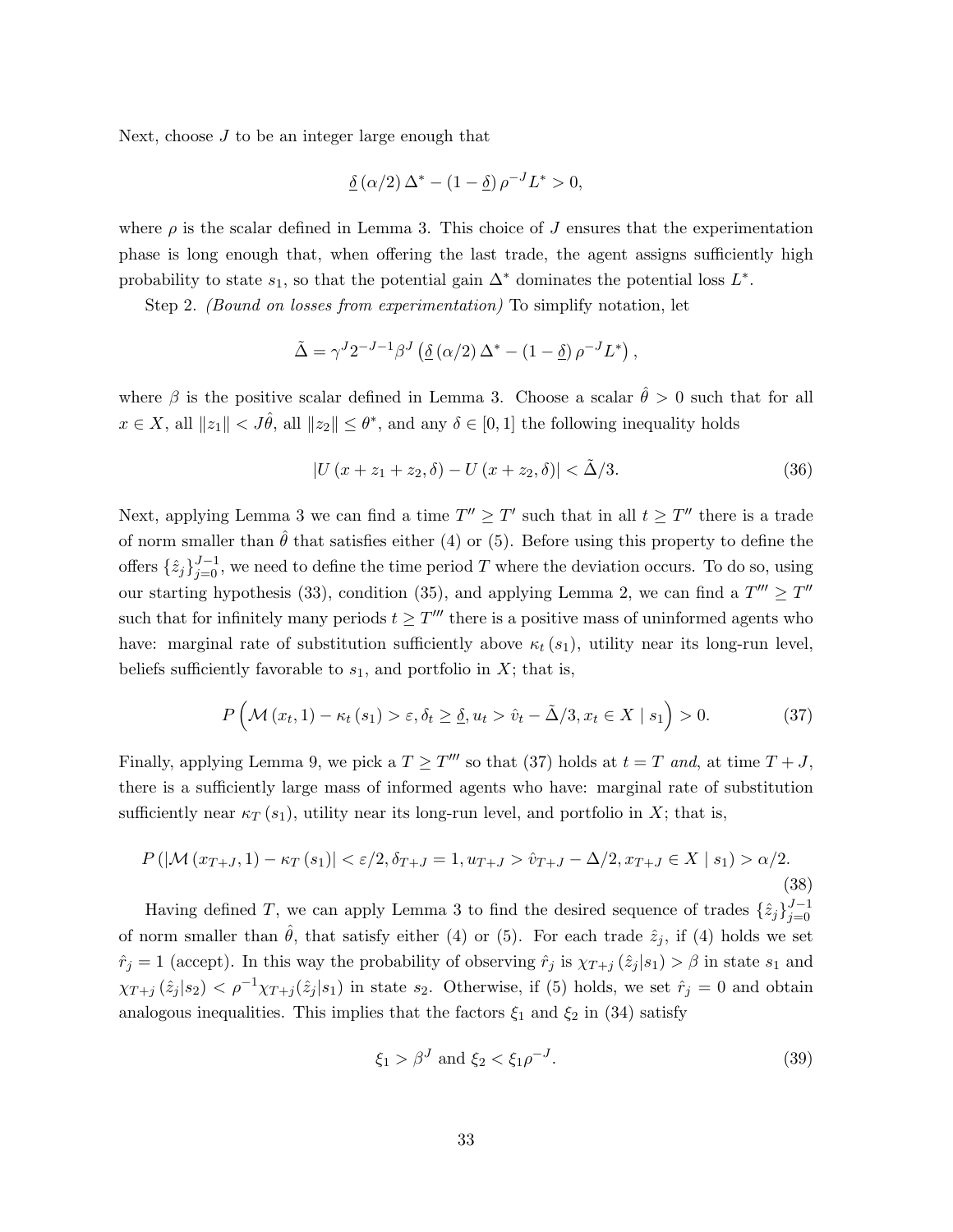Step 3. (Define  $z^*$  and check profitable deviation) We can now define the final trade  $z^*$  to be a trade of norm smaller than  $\theta^*$ , such that

$$
U(x - z^*, 1) > U(x, 1) + \Delta^* \text{ if } \mathcal{M}(x, 1) > \kappa_T(s_1) + \varepsilon \text{ and } x \in X,
$$
  

$$
U(x + z^*, 1) > U(x, 1) + \Delta^* \text{ if } \mathcal{M}(x, 1) < \kappa_T(s_1) + \varepsilon/2 \text{ and } x \in X,
$$

which is possible given the definition of  $\Delta^*$ . Finally, we check that we have constructed a profitable deviation. Let uninformed agents start deviating whenever the following conditions are satisfies at date T:

$$
\mathcal{M}(x_T, 1) > \kappa_T(s_1) + \varepsilon, \delta_T \ge \underline{\delta}, u_T > \hat{v}_T - \tilde{\Delta}/3, x_T \in X.
$$

Equation (37) shows that this happens with positive probability. Let us evaluate the deviating strategy payoff (34), beginning with the last two terms. The triangle inequality implies  $\begin{array}{c} \hline \end{array}$  $\sum_{j=0}^{J-1} \hat{z}_j \Big\| < J\hat{\theta}$ . Then the definition of  $z^*$  and (36) imply that the gain from trade of the uninformed agent, conditional on  $s_1$ , is bounded below:

$$
U(x_T + \sum_{j=0}^{J-1} \hat{z}_j + z^*, 1) - U(x_T, 1) \geq U(x_T + z^*, 1) - U(x_T, 1) - \left| U(x_T + \sum_{j=0}^{J-1} \hat{z}_j + z^*, 1) - U(x_T + z^*, 1) \right|
$$
  
>  $\Delta^* - \tilde{\Delta}/3$ .

The definition of  $L^*$  implies that the gain conditional on  $s_2$  is also bounded:

$$
U(x_T + \sum_{j=0}^{J-1} \hat{z}_j + z^*, 0) - U(x_T, 0) > -L^* - \tilde{\Delta}/3.
$$

Moreover, condition (38) shows that the probability that informed agents accept  $z^*$  at  $T+J$ satisfies  $\chi_{T+J}(z^*|s_1) > \alpha/2$ . These results, together with the inequalities (39) and the fact that  $\chi_{T+J}(z^*|s_2) \leq 1$ , imply that the last two terms in (34) are bounded below by

$$
\gamma^{J} 2^{-J-1} \beta^{J} \left[ \underline{\delta} \left( \alpha/2 \right) \left( \Delta^{*} - \tilde{\Delta}/3 \right) - \left( 1 - \underline{\delta} \right) \rho^{-J} \left( L^{*} + \tilde{\Delta}/3 \right) \right],
$$

which, by the definition of  $\tilde{\Delta}$ , is greater than  $(2/3)\tilde{\Delta}$ . Finally, all the expected losses in  $\hat{L}$  in (34) are bounded above by  $\tilde{\Delta}/3$ , thanks to (36). Therefore,  $w > u_T + \tilde{\Delta}/3$ . Since  $u_T > \hat{v}_T - \tilde{\Delta}/3$ , we conclude that  $w > \hat{v}_T$  and we have found a profitable deviation.

#### 5.5 Proof of Theorem 1

We begin from the second part of the theorem, proving (8), which characterizes the limit behavior of  $\kappa_t(s)$ .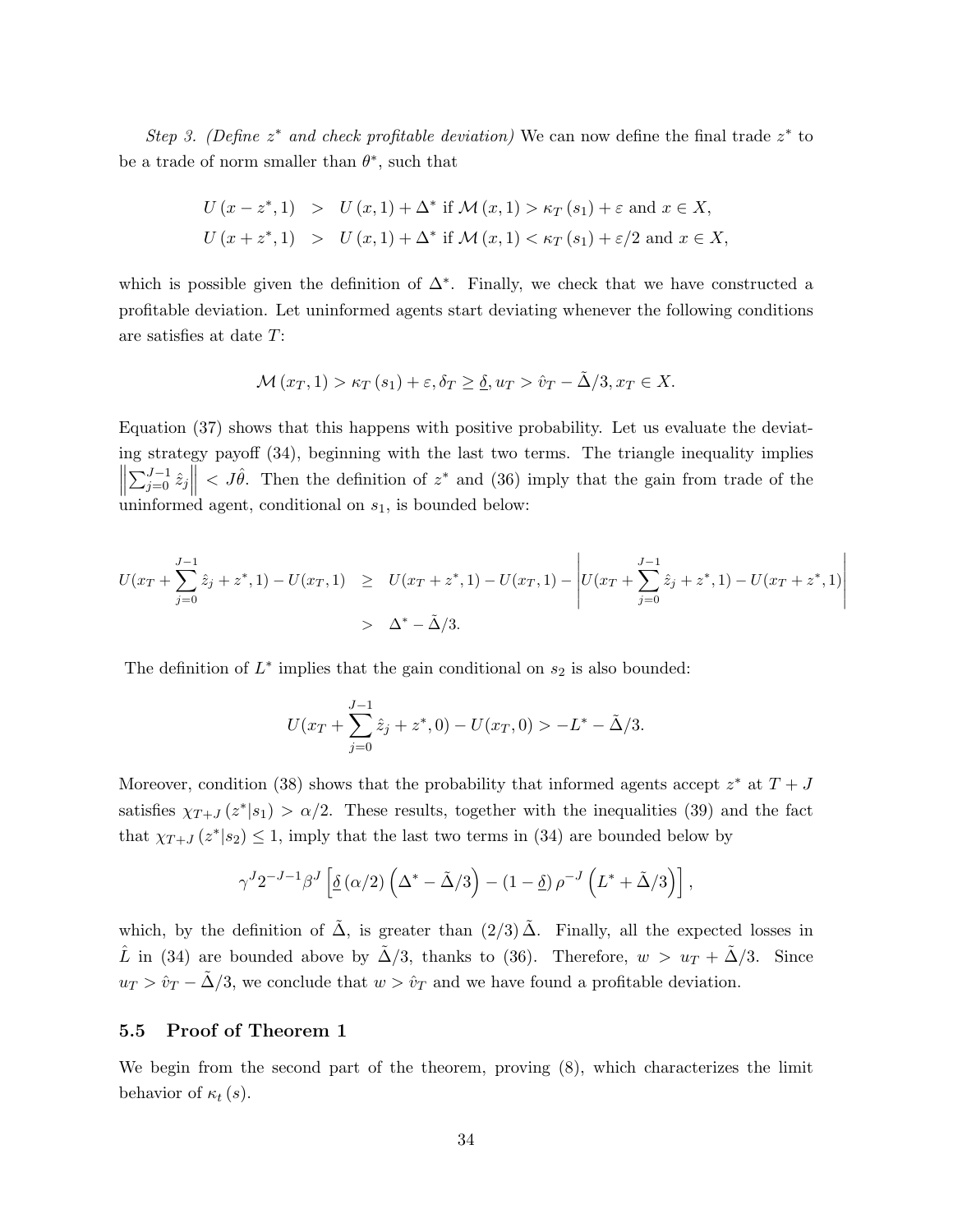Without loss of generality, let  $s = s_1$ . Suppose first that for infinitely many periods the long-run marginal rate of substitution  $\kappa_t(s_1)$  is larger than the ratio of the probabilities  $\phi(s_1)/(1-\phi(s_1))$  by a factor larger than  $1+\varepsilon$ :

$$
\kappa_t(s_1) > (1+\varepsilon)\phi(s_1)/(1-\phi(s_1))
$$
 for some  $\varepsilon > 0$ .

Proposition 3 then implies that for all  $\eta > 0$  and T there is a t such that almost all agents have portfolios that satisfy  $u'(x_t^1)/u'(x_t^2) \geq 1 + \varepsilon/2$ :

$$
P(u'(x_t^1)/u'(x_t^2) \ge 1 + \varepsilon/2 \mid s_1) > 1 - \eta.
$$
\n(40)

We want to show that this property violates uniform market clearing, since it implies that almost all agents hold more of asset 2 than of asset 1.

Uniform market clearing implies that for any  $\zeta > 0$  we can find an M such that

$$
\int_{x_t^1(\omega)\leq m} x_t^1(\omega) dP(\omega|s_1) \geq 1-\zeta \text{ for all } m \geq M \text{ and all } t. \tag{41}
$$

Moreover, since  $\int x_t^2(\omega) dP(\omega|s_1) = 1$ , this implies that

$$
\int_{x_t^1(\omega)\leq m} \left(x_t^2(\omega) - x^1(\omega)\right) dP(\omega|s_1) \leq \zeta \text{ for all } m \geq M \text{ and all } t. \tag{42}
$$

The idea of the proof is to reach a contradiction by splitting the integral on the left-hand side of (42) in three pieces: a group of agents with a strictly positive difference  $x_t^2 - x_t^1$ , a group of agents with a non-negative difference  $x_t^2 - x_t^1$ , and a small residual group. The argument here follows a similar logic as the proof of Proposition 2.

Using Lemma 5, find a compact set X and a period T such that for all  $t \geq T$  at least half of the agents have portfolios in  $X$ :

$$
P(x_t \in X \mid s_1) \ge 1/2 \text{ for all } t \ge T. \tag{43}
$$

Let us then find a lower bound for the difference between the holdings of asset 1 and 2 for agents with portfolios in X that satisfy  $u'(x_t^1)/u'(x_t^2) \geq 1 + \varepsilon/2$ . We do so by solving the problem

$$
d = \min_{x \in X} (x^2 - x^1)
$$
 s.t.  $u'(x^1)/u'(x^2) \ge 1 + \varepsilon/2$ ,

which gives a  $d > 0$ .

Let us pick  $\zeta = d/5$  and find an M such that (41) and (42) hold. Condition (42) (with  $\zeta = d/5$ ) is the market clearing condition that we will contradict below. Condition (41) is also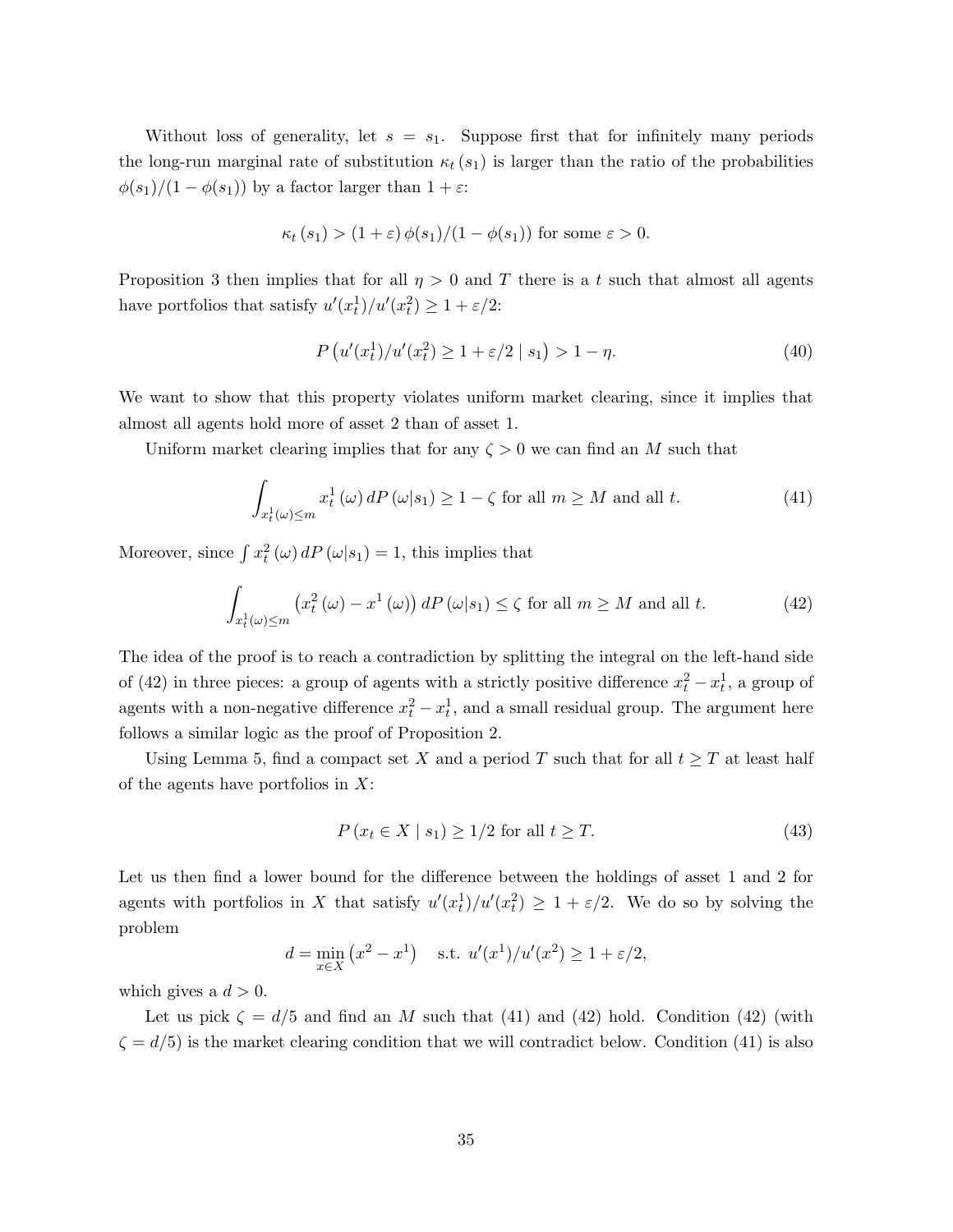useful, because it gives us a lower bound for  $P(x_t^1 \le m)$ :

$$
P(x_t^1 \le m) \ge 1 - \zeta/m \text{ for all } m \ge M \text{ and all } t,
$$
\n(44)

which follows from the chain of inequalities

$$
mP\left(x_t^1 > m\right) \le \int_{x_t^1(\omega) > m} x_t^1\left(\omega\right) dP\left(\omega|s_1\right) \le \zeta.
$$

Using our hypothesis (40) we know that for any  $\eta > 0$  we can find a period  $t \geq T$  in which more than  $1 - \eta$  agents satisfy  $u'(x_t) / u'(x_t) \geq 1 + \varepsilon/2$ . Combining this with (43) and (44) (applying Lemma 4), we can always find a  $t \geq T$  in which almost all agents satisfy  $u'(x_t^1)/u'(x_t^2) \geq 1 + \varepsilon/2$  and  $x_t \leq m$ :

$$
P(u'(x_t^1)/u'(x_t^2) \ge 1 + \varepsilon/2, x_t \le m \mid s_1) > 1 - \eta - \zeta/m,
$$
\n(45)

and almost half of them satisfy  $u'(x_t^1)/u'(x_t^2) \geq 1 + \varepsilon/2$  and  $x_t \leq m$ , and have portfolios in X:

$$
P(u'(x_t^1)/u'(x_t^2) \ge 1 + \varepsilon/2, x_t \le m, x_t \in X \mid s_1) > 1/2 - \eta - \zeta/m.
$$
 (46)

Define the three disjoint sets

$$
A_1 = \{ \omega : u'(x_t^1)/u'(x_t^2) \ge 1 + \varepsilon/2, x_t \in X, x_t^1 \le m \},
$$
  
\n
$$
A_2 = \{ \omega : u'(x_t^1)/u'(x_t^2) \ge 1 + \varepsilon/2, x_t^1 \le m \} / A_1,
$$
  
\n
$$
A_3 = \{ \omega : u'(x_t^1)/u'(x_t^2) < 1 + \varepsilon/2, x_t^1 \le m \},
$$

which satisfy  $A_1 \cup A_2 \cup A_3 = \{\omega : x_t^1 \leq m\}$ . We can then bound from below the following three integrals:

$$
\int_{A_1} (x_t^2 - x_t^1) dP(\omega|s_1) \ge d \cdot (1/2 - \eta - \zeta/m),
$$
  

$$
\int_{A_2} (x_t^2 - x_t^1) dP(\omega|s_1) \ge 0,
$$
  

$$
\int_{A_3} (x_t^2 - x_t^1) dP(\omega|s_1) \ge -m \cdot (\eta + \zeta/m).
$$

The first inequality follows from the definitions of d and  $A_1$  and the fact that  $P(A_1|s_1)$  $1/2 - \eta - \zeta/m$  from (46). The second follows from the definition of  $A_2$  and the fact that  $u'(x_t^1)/u'(x_t^2) > 1$  implies  $x_t^2 > x_t^1$ . The third follows from the definition of  $A_3$  (which implies  $x_t^2 - x_t^1 \ge -m$ ) and the fact that  $P(A_3|s_1) < \eta + \zeta/m$  from (45). Summing term by term, we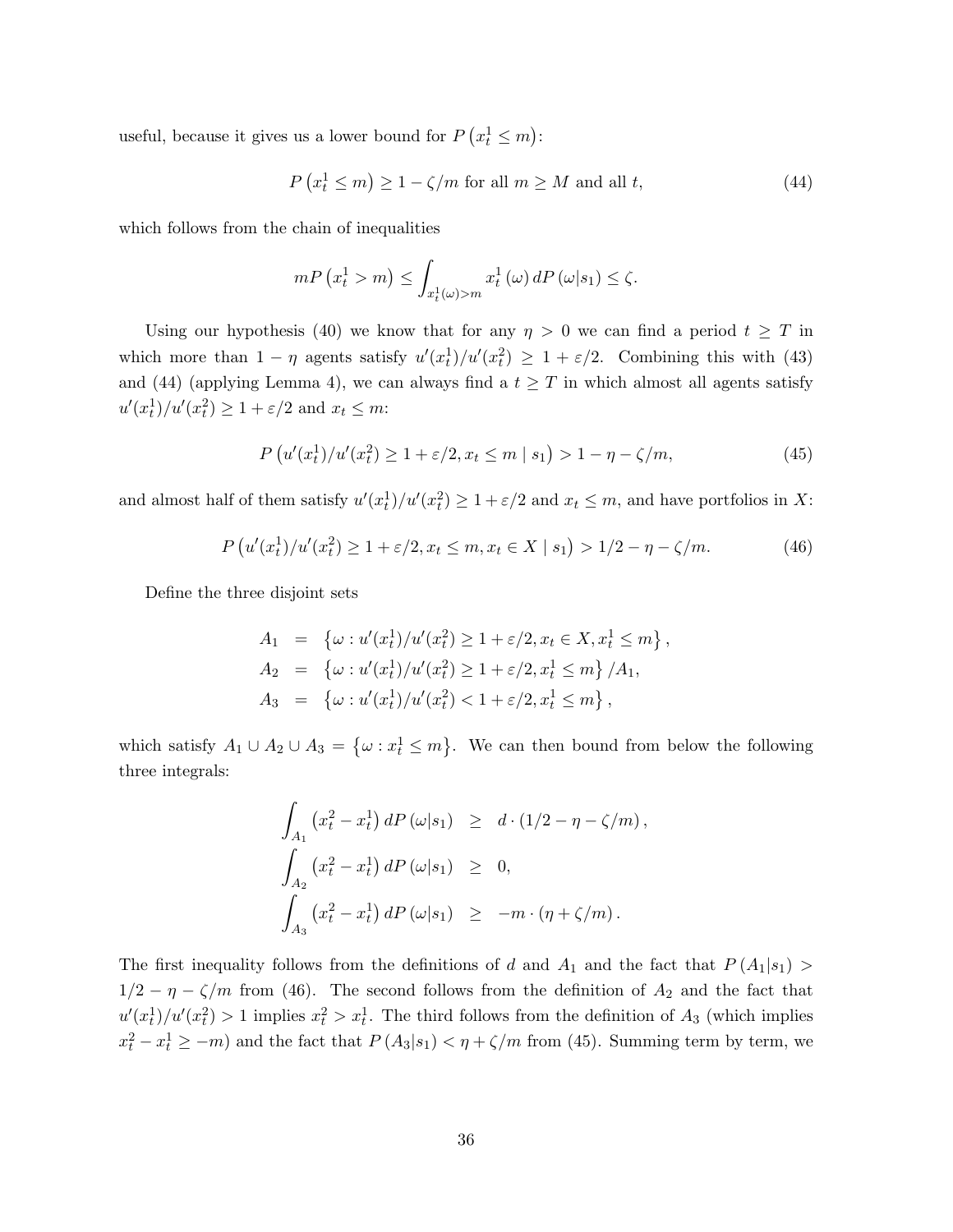then obtain

$$
\int_{x_t^1(\omega)\leq m} \left(x_t^2 - x_t^1\right) dP\left(\omega|s_1\right) \geq d \cdot \left(1/2 - \eta - \zeta/m\right) - m \cdot \left(\eta + \zeta/m\right).
$$

Since we can choose an m arbitrarily large and an  $\eta$  arbitrarily close to 0 (in that order), we can make this expression as close as we want to  $d/2 - \zeta$  which is strictly greater than  $\zeta$ , given that  $\zeta = d/5 < d/4$ . This contradicts the market clearing condition (42).

In a similar way we can rule out the case in which  $\kappa_t(s_1) < (1-\varepsilon)\phi(s_1)/(1-\phi(s_1))$  for infinitely many periods. This completes the argument for  $\lim_{t\to\infty} \kappa_t(s_1) = \phi(s_1)/(1-\phi(s_1)).$ An analogous argument can be applied to  $s_2$ .

To complete the proof, we need to prove the long-run efficiency of equilibrium portfolios, i.e., property (7). Proposition 3 and  $\lim_{k \to \infty} \kappa_t(s) = \phi(s)/(1 - \phi(s))$ , imply, by the properties of convergence in probability, that

$$
\lim_{t \to \infty} P\left( \left| u'\left(x_t^1\right) / u'\left(x_t^2\right) - 1 \right| > \varepsilon \right) = 0. \tag{47}
$$

We want to show that negating (7) leads to a contradiction of (47).

Suppose that for some  $\varepsilon > 0$  we have  $P(|x_t^1 - x_t^2| > \varepsilon) > \varepsilon$  for infinitely many periods. Then, as usual, we can use Lemmas  $4$  and  $5$  to find a compact set  $X$  such that the following condition holds for infinitely many periods:

$$
P(|x_t^1 - x_t^2| > \varepsilon, x_t \in X) > \varepsilon/2.
$$

But then the continuity of  $u'$  ( $\cdot$ ) implies that there is a  $\delta > 0$  such that

$$
\left|u'\left(x^{1}\right)/u'\left(x^{2}\right)-1\right|>\delta \implies \left|x^{1}-x^{2}\right|>\varepsilon \text{ for all } x \in X
$$

which implies

$$
P\left(\left|u'\left(x_t^1\right)/u'\left(x_t^2\right)-1\right|>\delta,x_t\in X\right)\geq P\left(\left|x_t^1-x_t^2\right|>\varepsilon,x_t\in X\right)>\varepsilon/2.
$$

Given that

$$
P(|u'(x_t^1)/u'(x_t^2) - 1| > \delta) \ge P(|u'(x_t^1)/u'(x_t^2) - 1| > \delta, x_t \in X)
$$

we conclude that there are  $\varepsilon, \delta > 0$  such that

$$
P\left(\left|u'\left(x_t^1\right)/u'\left(x_t^2\right)-1\right|>\delta\right)>\varepsilon/2,
$$

contradicting (47) and completing the proof.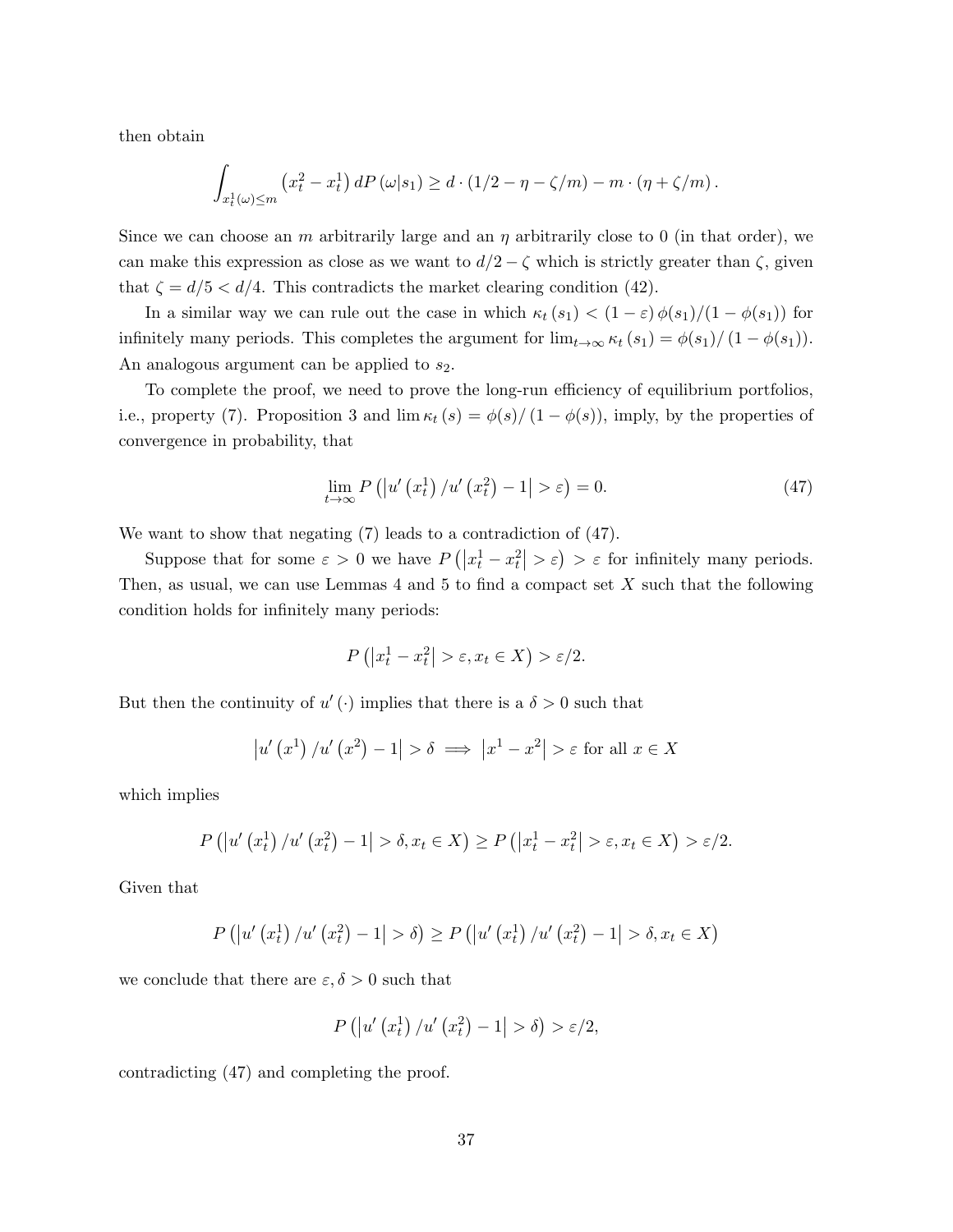# Online Appendix for "Decentralized Trading with Asymmetric Information"

### 1 Proof of Lemma 5

To prove the lemma, we will find two scalars  $\bar{x}$  and  $\underline{u}$  such that the set

$$
X = \left\{ x : x \in (0, \overline{x}]^2, U(x, \delta) \ge \underline{u} \text{ for some } \delta \in [0, 1] \right\}
$$

satisfies the desired properties. The proof combines two ideas: use market clearing to put an upper bound on the holdings of the two assets, that is, to show that with probability close to 1 agents have portfolios in  $(0, \overline{x}]^2$ ; use optimality to bound their holdings away from zero, by imposing the inequality  $U(x, \delta) \geq \underline{u}$ .

First, let us prove that X is a compact subset of  $R_{++}^2$ . The following two equalities follow from the fact that  $U(x, \delta)$  is continuous, non-decreasing in  $\delta$  if  $x^1 \geq x^2$ , and non-increasing if  $x^1 \leq x^2$ 

$$
\begin{aligned}\n\left\{x: U\left(x,\delta\right) \geq \underline{u} \text{ for some } \delta \in [0,1], x^1 \geq x^2\right\} &= \left\{x: U\left(x,1\right) \geq \underline{u}, x^1 \geq x^2\right\}, \\
\left\{x: U\left(x,\delta\right) \geq \underline{u} \text{ for some } \delta \in [0,1], x^1 \leq x^2\right\} &= \left\{x: U\left(x,0\right) \geq \underline{u}, x^1 \leq x^2\right\}.\n\end{aligned}
$$

The sets on the right-hand sides of these equalities are closed sets. Then X can be written as the union of two closed sets, intersected with a bounded set:

$$
X = \left( \left\{ x : U(x,1) \ge \underline{u}, x^1 \ge x^2 \right\} \cup \left\{ x : U(x,0) \ge \underline{u}, x^1 \le x^2 \right\} \right) \cap (0,\overline{x}]^2,
$$

and thus is compact. Notice that  $x \notin X$  if  $x^j = 0$  for some j because of Assumption 2 and  $\underline{u}$  > -∞. Therefore, X is a compact subset of  $R_{++}^2$ .

Next, let us define  $\bar{x}$  and  $\underline{u}$  and the time period T. Given any  $\varepsilon > 0$ , set  $\bar{x} = 4/\varepsilon$ . Goods market clearing implies that

$$
P(x_t^j > \overline{x}|s) \le \varepsilon/4 \text{ for all } t, \text{ for } j = 1, 2. \tag{48}
$$

To prove this, notice that

$$
1 = \int x_t^j(\omega) dP(\omega|s) \ge \int_{x_t^j(\omega) > 4/\varepsilon} x_t^j(\omega) dP(\omega|s) \ge (4/\varepsilon) P(x_t^j > 4/\varepsilon|s),
$$

which gives the desired inequality. Let  $\bar{u}$  be an upper bound for the agents' utility function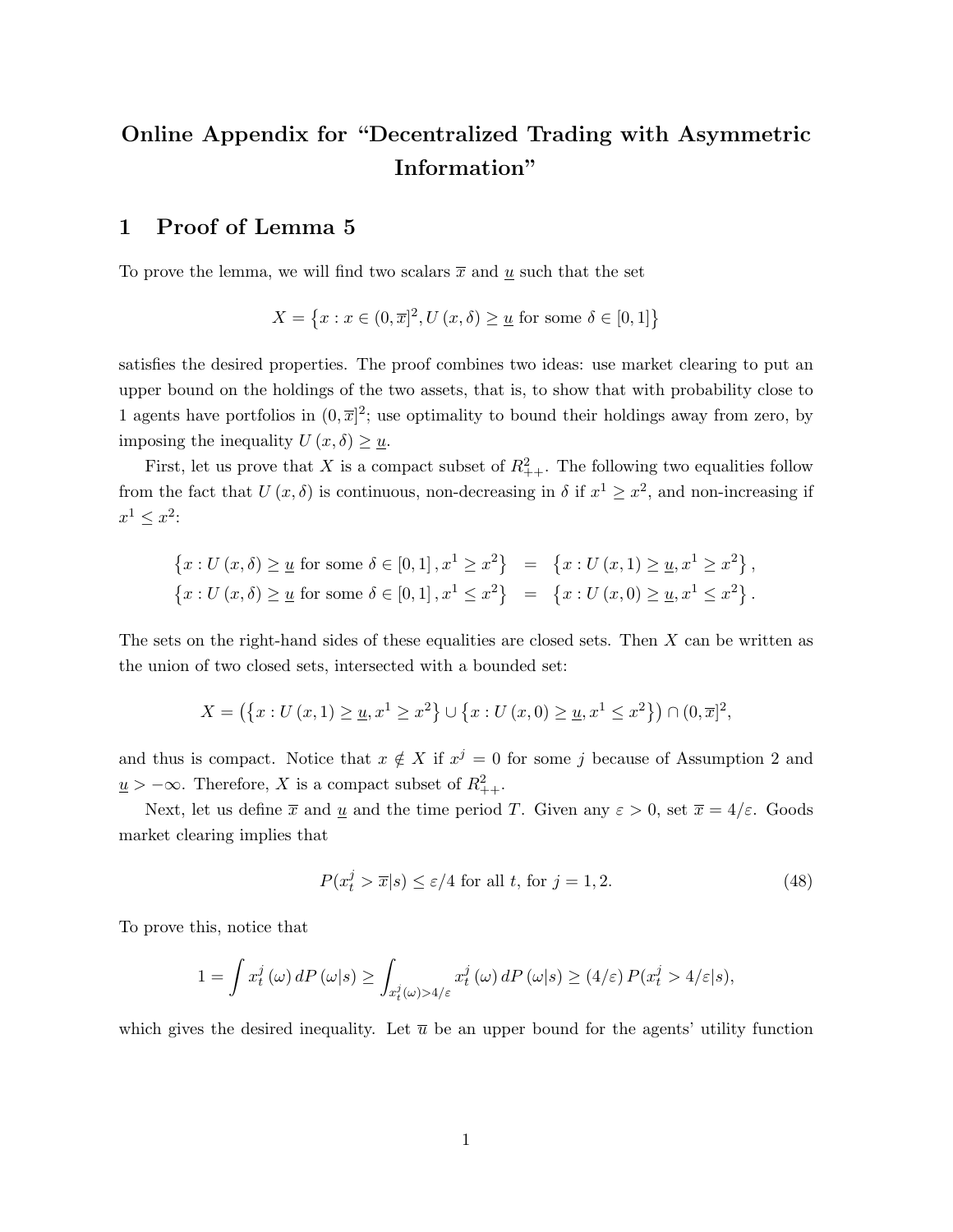$u(\cdot)$  (from Assumption 2). Choose a scalar  $u < \overline{u}$  such that

$$
\frac{\overline{u}-U(x_0,\delta_0)}{\overline{u}-u}\leq \frac{\varepsilon}{8},
$$

for all initial endowments  $x_0$  and initial beliefs  $\delta_0$ . Such a u exists because  $U(x_0, \delta_0) > -\infty$ , as initial endowments are strictly positive by Assumption 3, and there is a finite number of types. Then notice that  $U(x_0, \delta_0) \le E[v_t|h^0]$  for all initial histories  $h^0$ , because an agent always has the option to refuse any trade. Moreover

$$
E[v_t | h^0] \le P(v_t < u | h^0) u + P(v_t \ge u | h^0) \overline{u}.
$$

Combining these inequalities and rearranging gives

$$
P(v_t < u \mid h^0) \leq \frac{\overline{u} - U(x_0, \delta_0)}{\overline{u} - u} \leq \frac{\varepsilon}{8}.
$$

Taking unconditional expectations shows that  $P(v_t < u) \leq \varepsilon/8$ . Since  $P(s) = 1/2$  it follows that

$$
P(v_t < u \mid s) \le \varepsilon/4 \text{ for all } t, \text{ for all } s. \tag{49}
$$

Choose  $T$  so that

$$
P(|u_t - v_t| > u/2 | s) \le \varepsilon/4 \text{ for all } t \ge T. \tag{50}
$$

This can be done by Lemma 2, given that almost sure convergence implies convergence in probability. We can then set  $u = u/2$ .

Finally, we check that  $P(x_t \in X | s) \geq 1 - \varepsilon$  for all  $t \geq T$ , using the following chain of inequalities:

$$
P(x_t \in X \mid s) \ge P(x_t \in (0, \overline{x}]^2, U(x_t, \delta_t) \ge \underline{u} \mid s) \ge
$$
  
\n
$$
P(x_t \in (0, \overline{x}]^2, v_t \ge u, |u_t - v_t| \le u/2 \mid s) \ge
$$
  
\n
$$
1 - \sum_j P(x_t^j > \overline{x} \mid s) - P(v_t < u \mid s) - P(|u_t - v_t| > u/2 \mid s) \ge 1 - \varepsilon.
$$

The first inequality follows because  $U(x_t(\omega), \delta_t(\omega)) \geq \underline{u}$  implies  $U(x_t(\omega), \delta) \geq \underline{u}$  for some  $\delta \in [0,1].$  The second follows because  $v_t(\omega) \geq u$  and  $|u_t(\omega) - v_t(\omega)| \leq u/2$  imply  $u_t(\omega) =$  $U(x_t(\omega), \delta_t(\omega)) \ge u/2 = \underline{u}$ . The third follows from repeatedly applying Lemma 4. The fourth combines (48), (49), and (50).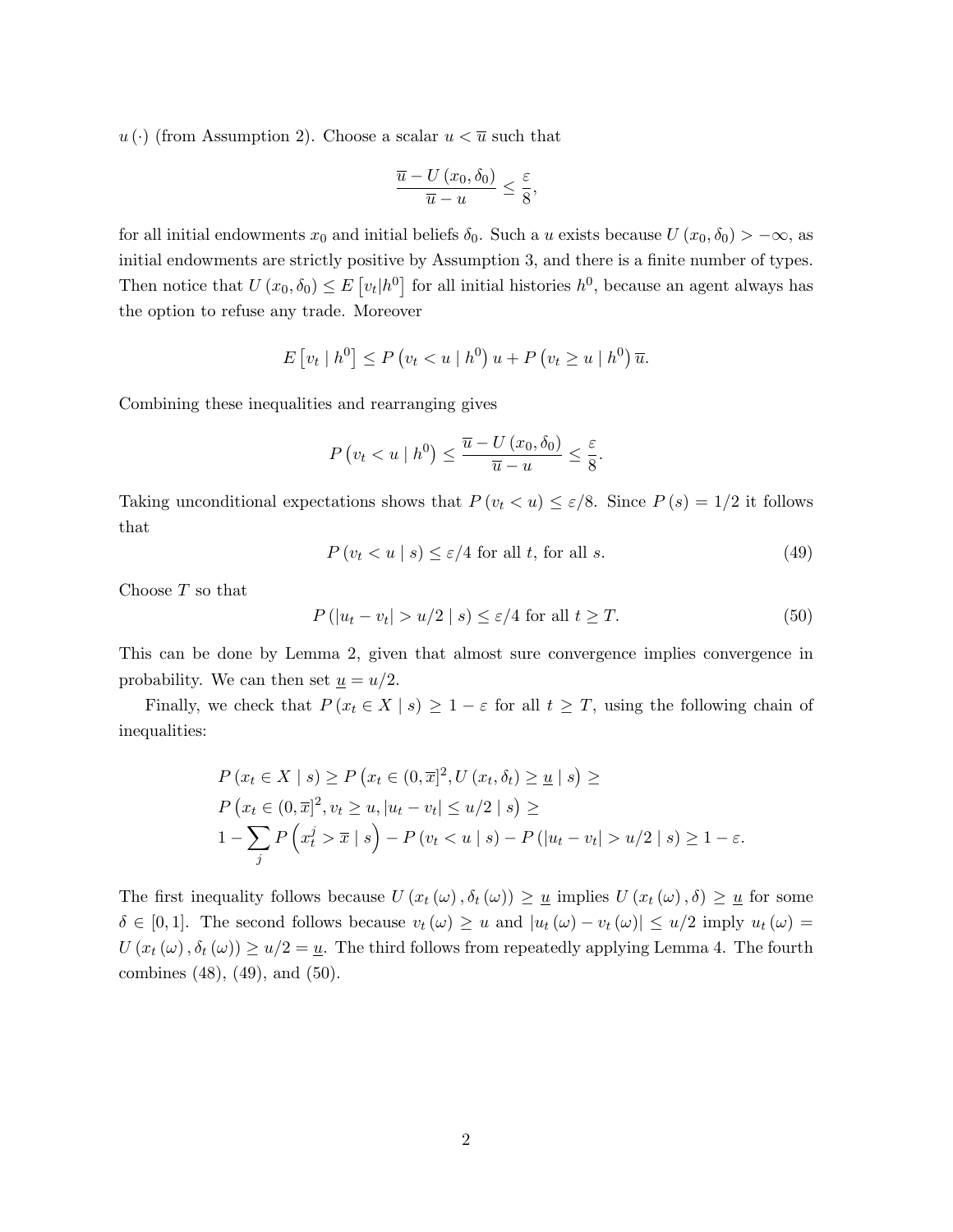### 2 Proof of Lemma 6

The idea of the proof is as follows. We construct a Taylor expansion to compute the utility gains for any trade. Then we define the traded amount  $\zeta$  and the utility gain  $\Delta$  satisfying (9) and (10).

Choose any two portfolios  $x_A, x_B \in X$  and any two beliefs  $\delta_A, \delta_B \in [0,1]$  such that  $\mathcal{M}(x_B, \delta_B) - \mathcal{M}(x_A, \delta_A) > \varepsilon$ . Pick a price p sufficiently close to the middle of the interval between the marginal rates of substitution:

$$
p \in [\mathcal{M}(x_A, \delta_A) + \varepsilon/2, \mathcal{M}(x_B, \delta_B) - \varepsilon/2].
$$

This price is chosen so that both agents will make positive gains. Consider agent A and a traded amount  $\zeta \leq \bar{\zeta}$  (for some  $\bar{\zeta}$  which we will properly choose below). The current utility gain associated with the trade  $\tilde{z} = (\tilde{\zeta}, -p\tilde{\zeta})$  can be written as a Taylor expansion:

$$
U(x_A - \tilde{z}, \delta_A) - U(x_A, \delta_A)
$$
  
=  $-\pi(\delta_A)u'(x_A^1)\tilde{\zeta} + (1 - \pi(\delta_A))u'(x_A^2)p\tilde{\zeta} + \frac{1}{2} (\pi(\delta_A)u''(y^1) + (1 - \pi(\delta_A))u''(y^2)p^2)\tilde{\zeta}^2$   

$$
\geq (1 - \pi(\delta_A))u'(x_A^2)(\varepsilon/2)\tilde{\zeta} + \frac{1}{2} [\pi(\delta_A)u''(y^1) + (1 - \pi(\delta_A))u''(y^2)p^2]\tilde{\zeta}^2,
$$
(51)

for some  $(y^1, y^2) \in [x_A^1, x_A^1 - \bar{\zeta}] \times [x_A^2 + p\bar{\zeta}, x_A^2]$ . The inequality above follows because  $p \geq$  $\mathcal{M}(x_A, \delta_A) + \varepsilon/2$ . An analogous expansion can be done for agent B.

Now we want to bound the last line in (51). To do so we first define the minimal and the maximal prices for agents with any belief in  $[0, 1]$  and any portfolio in X:

$$
\underline{p} = \min_{x \in X, \delta \in [0,1]} \{ \mathcal{M}(x,\delta) + \varepsilon/2 \},
$$
  

$$
\overline{p} = \max_{x \in X, \delta \in [0,1]} \{ \mathcal{M}(x,\delta) - \varepsilon/2 \}.
$$

These prices are well-defined as X is a compact subset of  $R_{++}^2$  and  $u(.)$  has continuous first derivative on  $R_{++}^2$ . Then, choose  $\bar{\zeta} > 0$  such that for all  $\tilde{\zeta} \leq \bar{\zeta}$  and all  $p \in [\underline{p}, \overline{p}]$ , the trade  $\tilde{z} = (\tilde{\zeta}, -p\tilde{\zeta})$  satisfies  $\|\tilde{z}\| < \theta$  and  $x + \tilde{z}$  and  $x - \tilde{z}$  are in  $R_+^2$  for all  $x \in X$ . This means that the trade is small enough. Next, we separately bound from below the two terms in the last line of the Taylor expansion (51). Let

$$
D'_A = \min_{x \in X, \delta \in [0,1]} (1 - \pi(\delta)) u'(x^2) \varepsilon / 2,
$$
  
\n
$$
D''_A = \min_{\substack{x \in X, \delta \in [0,1], \tilde{p} \in [p,\bar{p}], \\ y \in [x^1, x^1 + \bar{\zeta}] \times [x^2 - \tilde{p}\bar{\zeta}, x^2]}} \frac{1}{2} \left[ \pi(\delta) u''(y^1) + (1 - \pi(\delta)) u''(y^2) \tilde{p}^2 \right].
$$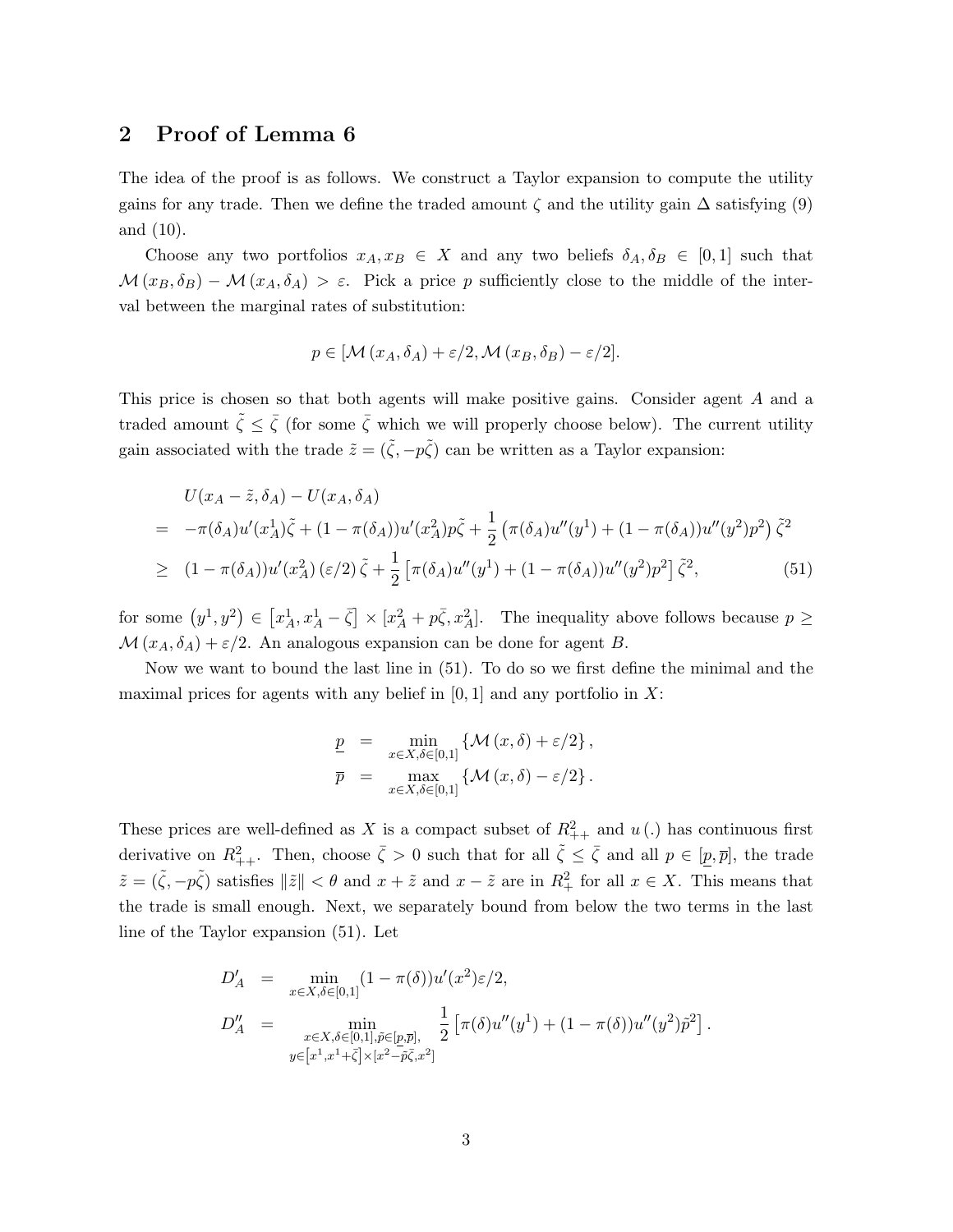Note that  $D'_A$  is positive,  $D''_A$  is negative but  $D''_A \tilde{\zeta}^2$  is of second order. Then, there exist some  $\zeta_A \in (0, \overline{\zeta})$  such that, for all  $\tilde{\zeta} \leq \zeta_A$ ,

$$
D'_A\tilde{\zeta}+D''_A\tilde{\zeta}^2>0
$$

and, by construction,

$$
U(x_A - \tilde{z}, \delta_A) - U(x_A, \delta_A) \ge D'_A \tilde{\zeta} + D''_A \tilde{\zeta}^2.
$$

Analogously, we can find  $D'_B, D''_B$ , and  $\zeta_B$  such that for all  $\tilde{\zeta} \leq \zeta_B$  the utility gain for agent B is bounded from below:

$$
U(x_B + \tilde{z}, \delta_B) - U(x_A, \delta_B) \ge D'_B \tilde{\zeta} + D''_B \tilde{\zeta}^2 > 0.
$$

We are finally ready to define  $\zeta$  and  $\Delta$ . Let  $\zeta = \min \{\zeta_A, \zeta_B\}$  and

$$
\Delta = \min \left\{ D'_A \zeta + D''_A \zeta^2, D'_B \zeta + D''_B \zeta^2 \right\}.
$$

By construction  $\Delta$  and  $\zeta$  satisfy the inequalities (9) and (10).

To prove the last part of the lemma, let

$$
\lambda = \frac{1}{2} \frac{\pi(1) \min_{x \in X} \{u'(x^1)\}}{\min \{D'_A, D'_B\}},
$$

which, as stated in the lemma, only depends on X and  $\varepsilon$ . Using a second-order expansion similar to the one above, the utility gain associated to  $z = (\zeta, -p\zeta)$  for an agent with portfolio  $x_A$  and any belief  $\delta \in [0,1]$ , can be bounded below:

$$
U(x_A - \tilde{z}, \delta) - U(x_A, \delta) \ge -\pi(1) \min_{x \in X} \{u'(x^1)\} \zeta + D''_A \zeta^2.
$$

Therefore, to ensure that (11) is satisfied, we need to slightly modify the construction above, by choosing  $\zeta$  so that the following holds

$$
\frac{-\pi(1)\min_{x\in X}\left\{u'(x^1)\right\}\zeta + D''_A\zeta^2}{\Delta} > \lambda.
$$

The definitions of  $\Delta$  and  $\lambda$  and a continuity argument show that this inequality holds for some positive  $\zeta \le \min{\{\zeta_A, \zeta_B\}}$ , completing the proof.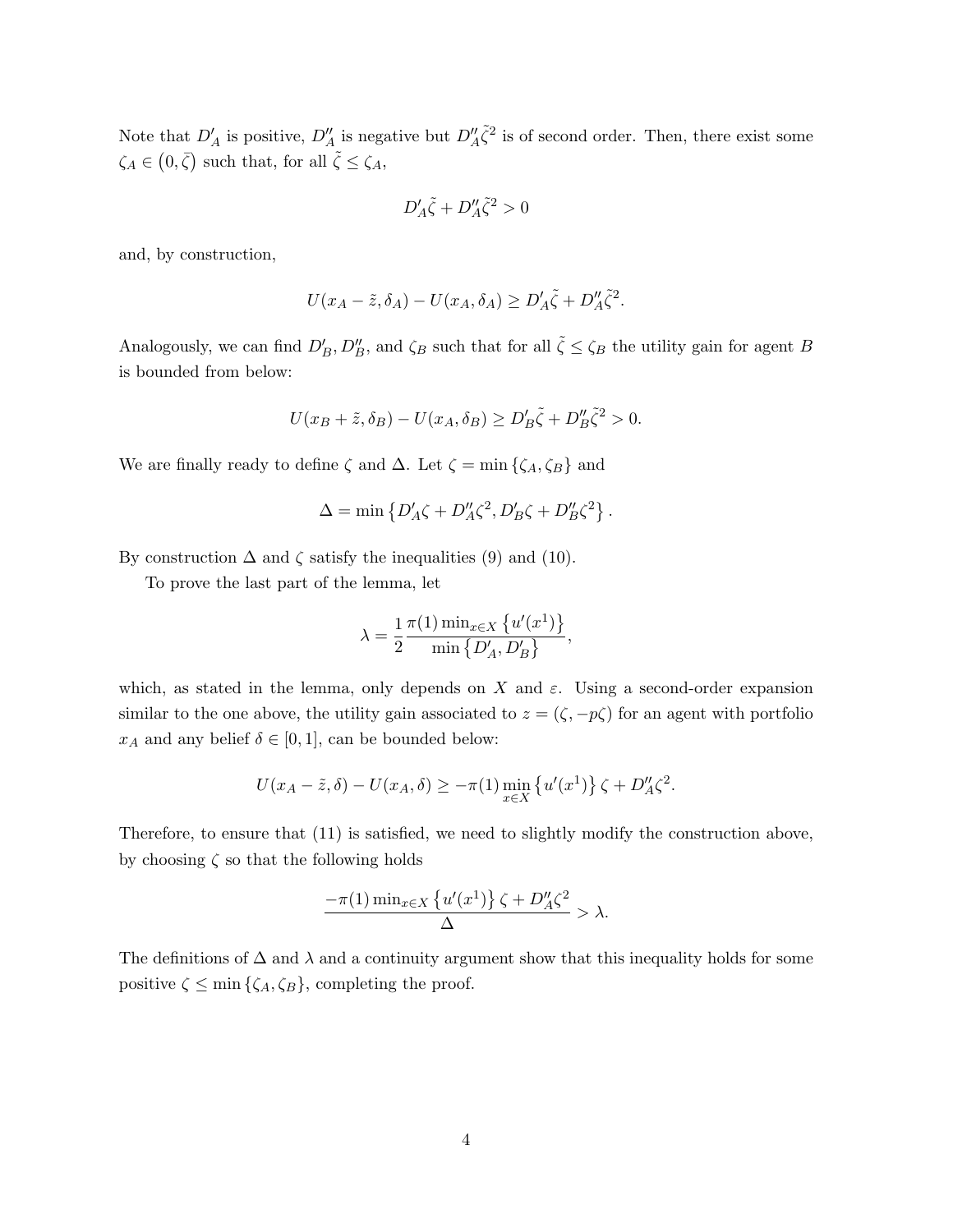# 3 Proof of Lemma 7

For all  $x \in R^2$  and all  $\delta \in [0,1]$  define the measure  $G_t$  as follows

$$
G_t(x,\delta) \equiv \begin{cases} P(\omega : x_t(\omega) = x, \delta_t(\omega) = \delta | s_1) - P(\omega : x_t(\omega) = x, \delta_t(\omega) = \delta | s_2) & \text{if } \delta > 1/2 \\ 0 & \text{if } \delta \le 1/2 \end{cases}
$$

.

We first prove that  $G_t$  is a well defined measure and next we prove properties (i)-(iii).

Since P generates a discrete distribution over x and  $\delta$  for each t, to prove that  $G_t$  is a well defined measure we only need to check that

$$
P(x_t = x, \delta_t = \delta \mid s_2) \le P(x_t = x, \delta_t = \delta \mid s_1)
$$

so that  $G_t$  is non-negative. Take any  $\delta > 1/2$ . Bayesian rationality implies that a consumer who knows his belief is  $\delta$  must assign probability  $\delta$  to  $s_1$ :

$$
\delta = P(s_1 \mid x_t = x, \delta_t = \delta).
$$

Moreover, Bayes' rule implies that

$$
\frac{P(s_2 \mid x_t = x, \delta_t = \delta)}{P(s_1 \mid x_t = x, \delta_t = \delta)} = \frac{P(x_t = x, \delta_t = \delta \mid s_2) P(s_2)}{P(x_t = x, \delta_t = \delta \mid s_1) P(s_1)}.
$$

Rearranging and using  $P(s_1) = P(s_2)$  and  $\delta > 1/2$ , yields

$$
\frac{P(x_t = x, \delta_t = \delta \mid s_2)}{P(x_t = x, \delta_t = \delta \mid s_1)} = \frac{1 - \delta}{\delta} < 1,
$$

which gives the desired inequality.

Property (i) is immediately satisfied by construction. Property (ii) follows because  $P(x_t = x, \delta_t = 1 | s_2)$ 0 for all x, given that  $\delta_t = 1$  requires that we are at a history which arises with zero probability conditional on  $s_2$ . The proof of property (iii) is longer and involves the manipulation of market clearing relations and the use of our symmetry assumption. Using the assumption of uniform market clearing, find an M such that

$$
\int_{x_{t}^{2}(\omega)\leq m} x_{t}^{2}(\omega) dP(\omega|s_{1}) \geq 1 - \varepsilon \text{ for all } m \geq M.
$$
\n(52)

Notice that

$$
\int_{x_t^2(\omega)\leq m} x_t^1(\omega) dP(\omega|s_1) \leq \int x_t^1(\omega) dP(\omega|s_1) = 1.
$$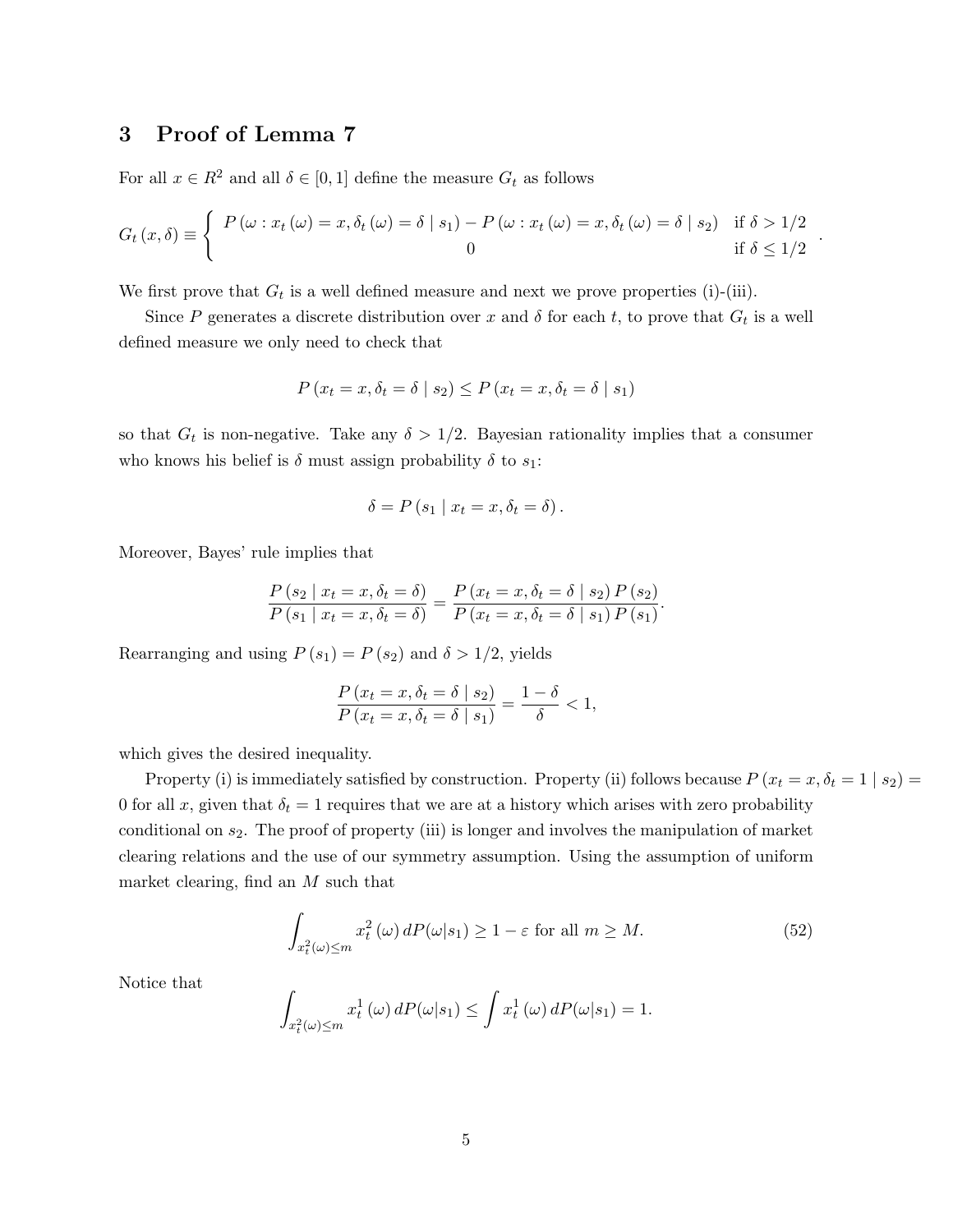Which combined with (52) implies that

$$
\int_{x_t^2(\omega)\leq m} \left( x_t^1(\omega) - x_t^2(\omega) \right) dP(\omega|s_1) \leq \varepsilon \text{ for all } m \geq M.
$$

Decomposing the integral on the left-hand side gives

$$
\int_{\substack{x_t^1 > x_t^2 \\ x_t \in [0,m]^2}} \left( x_t^1 - x_t^2 \right) dP(\omega|s_1) + \int_{\substack{x_t^2 = x_t^1 \\ x_t \in [0,m]^2}} \left( x_t^1 - x_t^2 \right) dP(\omega|s_1) + \int_{\substack{x_t^1 < x_t^2 \\ x_t \in [0,m]^2}} \left( x_t^1 - x_t^2 \right) dP(\omega|s_1) \le \varepsilon.
$$
\n
$$
+ \int_{\substack{x_t^1 > m \\ x_t^2 \le m}} \left( x_t^1 - x_t^2 \right) dP(\omega|s_1) \le \varepsilon.
$$
\n
$$
(53)
$$

Let us first focus on the first three terms on the left-hand side of this expression. The second term is zero. Using symmetry to replace the third term, the sum of the first three terms can then be rewritten as

$$
\int_{\substack{x_t^1 > x_t^2 \\ x_t \in [0,m]^2}} \left( x_t^1 - x_t^2 \right) dP(\omega|s_1) + \int_{\substack{x_t^1 > x_t^2 \\ x_t \in [0,m]^2}} \left( x_t^2 - x_t^1 \right) dP(\omega|s_2). \tag{54}
$$

These two integrals are equal to the sums of a finite number of non-zero terms, one for each value of x and  $\delta$  with positive mass. Summing the corresponding terms in each integral, we have three cases: (a) terms with  $\delta_t = \delta > 1/2$  and  $P(x_t = x, \delta_t = \delta | s_1) > P(x_t = x, \delta_t = \delta | s_2)$ (by Bayes' rule), which can be written as

$$
(x1 - x2) P(xt = x, \deltat = \delta | s1) - (x1 - x2) P(xt = x, \deltat = \delta | s2)
$$
  
= (x<sup>1</sup> - x<sup>2</sup>) G<sub>t</sub>(x);

(b) terms with  $\delta_t = \delta = 1/2$  and  $P(x_t = x, \delta_t = \delta | s_1) = P(x_t = x, \delta_t = \delta | s_2)$  (by Bayes' rule), which are equal to zero,

$$
(x1 - x2) P(xt = x, \deltat = \delta | s1) - (x1 - x2) P(xt = x, \deltat = \delta | s2) = 0;
$$

(c) terms with  $\delta_t = \delta < 1/2$  and  $P(x_t = x, \delta_t = \delta | s_1) = P(x_t = x, \delta_t = \delta | s_2)$  (once more, by Bayes' rule), which can be rewritten as follows, exploiting symmetry,

$$
(x^{1} - x^{2}) P (x_{t} = (x^{1}, x^{2}), \delta_{t} = \delta | s_{1}) - (x^{1} - x^{2}) P (x_{t} = (x^{1}, x^{2}), \delta_{t} = \delta | s_{2})
$$
  
=  $(x^{1} - x^{2}) [P (x_{t} = (x^{2}, x^{1}), \delta_{t} = 1 - \delta | s_{2}) - P (x_{t} = (x^{2}, x^{1}), \delta_{t} = 1 - \delta | s_{1})]$   
=  $(x^{2} - x^{1}) G_{t} ((x^{2}, x^{1}), 1 - \delta).$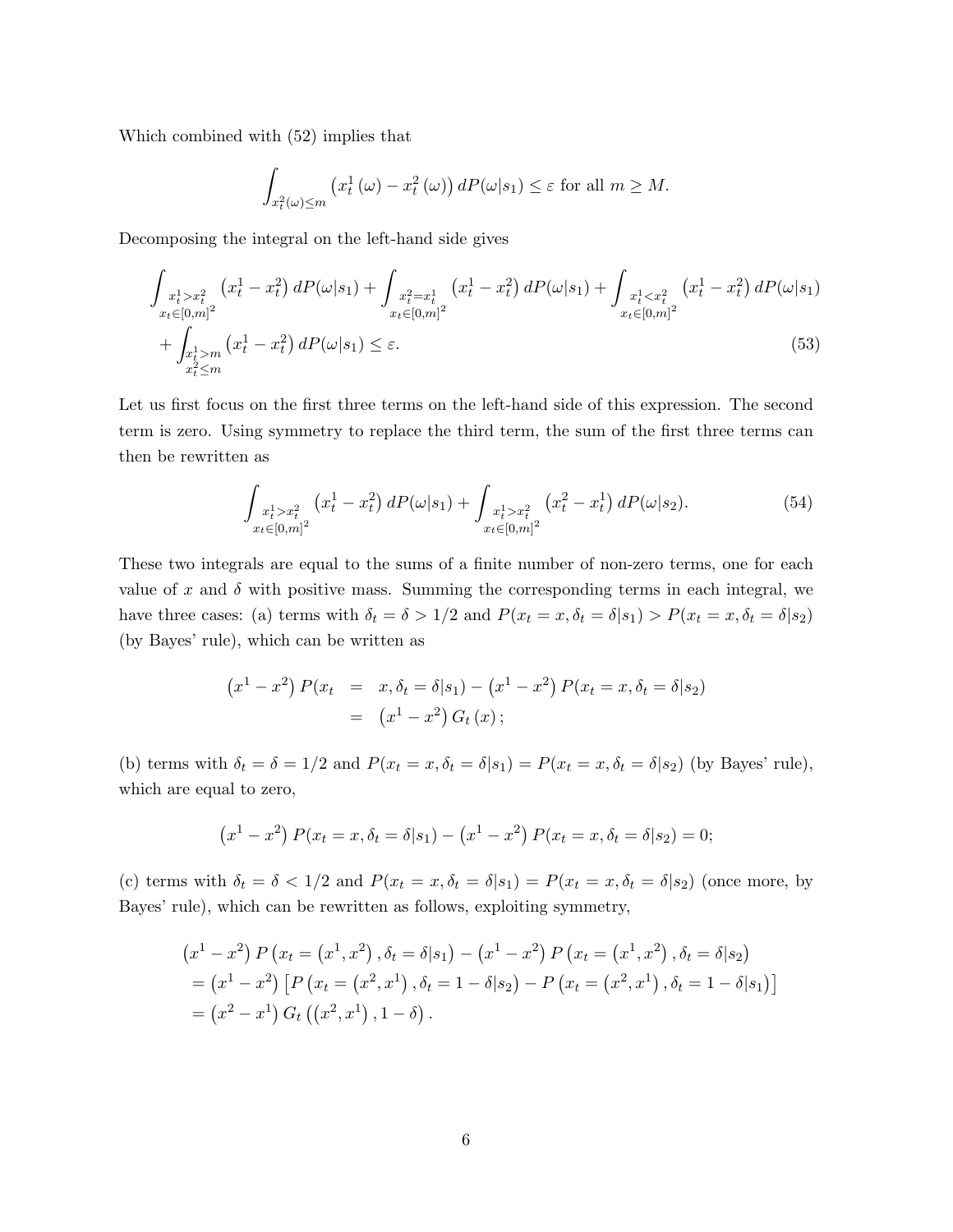Combining all these terms, the integral (54) is equal to

$$
\int_{x^1 > x^2, \delta > 1/2} \left( x^1 - x^2 \right) dG_t \left( x, \delta \right) + \int_{x^1 > x^2, \delta < 1/2} \left( x^2 - x^1 \right) dG_t \left( \left( x^2, x^1 \right), 1 - \delta \right)
$$
\n
$$
= \int_{x^1 > x^2, \delta > 1/2} \left( x^1 - x^2 \right) dG_t \left( x, \delta \right) + \int_{x^2 > x^1, \delta > 1/2} \left( x^1 - x^2 \right) dG_t \left( x, \delta \right) =
$$
\n
$$
= \int_{x \in [0, m]^2} \left( x^1 - x^2 \right) dG_t \left( x, \delta \right),
$$
\n
$$
= \int_{x \in [0, m]^2} \left( x^1 - x^2 \right) dG_t \left( x, \delta \right),
$$

where the first equality follows from a change of variables and the second from the fact that  $G_t$ is zero for all  $\delta \leq 1/2$ . We can now go back to the integral on the right-hand side of (53), and notice that the integrand  $(x_t^1 - x_t^2)$  in the fourth term is positive, so replacing the measure P with the measure  $G_t$ , which is smaller or equal than P, reduces the value of that term. Therefore the inequality  $(53)$  in terms of the measure  $P$ , leads to the following inequality in terms of the measure  $G_t$ 

$$
\int_{x^2 \le m} \left( x^1 - x^2 \right) dG_t \le \varepsilon,
$$

completing the proof of property (iii).

# 4 Proof of Lemma 3

We start with the usual convergence properties. Since the marginal rates of substitution of informed agents converge, by Proposition 1, and there is at least a mass  $\alpha$  of informed agents, using Lemmas 4 and 5 we can find a compact set  $X \subset R_{++}^2$  and a time T' such that there is a sufficiently large mass of informed agents with marginal rates of substitution sufficiently close to  $\kappa_t(s)$  (within  $\bar{\varepsilon}/2$ ) and portfolios in X:

$$
P\left(|\mathcal{M}\left(x_t,\delta_t\right)-\kappa_t\left(s\right)|<\bar{\varepsilon}/2,\delta_t=\delta^I\left(s\right),x_t\in X\mid s\right)>(3/4)\,\alpha
$$

for all  $t \geq T'$  and for all s, where  $\bar{\varepsilon}$  is defined as in Proposition 2.

Now we provide an important concept. We want to focus on the utility gains that can be achieved by small trades (of norm less than  $\theta$ ), by agents with marginal rates of substitution sufficiently different from each other (by at least  $\bar{\varepsilon}/2$ ). Formally, we proceed as follows. Take any  $\theta > 0$ . Using Lemma 6, we can then find a lower bound for the utility gain  $\Delta > 0$  from trade between two agents with marginal rates of substitution differing by at least  $\bar{\varepsilon}/2$  and with portfolios in X, making trades of norm less than  $\theta$ . It is important to notice that this is the gain achieved if the agents trade but do not change their beliefs. Therefore, it is also important to bound from below the gains that can be achieved by such trades if beliefs are updated in the most pessimistic way. This bound is also given by Lemma 6, which ensures that  $-\lambda\Delta$  is a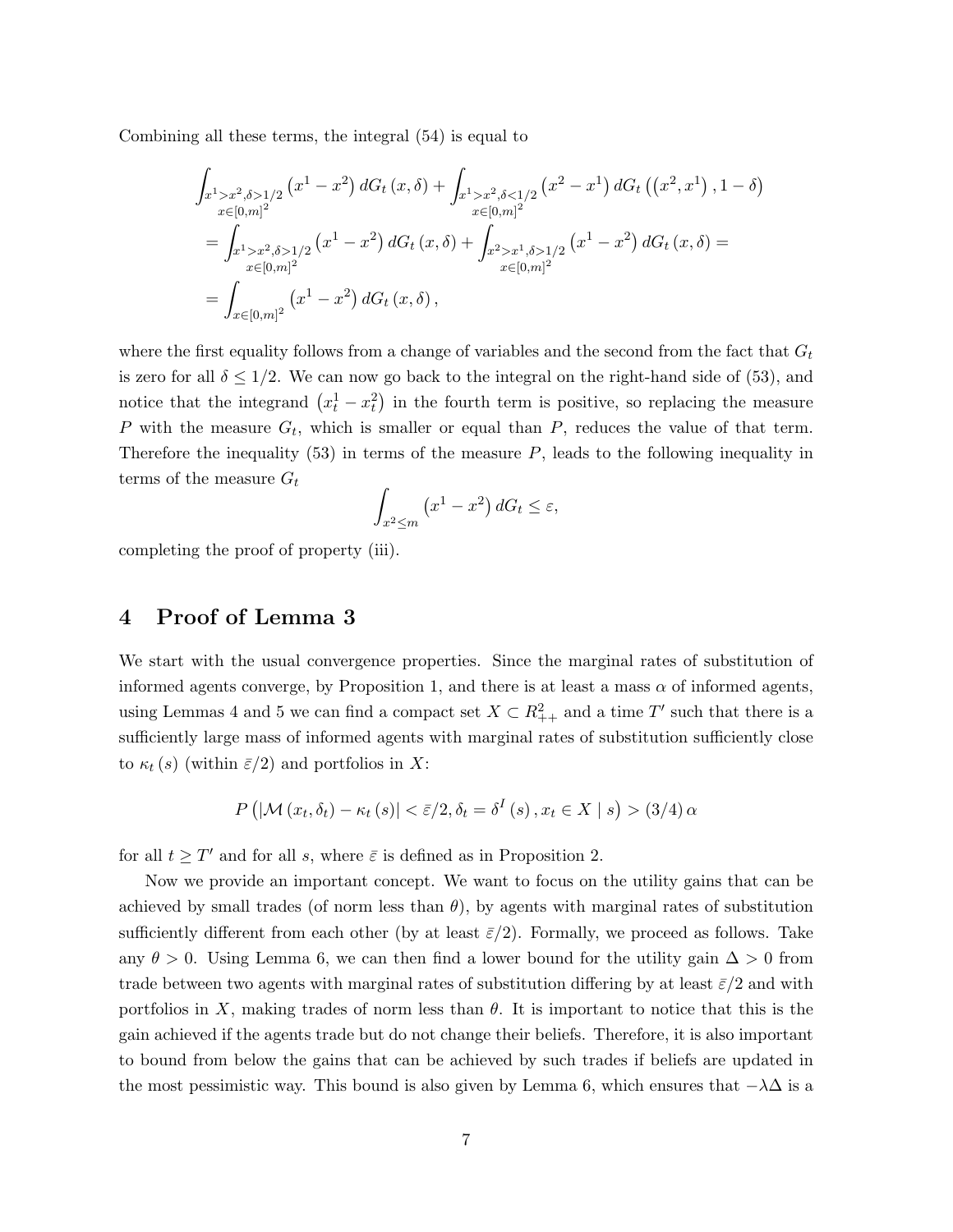lower bound for the gains of the agent offering z at any possible ex post belief (where  $\lambda$  is a positive scalar independent of  $\theta$ ).

Next we want to restrict attention to agents who are close to their long-run expected utility. Per period utility  $u_t$  converges to the long-run value  $\hat{v}_t$ , by Lemma 2. We can then apply Lemma 4 and find a time period  $T \geq T'$  such that, for all  $t \geq T$  and for all s:

$$
P(u_t \ge \hat{v}_t - \alpha \Delta/4, x_t \in X \mid s) > 1 - \bar{\varepsilon}/2,
$$
\n
$$
(55)
$$

and

$$
P\left(|\mathcal{M}\left(x_t,\delta_t\right)-\kappa_t\left(s\right)|<\bar{\varepsilon}/4,u_t\geq \hat{v}_t-\alpha\Delta/8,\delta_t=\delta^I\left(s\right),x_t\in X\mid s\right) > \alpha/2. \tag{56}
$$

Equation (55) states that there are enough agents, both informed and uninformed, close to their long-run utility. Equation (55) states that there are enough informed agents close to both their long-run utility and to their long-run marginal rates of substitution.

We are now done with the preliminary steps ensuring proper convergence and can proceed to the body of the argument.

Choose any  $t \geq T$ . By Proposition 2, two cases are possible: (i) either the informed agents' long-run marginal rates of substitution are far enough from each other,  $|\kappa_t(s_1) - \kappa_t(s_2)| \geq \bar{\varepsilon};$ or (ii) they are close to each other,  $|\kappa_t(s_1) - \kappa_t(s_2)| < \bar{\varepsilon}$ , but there is a large enough mass of uninformed agents with marginal rate of substitution far from that of the informed agents,  $P(|\mathcal{M}(x_t, \delta_t) - \kappa_t(s)| \geq 2\bar{\varepsilon} \mid s) \geq \bar{\varepsilon}$  for all s.

In the next two steps, we construct the desired trade z for each of these two cases, and then complete the argument in step 3.

Step 1. Consider the first case, in which  $|\kappa_t(s_1) - \kappa_t(s_2)| \geq \bar{\varepsilon}$ . In this case, an uninformed agent can exploit the difference between the informed agents' marginal rates of substitution in states  $s_1$  and  $s_2$ , making an offer at an intermediate price. This offer will be accepted with higher probability in the state in which the informed agents' marginal rate of substitution is higher. In particular, suppose

$$
\kappa_t(s_2) + \bar{\varepsilon} \leq \kappa_t(s_1)
$$

(the opposite case is treated symmetrically). Lemma 6 and the definition of the utility gain  $\Delta$ imply that there is a trade  $z = (\zeta, -p\zeta)$ , with price  $p = (\kappa_t (s_1) + \kappa_t (s_2))/2$  and size  $||z|| < \theta$ , that satisfies the following inequalities:

$$
U(x_t + z, \delta_t) \geq u_t + \Delta \text{ if } \mathcal{M}(x_t, \delta_t) > \kappa_t(s_1) - \bar{\varepsilon}/4 \text{ and } x_t \in X,
$$
 (57)

$$
U(x_t - z, \delta_t) \geq u_t + \Delta \text{ if } \mathcal{M}(x_t, \delta_t) < \kappa_t(s_2) + \bar{\varepsilon}/4 \text{ and } x_t \in X. \tag{58}
$$

Equation (57) states that all (informed and uninformed) agents with marginal rate of substitution above  $(\kappa_t(s_1) - \bar{\varepsilon}/4)$  will receive a utility gain  $\Delta$  from the trade z, in terms of current utility. Equation (58) states that all (informed and uninformed) agents with marginal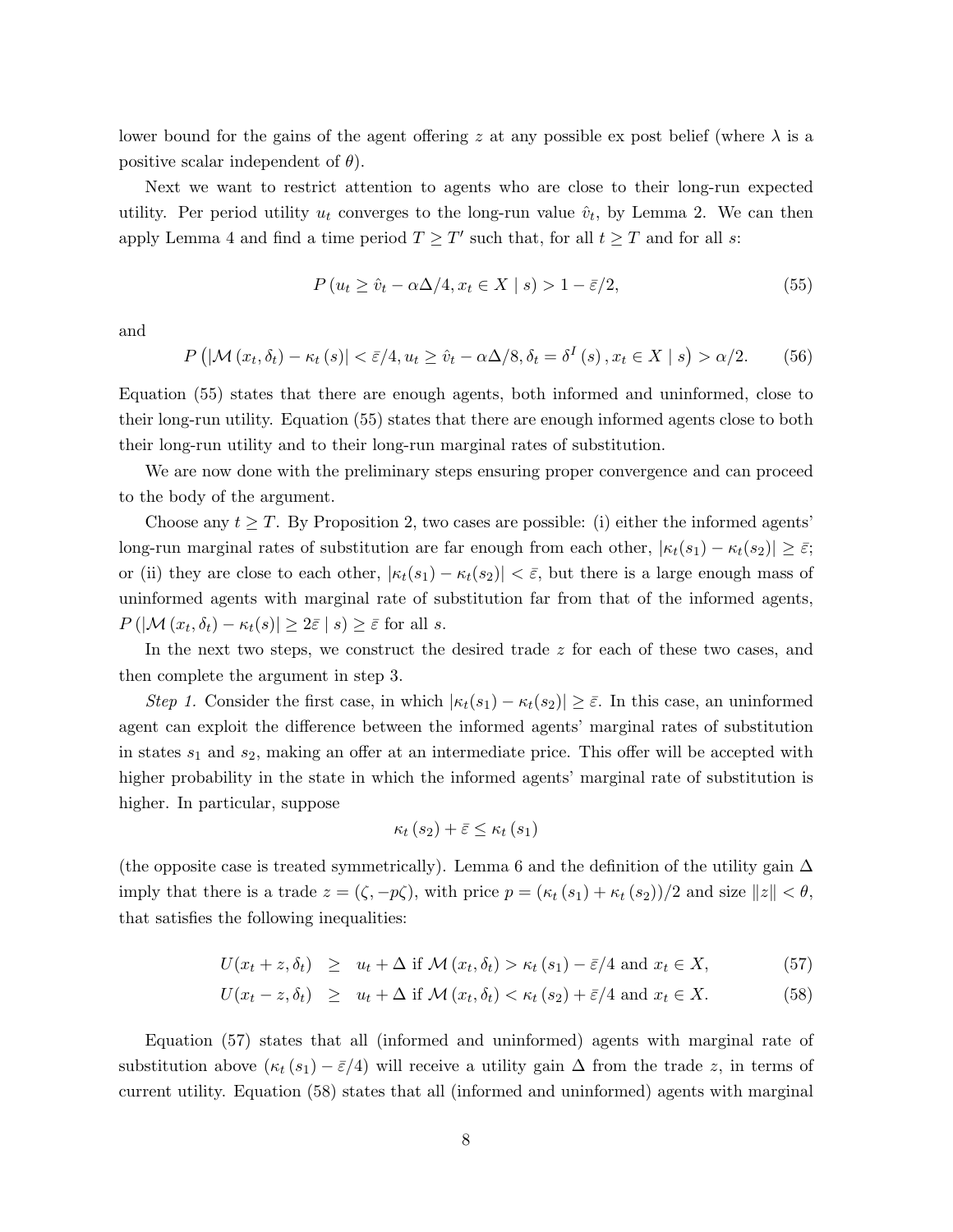rate of substitution below  $(\kappa_t (s_1) + \bar{\varepsilon}/4)$  will receive a utility gain  $\Delta$  from the trade  $-z$ , in terms of current utility.

Combining conditions (56) and (57) shows that in state  $s_1$  there is at least  $\alpha/2$  informed agents with after-trade utility above the long-run utility,  $U(x_t + z, \delta_t) > \hat{v}_t$ . Since all these agents would accept the trade z, this implies that the probability of acceptance of the trade is  $\chi_t(z|s_1) > \alpha/2.$ 

Next, we want to show that the trade  $z$  is accepted with sufficiently low probability conditional on  $s_2$ . In particular, we want to show that  $\chi_t(z|s_2) < \alpha/4$ . The key step here is to make sure that the trade is rejected not only by informed but also by uninformed agents. The argument is that if this trade were to bo accepted by uninformed agents, then informed agents should be offering z and gaining in utility. Formally, proceeding by contradiction, suppose that the probability of z being accepted in state  $s_2$  is large:  $\chi_t(z|s_2) \geq \alpha/4$ . Condition (56) implies that there is a positive mass of informed agents with  $\mathcal{M}(x_t, \delta_t) < \kappa_t(s_2) + \bar{\varepsilon}/2$ ,  $x_t \in X$ , and close enough to the long-run utility  $u_t \geq \hat{v}_t - \alpha \Delta/8$ . By(58), these agents would be strictly better off making the offer z and consuming  $x_t - z$  if the offer is accepted and consuming  $x_t$ if it is rejected, since

$$
(1 - \chi_t(z_t|s_2)) U(x_t, \delta_t) + \chi_t(z_t|s_2) U(x_t - z, \delta_t) > u_t + \alpha \Delta/4 > \hat{v}_t.
$$

Since this strategy dominates the equilibrium payoff, this is a contradiction, proving that  $\chi_t(z|s_2) < \alpha/4.$ 

Step 2. Consider the second case, in which the long-run marginal rates of substitution of the informed agents are close to each other and there is a large enough mass of uninformed agents with marginal rate of substitution far from that of the informed agents.

The argument is as follows: with positive probability we can reach a point where it is possible to separate the marginal rates of substitution of a group of uninformed agents from the marginal rates of substitution of a group of informed agents. This means that the uninformed agents in the first group can make an offer z to the informed agents in the second group and they will accept the offer in *both* states  $s_1$  and  $s_2$ . If the probabilities of acceptance  $\chi_t(z|s_1)$ and  $\chi_t(z|s_2)$  are sufficiently close to each other, this would be a profitable deviation for the uninformed, since their ex post beliefs after the offer is accepted would be close to their ex ante beliefs. In other words, in contrast to the previous case they would gain utility but not learn from the trade. It follows that the probabilities  $\chi_t(z|s_1)$  and  $\chi_t(z|s_2)$  must be sufficiently different in the two states, which leads to either (4) or to (5).

To formalize this argument, consider the expected utility of an uninformed agent with portfolio  $x_t$  and belief  $\delta_t$ , who offers a trade z and stops trading from then on:

$$
u_{t} + \delta_{t} \chi_{t} (z|s_{1}) (U (x_{t} - z, 1) - U (x_{t}, 1)) + (1 - \delta_{t}) \chi_{t} (z|s_{2}) (U (x_{t} - z, 0) - U (x_{t}, 0)),
$$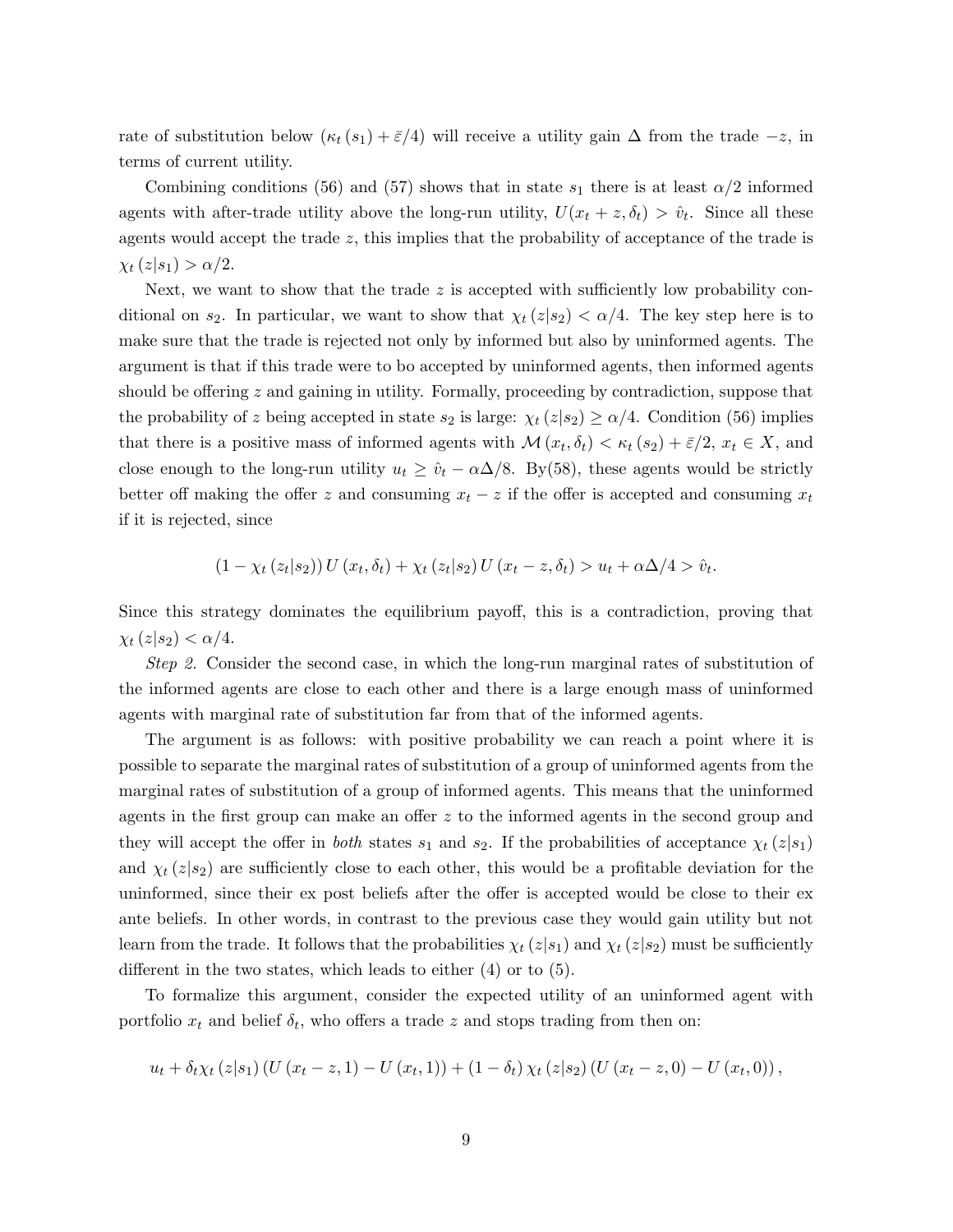where  $u_t$  is the expected utility if the offer is rejected and the following two terms are the expected gains if the offer is accepted, respectively, in states  $s_1$  and  $s_2$ . This expected utility can be rewritten as

$$
u_{t} + \chi_{t}(z|s_{1}) \left( U(x_{t} - z, \delta_{t}) - U(x_{t}, \delta_{t}) \right) + (1 - \delta_{t}) \left( \chi_{t}(z|s_{2}) - \chi_{t}(z|s_{1}) \right) \left( U(x_{t} - z, 0) - U(x_{t}, 0) \right),\tag{59}
$$

using the fact that  $U(x_t, \delta_t) = \delta_t U(x_t, 1) + (1 - \delta_t) U(x_t, 0)$  (by the definition of U). To interpret (59) notice that, if the probability of acceptance was independent of the signal,  $\chi_t(z|s_1) = \chi_t(z|s_2)$ , then the expected gain from making offer z would be equal to the second term:  $\chi_t(z|s_1)$   $(U(x_t-z,\delta_t)-U(x_t,\delta_t))$ . The third term takes into account that the probability of acceptance may be different in two states, i.e.,  $\chi_t(z|s_2) - \chi_t(z|s_1)$  may be different from zero. An alternative way of rearranging the same expression yields:

$$
u_{t} + \chi_{t}(z|s_{2}) \left( U(x_{t} - z, \delta_{t}) - U(x_{t}, \delta_{t}) \right) + (1 - \delta_{t}) \left( \chi_{t}(z|s_{1}) - \chi_{t}(z|s_{2}) \right) \left( U(x_{t} - z, 1) - U(x, 1) \right). \tag{60}
$$

In the rest of the argument, we will use both (59) and (60).

Suppose that there exists a trade  $z$  and a period  $t$  which satisfy the following properties: (a) the probability that  $z$  is accepted in state 1 is large enough,

$$
\chi_t(z|s_1) > \alpha/4,
$$

and (b) there is a positive mass of uninformed agents with portfolios and beliefs that satisfy

$$
u_t \ge \hat{v}_t - (\alpha/4) \,\Delta,\tag{61}
$$

$$
U(x_t - z, \delta_t) - U(x_t, \delta_t) \ge \Delta,\tag{62}
$$

$$
U(x_t - z, \delta) - U(x_t, \delta) \ge -\lambda \Delta \text{ for all } \delta \in [0, 1],
$$
\n(63)

for some  $\Delta > 0$  and  $\lambda > 0$ . In words, the uninformed agents are sufficiently close to their long-run utility, their gains from trade at *fixed* beliefs have a positive lower bound  $\Delta$ , and their gains from trade at *arbitrary* beliefs have a lower bound  $-\lambda\Delta$ .

Now we distinguish two cases. Suppose first that  $\chi_t(z|s_2) \geq \chi_t(z|s_1)$ . Then, for the uninformed agents who satisfy  $(61)$ - $(63)$  the expected utility  $(59)$  is greater or equal than

$$
\hat{v}_t - (\alpha/4) \Delta + \chi_t(z|s_1) \Delta - (\chi_t(z|s_2) - \chi_t(z|s_1)) \lambda \Delta.
$$

From individual optimality, this expression cannot be larger than  $\hat{v}_t$ , since  $\hat{v}_t$  is the maximum expected utility for a proposer in period  $t$ . We then obtain the following restriction on the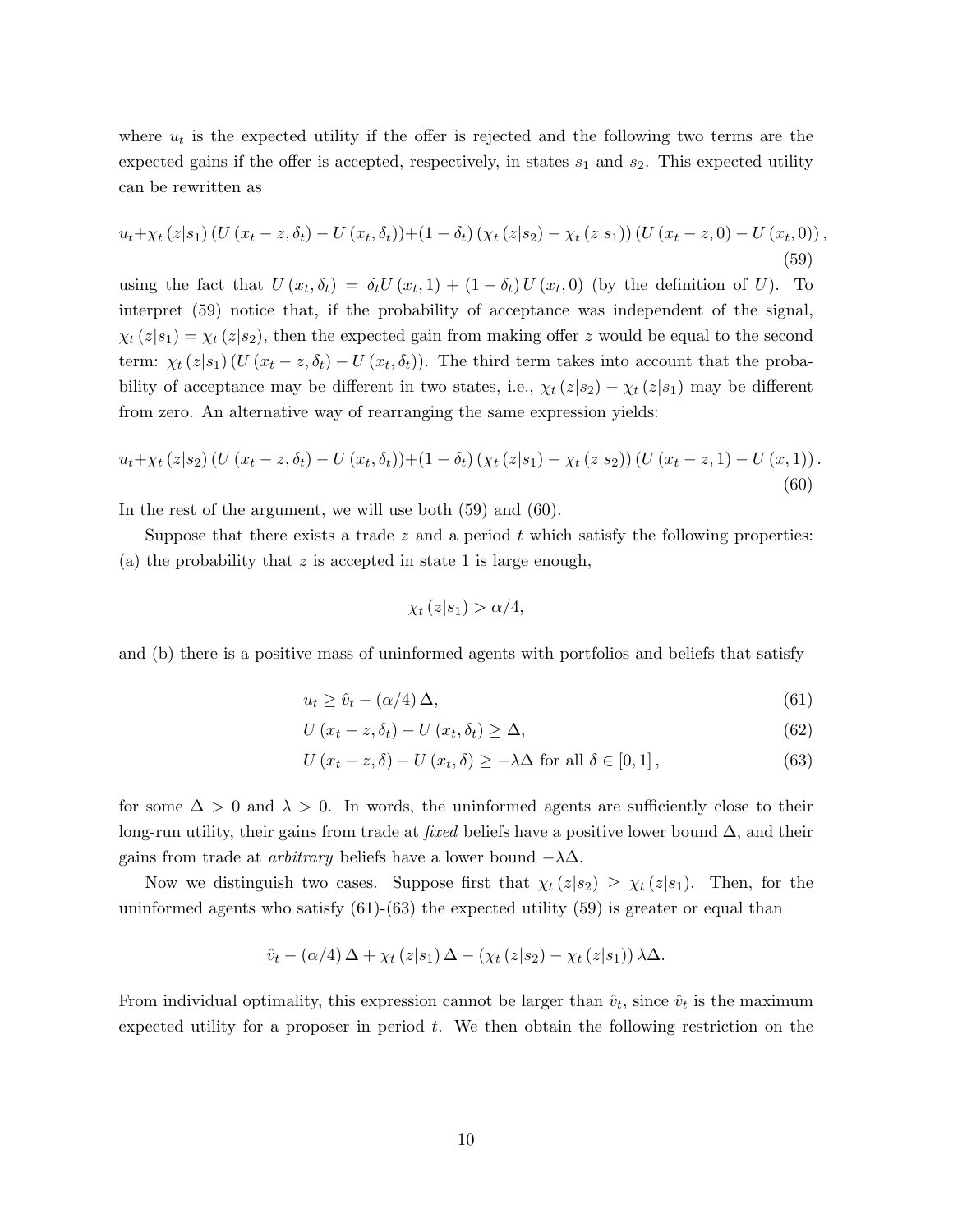acceptance probabilities  $\chi_t(z|s_1)$  and  $\chi_t(z|s_2)$ :

$$
\chi_t(z|s_1) (1+\lambda) \Delta \leq \alpha \Delta/4 + \chi_t(z|s_2) \lambda \Delta.
$$

Since  $\chi_t(z|s_1) > \alpha/2$  and  $\chi_t(z|s_1) \geq \chi_t(z|s_2)$  it follows that  $\alpha/4 < (1/2)\chi_t(z|s_2)$  and we obtain

$$
\chi_t(z|s_1)(1+\lambda) \leq \chi_t(z|s_2)(1/2+\lambda),
$$

which is equivalent to

$$
\chi_t(z|s_1) \ge \frac{1+\lambda}{1/2+\lambda} \chi_t(z|s_2). \tag{64}
$$

This shows that the probability of acceptance in state  $s_1$  is larger than the probability of acceptance in state  $s_2$  by a factor  $(1 + \lambda) / (1/2 + \lambda)$  greater than 1.

Consider next the case  $\chi_t(z|s_2) < \chi_t(z|s_1)$ . Then, for the uninformed agents who satisfy  $(61)$ - $(63)$  the expected utility  $(60)$  is greater or equal than

$$
\hat{v}_t - \alpha \Delta/4 + \chi_t(z|s_2) \Delta - (\chi_t(z|s_1) - \chi_t(z|s_2)) \lambda \Delta.
$$

An argument similar to the one above shows that optimality requires

$$
\chi_t(z|s_2) \geq \frac{1+\lambda}{1/2+\lambda} \chi_t(z|s_1).
$$

Some algebra shows that this inequality and  $\chi_t(z|s_1) > \alpha/2$  imply

$$
1 - \chi_t(z|s_1) > 1 - \frac{\alpha}{2} \frac{1/2 + \lambda}{1 + \lambda},
$$
\n(65)

$$
1 - \chi_t(z|s_1) > \frac{(1 - \alpha/2) (1/2 + \lambda)}{(1 - \alpha/2) (1/2 + \lambda) - \alpha/4} (1 - \chi_t(z|s_2)),
$$
\n(66)

giving us a positive lower bound for the probability of rejection  $1 - \chi_t(z|s_1)$  and showing that  $1 - \chi_t(z|s_1)$  exceeds  $1 - \chi_t(z|s_2)$  by a factor greater than 1.

To complete this step, we show that there exists a trade  $z$  and a period  $t$  which satisfy properties (a) and (b).

Notice that  $P(|\mathcal{M}(x_t, \delta_t) - \kappa_t(s_1)| \geq 2\bar{\varepsilon} \mid s_1) \geq \bar{\varepsilon}$  requires that either  $P(\mathcal{M}(x_t, \delta_t) \leq \kappa_t(s_1) - 2\bar{\varepsilon} \mid s_1) \geq$  $\bar{\varepsilon}/2$  holds or  $P(\mathcal{M}(x_t, \delta_t) \ge \kappa_t(s_1) + 2\bar{\varepsilon} \mid s_1) \ge \bar{\varepsilon}/2$ . We concentrate on the first case, as the second is treated symmetrically. Set the trading price at  $p = \min \{\kappa(s_1), \kappa(s_2)\} - \bar{\varepsilon}/2$ . Lemma 6 implies that there are positive scalars  $\Delta$  and  $\lambda$  and a trade  $z = (\zeta, -p\zeta)$  with  $||z|| < \theta$  that satisfies the following inequalities:

$$
U(x_t - z, \delta_t) \ge u_t + \Delta, \ U(x_t - z, \delta) \ge u_t - \lambda \Delta \text{ for all } \delta \in [0, 1],
$$
  
if  $\mathcal{M}(x_t, \delta_t) < p - \bar{\varepsilon}/4$  and  $x_t \in X$ , (67)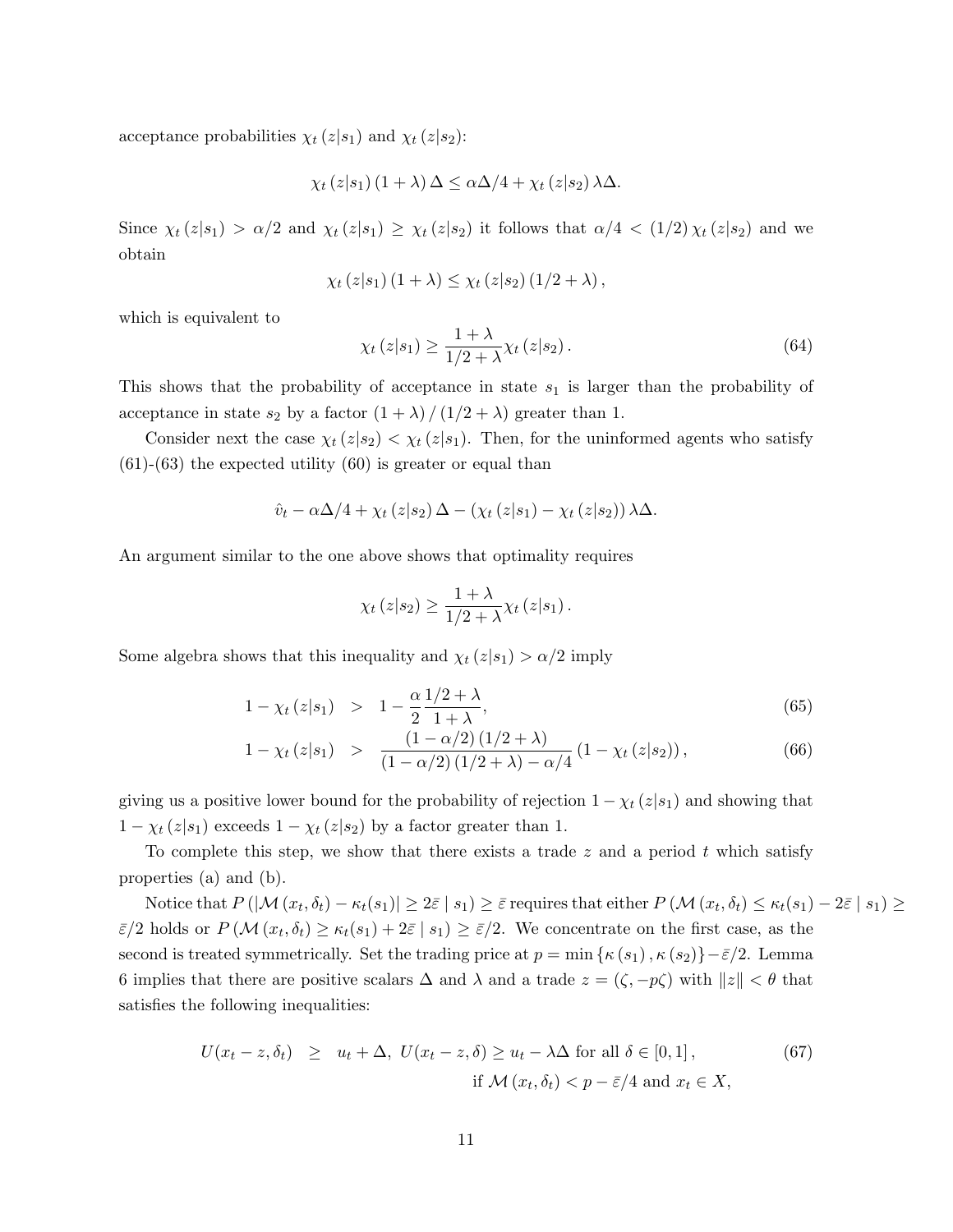and

$$
U(x_t + z, \delta_t) \ge u_t + \Delta \text{ if } \mathcal{M}(x_t, \delta_t) > p + \bar{\varepsilon}/4 \text{ and } x_t \in X. \tag{68}
$$

Since  $|\mathcal{M}(x_t, \delta_t) - \kappa_t(s_1)| < \bar{\varepsilon}/4$  implies  $\mathcal{M}(x_t, \delta_t) > \kappa_t(s_1) - \bar{\varepsilon}/4$  and  $\kappa_t(s_1) - \bar{\varepsilon}/4$  is larger than  $p + \bar{\varepsilon}/4$  by construction, conditions (56) and (68) guarantee that there is a positive mass of informed agents who accept z, ensuring that  $\chi_t(z|s_1) > \alpha/2$ , showing that z satisfies property (a).

Next, we want to prove that there is a positive mass of uninformed agents who gain from making offer z. To do so, notice that  $|\kappa_t(s_1) - \kappa_t(s_2)| < \bar{\varepsilon}$  implies

$$
p - \bar{\varepsilon}/4 = \min\left\{\kappa_t\left(s_1\right), \kappa_t\left(s_2\right)\right\} - \left(3/4\right)\bar{\varepsilon} \ge \kappa_t\left(s_1\right) - \left(7/4\right)\bar{\varepsilon} > \kappa_t\left(s_1\right) - 2\bar{\varepsilon},
$$

which implies

$$
P(\mathcal{M}(x_t, \delta_t) < p - \bar{\varepsilon}/4 \mid s_1) \ge P(\mathcal{M}(x_t, \delta_t) \le \kappa_t(s_1) - 2\bar{\varepsilon} \mid s_1) \ge \bar{\varepsilon}/2.
$$

This, using Lemma 4 and condition (55), implies

$$
P\left(\mathcal{M}\left(x_t,\delta_t\right) < p - \bar{\varepsilon}/4, u_t \geq \hat{v}_t - \alpha \Delta/4, x_t \in X \mid s_1\right) > 0,
$$

which, combined with  $(67)$ , shows that the trade z satisfies property  $(b)$ .

Step 3. Here we put together the bounds established above and define the scalars  $\beta$  and  $\rho$ in the lemma's statement. Consider the case treated in Step 1. In this case, we can find a trade z such that the probability of acceptance conditional on each signal satisfies:  $\chi_t(z|s_1) > \alpha/2$ and  $\chi_t(z|s_2) < \alpha/4$ . Therefore, in this case condition (4) is true as long as  $\beta$  and  $\rho$  satisfy

$$
\beta \le \alpha/2
$$
 and  $\rho \le 2$ .

Consider the case treated in Step 2. In this case, we can find a trade z such that either  $\chi_t(z|s_1) > \alpha/2$  and (64) hold or (65) and (66) hold. This implies that either condition (4) or condition (5) hold, as long as  $\beta$  and  $\rho$  satisfy

$$
\beta\leq 1-\frac{\alpha}{2}\frac{1/2+\lambda}{1+\lambda}, \rho\leq \frac{1+\lambda}{1/2+\lambda}, \rho\leq \frac{\left(1-\alpha/2\right)\left(1/2+\lambda\right)}{\left(1-\alpha/2\right)\left(1/2+\lambda\right)-\alpha/4}.
$$

Setting

$$
\beta = \min \left\{ \alpha/2, 1 - \frac{\alpha}{2} \frac{1/2 + \lambda}{1 + \lambda} \right\} > 0,
$$
  
\n
$$
\rho = \min \left\{ 2, \frac{1 + \lambda}{1/2 + \lambda}, \frac{(1 - \alpha/2)(1/2 + \lambda)}{(1 - \alpha/2)(1/2 + \lambda) - \alpha/4} \right\} > 1,
$$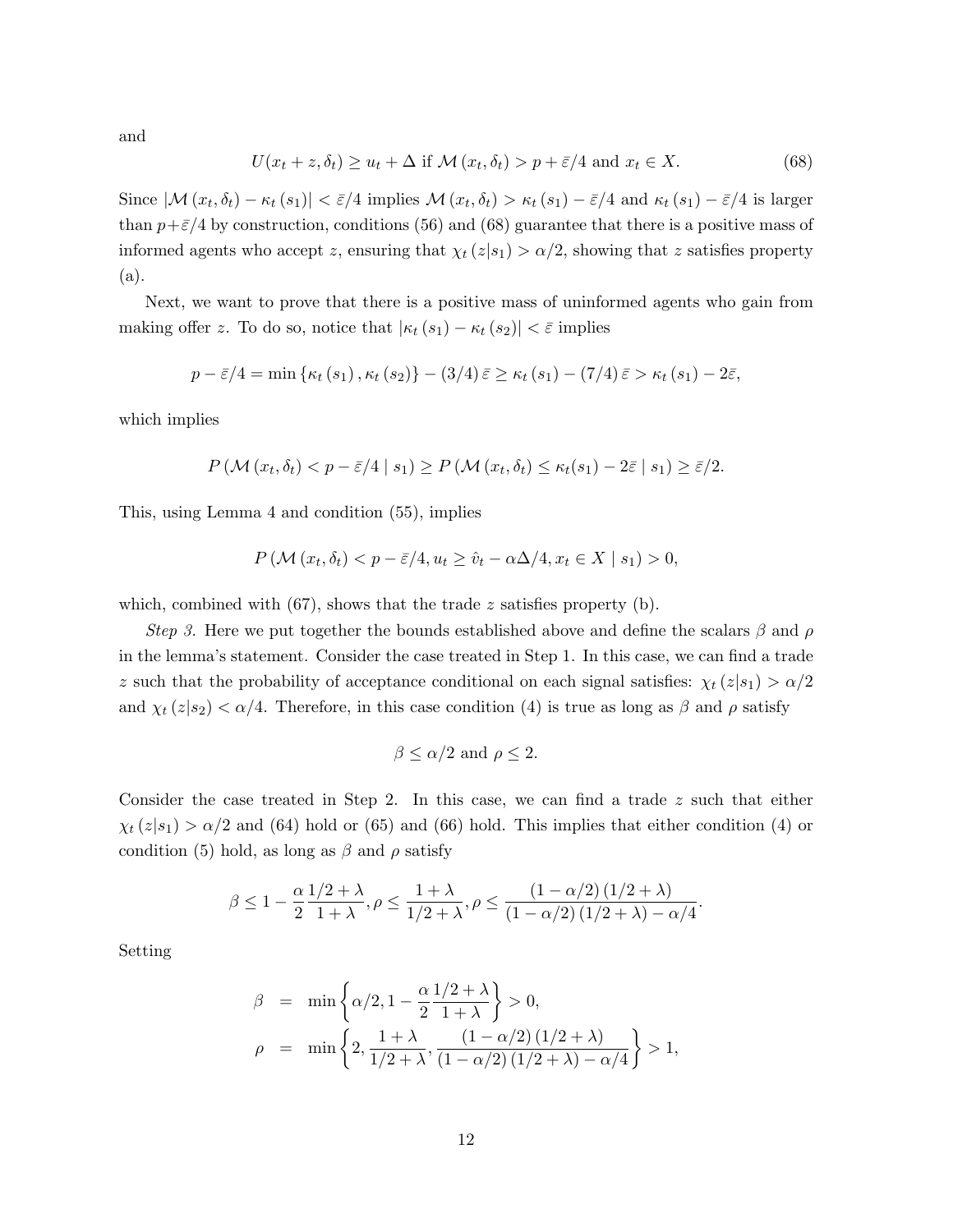ensures that all the conditions above are satisfied, completing the proof.

# 5 Proof of Lemma 8

Since  $\delta_t(\omega)$  are equilibrium beliefs, Bayesian rationality requires  $P(s_1 | \delta_t < \varepsilon/(1+\varepsilon))$  $\varepsilon/(1+\varepsilon)$  for all  $\varepsilon > 0$ . The latter condition implies  $P(s_2 | \delta_t < \varepsilon/(1+\varepsilon)) > 1 - \varepsilon/(1+\varepsilon)$ and thus

$$
\frac{P\left(s_1 \mid \delta_t < \varepsilon/\left(1+\varepsilon\right)\right)}{P\left(s_2 \mid \delta_t < \varepsilon/\left(1+\varepsilon\right)\right)} < \varepsilon,
$$

for all  $\varepsilon > 0$ . Bayes' rule implies that

$$
\frac{P\left(s_1 \mid \delta_t < \varepsilon/\left(1+\varepsilon\right)\right)}{P\left(s_2 \mid \delta_t < \varepsilon/\left(1+\varepsilon\right)\right)} = \frac{P\left(\delta_t < \varepsilon/\left(1+\varepsilon\right) \mid s_1\right) P\left(s_1\right)}{P\left(\delta_t < \varepsilon/\left(1+\varepsilon\right) \mid s_2\right) P\left(s_2\right)}.
$$

Combining the last two equations and using  $P(s_1) = P(s_2) = 1/2$  yields

$$
P\left(\delta_t < \varepsilon/\left(1+\varepsilon\right) \mid s_1\right) < \varepsilon P\left(\delta_t < \varepsilon/\left(1+\varepsilon\right) \mid s_2\right) \leq \varepsilon,
$$

which gives the desired inequality.

## 6 Proof of Lemma 9

Let us begin from the first part of the lemma. Suppose, by contradiction, that

$$
\left|\kappa_{t+J}\left(s_{1}\right)-\kappa_{t}\left(s_{1}\right)\right|>\varepsilon
$$

for some  $\varepsilon > 0$  for infinitely many periods. Then, at some date t, an informed agent with marginal rate of substitution close to  $\kappa_t(s)$  can find a profitable deviation by holding on to his portfolio  $x_t$  for J periods and then trade with other informed agents at  $t + J$ . Let us formalize this argument. Suppose, without loss of generality, that

$$
\kappa_{t+J}\left(s_{1}\right) > \kappa_{t}\left(s_{1}\right) + \varepsilon
$$

for infinitely many periods (the other case is treated in a symmetric way). Next, using our usual steps and Proposition 1, it is possible to find a compact set  $X$ , a time  $T$ , and a utility gain  $\Delta > 0$  such that the following two properties are satisfied: (i) in all periods  $t \geq T$  there is at least a measure  $\alpha/2$  of informed agents with marginal rate of substitution sufficiently close to  $\kappa_t(s)$ , utility close to its long-run level, and portfolio  $x_t$  in X, that is,

$$
P(|\mathcal{M}(x_t, \delta_t) - \kappa_t(s)| < \varepsilon/3, u_t \ge \hat{v}_t - \gamma^J \alpha \Delta/2, x_t \in X, \delta_t = 1 \mid s) > \alpha/2,
$$
 (69)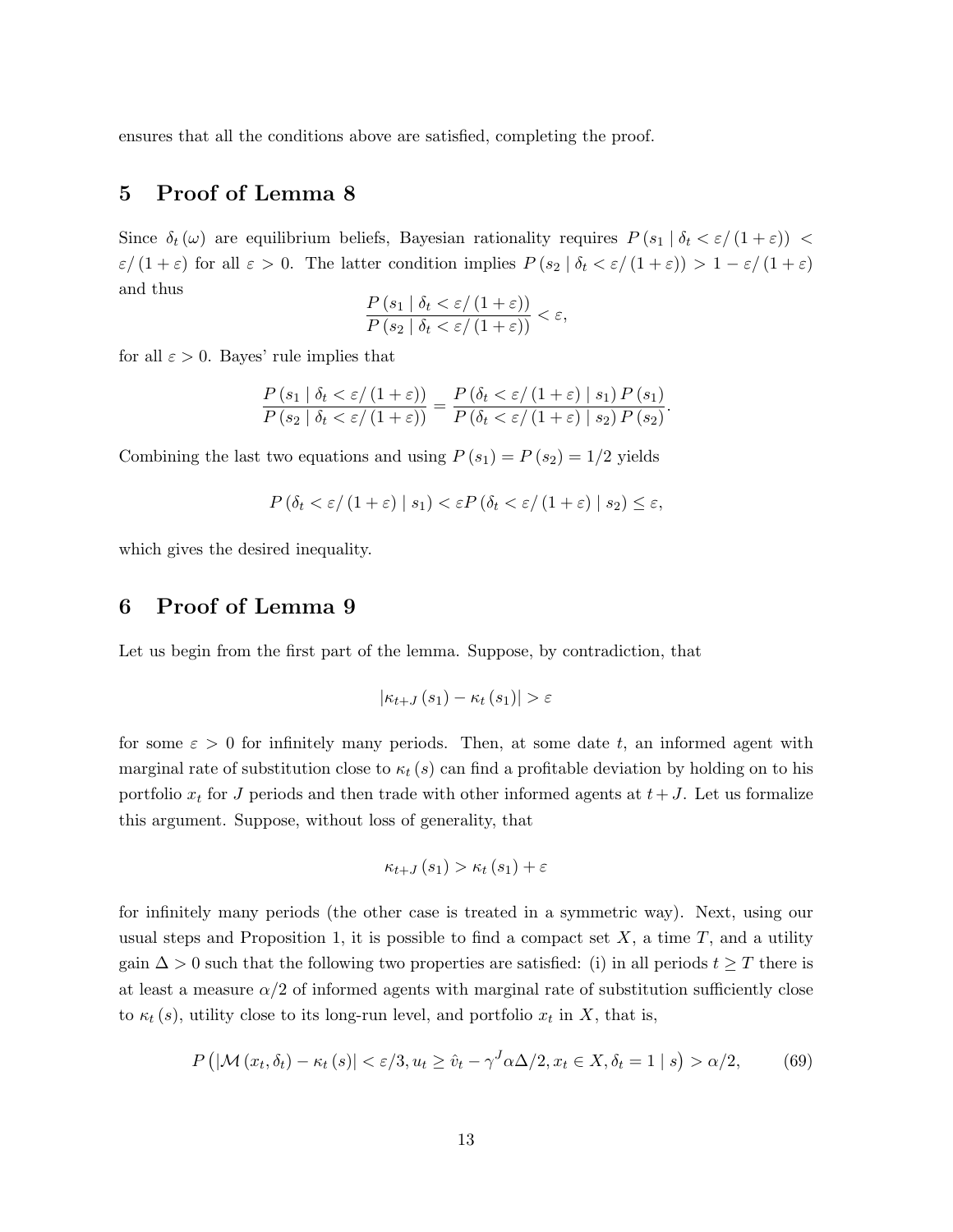and (ii) in all periods  $t \geq T$  in which  $\kappa_{t+J}(s) > \kappa_t(s) + \varepsilon$  there is a trade z such that

$$
U(x-z,1) > U(x,1) + \Delta \text{ if } \mathcal{M}(x,1) < \kappa_t(s) + \varepsilon/3 \text{ and } x \in X,
$$
 (70)

and

$$
U(x+z,1) > U(x,1) + \Delta \text{ if } \mathcal{M}(x,1) > \kappa_{t+J}(s) - \varepsilon/3 \text{ and } x \in X. \tag{71}
$$

Pick a time  $t \geq T$  in which  $\kappa_{t+J}(s) > \kappa_t(s) + \varepsilon$  and consider the following deviation. Whenever an informed agent reaches time t and his portfolio  $x_t$  satisfies  $\mathcal{M}(x_t, 1) < \kappa_t(s) + \varepsilon/3$ and  $x_t \in X$ , he stops trading for J periods and then makes an offer z that satisfies (70) and (71). If the offer is rejected he stops trading from then on. The probability that this offer is accepted at time  $t + J$  must satisfy  $\chi_{t+J}(z|s_1) > \alpha/2$ , because of conditions (69) and (71). Therefore, the expected utility from this strategy, from the point of view of time  $t$  is

$$
u_t + \gamma^J \chi_{t+J} (z|s_1) (U (x_t - z, 1) - u_t) > u_t + \gamma^J \alpha \Delta/2 \geq \hat{v}_t,
$$

so this strategy is a profitable deviation and we have a contradiction.

The second part of the lemma follows from the first part, using Proposition 1 and the triangle inequality.

## 7 Examples

In this section, we present two examples in which the equilibrium can be analyzed analytically. The first objective of these examples is to show existence of equilibrium with symmetry across states and uniform market clearing in some special cases. The second objective is to study how information acquisition takes place in equilibrium. The third objective is to study how the equilibrium is affected by changing the parameter  $\gamma$ , which controls the probability that the game ends. In particular, we are interested in what happens when  $\gamma$  goes to 1.

Higher values of  $\gamma$  correspond to economies in which agents have the chance to do more rounds of trading before the game ends. We can interpret the limit  $\gamma \to 1$  as a frictionless trading limit, in which agents have the chance to make infinite rounds of trading before the game ends. In a full information economy in which agents can trade forever (i.e., with no discounting), Gale (1986a) shows that bilateral bargaining yields a Walrasian outcome, in which agents making the first offer do not have any monopoly power, due to the fact that their partners have unlimited chances to make further trades in the future. We can then ask whether a similar result applies in our model with asymmetric information when  $\gamma$  goes to 1. Our first example shows that, in general, the result does not extend. In particular, in that example, agents remain uninformed even as  $\gamma$  goes to 1. This bounds the gains from trade that can be reaped by responders who refuse to trade in the first round. Therefore agents who are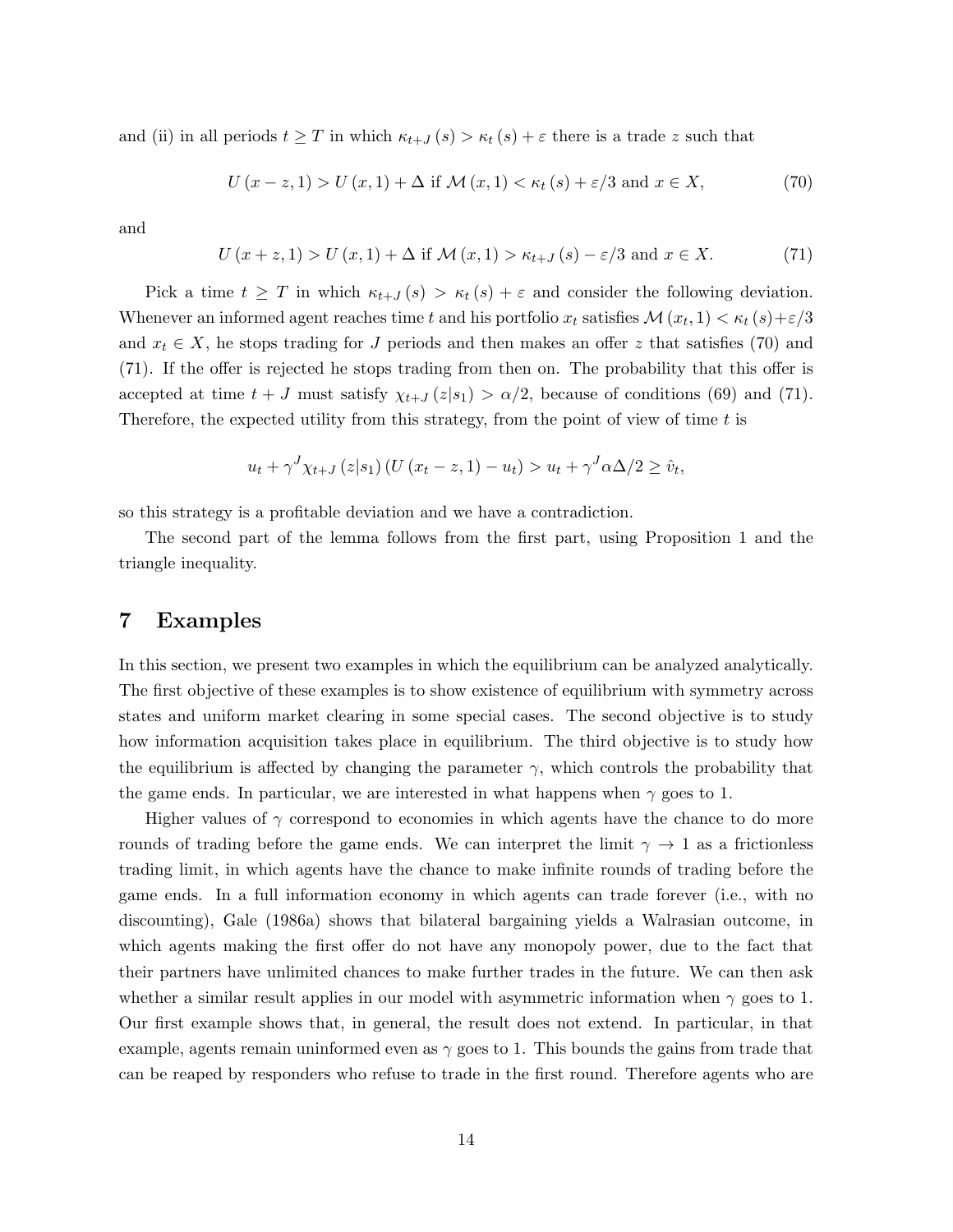selected as proposers in the first period keep some monopoly power. In our second example, on the other hand, uninformed agents have the opportunity to acquire perfect information in equilibrium and payoffs converge to those of perfect competition.

In all the examples, there are two types, with initial portfolios  $x_{1,0} = (\omega, 1 - \omega)$  and  $x_{2,0} = (1 - \omega, \omega)$ , for some  $\omega \in (1/2, 1)$ . Let  $\phi(s_1) = \varphi > 1/2$  and recall that, by symmetry,  $\phi(s_2) = 1-\varphi$ . Informed agents with endowment  $x_{1,0}$  are called "rich informed agents" in state  $s_1$  and "poor informed agents" in state  $s_2$ , as their endowment's present value is greater in the first case. The opposite labels apply to informed agents with  $x_{2,0}$ .

For analytical tractability, we modify the setup of our model in the first round of trading and make the following assumption. In period  $t = 1$ , the matching process is such that agents meet other agents with complementary endowments with probability 1, that is, type 1 agents only get matched with type 2 agents. In all following periods, agents meet randomly as in the setup of Section 1. All our results from previous sections hold in this modified environment, as they only rely on the long-run properties of the game. The purpose of this assumption is to construct equilibria in which almost all trades take place in the first round.

We consider two examples. In the first example, uninformed agents do not learn anything about the state s and keep their initial beliefs at  $\delta = 1/2$ . In the second example, all uninformed agents learn the state s exactly in the first round of trading. For ease of exposition, we present the main results for the two examples in Sections 7.1 and 7.2 and present some more technical derivations behind the examples in Sections 7.3 and 7.4.

#### 7.1 Example 1: an equilibrium with no learning

For this example, we introduce an additional modification to our baseline model, assuming that in period  $t = 1$  all informed agents get to be proposers with probability 1. In particular, in  $t = 1$  informed agents are only matched with uninformed agents and the informed agent is always selected as the proposer.<sup>10</sup> If two uninformed agents meet at  $t = 1$ , each is selected as the proposer with probability  $1/2$ . From period  $t = 2$  onwards, the matching and the selection of the proposer are as in the baseline model. That is, each agent has the same probability of meeting an informed or uninformed partner and each agent has probability  $1/2$  of being selected as the proposer. As pointed out above, the changes made in period  $t = 1$  do not affect the long-run properties of the game and the general results of the previous sections still hold.

For a given scalar  $\eta \in (0,1)$ , to be defined below, our aim is to construct and equilibrium in which strategies and beliefs satisfy:

**S1.** In  $t = 1$ , all proposers of type i offer  $z_{i,E} = (\eta, \eta) - x_{-i,0}$ . All responders accept.

**S2.** In  $t = 2, 3, \ldots$ , all proposers offer zero trade.

<sup>&</sup>lt;sup>10</sup>This requires assuming  $\alpha < 1/2$ .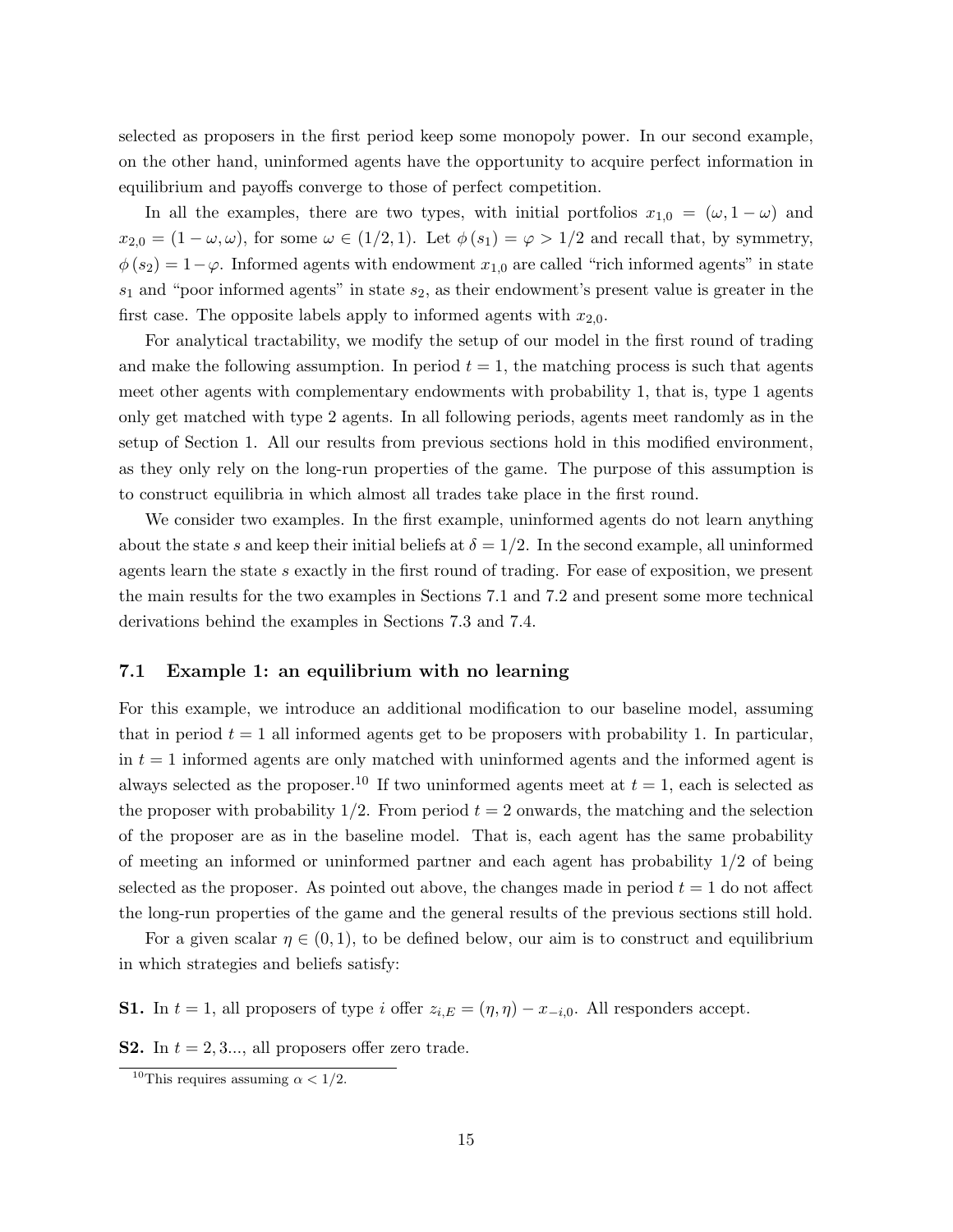**S3.** In  $t = 2, 3, \ldots$ , all uninformed responders reject any offer z that satisfies

$$
\min \{ \varphi z^1 + (1 - \varphi) z^2, (1 - \varphi) z^1 + \varphi z^2 \} < 0,
$$

all informed responders reject any offer z that satisfies

$$
\varphi z^1 + (1 - \varphi) z^2 < 0
$$
 if  $s = s_1$ ,  
or  $(1 - \varphi) z^1 + \varphi z^2 < 0$  if  $s = s_2$ .

- **B1.** Uninformed responders keep their beliefs unchanged after offer  $z_{i,E}$  in period  $t = 1$  and after offer 0 in period  $t \geq 2$ .
- **B2.** In  $t = 1$ , after an offer  $z \neq z_{i,E}$ , uninformed responders adjust their belief to  $\delta = 1$  if they are of type 1 and to  $\delta = 0$  if they are of type 2.
- **B3.** In  $t = 2, 3, \dots$ , after an offer  $z \neq 0$ , uninformed responders adjust their belief to  $\delta = 1$  if  $\varphi z^1 + (1 - \varphi) z^2 < (1 - \varphi) z^1 + \varphi z^2$  and to  $\delta = 0$  if  $\varphi z^1 + (1 - \varphi) z^2 > (1 - \varphi) z^1 + \varphi z^2$ .

Notice that in equilibrium, all agents reach endowments on the 45 degree line after one round of trading and remain there from then on. S1-S3 and B1-B3 describe strategies and beliefs in equilibrium and along a subset of off-the-equilibrium-path histories. This is sufficient to show that we have an equilibrium, since we can prove that if other agents' strategies satisfy S1-S3 the payoff from any deviating strategy is bounded above by the equilibrium payoff. An important element of our construction is that following off-the-equilibrium-path offers at  $t \geq 2$ , uninformed agents hold "pessimistic" beliefs, meaning that they expect the state s to be the one for which the present value of the offer received is smaller. This, together with the fact that all agents are on the 45 degree line starting at date 2, implies that deviating agents have limited opportunities to trade after period 1.

The argument to prove that an equilibrium with these properties exists is in two steps. First, we show that zero trade from period  $t = 2$  on is a continuation equilibrium. Second, we go back to period  $t = 1$  and show that making and accepting the offers  $z_{i,E}$  is optimal at  $t = 1$ .

To show that no trade is an equilibrium after  $t = 2$ , we use property S3. Let  $V(x, \delta)$  denote the continuation utility of an agent with endowment x and belief  $\delta \in [0,1]$  at any time  $t \geq 2$ .<sup>11</sup> This value function is independent of t since the environment is stationary after  $t = 2$ . Since other agents' strategies satisfy S3, the endowment process of a deviating agent who starts at  $(x, \delta)$  satisfies the following property: if the state is  $s_1$ , any endowment  $\tilde{x}$  reached with positive

 $11$ The value function is defined at the beginning of the period, before knowing whether the game ends or there is another round of trading.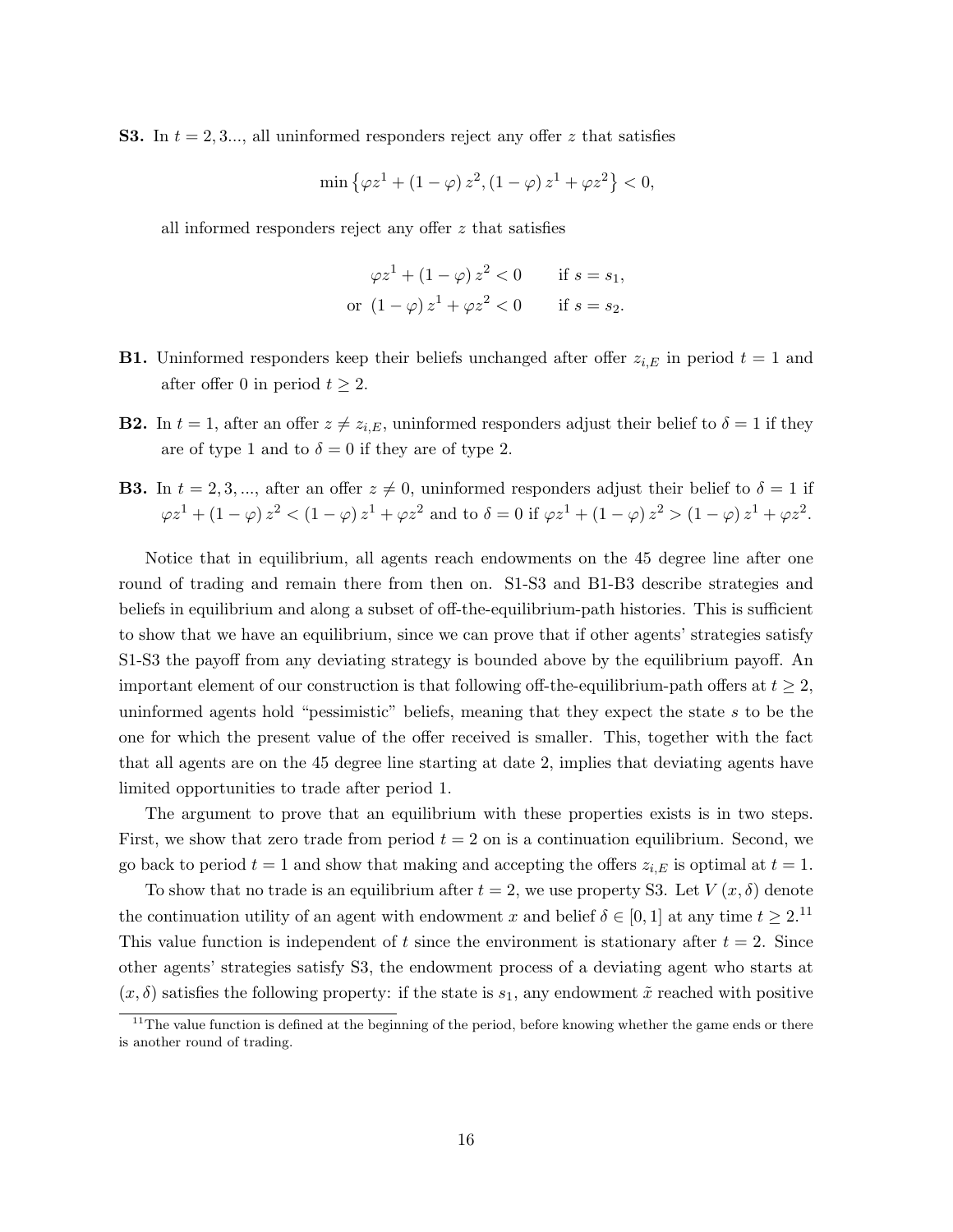probability at future dates must satisfy

$$
\varphi \tilde{x}^{1} + (1 - \varphi) \tilde{x}^{2} \leq \varphi x^{1} + (1 - \varphi) x^{2}.
$$

This property holds because in  $s_1$  neither informed nor uninformed agents will accept trades that increase the expected value of the proposer's endowment computed using the probabilities  $\varphi$  and  $1-\varphi$ . A similar property holds in  $s_2$ , reversing the roles of the probabilities  $\varphi$  and  $1-\varphi$ . This properties, together with concavity of the utility function, imply that the continuation utility  $V(x, \delta)$  is bounded as follows:

$$
V(x,\delta) \le \delta u \left(\varphi x^1 + (1-\varphi) x^2\right) + (1-\delta) u \left((1-\varphi) x^1 + \varphi x^2\right). \tag{72}
$$

In the continuation equilibrium, all agents start from a perfectly diversified endowment with  $x^1 = x^2$ . So an agent can achieve the upper bound in (72) by not trading. This rules out any deviation by proposers on the equilibrium path. A similar argument shows that the offthe-equilibrium-path responses in S3 are optimal.<sup>12</sup> So we have an equilibrium for  $t \geq 2$ . The argument for no trade in periods  $t \geq 2$  is closely related to the no-trade theorem of Milgrom and Stokey (1982).

Turning to period  $t = 1$ , consider a rich informed proposer with endowment  $x_{1,0}$  in state s<sub>1</sub>. If he deviates and offers  $z \neq z_{1,E}$  the uninformed responder's belief goes to  $\delta = 0$ . Then the offer will only be accepted if  $V(x_{1,0} + z, 0) \ge V(x_{1,0}, 0)$  and the payoff of the proposer, if the offer is accepted, would be  $V(x_{1,0} - z, 1)$ . In Section 7.3, we derive an upper bound on this payoff. We can then find parametric examples and choose  $\eta$  so that offering  $z_{1,E}$  yields a higher payoff. The reason why this is possible is that, if the proposer offers  $z_{1,E}$ , the uninformed responder's belief remains at  $\delta = 1/2$ , so the informed proposer is able to trade at better terms in period 1.

Consider next a poor informed proposer with endowment  $x_{2,0}$  in state  $s_1$ . If he deviates, the uninformed responder adjusts his belief to  $\delta = 1$ . Since the poor informed proposer also holds belief  $\delta = 1$ , we can show that the best deviation by a poor informed is to make an offer that reaches the 45 degree line for both. However, the responder's outside option is higher at  $\delta = 1$ than at  $\delta = 1/2$ , because he holds a larger endowment of asset 1. This makes the participation constraint of the responder tighter than at the equilibrium offer  $z_{2,E}$  and allows us to construct parametric examples in which the poor informed proposer prefers not to deviate.

Having shown that both the rich informed proposer and the poor informed proposer prefer not to deviate, we can then show that an uninformed proposer prefers not to deviate either, using the argument that the payoff of an uninformed agent under a deviation is weakly dominated by the average of the payoffs of an informed agent with the same endowment. In Section 7.3, we derive sufficient conditions that rule out deviations in period  $t = 1$  and show

<sup>12</sup>See Proposition 6 in Section 7.3.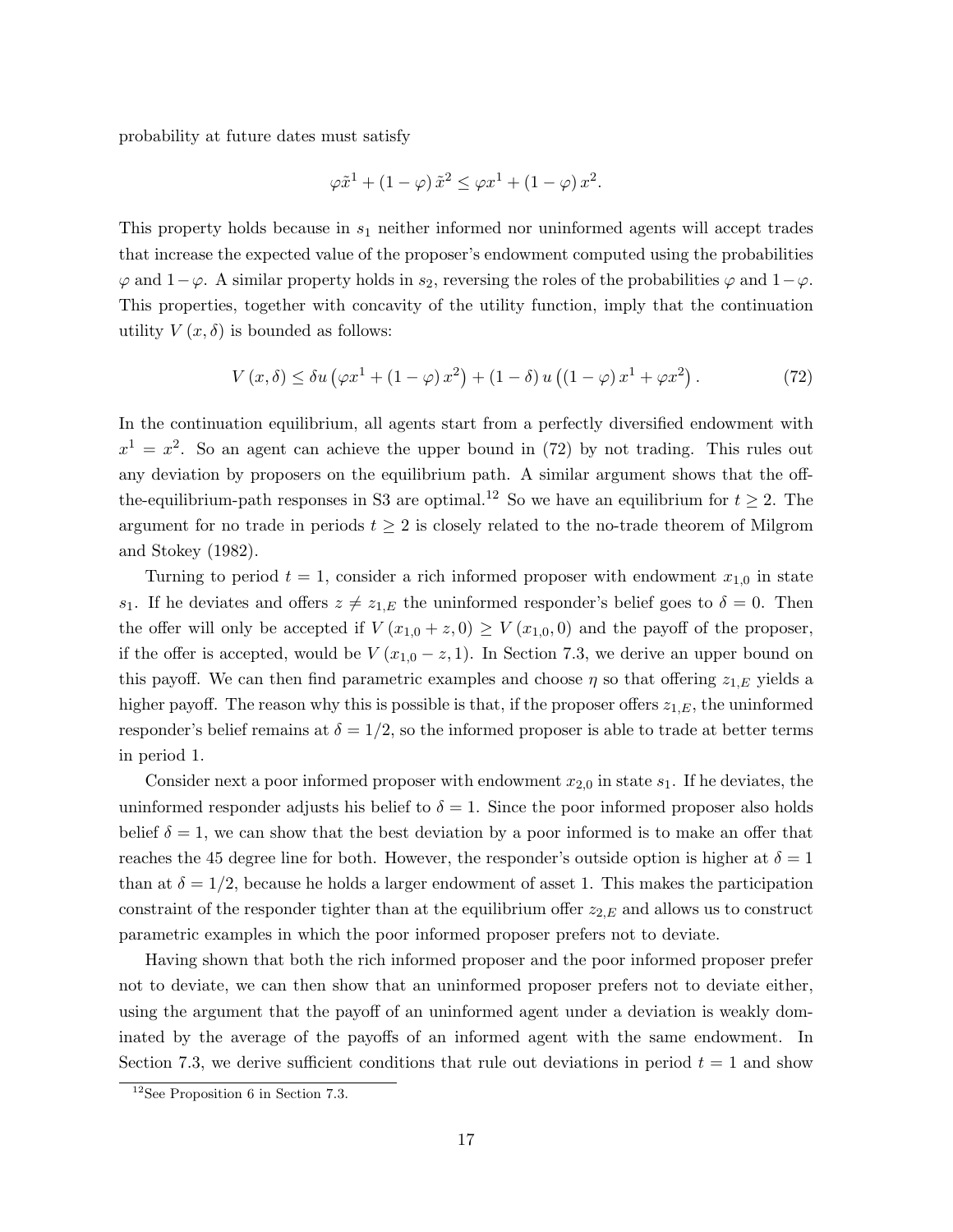how to construct parametric examples that satisfy these conditions. The following proposition contains such an example.

**Proposition 4** Suppose the utility function is  $u(c) = c^{1-\sigma}/(1-\sigma)$  and the parameters  $(\sigma, \omega, \varphi)$ are in a neighborhood of  $(4,9/10,9^4/(9^4+1))$ . There is an  $\eta \in (0,1)$  and a cutoff  $\bar{\alpha} > 0$  for the fraction of informed agents in the game,such that S1-S3 and B1-B3 form an equilibrium if  $0 \leq \alpha < \bar{\alpha}$ .

An important ingredient in the construction of the example in the proposition is to assume that the fraction of informed agents  $\alpha$  is sufficiently small. This puts a bound on the utility from trading in periods  $t \geq 2$ , because it implies that an agent only gets a chance to trade with informed agents with a small probability. In particular, property S3 means that an agent who starts at  $x$  at  $t = 2$  and only trades with uninformed agents before the end of the game can only reach endowments  $\tilde{x}$  that satisfy both

$$
\varphi \tilde{x}^{1} + (1 - \varphi) \tilde{x}^{2} \leq \varphi x^{1} + (1 - \varphi) x^{2},
$$

and

$$
(1 - \varphi) \tilde{x}^1 + \varphi \tilde{x}^2 \le (1 - \varphi) x^1 + \varphi x^2.
$$

This restriction is crucial in constructing upper bounds on the continuation utility of deviating agents at date  $t = 1$ . The intuition is that the trades  $z_{i,E}$  at date  $t = 1$  are proposed and accepted in equilibrium because the outside option is to trade with fully diversified, mostly uninformed agents in periods  $t = 2, 3, ...$  In period  $t = 1$  there are large gains from trade coming from the fact that agents are not diversified, but all these gains from trade are exhausted in the first round of trading. From then on, the presence of asymmetric information limits the gains from trade for a deviating agent who is still undiversified at the end of  $t = 1$ .

Somewhat surprisingly, under the assumptions in Proposition 4 an equilibrium can be constructed for any value of  $\gamma$ . This is because what bounds the continuation utility in period  $t = 2$  is the small probability of trading with informed agents in future periods. So for any value of  $\gamma$ , we can choose the cutoff  $\bar{\alpha}$  sufficiently small to make the probability of trading with informed agents approach zero and sustain our equilibrium. Larger values of  $\gamma$  correspond to economies in which agents trade more frequently before the game ends. Then the observation above can be interpreted as follows. There can be economies close to the frictionless limit—i.e., with  $\gamma$  close to 1—in which no information is revealed in equilibrium. This happens because more frequent trade implies that the diversification motive for trade is exhausted more quickly. However, once the diversification motive is exhausted, the no-trade theorem implies that no further trade occurs and so no further information is revealed.

When the mass of informed agents  $\alpha$  is zero, the equilibrium holds for all  $\gamma$  so we can take  $\gamma \rightarrow 1$ . We then have an economy in which the limit equilibrium allocation is an alloca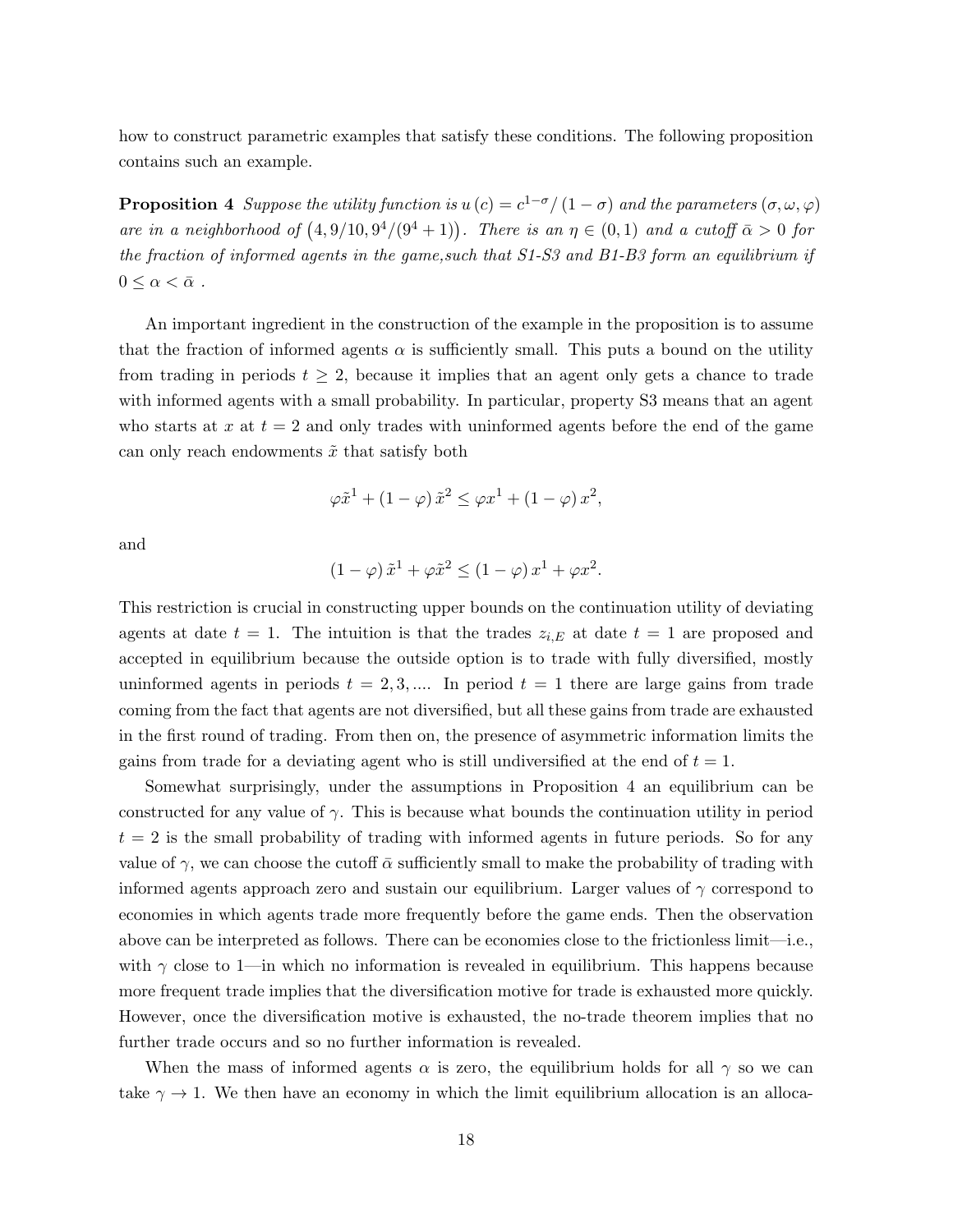tion in which uninformed agents with the same endowments get different consumption levels depending on whether they were selected as proposers or responders in the very first period of the game. So we have an example of an economy in which the presence of more frequent rounds of trading does not lead, in the limit, to a perfectly competitive outcome, unlike in the economies with perfect information analyzed by Gale (1986, a). This shows that the presence of asymmetric information can have powerful effects in decentralized economies. Again, the underlying idea is that the no-trade theorem limits the agents' ability to trade in the long run, and this induces agents to accept trades in the early stages of the game, when diversification motives are stronger. This undermines the ability of future rounds of trading to act as a check on the monopoly power of proposers in the early stages of the game.

#### 7.2 Example 2: an equilibrium with learning

We now turn to an example in which uninformed agents acquire perfect information in the first round of trading. As in Example 1, we assume that in the first round of trading each agent is matched with an agent with complementary endowments. Moreover, we assume that almost all agents are informed, so there is only a zero mass of uninformed agents. We also assume that preferences display constant absolute risk aversion:

$$
u\left( c\right) =-e^{-\rho a}.
$$

This assumption allows us to characterize analytically the value function  $V(x, \delta)$  for  $\delta = 0$  and  $\delta = 1$ . Notice that CARA preferences do not satisfy the property  $\lim_{c\to 0} u(c) = -\infty$ , which was assumed in Section 2 (Assumption 2). However, the only purpose of that property was to ensure that endowments stay in a compact set with probability close to 1 in equilibrium. Here, we can check directly that endowments remain in a compact set in equilibrium. So all our general results still apply.

The analysis of this example proceeds in two steps. First, we characterize the equilibrium focusing on the behavior of informed agents—which can be done, given that uninformed agents are in zero mass. Second, we look at the uninformed agent's problem at date  $t = 1$  and derive conditions that ensure that his optimal strategy is to experiment, making an offer that perfectly reveals the state s.

For the first step, we need to derive four equilibrium offers  $z_{i,E}(s)$  which depend on the proposer type i and on the state s. In equilibrium, all proposers of type i make offer  $z_{i,E}(s)$  in state s, all responders accept, and both proposer and responder reach a point on the 45 degree line. The offers  $z_{i,E}(s)$  are found maximizing  $V(x_{i,0} - z, \delta)$  subject to

$$
V(x_{-i,0}+z,\delta) \ge V(x_{-i,0},\delta),
$$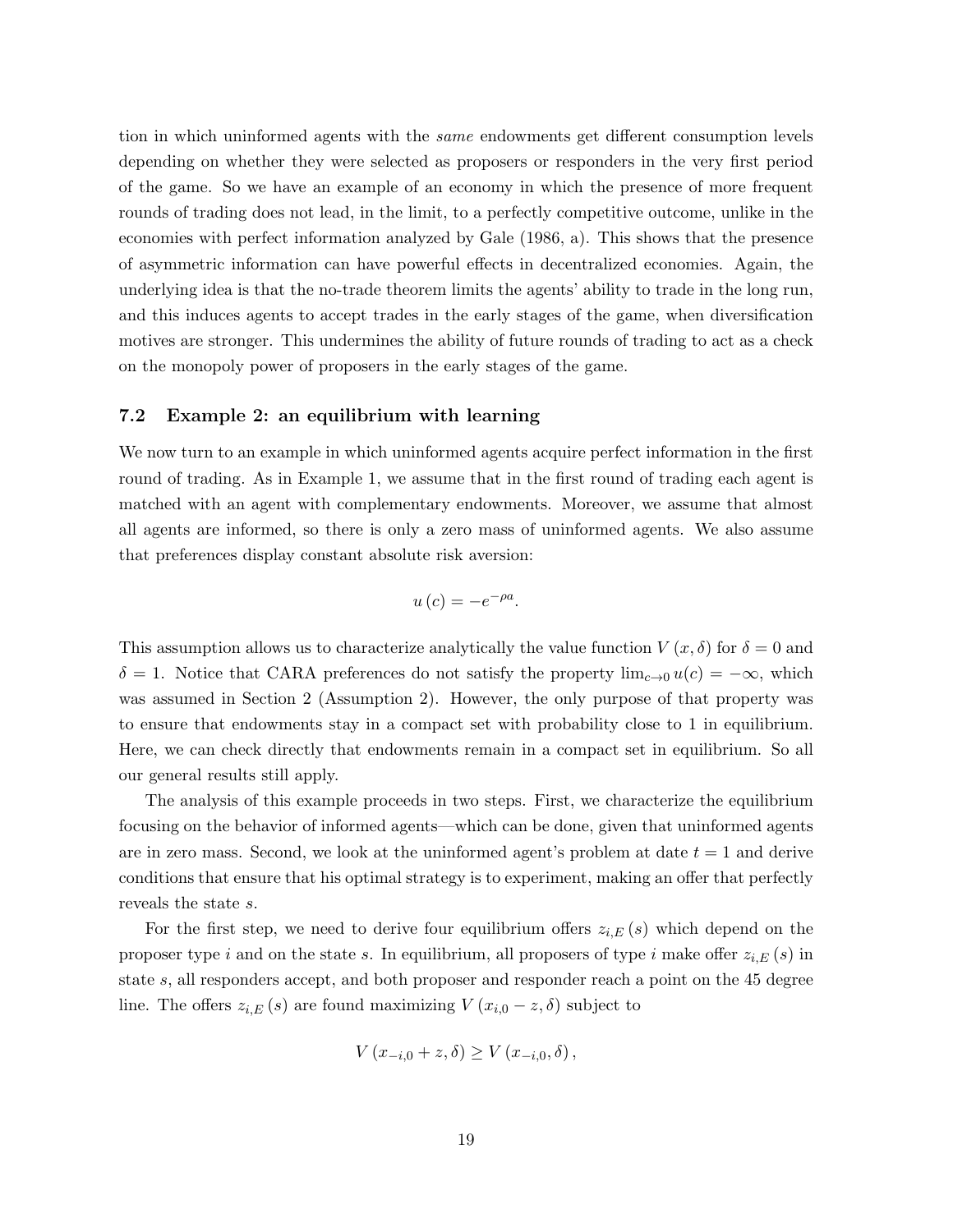with  $\delta = 1$  if  $s_1$  and  $\delta = 0$  if  $s_2$ . Since the two agents share the same beliefs, it is not difficult to show that the solution to this problem yields an allocation on the 45 degree line for both agents and that they stop trading from period  $t = 2$  onwards. For this argument it is sufficient to use the upper bound (72) which was used for our Example 1 and also holds here. We then obtain the following proposition.<sup>13</sup>

**Proposition 5** If all agents are informed, there is an equilibrium in which all agents reach the 45 degree line in the first round of trading and stop trading from then on.

Before turning to our second step, however, we need to derive explicitly the form of the V function and the offers  $z_{i,E}(s)$ . These steps are more technical and are presented in Section 7.4. The assumption of CARA utility helps greatly in these derivations, as it allows us to show that the value function takes the form  $V(x) = -\exp\{-\rho x^1\} f(x^2 - x^1)$  for some decreasing function f and that the function f can be obtained as the solution of an appropriate functional equation.

We can then turn to our second step and consider uninformed agents in period  $t = 1$ . The case of uninformed responders is easy. Since they meet informed proposers with probability 1 and these proposers make different offers in the two states, they acquire perfect information on s and respond like informed agents, accepting the offer and reaching the 45 degree line.

The case of uninformed proposers is harder. We want to show that an uninformed proposer with endowment i makes offer  $z_{i,E}(s_1)$  if  $i=1$  and offer  $z_{i,E}(s_2)$  if  $i=2$ , where  $z_{i,E}(s)$  are the offers derived above for informed agents. In other words, uninformed proposers mimic the behavior of rich informed proposers. By making these offers, uninformed proposers get to learn exactly the state s, because their offer is accepted with probability 1 in one state and rejected with probability 1 in the other. While this implies that they become informed from period  $t = 2$  onwards, it also implies that with probability  $1/2$  they do not reach the 45 degree line in the first round of trading. Our characterization of the V function in Section 7.4 allows us to compute their payoff in this case and to characterize their trading in periods  $t = 2, 3, \dots$ In particular, the optimal behavior of uninformed agents who fail to trade in period  $t = 1$  is to make an infinite sequence of trades in all periods  $t \geq 2$  in which they are selected as proposers. The difference  $x^1 - x^2$  is reduced by a factor of  $1/2$  each time they get to trade, so that they asymptotically reach the 45 degree line.

Let us show that the offers described above are optimal for the uninformed proposer. We focus on type  $i = 1$  as the case of  $i = 2$  is symmetric. To prove that offering  $z_{1,E}(s_1)$  is optimal at time  $t = 1$  we need to check that:

1. offer  $z_{1,E}(s_1)$  is rejected by informed agents in  $s_2$ ;

2. offer  $z_{1,E}(s_1)$  dominates any other offer accepted by informed agents only in  $s_1$ ;

<sup>13</sup>A detailed proof is in Section 7.4.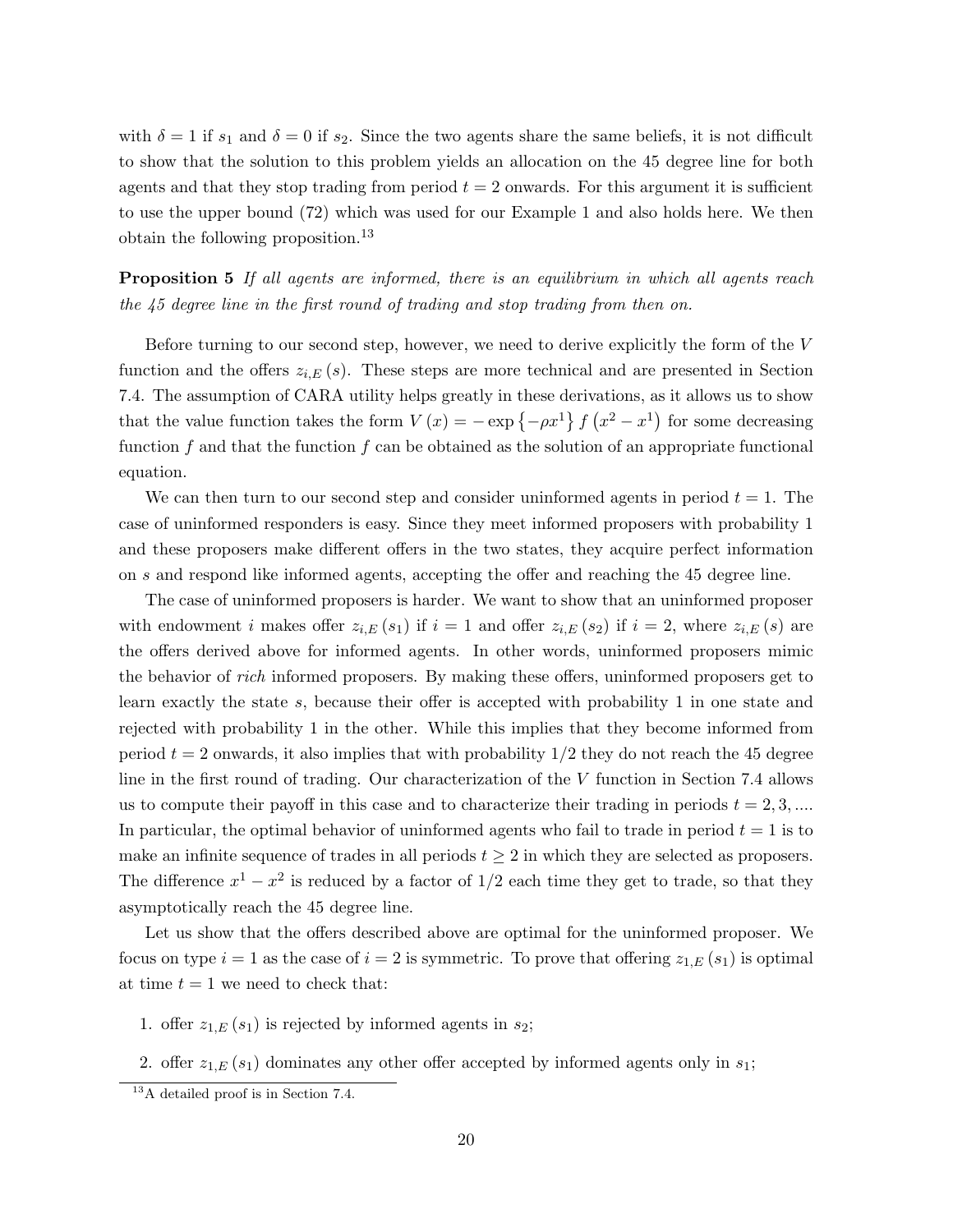



3. offer  $z_{1,E}(s_1)$  dominates any offer accepted by informed agents only in state  $s_2$ ;

4. offer  $z_{1,E}(s_1)$  dominates any offer accepted by informed agents in both states.

Conditions 1 to 3 are proved in Section 7.4 and hold for any choice of parameters. The most interesting condition is the last one, which ensures that the uninformed agent prefers to learn even though it entails not trading with probability 1/2 in the first period. In Section 7.4, we derive an upper bound for the expected utility from any offer accepted by informed responders in both  $s_1$  and  $s_2$ . Making the following assumptions on parameters

$$
\rho = 1, \quad \varphi = 2/3, \quad \omega = 1,
$$

we can compute the expected utility from offering  $z_{1,E}(s_1)$  and the upper bound just discussed. The values we obtain are plotted in Figure 1 for different values of  $\gamma$ .

As the figure shows, there is a range of  $\gamma$  for which experimenting dominates non-experimenting, so uninformed agents offer  $z_{1,E}(s_1)$ . Notice that as  $\gamma$  goes to 1 the expected utility of the uninformed agent converges to the expected utility of the informed agent and both converge to the expected utility in a Walrasian rational expectations equilibrium. So unlike in Example 1, in this case, as the frequency of trading increases, the equilibrium payoffs converge to those of a perfectly competitive rational expectations equilibrium.

As a final remark, notice that in this example some agents—the uninformed proposers whose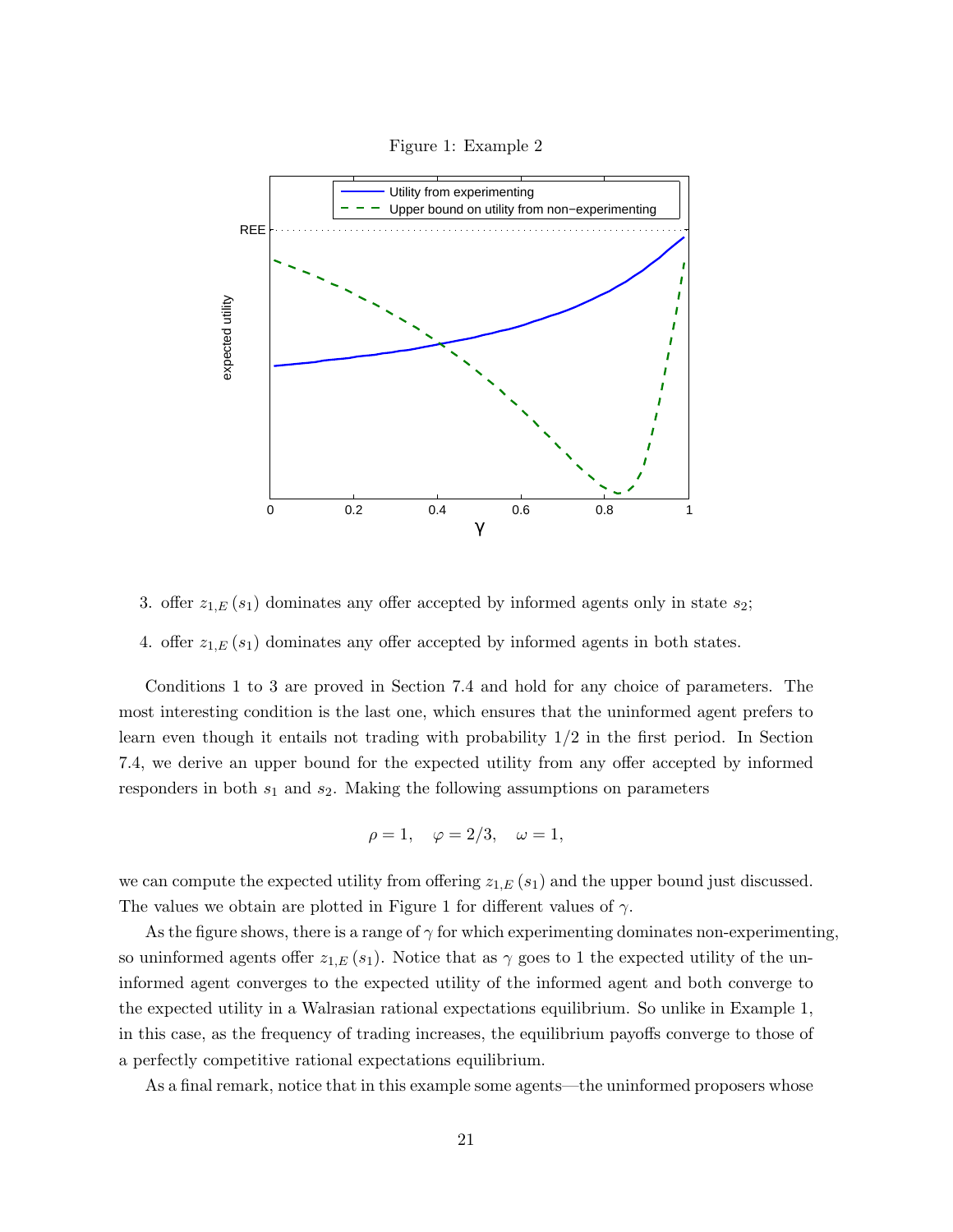offer is rejected in the first round—only reach an efficient allocation asymptotically. However, we can characterize the speed at which this convergence occurs. To measure distance from efficiency let us use the distance  $d_t \equiv |x_t^1 - x_t^2|$ . Since this distance is reduced by 1/2 every time the agents gets to make an offer and trade, after  $n$  trades in which the agent is selected as the proposer the distance if reduced to  $2^{-n}d_0$ . It is then possible to show that for every  $\epsilon$ there is a  $\gamma$  large enough that the probability of  $d_t < \epsilon$  is larger than  $1 - \epsilon$ . That is, with  $\gamma$ close to 1 the allocation approaches efficiency also for uninformed first-round proposers.

#### 7.3 Example 1: Proofs

#### **Proposition 6** In the economy of Example 1, individual strategies are optimal for  $t \geq 2$ .

**Proof.** Consider first a proposer, informed or uninformed, who has not deviated up to time  $t$ , so he holds an endowment x on the 45 degree line, either  $(\eta, \eta)$  or  $(1 - \eta, 1 - \eta)$ , and beliefs $\delta \in$ [0, 1]. From inequality (72) the expected payoff from any deviating strategy is bounded above by

$$
\delta u (\varphi x^1 + (1 - \varphi) x^2) + (1 - \delta) u ((1 - \varphi) x^1 + \varphi x^2) = u (x^1),
$$

given that  $x^1 = x^2$ . Making a zero offer today and not trading in all future periods achieves the upper bound  $u(x^1)$ , so the agent cannot gain by deviating. Turning to a responder, consider first an uninformed responder. Suppose he receives an off-the-equilibrium path offer  $z \neq 0$  at  $t \geq 2$ , with

$$
\min \{ \varphi z^1 + (1 - \varphi) z^2, (1 - \varphi) z^1 + \varphi z^2 \} < 0.
$$

Suppose, without loss of generality, that  $\varphi z^1 + (1 - \varphi) z^2$  is smaller than  $(1 - \varphi) z^1 + \varphi z^2$ , and thus smaller than zero. From B3, his belief after receiving offer z is  $\delta = 1$ . Using (72), his expected utility after accepting the offer is bounded above by

$$
u(\varphi(x^{1} + z^{1}) + (1 - \varphi)(x^{2} + z^{2})) < u(\varphi x^{1} + (1 - \varphi)x^{2}) = u(x^{1}).
$$

Rejecting the offer yields the payoff  $u(x^1)$  and strictly dominates accepting the offer. A similar argument shows optimality for informed responders.

The following lemma provides an upper bound on the continuation utility which will be used below. Define the function

$$
W(x,\delta) \equiv \max_{z} \qquad U(x-z,\delta)
$$
  
s.t.  $\varphi z^{1} + (1-\varphi) z^{2} \ge 0$ ,  

$$
(1-\varphi) z^{1} + \varphi z^{2} \ge 0
$$
, (73)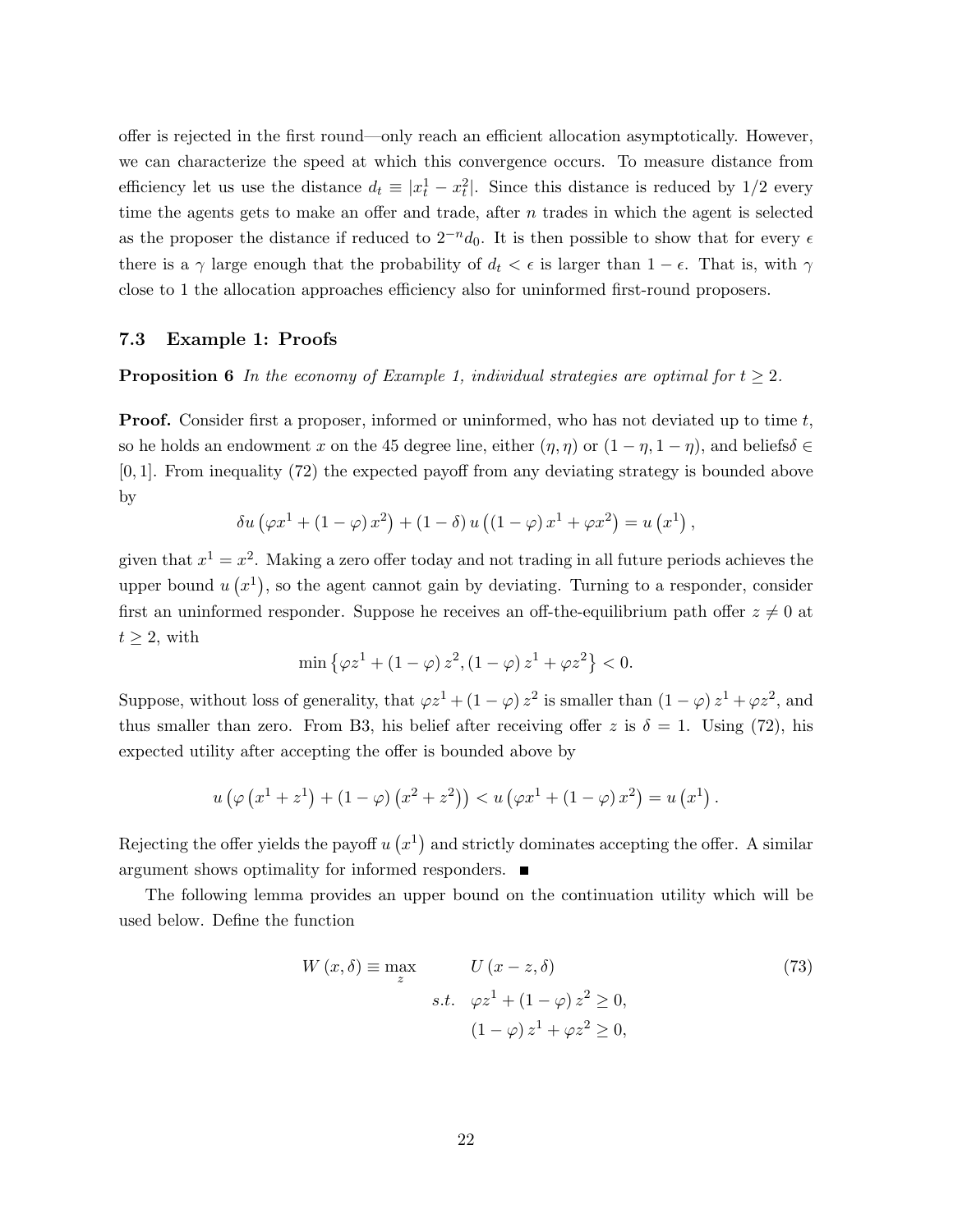and the quantity

$$
\Xi\left(\alpha\right) \equiv \frac{1-\gamma}{1-\gamma+\alpha\gamma/2},\,
$$

which is the probability of trading only with uninformed agents between any period  $t \geq 2$  and the end of the game.

**Lemma 10** The following is an upper bound on the value function  $V(x, \delta)$ :

$$
V(x, \delta) \leq \Xi(\alpha) \left[ \delta W(x, 1) + (1 - \delta) W(x, 0) \right] + (1 - \Xi(\alpha)) \overline{u} \text{ for } \delta \in \{0, 1\}.
$$

**Proof.** Consider first an informed agent with  $\delta = 1$ . Consider a deviating strategy starting at  $(x, 1)$  at time t, and consider any history  $h^{t+j}$  along which the agent only meets uninformed agents. Let  $x(h^{t+j}) = x + \sum z_n$  be his endowment at that history, where  $z_n$  are all the successful trades made along the history. Each trade  $z_n$  must satisfy  $\varphi z_n^1 + (1 - \varphi) z_n^2 \ge 0$  and  $(1 - \varphi) z_n^1 + \varphi z_n^2 \geq 0$ , and so  $z = \sum z_n$  must satisfy the same inequalities. By the definition of W the expected utility at history  $h^{t+j}$  then satisfies

$$
U\left(x\left(h^{t+j}\right),1\right)\leq W\left(x,1\right).
$$

Following any history in which the agent meets informed agent the utility is bounded by the upper bound  $\overline{u}$ . Taking expectation over all future histories yields the bound  $\Xi W(x,1)$  +  $(1 - \Xi) \overline{u}$ . An uninformed agent cannot do better than receiving perfect information on the state s and then re-optimize, which yields the bound in the lemma.  $\blacksquare$ 

For the following result we define

$$
w_R^* \equiv \max_{z} \quad W(x_{1,0} - z, 1)
$$
  
s.t.  $W(x_{2,0} + z, 0) \geq U(x_{2,0}, 0)$ . (74)

**Proposition 7** If  $\eta$  satisfies

$$
u(1-\eta) > w_R^*, \tag{75}
$$

 $u(\eta) \leq U(x_{2,0}, 0),$  (76)

$$
u(\eta) > \frac{1}{2}W(x_{2,0},0) + \frac{1}{2}W(x_{2,0},1).
$$
 (77)

there is an  $\hat{\alpha} \in (0, 1)$  such that if  $\alpha < \hat{\alpha}$ , the strategies in S1-S3 are individually optimal.

**Proof.** Proposition 6 shows optimality in all periods  $t \geq 2$ , so we can restrict attention to time  $t = 1$ . Consider first the behavior of responders. We focus on responders with  $x_{2,0}$ , the case of responders with  $x_{1,0}$  is symmetric. All responders are uninformed and they accept the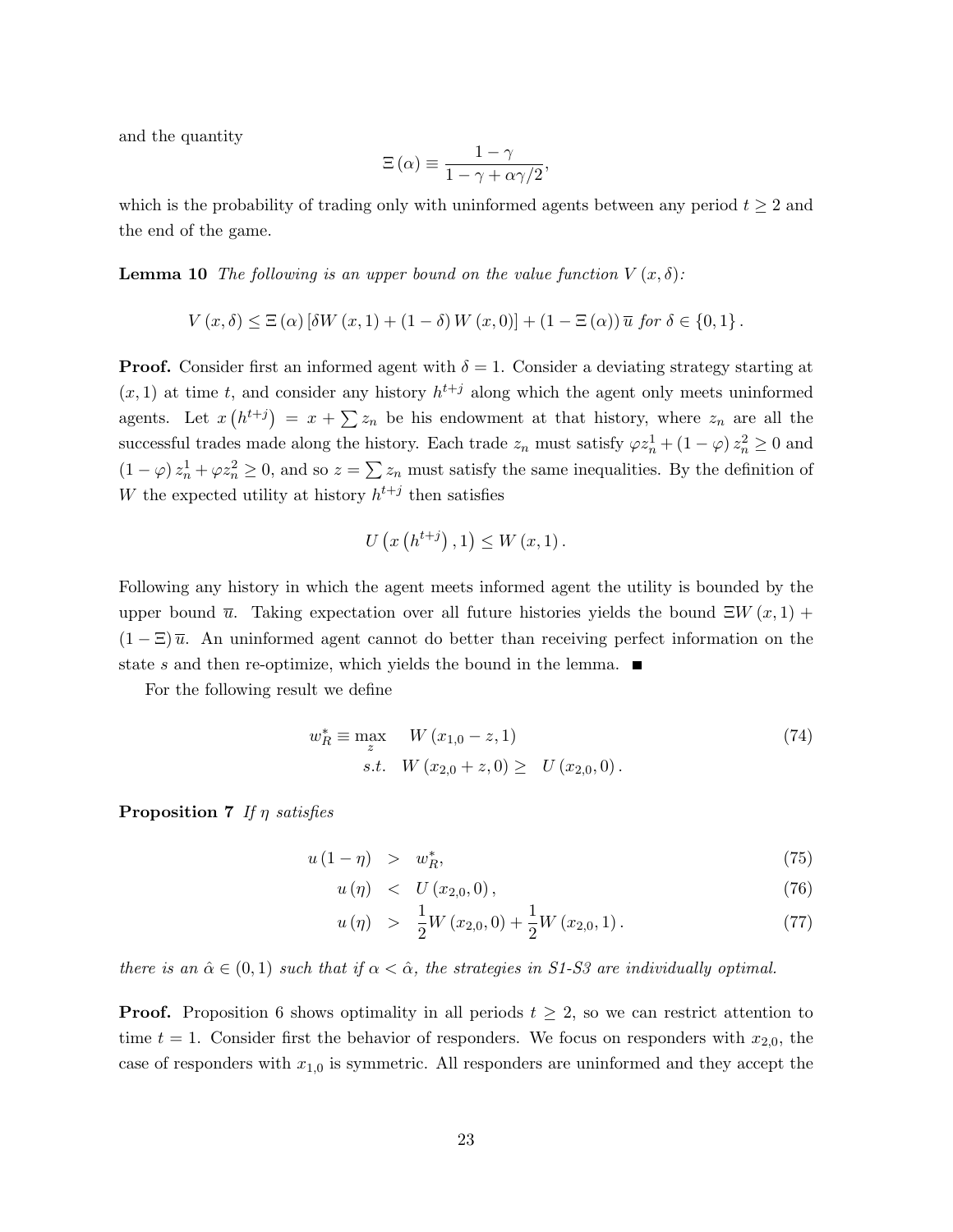equilibrium offer if

$$
u(\eta) \ge \frac{1}{2}V(x_{2,0}, 1) + \frac{1}{2}V(x_{2,0}, 0).
$$

Using Lemma 10 a sufficient condition for (7.3) is

$$
u(\eta) \leq \Xi(\alpha) \left[\frac{1}{2}W(x_{2,0},0) + \frac{1}{2}W(x_{2,0},1)\right] + (1 - \Xi(\alpha))\overline{u}.
$$

Assumption (77) together with  $\lim_{\alpha\to 0} \Xi(\alpha) = 1$ , ensure that this condition holds for  $\alpha \to 0$ .

Consider next informed proposers. We focus on proposers with endowment  $x_{1,0}$ , the case of proposers with  $x_{2,0}$  is symmetric. Suppose the proposer deviates by offering  $z \neq z_{1,E}$  and the responder's belief goes to  $\delta = 0$ . The z offer will be rejected if

$$
\Xi(\alpha) W(x_{2,0} + z, 0) + (1 - \Xi(\alpha)) \overline{u} < U(x_{2,0}, 0),
$$

given that the left-hand side is an upper bound on the continuation utility after accepting the offer and the right-hand side is a lower bound on the continuation utility after rejecting the offer. If the state is  $s_1$ , the proposer is a rich informed agent and his continuation utility is bounded above by  $W(x_{1,0} - z, 1)$ . The utility from deviating is then bounded above by

$$
w_R(\alpha) = \max_{z} \qquad \Xi(\alpha) W(x_{1,0} - z, 1) + (1 - \Xi(\alpha)) \overline{u}
$$
  
s.t. 
$$
\Xi(\alpha) W(x_{2,0} + z, 0) + (1 - \Xi(\alpha)) \overline{u} \ge U(x_{2,0}, 0).
$$

The function  $w_R(\alpha)$  is continuous in  $\alpha$  and  $w_R(0) = w_R^*$  so assumption (75) ensures that  $u(1 - \eta) > w_R(\alpha)$  as  $\alpha \to 0$ . If the state is  $s_2$ , the proposer is a poor informed agent and the utility from deviating is bounded above by

$$
w_P(\alpha) = \max_{z} \qquad \Xi(\alpha) W(x_{1,0} - z, 0) + (1 - \Xi(\alpha)) \overline{u}
$$
  
s.t. 
$$
\Xi(\alpha) W(x_{2,0} + z, 0) + (1 - \Xi(\alpha)) \overline{u} \ge U(x_{2,0}, 0).
$$

When  $\alpha = 0$  the solution to this problem is given by perfect risk sharing with  $x_{2,0}^1 + z^1 =$  $x_{2,0}^2 + z^2 = u^{-1} (U (x_{2,0}, 0)).$  The proposer's payoff is then

$$
w_P(0) = u(1 - u^{-1}(U(x_{2,0}, 0))).
$$

This payoff is strictly dominated by offering  $z_{1,E}$  if

$$
1 - \eta > 1 - u^{-1} (U (x_{2,0}, 0)),
$$

which is equivalent to assumption (76). A continuity argument ensures that  $u(1 - \eta) > w_P(\alpha)$ for  $\alpha \to 0$ .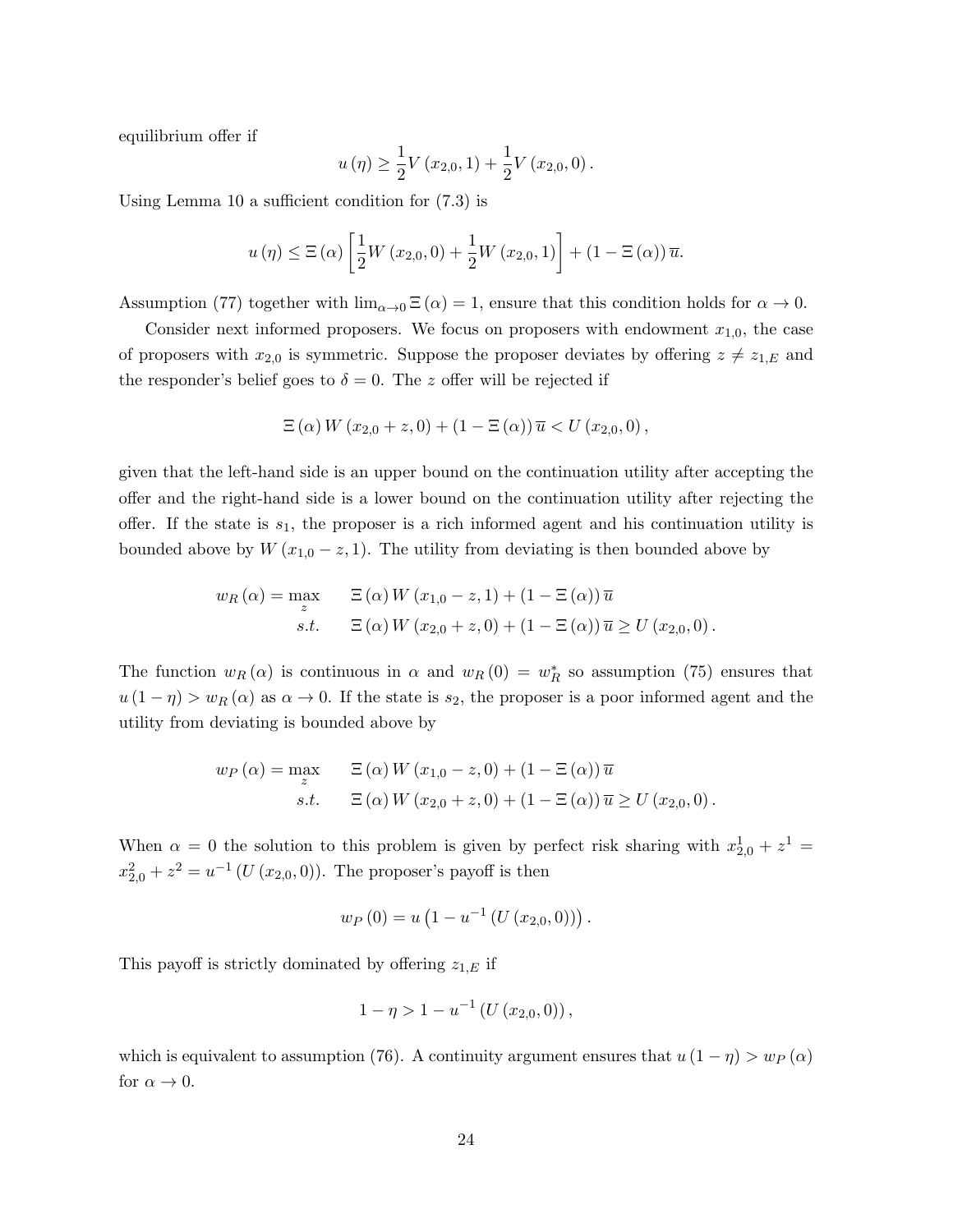Finally, consider uninformed proposers. Since informed proposers can condition their strategy on the realization of s, an uninformed proposer cannot do better than the expected gain of the informed proposer's deviations. Since this gain is negative under both values of s, the expected gain is negative and the uninformed proposer strictly prefers not to deviate.

#### 7.3.1 Proof of Proposition 4

Given Proposition 7 we need to find parameters that satisfy conditions (75)-(77). The following lemma simplifies this construction.

Lemma 11 The function W satisfies the following properties:

1.  $W(x_{2,0}, 1) = u(\varphi(1-\omega) + (1-\varphi)\omega),$ 2. If

$$
\frac{\varphi u'(\omega)}{(1-\varphi)u'(1-\omega)} = 1\tag{78}
$$

then

$$
w_R^* = W(x_{1,0}, 1) = \varphi u(\omega) + (1 - \varphi) u (1 - \omega).
$$
 (79)

**Proof.** Consider problem  $(73)$ , which defines W. The problem is concave, so the following first-order conditions, together with the constraints, are sufficient for an optimum

$$
\pi(\delta) u' (x^1 - z^1) = \varphi \lambda + (1 - \varphi) \mu,
$$
  

$$
(1 - \pi(\delta)) u' (x^2 - z^2) = (1 - \varphi) \lambda + \varphi \mu.
$$

At  $(x, \delta) = (x_{2,0}, 1)$ , we have a solution with  $\lambda > 0$ ,  $\mu = 0$ , and  $z^2 > 0 > z^1$ , which gives us property 1.

At  $(x, \delta) = (x_{2,0}, 0)$  we have a solution at  $z = 0$  with

$$
\lambda = \frac{u'(1-\omega) - u'(\omega)}{\frac{\varphi}{1-\varphi} - \frac{1-\varphi}{\varphi}} > 0,
$$
\n
$$
\mu = \frac{\frac{\varphi}{1-\varphi}u'(\omega) - \frac{1-\varphi}{\varphi}u'(1-\omega)}{\frac{\varphi}{1-\varphi} - \frac{1-\varphi}{\varphi}} > 0,
$$
\n(80)

where the second inequality follows from (78) and  $\varphi > 1/2$ . This implies  $W(x_{2,0}, 0) =$  $U(x_{2,0},0)$  and the envelope theorem implies

$$
\frac{\partial W\left(x_{2,0},0\right)}{\partial x^1} = (1-\varphi)u'\left(1-\omega\right),\tag{81}
$$

$$
\frac{\partial W(x_{2,0},0)}{\partial x^2} = \varphi u'(\omega). \tag{82}
$$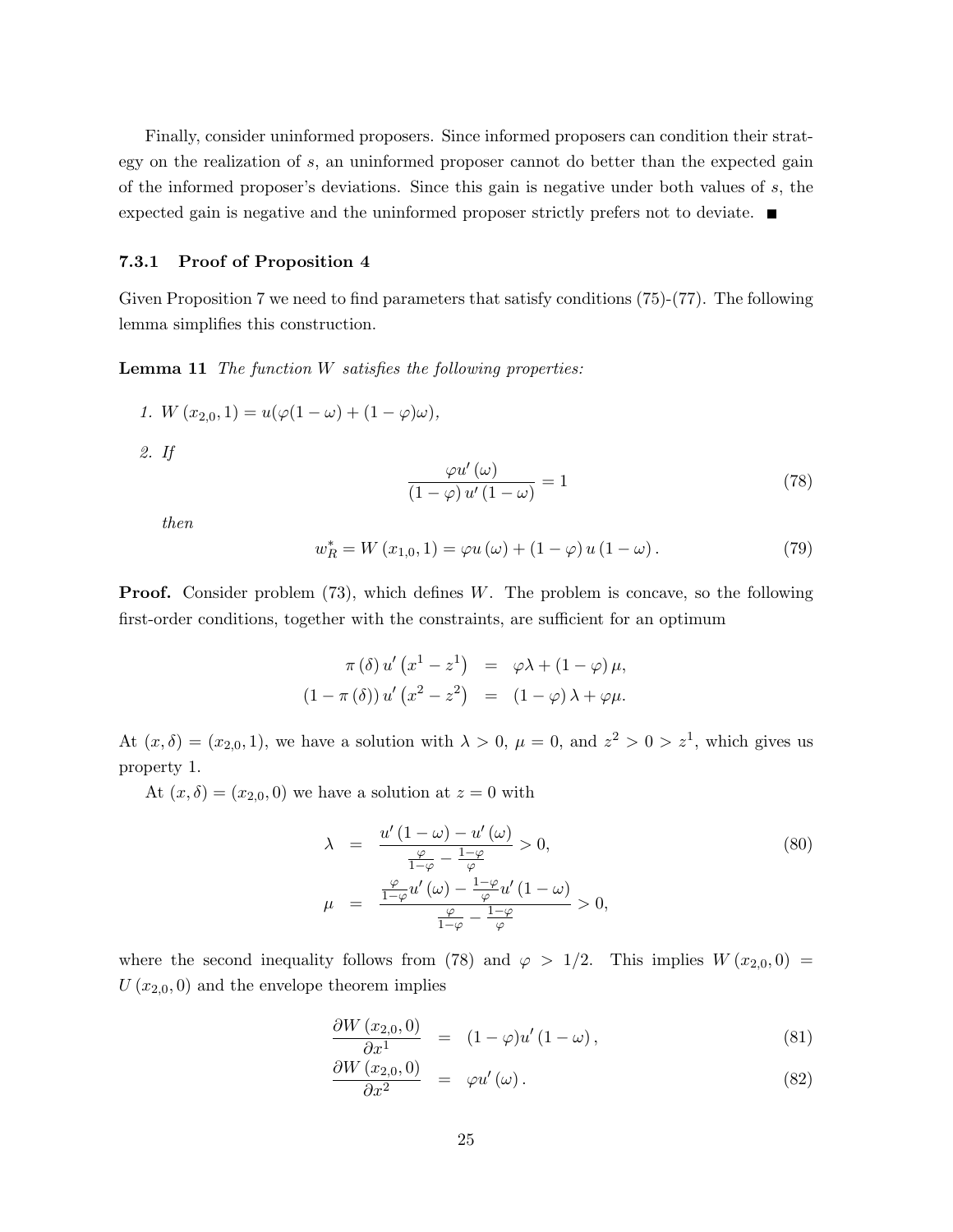A symmetric argument applies to the case  $(x, \delta) = (x_{1,0}, 1)$ , leading to  $W(x_{1,0}, 1) = U(x_{1,0}, 1)$ and

$$
\frac{\partial W(x_{1,0},1)}{\partial x^1} = \varphi u'(\omega)
$$

$$
\frac{\partial W(x_{1,0},1)}{\partial x^2} = (1-\varphi) u'(1-\omega).
$$

Consider problem (74), which defines  $w_R^*$ . The first order conditions for this problem are

$$
\frac{\partial W(x_{1,0}-z,1)}{\partial x^1} = \lambda \frac{\partial W(x_{2,0}+z,0)}{\partial x^1},
$$
  

$$
\frac{\partial W(x_{1,0}-z,1)}{\partial x^2} = \lambda \frac{\partial W(x_{2,0}+z,0)}{\partial x^2}.
$$

These conditions are satisfied by setting  $z = 0$  and  $\lambda = 1$ , so we have  $w_R^* = W(x_{1,0}, 1) =$  $U(x_{1,0}, 1)$ .

Given Proposition 7 and Lemma 11, to construct an example it is sufficient to find a utility function, probabilities and endowments that satisfy the four conditions:

$$
\varphi u'(\omega) = (1 - \varphi) u'(1 - \omega)
$$
  
\n
$$
u (1 - \eta) > \varphi u (\omega) + (1 - \varphi) u (1 - \omega),
$$
  
\n
$$
u (\eta) < \varphi u (\omega) + (1 - \varphi) u (1 - \omega),
$$
  
\n
$$
u (\eta) > \frac{1}{2} u (\varphi (1 - \omega) + (1 - \varphi) \omega) + \frac{1}{2} (\varphi u (\omega) + (1 - \varphi) u (1 - \omega)).
$$

With CRRA utility the first condition boils down to

$$
\frac{\varphi}{1-\varphi} = \left(\frac{\omega}{1-\omega}\right)^{\sigma},
$$

and the remaining conditions are satisfied for  $\sigma = 4$ ,  $\omega = 0.9$ ,  $\varphi = 0.9^{4} / (1 + 0.9^{4})$  and  $\eta = 0.1265$ .

#### 7.4 Example 2: Proofs

#### 7.4.1 Characterization of the value function V

Throughout this section, we fix the value of  $\delta$  at either at 0 or 1. Our objective is to prove Proposition 8 below, which shows that the maximum continuation utility  $V(x, \delta)$  is well defined for all  $x \in R^2$  and shows how to compute it. We exploit the fact that with exponential utility, the per-period utility  $U$  takes the form

$$
U(x,\delta) = -e^{-\rho x_1} f_0 (x_2 - x_1), \qquad (83)
$$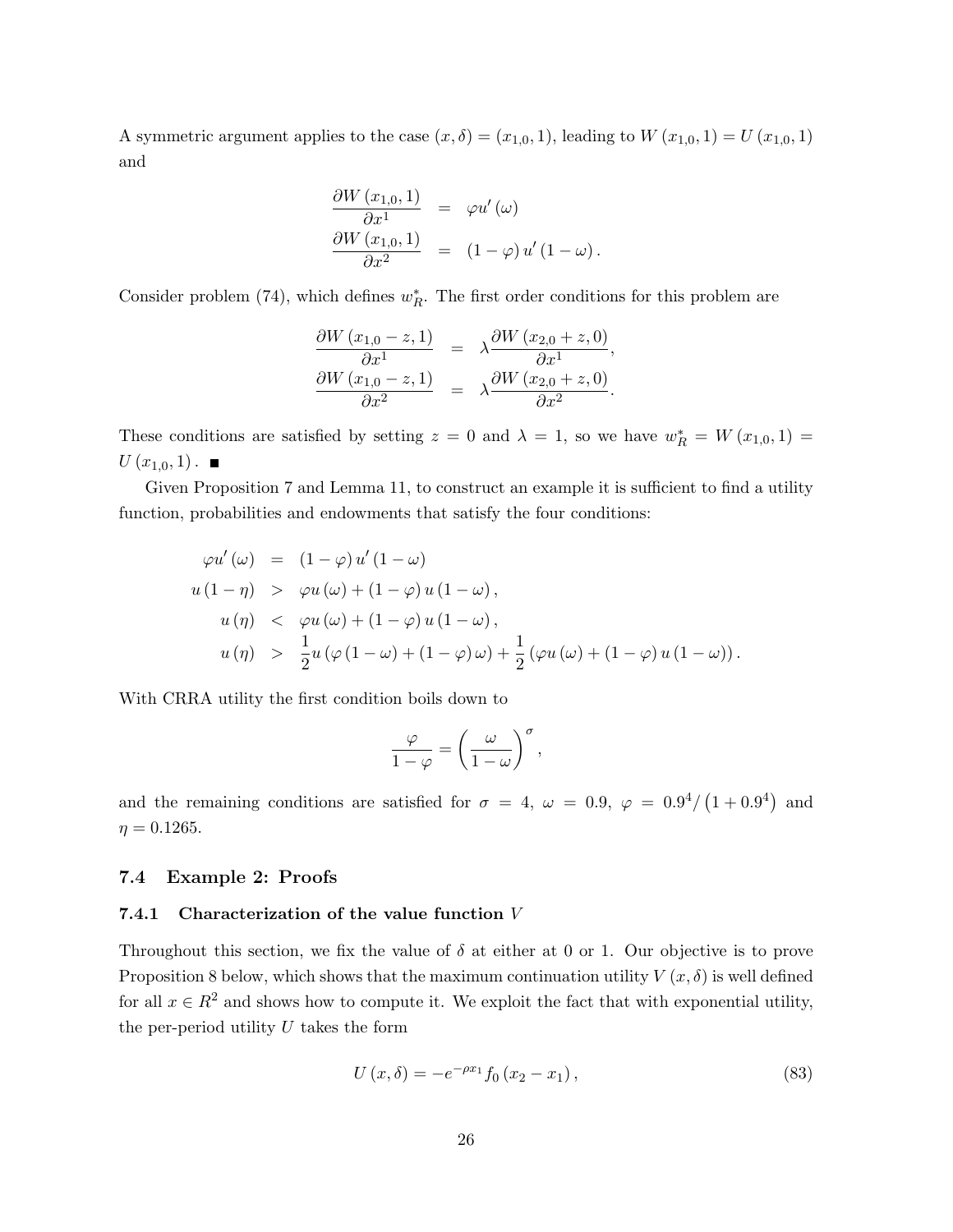where

$$
f_0(\xi) \equiv \pi(\delta) + (1 - \pi(\delta)) e^{-\rho \xi}.
$$

Proposition 8 If the utility function is exponential and all agents are on the 45 degree line at  $t = 2$ , then there exists a continuation equilibrium in which the maximum continuation utility  $V(x,\delta)$  is well defined for any  $x \in R^2$ , agents accept any offer that satisfies  $V(z,\delta) \geq V(0,\delta)$ , and V takes the form

$$
V(x,\delta) = -e^{-\rho x_1} f(x_2 - x_1), \tag{84}
$$

where f solves the functional equation

$$
f(\xi) = (1 - \gamma) f_0(\xi) + \gamma \left(\frac{1}{2} f(\xi) + \frac{1}{2} \left[ f\left(\frac{\xi}{2}\right) \right]^2 \right).
$$

The proof of this proposition is split in a number of lemmas.

**Lemma 12** Suppose the continuation utility  $V(x, \delta)$  is well defined for all  $x \in R^2$ . Suppose all agents are on the  $45$  degree line and an agent with endowment x accepts offer z if it satisfies  $V(x+z,\delta) \geq V(x,\delta)$ . Then V satisfies two properties:

- (i) it takes the form  $(84)$  for some function f;
- (ii) it satisfies the Bellman equation

$$
V(x,\delta) = (1-\gamma) U(x,\delta) + \gamma \left(\frac{1}{2}V(x,\delta) + \frac{1}{2} \max_{z:V(z,\delta) \ge V(0,\delta)} V(x-z,\delta)\right). \tag{85}
$$

**Proof.** Consider two agents with endowments x and  $x + a$ , where a is any scalar. The second agent can follow the trading strategy of the first agent and get, in every period, the same utility level scaled by a factor  $e^{-\rho a}$ . This implies  $V(x + a, \delta) \ge e^{-\rho a} V(x, \delta)$ . A symmetric argument for the first agent implies  $V(x, \delta) \geq e^{\rho a} V(x + a, \delta)$ . Combining these two inequalities, we have

$$
V(x + a, \delta) = e^{-\rho a} V(x, \delta) \text{ for all } a.
$$
 (86)

Defining  $f(\xi) = -V((0,\xi), \delta)$ , this implies (84). If x is on the 45 degree line, (86) implies that  $V(x+z,\delta) \ge V(x,\delta)$  is equivalent to  $V(z,\delta) \ge V(0,\delta)$ . So if all agents are on the 45 degree line, an agent with endowment  $x$  who gets selected to make an offer, chooses  $z$  to maximize  $V(x-z,\delta)$  subject to  $V(z,\delta) \geq V(0,\delta)$ . A standard dynamic programming argument implies that the value function  $V(x, \delta)$  satisfies the functional equation (85).

Our next step is to show that there is a function V that solves the functional equation  $(85)$ . Let T denote the mapping that, given a function  $v : R^2 \to R$ , yields

$$
Tv(x) = (1 - \gamma) U(x, \delta) + \gamma \left(\frac{1}{2}v(x) + \frac{1}{2} \max_{z: v(z) \geq v(0)} v(x + z)\right).
$$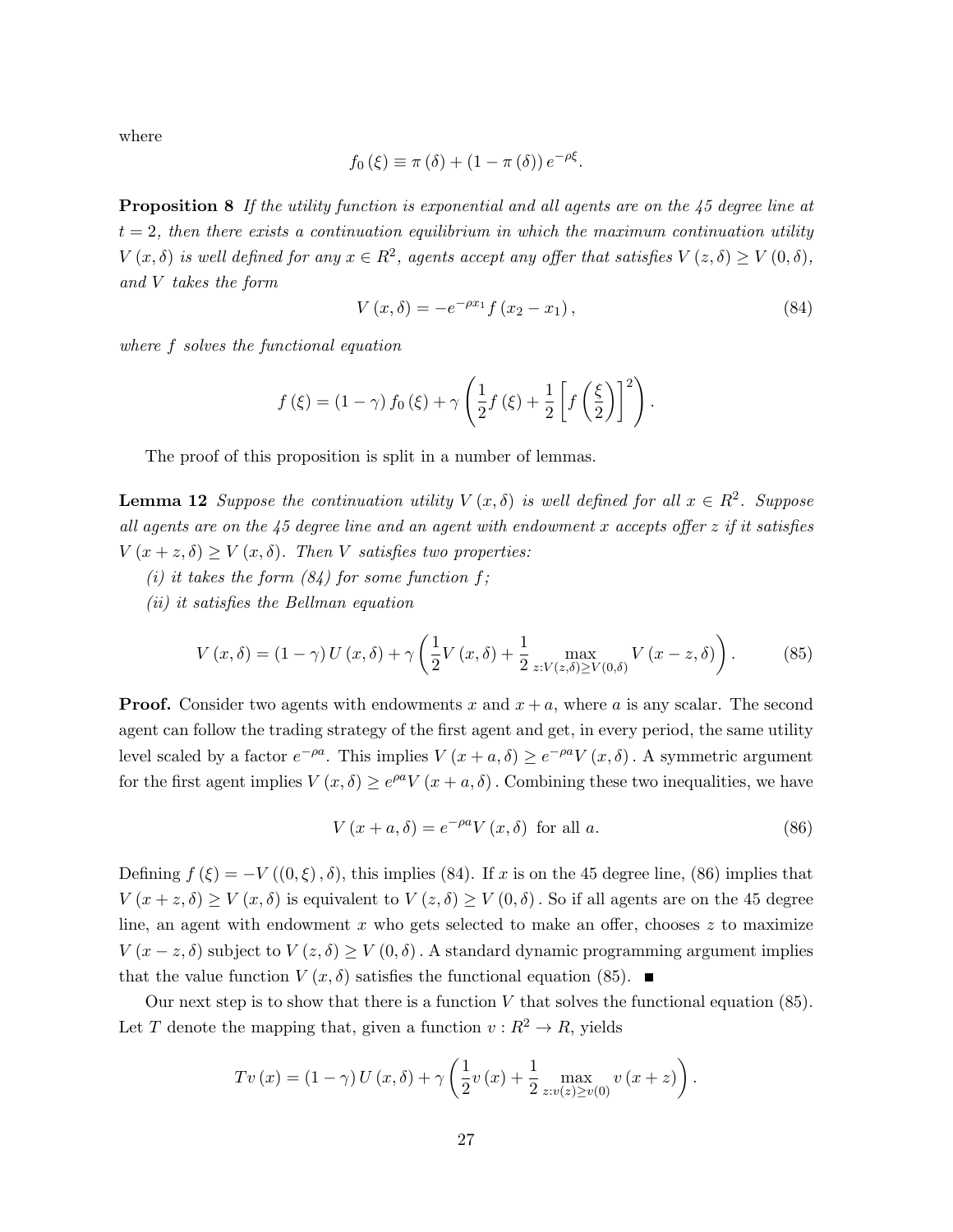A fixed point of  $T$  is a solution to the functional equation (85). To establish existence of a fixed point our strategy is the following: restrict attention to  $v$  functions that are generated by functions f in some set  $\mathcal{B}$ ; define a self-map T<sup>'</sup> on the space  $\mathcal{B}$ ; find a fixed point of T<sup>'</sup> in  $\mathcal{B}$ and use it to construct a function  $v$  that is a fixed point of the original operator  $T$ .

**Definition 4** A is the set of continuous, non-increasing functions  $f: R \to R_+$  that satisfy  $f(0) = 1$  and

$$
f\left(\lambda\xi' + (1-\lambda)\xi''\right) \le \left[f\left(\xi'\right)\right]^{\lambda} \left[f\left(\xi''\right)\right]^{1-\lambda} \text{ for all } \xi' \neq \xi'' \text{ and all } \lambda \in (0,1). \tag{87}
$$

Condition  $(87)$  is essentially a property of log-convexity of f. The next lemma shows that  $(87)$  is equivalent to concavity of v.

**Lemma 13** Let  $v(x) = -e^{-\rho x_1} f(x_2 - x_1)$  for some continuous, non-increasing function f:  $R \to R_+$ . The function v is concave iff f satisfies (87).

**Proof.** v is concave iff the set  $\{(x_1,\xi): v(x_1,x_1+\xi) \geq -\kappa\}$  is convex for any  $\kappa > 0$  (for  $\kappa \leq 0$ ) the set is empty). But  $v(x_1, x_1 + \xi) \geq -\kappa$  is equivalent to  $e^{-\rho x_1} f(\xi) \leq \kappa$ . Take two values  $\xi'$ and  $\xi''$  and choose  $x'_1$  and  $x''_1$  so that

$$
e^{-\rho x'_1} f(\xi') = e^{-\rho x''_1} f(\xi'') = 1.
$$

The convexity of  $\{(x_1,\xi):e^{-\rho x_1}f(\xi)\leq 1\}$  implies that

$$
e^{-\rho\left[\lambda x'_1 + (1-\lambda)x''_1\right]}f\left(\lambda \xi' + (1-\lambda)\xi''\right) \le 1 = \left[e^{-\rho x'_1}f\left(\xi'\right)\right]^{\lambda}\left[e^{-\rho x''_1}f\left(\xi''\right)\right]^{(1-\lambda)},
$$

which yields property (87). The converse is easy and is omitted.  $\blacksquare$ 

**Lemma 14** Take any function  $v(x) = -e^{-\rho x_1} f(x_2 - x_1)$  for some  $f \in \mathcal{A}$ . Then, the following offer solves the maximization problem in (85)

$$
z_1 = \frac{1}{\rho} \log f \left( \frac{x_2 - x_1}{2} \right),
$$
  

$$
z_2 = z_1 + \frac{x_2 - x_1}{2},
$$

and

$$
Tv(x) = -e^{\rho x_1}h(x_2 - x_1),
$$

where  $h$  is in  $A$  and satisfies

$$
h(\xi) = (1 - \gamma) f_0(\xi) + \gamma \left(\frac{1}{2} f(\xi) + \frac{1}{2} \left[ f\left(\frac{\xi}{2}\right) \right]^2 \right). \tag{88}
$$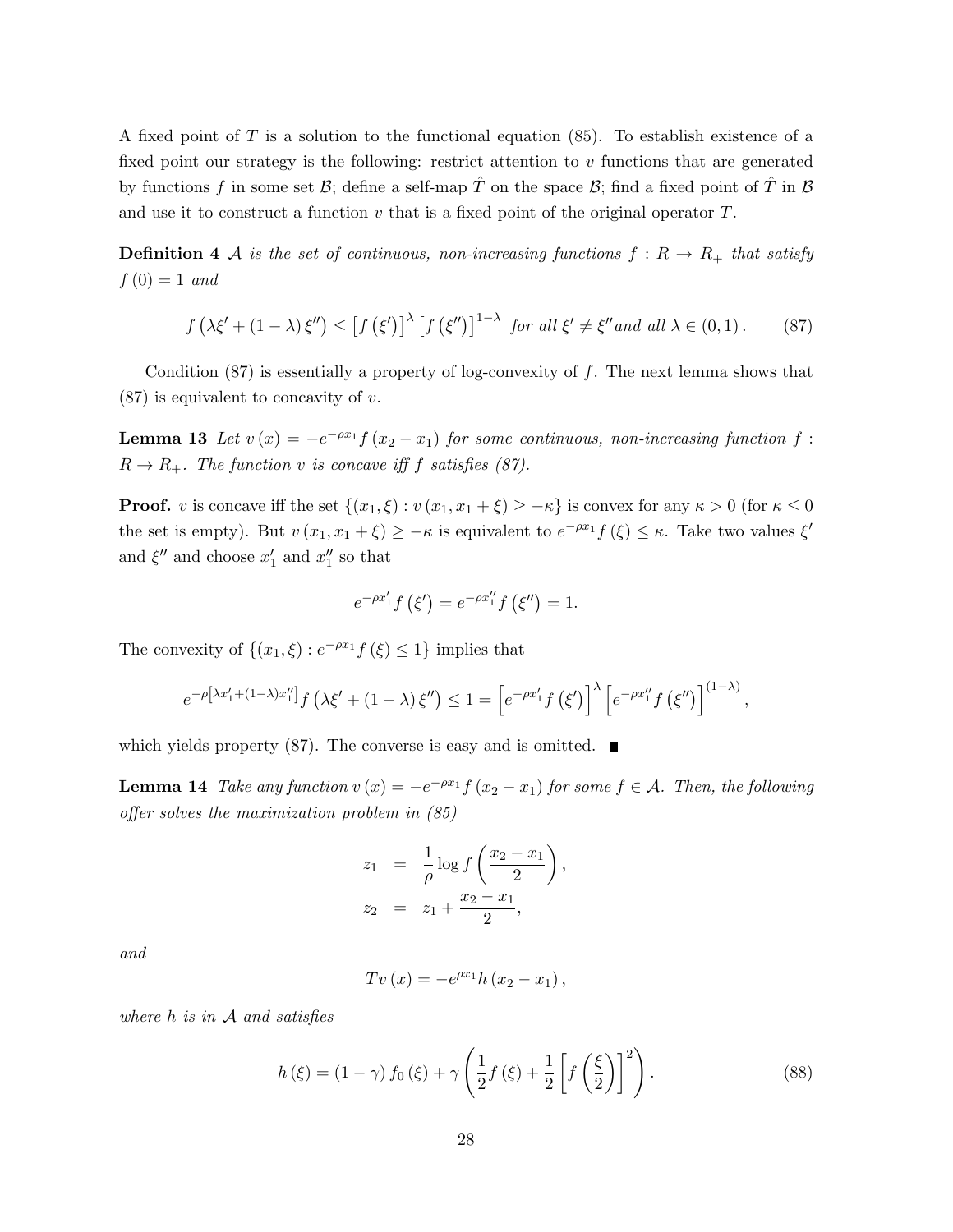**Proof.** Using  $\xi = x_2 - x_2 - (x_1 - x_1)$ , we can rewrite the optimization problem as

$$
\max_{z_1, z_2} -e^{-\rho(x_1-z_1)} f(\xi),
$$
  
s.t.  $-e^{-\rho z_1} f(x_2 - x_1 - \xi) \ge -1.$  (89)

Substituting for  $z_1$  in the constraint, we have

$$
\max_{\xi} -e^{-\rho x_1} f(\xi) f(x_2 - x_1 - \xi).
$$
 (90)

From (87) and

$$
\frac{1}{2}\xi + \frac{1}{2}(x_2 - x_1 - \xi) = \frac{x_2 - x_1}{2},
$$

we have

$$
f(\xi) f(x_2 - x_1 - \xi) \ge \left[ f\left(\frac{x_2 - x_1}{2}\right) \right]^2.
$$
\n(91)

The last inequality implies that setting  $\xi = (x_2 - x_1)/2$  is optimal. This gives us the optimal value for  $z_2 - z_1$ . To get the optimal level of  $z_1$  we use the constraint (89). The expression for h follows from substituting the optimal choices of  $z_1$  and  $\xi$  in the objective function (90), substituting in  $(85)$  and using  $(83)$ . Continuity and monotonicity of h and the fact that  $h(0) = 1$  follow immediately from (88) and the definition of  $f_0$ . It remains to establish the log-convexity of h. The maximization problem in  $(85)$  yields a concave function of x, because  $v$  is concave. Then  $Tv$  is a convex combination of concave functions and so is concave. Lemma 13 implies that h satisfies (87).  $\blacksquare$ 

Lemma 14 suggests that, to prove existence of a fixed point for  $T$  we define the mapping  $\hat{T}$  as

$$
\hat{T}f(\xi) = (1 - \gamma) f_0(\xi) + \gamma \left(\frac{1}{2}f(\xi) + \frac{1}{2}\left[f\left(\frac{\xi}{2}\right)\right]^2\right),
$$

and look for a fixed point of this mapping. The advantage is that we can choose any positive scalar M and take as the domain of  $\hat{T}$  the space of continuous functions on the interval [0, M], since  $\xi \in [0, M]$  implies  $\xi/2 \in [0, M]$ .

**Definition 5**  $\mathcal{B}_M$  is the set of continuous, non-increasing functions  $f : [0, M] \rightarrow [0, 1]$  that satisfy  $f(0) = 1, (87)$ , and:

$$
f(\xi') - f(\xi) \ge -\rho(\xi' - \xi) \quad \text{if } \xi' \ge \xi. \tag{92}
$$

The additional property (92) is useful as it ensures the equicontinuity of the functions in  $\mathcal{B}_M$ . We can show that  $\hat{T}$  is a self-map on  $\mathcal{B}_M$ .

**Lemma 15**  $\hat{T}$  is a mapping from  $\mathcal{B}_M$  to  $\mathcal{B}_M$ .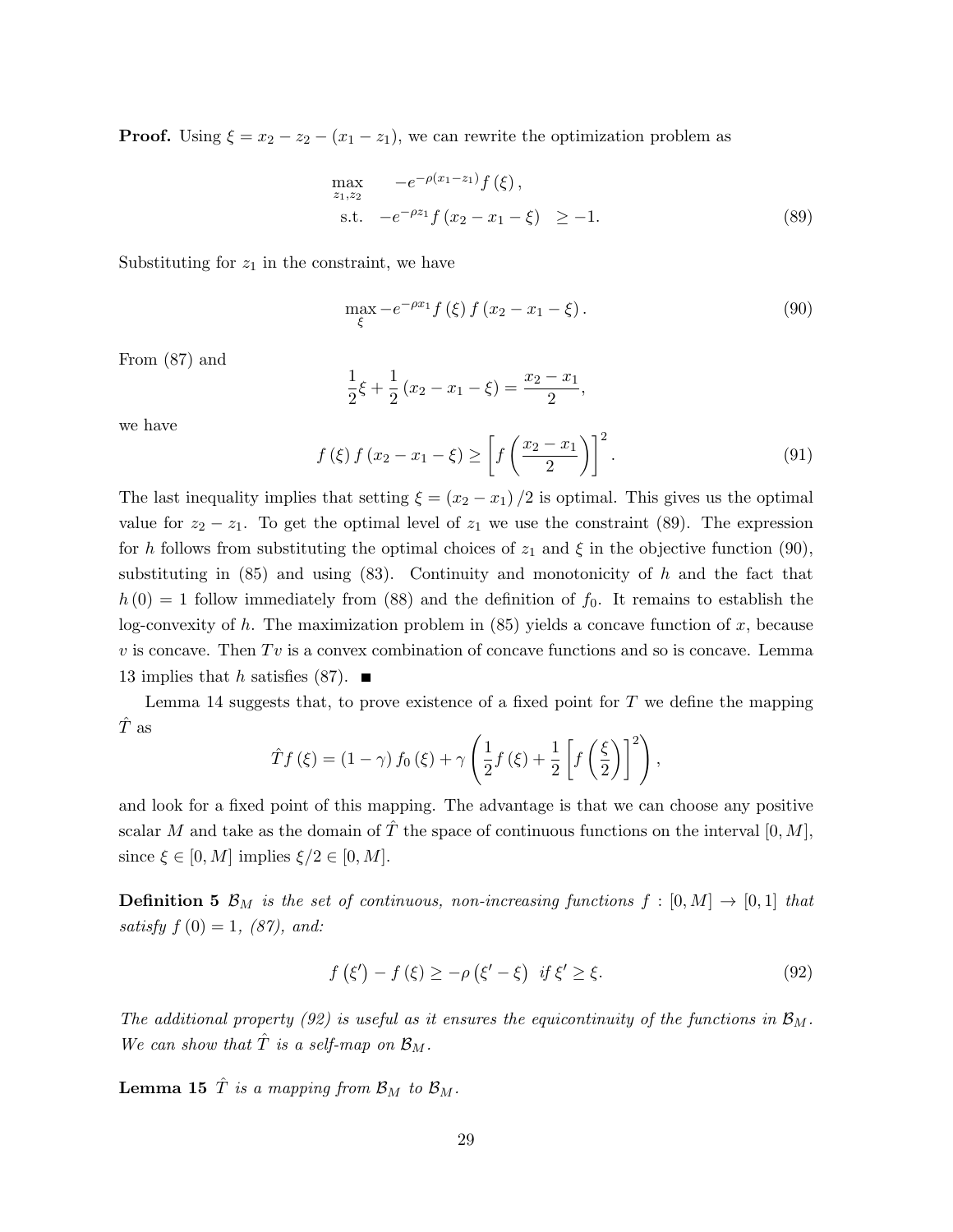**Proof.** That  $\hat{T}$  preserves continuity, monotonicity,  $f(\xi) \geq 0$ ,  $f(0) = 1$ , and (87) is an immediate corollary of Proposition 14. It remains to prove that  $\hat{T}$  preserves the bound  $f(\xi) \leq 1$ and that it preserves (92). Property (87) implies  $f(\xi/2)^2 \le f(\xi)$ . Substituting in the definition of  $\hat{T}f$ , we then have

$$
\hat{T}f(\xi) \le (1 - \gamma) f_0(\xi) + \gamma f(\xi) \le (1 - \gamma) f_0(0) + \gamma f(0) = 1,
$$

since both  $f_0$  and f are non-increasing. To prove (92), take two values  $\xi' \geq \xi$ . By convexity,  $f_0$  satisfies

$$
f_0(\xi') - f_0(\xi) \ge f'_0(\xi) (\xi' - \xi) = -\rho (1 - \pi) e^{-\rho \xi} (\xi' - \xi) \ge -\rho (\xi' - \xi).
$$

Moreover, since  $f$  satisfies

$$
f(\xi') - f(\xi) \ge -\rho(\xi' - \xi)
$$

and is bounded above by 1 we have

$$
\left[f\left(\frac{1}{2}\xi'\right)\right]^2 - \left[f\left(\frac{1}{2}\xi\right)\right]^2 = \left[f\left(\frac{1}{2}\xi'\right) + f\left(\frac{1}{2}\xi\right)\right] \left[f\left(\frac{1}{2}\xi'\right) - f\left(\frac{1}{2}\xi\right)\right] \ge -2\rho \left(\frac{1}{2}\xi' - \frac{1}{2}\xi\right).
$$

Combining the last three inequalities we have

$$
\hat{T}f(\xi') - \hat{T}f(\xi) =
$$
\n
$$
(1 - \gamma) [f_0(\xi') - f_0(\xi)] + \frac{\gamma}{2} [f(\xi') - f(\xi)] + \frac{\gamma}{2} \left\{ [f(\frac{1}{2}\xi')]^2 - [f(\frac{1}{2}\xi)]^2 \right\}
$$
\n
$$
\geq -\rho(\xi' - \xi),
$$

which completes the argument.

We can now state our existence result for  $f$ .

**Lemma 16** The mapping  $\hat{T}$  has a fixed point f in  $\mathcal{B}_M$ .

**Proof.** Define the sequence of functions  $\{f_n\}_{n=0}^{\infty}$  starting at  $f_0$  and letting  $f_n = \hat{T}f_{n-1}$  for  $n = 1, 2, 3...$  First, we want to show that the sequence  $\{f_n\}$  is monotone. We prove it by induction. Notice that

$$
f_1(\xi) = \left(1 - \frac{\gamma}{2}\right) f_0(\xi) + \frac{\gamma}{2} \left[ f_0\left(\frac{1}{2}\xi\right) \right]^2 \le f_0(\xi), \tag{93}
$$

since the log-convexity of  $f_0$  implies  $f_0 (\xi/2)^2 \le f_0 (\xi)$ . The definition of the sequence means that

$$
f_n(\xi) = (1 - \gamma) f_0(\xi) + \frac{\gamma}{2} f_{n-1}(\xi) + \frac{\gamma}{2} f_{n-1}(\frac{1}{2}\xi).
$$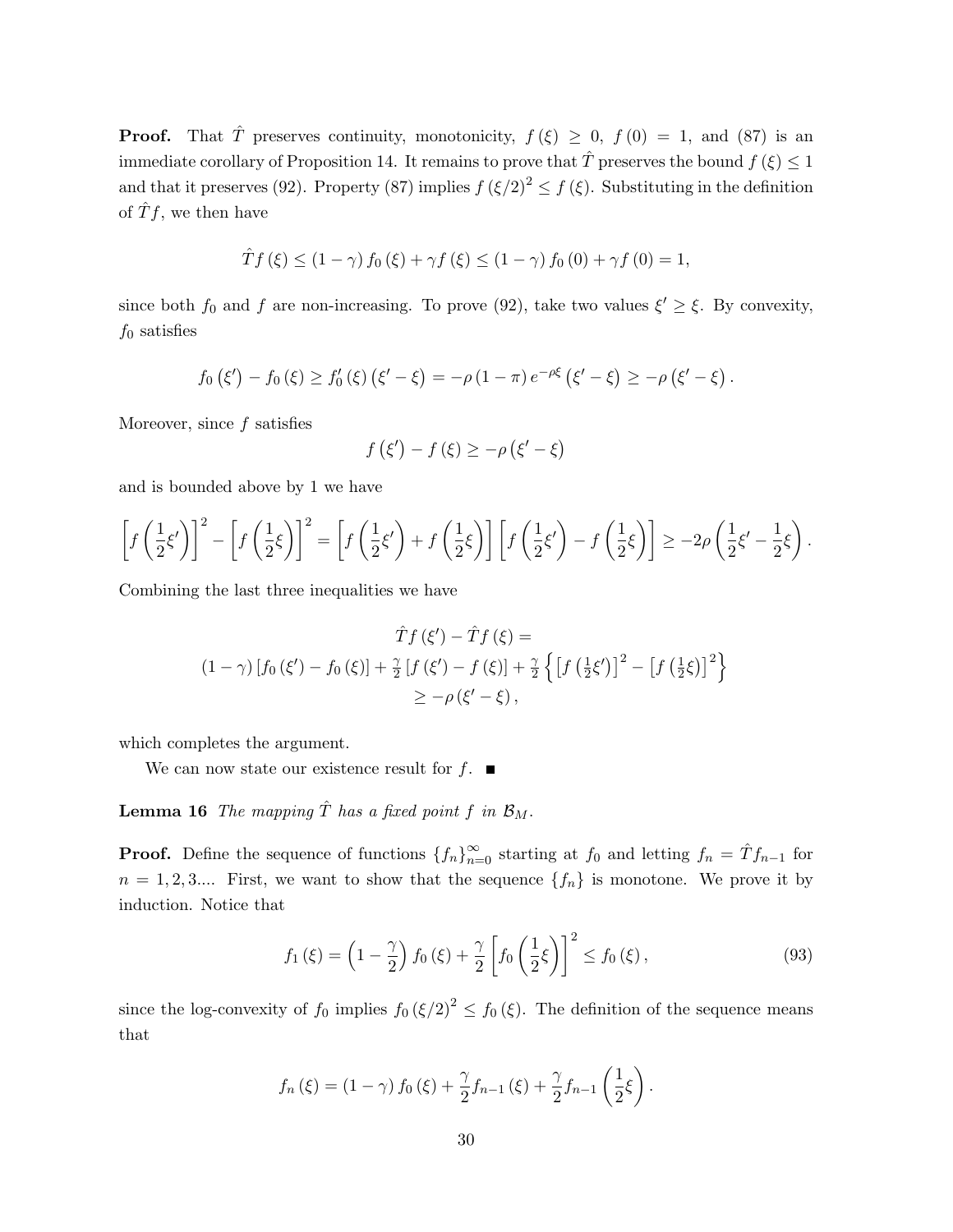Writing the same equation at  $n + 1$  and taking differences side by side we have

$$
f_{n+1}(\xi) - f_n(\xi) = \frac{\gamma}{2} \left[ f_n(\xi) - f_{n-1}(\xi) \right] + \frac{\gamma}{2} \left[ f_n\left(\frac{1}{2}\xi\right) - f_{n-1}\left(\frac{1}{2}\xi\right) \right].
$$

This means that  $f_n \n\t\leq f_{n-1}$  implies  $f_{n+1} \leq f_n$ . Since  $f_1 \leq f_0$  from (93), by induction we have  $f_n \leq f_{n-1}$  for all n.

$$
f_1(\xi) - f_0(\xi) = \frac{\gamma}{2} \left[ f_n(\xi) - f_{n-1}(\xi) \right] + \frac{\gamma}{2} \left[ f_n\left(\frac{1}{2}\xi\right) - f_{n-1}\left(\frac{1}{2}\xi\right) \right].
$$

Since  $f_0$  is in  $\mathcal{B}_M$ , all the functions in the sequence are in  $\mathcal{B}_M$  and so they all satisfy

$$
-\rho\left(\xi'-\xi\right) \le f_n\left(\xi'\right) - f_n\left(\xi\right) \le 0
$$

for any pair  $\xi' \geq \xi$ . This implies that the sequence  $\{f_n\}_{n=0}^{\infty}$  is uniformly bounded and equicontinuous. Notice that  $\mathcal{B}_M$  is closed in the sup-norm topology. Then by the Arzelà-Ascoli theorem, the sequence  ${f_n}_{n=0}^{\infty}$  admits a subsequence  ${f_{n_k}}_{k=0}^{\infty}$  that converges uniformly to a function f in  $\mathcal{B}_M$ . Moreover, the fact that the original sequence  $\{f_n\}_{n=0}^{\infty}$  is monotone implies that it also converges uniformly to f. It is easy to show that the mapping  $\hat{T}$  is continuous on  $\mathcal{B}_M$ . Therefore,

$$
f = \lim_{n \to \infty} f_n = \lim_{n \to \infty} \hat{T} f_{n-1} = \hat{T} \lim_{n \to \infty} f_{n-1} = \hat{T} f,
$$

which completes the argument.  $\blacksquare$ 

To complete the proof of Proposition 8, we need to go back to the function  $V(x,\delta)$ . If  $x_2 \geq x_1$  we can choose any  $M > x_2 - x_1$ , find the function f that is a fixed point of  $\hat{T}$  on  $\mathcal{B}_M$ and set  $V(x, \delta) = -e^{-\rho x_1} f(x_2 - x_1)$ . If  $x_2 < x_1$ , we can proceed in a symmetric fashion, and prove the existence of a function g such that  $V(x, \delta) = -e^{-\rho x_2} g(x_1 - x_2)$ . The function f is then found setting

$$
f(\xi) = e^{-\rho \xi} g(-\xi),
$$

completing the proof.

#### 7.4.2 Equilibrium in periods  $t \geq 2$

We need to show that if an agent is already on 45 degree line, his optimal strategy is never to trade. That is we need to show that the trade  $z = (0, 0)$  is a solution to the maximization problem

$$
\max_{z} V(x-z,\delta), \text{ s.t.} V(z,\delta) \geq V(0,\delta),
$$

if  $x_1 = x_2$ . To do so we argue that V satisfies the property

$$
V(x,\delta) \le u\left(\pi(\delta)x_1 + (1-\pi(\delta))x_2\right) \tag{94}
$$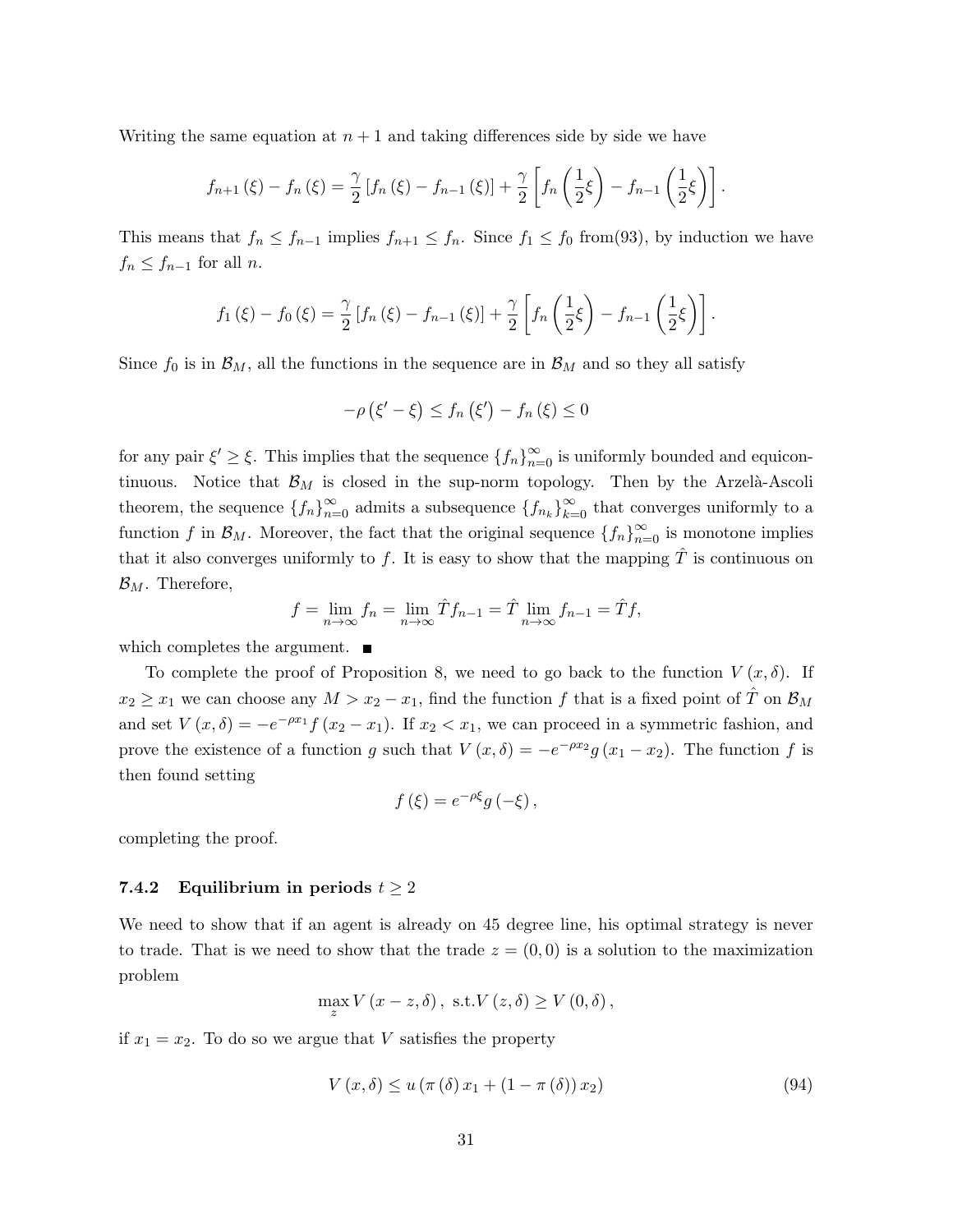with equality if  $x_1 = x_2$ .

#### **Proposition 9** The function V satisfies  $(94)$ .

**Proof.** First, we prove that the mapping T preserves this property. If v satisfies  $(94)$ , then we want to prove that the function J defined as

$$
J(x) = \max_{z} v(x - z), \text{ s.t. } v(z) \ge v(0),
$$

also satisfies (94). Suppose, by contradiction, that  $J(x) > u(\pi x_1 + (1 - \pi)x_2)$ . Then there exists a z such that  $v(x - z) > u(\pi x_1 + (1 - \pi) x_2)$ . Since v satisfies (94), we have

$$
u(\pi x_1 + (1 - \pi) x_2) < u(\pi (x_1 - z_1) + (1 - \pi) (x_2 - z_2))
$$

which implies

$$
\pi x_1 + (1 - \pi) x_2 < \pi (x_1 - z_1) + (1 - \pi) (x_2 - z_2).
$$

Similarly,  $v(z) \ge v(0)$  and (94) imply

$$
0\leq \pi z_1+(1-\pi) z_2.
$$

Summing side by side the last two inequalities yields a contradiction. The function  $Tv$  is equal to a convex combination of U and J. It is easy to show that U satisfies  $(94)$  and the property is preserved under convex combination. So  $Tv$  satisfies (94). It remains to prove that the condition holds as an equality if  $x_1 = x_2$ , and this follows from the fact that  $z = 0$  is always feasible. Since the function  $V(x, \delta)$  can be derived as the limit of sequence of functions  $v_n$ , starting at  $v_0 = U$  (see Lemma 16), U satisfies (94), and the set of functions that satisfy (94) is closed, the result follows.  $\blacksquare$ 

The following is an immediate corollary.

**Corollary 1** For  $t \geq 2$ , zero trade is optimal for all agents with endowment on the 45 degree line.

Proof. In the proof of Proposition 9, we show that

 $\max_{z} \{ V(x-z,\delta), \text{ s.t. } V(z,\delta) \geq V(0,\delta) \} \leq u(\pi x_1 + (1-\pi)x_2).$ 

If  $x_1 = x_2$ , setting  $z = 0$  achieves the upper bound  $u(\pi x_1 + (1 - \pi)x_2)$ , hence zero trade is optimal.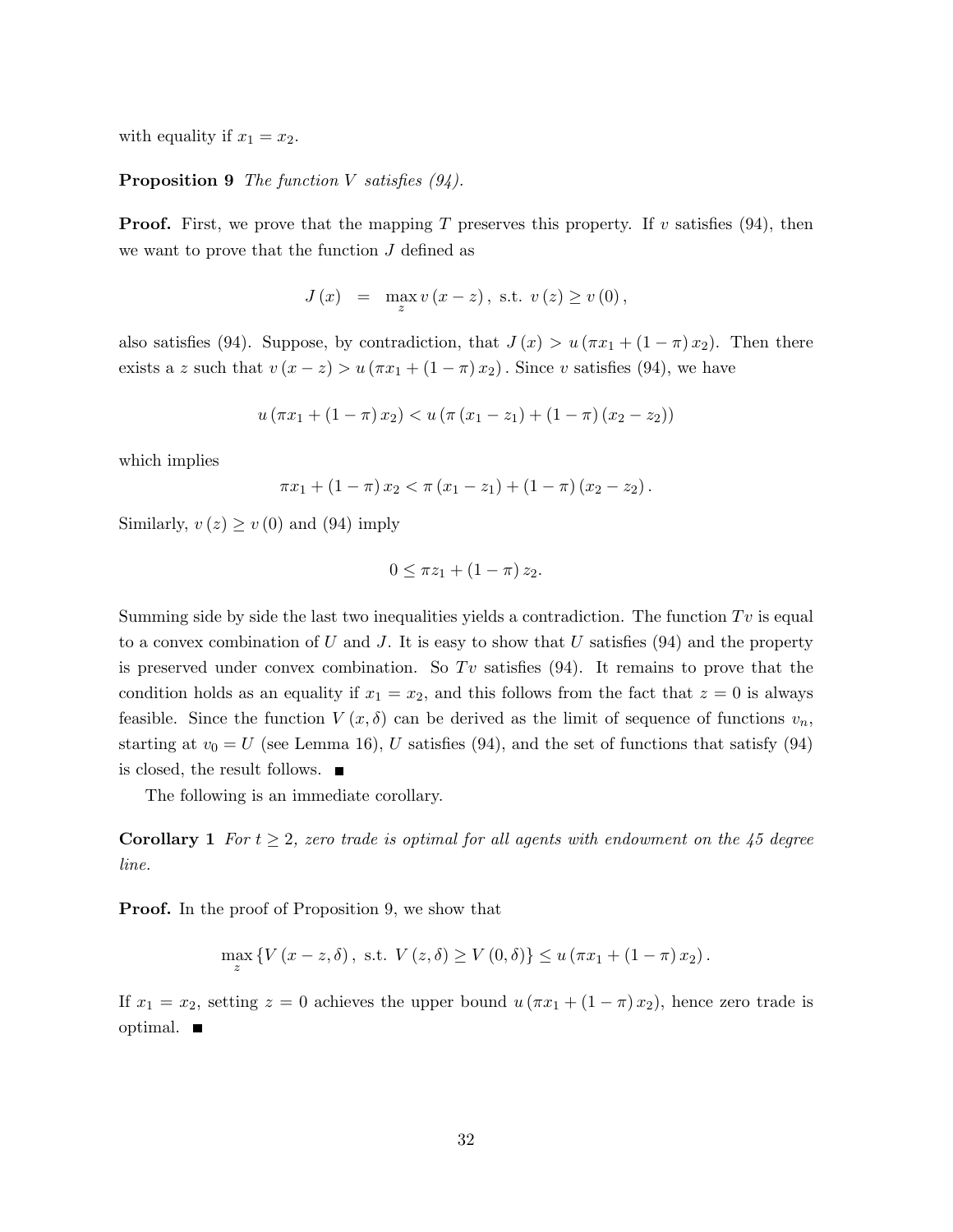#### 7.4.3 Strategies at  $t = 1$

Let us first consider equilibrium offers of informed agents. We focus on rich informed in  $s_1$ , but analogous results hold for the other cases.

**Proposition 10** In period  $t = 1$ , if informed agent of type 1 meets type 2 and  $s<sub>1</sub>$ , the proposer offers a trade  $z_{1,E}(s_1)$  such that

$$
x_{1,0} - z_{1,E}(s_1) = (1 - \eta, 1 - \eta)
$$

$$
x_{2,0} + z_{1,E}(s_1) = (\eta, \eta)
$$

where

$$
\eta = 1 - \omega - \left[ \log f \left( 2\omega - 1 \right) \right] / \rho.
$$

**Proof.** Given the value function V derived above, it is easy to check that  $\eta$  satisfies  $V((\eta, \eta), 1) =$  $V((1 - \omega, \omega), 1)$ , since  $V((\eta, \eta), 1) = -e^{-\rho\eta}$  and  $V((1 - \omega, \omega), 1) = -e^{-\rho(1 - \omega)}f(2\omega - 1)$ . We need to show that  $z_{1,E}(s_1)$  is optimal for the proposer. To do so, notice that, given the definition of  $\eta$ , the inequality  $V((1 - \omega, \omega) + z) \ge V((1 - \omega, \omega))$  can be rewritten as  $V((\eta,\eta)+z-z_{1,E}(s_1))\geq V((\eta,\eta))$  or, given the properties of V, as  $V(z-z_{1,E}(s_1),\delta)\geq$  $V(0,\delta)$ . So the maximization problem of the proposer can be rewritten as

$$
\max_{\tilde{z}} \{ V\left( (1 - \eta, 1 - \eta) - \tilde{z}, \delta \right) \text{ s.t. } V\left(\tilde{z}, \delta\right) \ge V\left(0, \delta\right) \}.
$$

The argument for Corollary 1 shows that it is optimal to choose  $\tilde{z} = 0$ , i.e.,  $z = z_{1,E}(s_1)$ .

#### 7.4.4 Uninformed agents experiment

Without loss of generality, consider an uninformed proposer of type 1, with endowment  $(\omega, 1 - \omega)$ . We want to show that at  $t = 1$  he finds it optimal to experiment, by making an offer that is only accepted by the informed agents in one state of the world. In particular, we want to show that it is optimal for him to offer  $z_{1,E}(s_1)$ . If the offer is accepted he stops trading, if it is rejected he trades in all following periods, whenever he is the proposer, offering the trades described in Lemma 14. Given that the agent learns the state s from the fact that his offer is rejected and given that from  $t = 2$  onwards he will meet with probability 1 informed agents with endowments on the 45 degree line, his behavior for  $t \geq 2$  is optimal by the results of the previous subsections.

To prove optimality at  $t = 1$  we need to check that:

- 1. offer  $z_{1,E}(s_1)$  is rejected by informed agents in  $s_2$ ;
- 2. offering  $z_{1,E}(s_1)$  is better than any other offer accepted by the informed agent only in s1;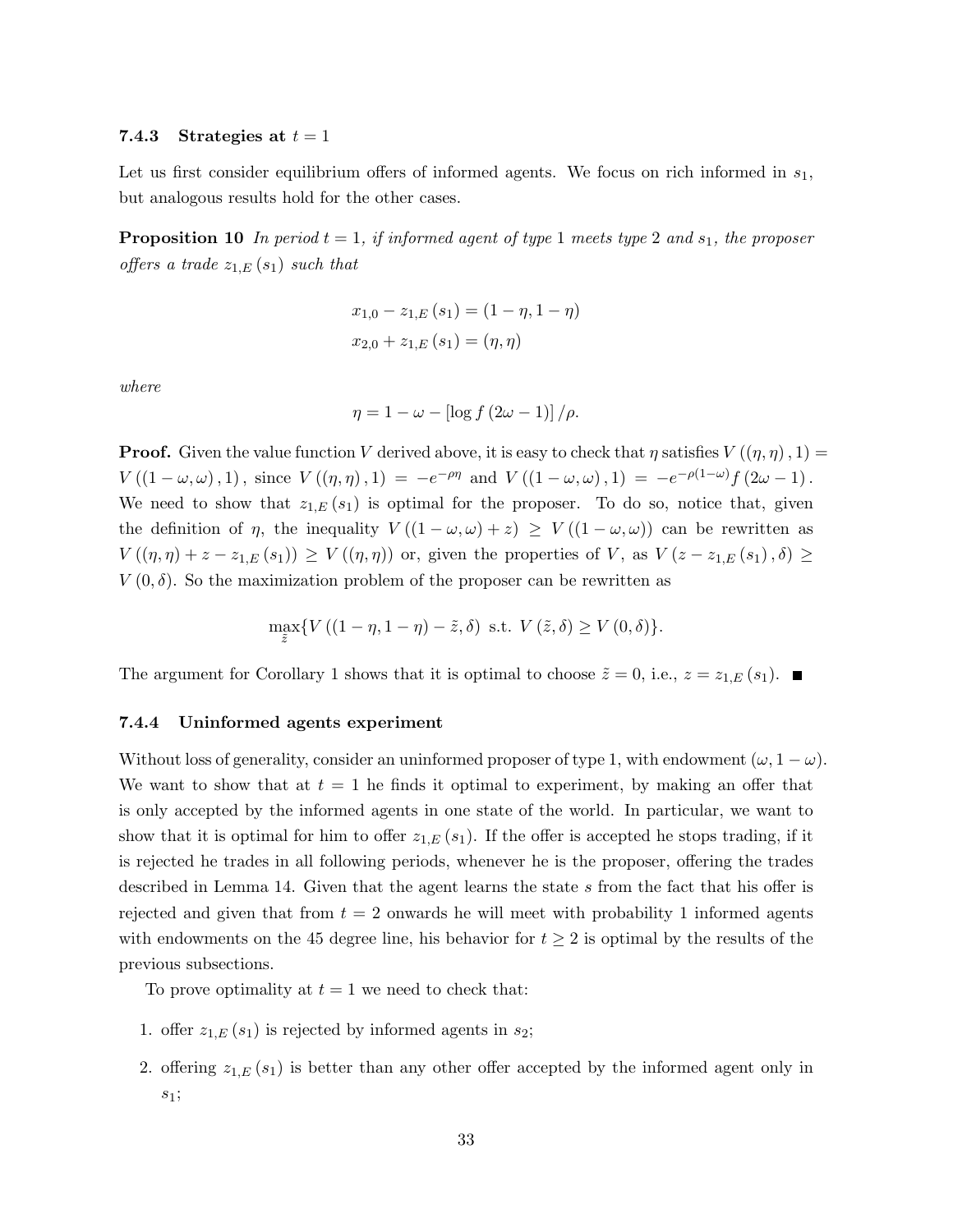3. offering  $z_{1,E}(s_1)$  is better than any offer accepted by the informed agent only in state  $s_2$ ;

4. offering  $z_{1,E}(s_1)$  is better than any offer accepted by the informed agent in both states.

To check part 1, we need to show that

$$
V((1 - \omega, \omega) + z_{1,E}(s_1), 0) < V((1 - \omega, \omega), 0). \tag{95}
$$

But since  $(1 - \omega, \omega) + z_{1,E}(s_1) = (\eta, \eta)$  (where  $\eta$  is defined in Proposition 10) and  $V((\eta, \eta), 0) =$  $V((\eta, \eta), 1) = V((1 - \omega, \omega), 1)$  this condition boils down to

$$
V((1 - \omega, \omega), 1) < V((1 - \omega, \omega), 0).
$$

This inequality follows from the fact that, given that  $\omega > 1 - \omega$ ,  $V((1 - \omega, \omega), \delta)$  is monotone decreasing in  $\delta$ .

Part 2 can be proved as follows. To ensure that the offer is accepted by the informed in state  $s_1$  the offer must satisfy

$$
V((1 - \omega, \omega) + z, 1) \ge V((1 - \omega, \omega), 1), \qquad (96)
$$

$$
V((1 - \omega, \omega) + z, 0) < V((1 - \omega, \omega), 0) \tag{97}
$$

The payoff of the uninformed agent if he makes an offer accepted only in state 1 is

$$
\frac{1}{2}V\left((\omega, 1-\omega)-z, 1\right) + \frac{1}{2}V\left((\omega, 1-\omega), 0\right). \tag{98}
$$

Consider the problem of maximizing (98) subject to (96) and (97). If we relax the problem by omitting constraint (97), the optimal offer is  $z_{1,E}(s_1)$ , because it maximizes the first term of (98) and the second term is a constant independent of z. But since  $z_{1,E}(s_1)$  satisfies (95), the second constraint is also satisfied and so  $z_{1,E}(s_1)$  solves the original problem. The payoff from this offer is

$$
V_E = \frac{1}{2} V ((\omega, 1 - \omega) - z_{1,E}(s_1), 1) + \frac{1}{2} V ((\omega, 1 - \omega), 0).
$$

To check part 3, we need to check that there is an upper bound on the utility the proposer can get by making an offer accepted only in state 2 and that this upper bound correspond to the payoff from no trade  $(1/2) V ((\omega, 1 - \omega), 1) + (1/2) V ((\omega, 1 - \omega), 0)$ . In particular, inspecting indifference curves for our numerical examples, we see that all the offers that induce acceptance only in state 2 involve that the proposer buys asset 1 in exchange for asset 2 and that these offers are dominated by no trade.

To check part 4 notice that the payoff of the uninformed agent if he makes an offer accepted